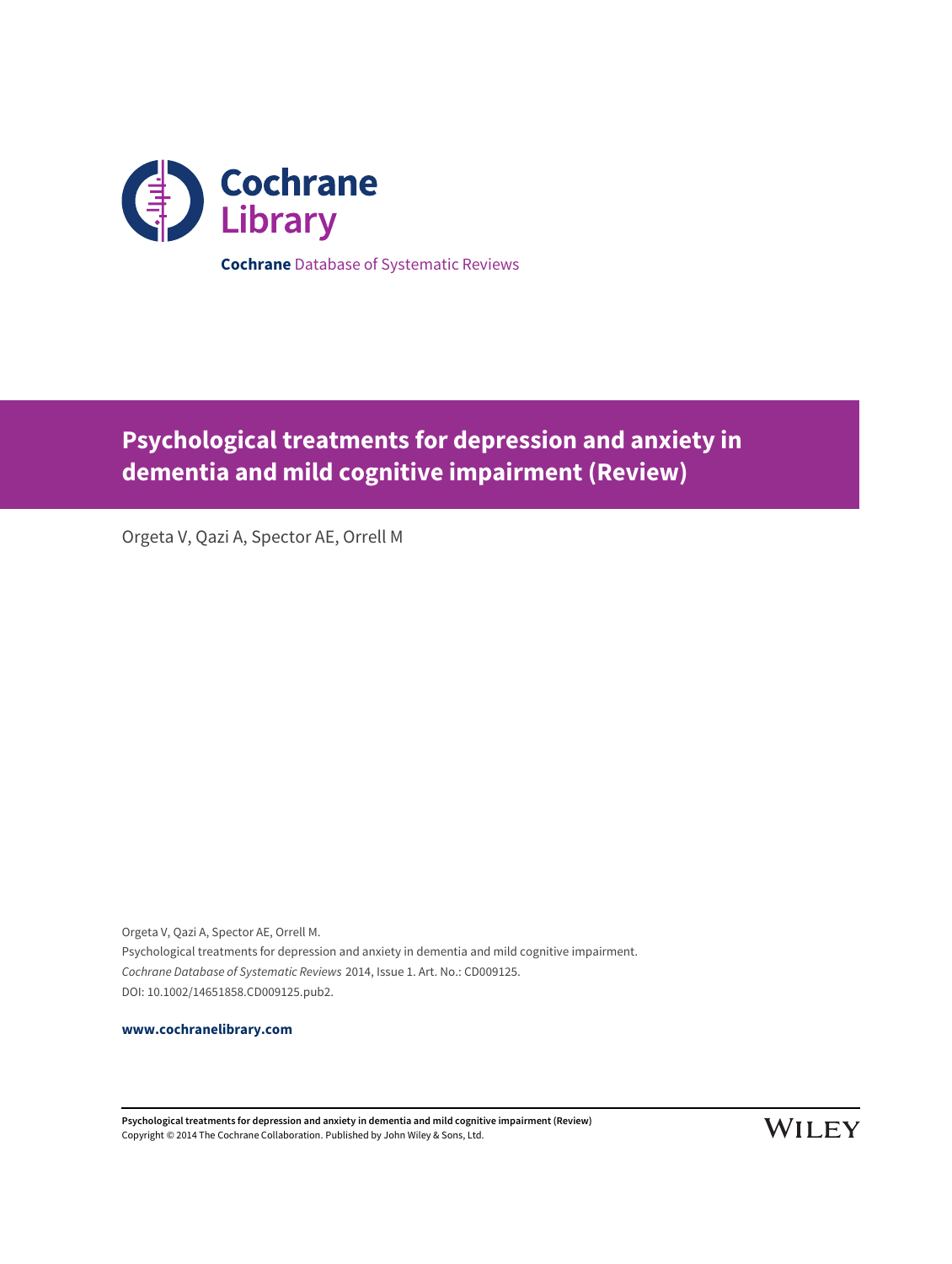### **TABLE OF CONTENTS**

| HEADER.<br>1                                                                                                                                                                                                                                              |
|-----------------------------------------------------------------------------------------------------------------------------------------------------------------------------------------------------------------------------------------------------------|
| 1                                                                                                                                                                                                                                                         |
| 2                                                                                                                                                                                                                                                         |
| 3                                                                                                                                                                                                                                                         |
| <b>BACKGROUND</b><br>and a constitution of the constitution of the constitution of the constitution of the constitution of the constitution of the constitution of the constitution of the constitution of the constitution of the constitution of        |
| <b>OBJECTIVES</b><br>and the contract of the contract of the contract of the contract of the contract of the contract of the contract of the contract of the contract of the contract of the contract of the contract of the contract of the contra<br>6  |
| 7                                                                                                                                                                                                                                                         |
| 9                                                                                                                                                                                                                                                         |
| Figure 1.<br>10<br>فالمتحال والمتحال والمتحالة والمتحال والمتحالة والمتحالة والمتحالة والمتحالة والمتحالة والمتحالة والمتحالة والمتحالة                                                                                                                   |
| Figure 2.<br>16                                                                                                                                                                                                                                           |
| Figure 3.<br>17<br><u>. In the second contract of the second contract of the second contract of the second contract of the second con</u>                                                                                                                 |
| Figure 4.<br>19                                                                                                                                                                                                                                           |
| Figure 5.<br>19                                                                                                                                                                                                                                           |
| Figure 6.<br>19                                                                                                                                                                                                                                           |
| Figure 7.<br>20                                                                                                                                                                                                                                           |
| Figure 8.<br>20                                                                                                                                                                                                                                           |
| Figure 9.<br>20                                                                                                                                                                                                                                           |
| Figure 10.<br>21<br>a constitution de la constitution de la constitution de la constitution de la constitution de la constitution                                                                                                                         |
| Figure 11.<br>21<br><u>. In the second contract of the second contract of the second contract of the second contract of the second contract of the second contract of the second contract of the second contract of the second contract of the secon</u>  |
| Figure 12.<br>22<br>and the company of the company of the company of the company of the company of the company of the company of the company of the company of the company of the company of the company of the company of the company of the comp        |
| 22                                                                                                                                                                                                                                                        |
| <b>DISCUSSION</b><br>22<br><u>. In the second terms of the second terms of the second terms of the second terms of the second</u>                                                                                                                         |
| 23                                                                                                                                                                                                                                                        |
| 24                                                                                                                                                                                                                                                        |
| 24                                                                                                                                                                                                                                                        |
| 30                                                                                                                                                                                                                                                        |
| 44                                                                                                                                                                                                                                                        |
| Analysis 1.1. Comparison 1 Psychological treatment versus treatment as usual, Outcome 1 Depression.<br>45                                                                                                                                                 |
| Analysis 1.2. Comparison 1 Psychological treatment versus treatment as usual, Outcome 2 Anxiety RAID.<br>46                                                                                                                                               |
| Analysis 1.3. Comparison 1 Psychological treatment versus treatment as usual, Outcome 3 Anxiety Self ratings.<br>46                                                                                                                                       |
| Analysis 1.4. Comparison 1 Psychological treatment versus treatment as usual, Outcome 4 Anxiety NPI-A.<br>47                                                                                                                                              |
| Analysis 2.1. Comparison 2 Psychological intervention versus treatment as usual, Outcome 1 Quality of Life (Self                                                                                                                                          |
| 48                                                                                                                                                                                                                                                        |
| Analysis 2.2. Comparison 2 Psychological intervention versus treatment as usual, Outcome 2 Quality of Life (Proxy                                                                                                                                         |
| 48                                                                                                                                                                                                                                                        |
| Analysis 2.3. Comparison 2 Psychological intervention versus treatment as usual, Outcome 3 Activities of daily living.<br>49                                                                                                                              |
| Analysis 2.4. Comparison 2 Psychological intervention versus treatment as usual, Outcome 4 Neuropsychiatric symptoms.<br>50                                                                                                                               |
| Analysis 2.5. Comparison 2 Psychological intervention versus treatment as usual, Outcome 5 Cognition (Mini Mental State                                                                                                                                   |
| 51                                                                                                                                                                                                                                                        |
| Analysis 3.1. Comparison 3 Psychological intervention versus treatment as usual, Outcome 1 Carer Depression.<br>52                                                                                                                                        |
| ADDITIONAL TABLES.<br>والمتعاونة والمتعاونة والمتعاونة والمتعاونة والمتعاونة والمتعاونة والمتعاونة والمتعاونة والمتعاونة<br>52                                                                                                                            |
| 57<br><b>APPENDICES</b><br>a constitution de la constitution de la constitution de la constitution de la constitution de la constitution                                                                                                                  |
| 59                                                                                                                                                                                                                                                        |
| 59                                                                                                                                                                                                                                                        |
| 59                                                                                                                                                                                                                                                        |
| <b>INDEX TERMS</b><br>59<br>and a constitution of the constitution of the constitution of the constitution of the constitution of the constitution of the constitution of the constitution of the constitution of the constitution of the constitution of |

**Psychological treatments for depression and anxiety in dementia and mild cognitive impairment (Review) i Copyright © 2014 The Cochrane Collaboration. Published by John Wiley & Sons, Ltd.**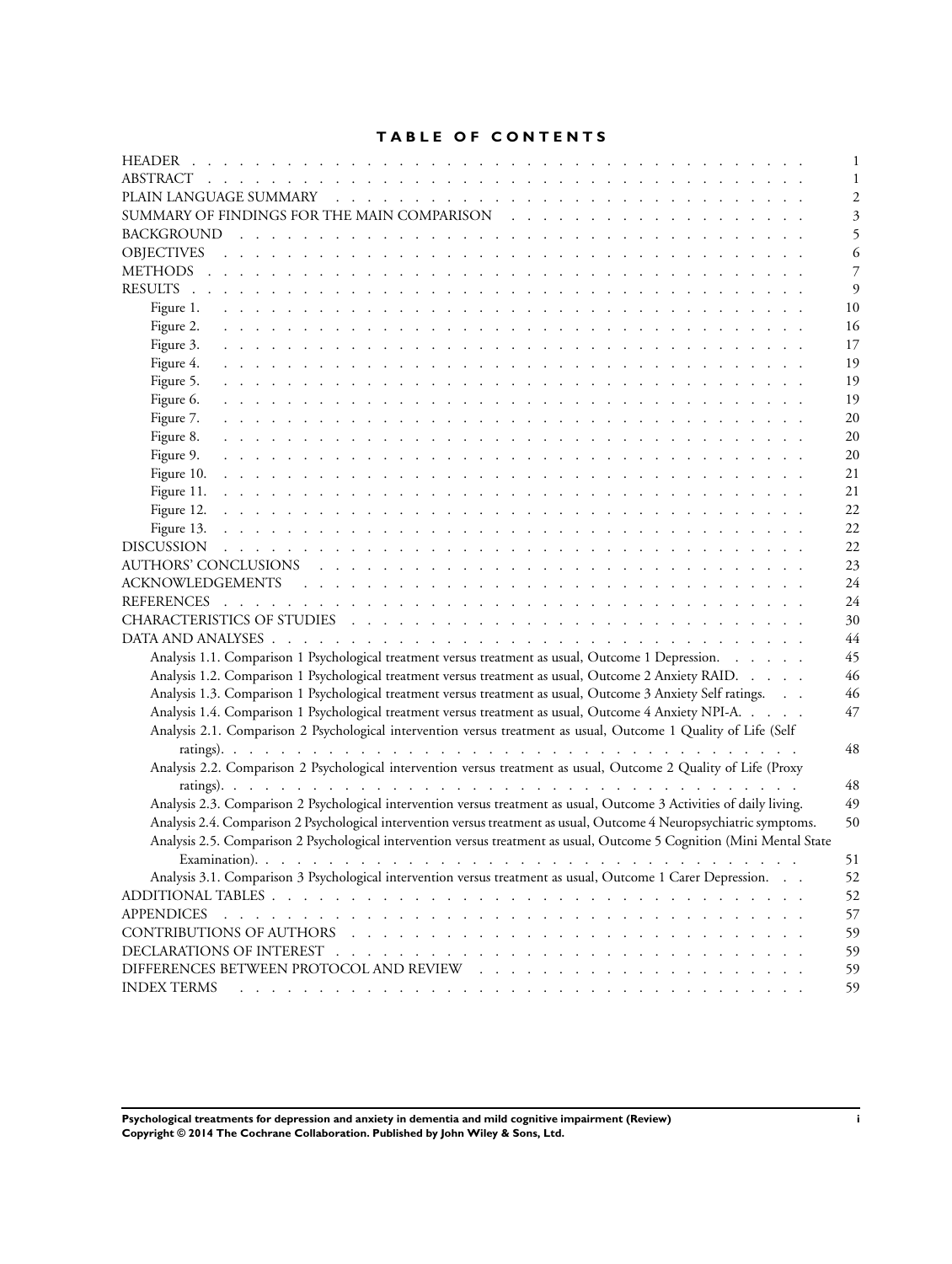**[Intervention Review]**

# **Psychological treatments for depression and anxiety in dementia and mild cognitive impairment**

Vasiliki Orgeta<sup>1</sup>, Afifa Qazi<sup>2</sup>, Aimee E Spector<sup>3</sup>, Martin Orrell<sup>1</sup>

<sup>1</sup>Mental Health Sciences Unit, University College London, London, UK. <sup>2</sup>Goodmayes Hospital, North East London Foundation Trust, Brentwood, Essex, UK. <sup>3</sup>Research Department of Clinical, Educational and Health Psychology, University College, London, London, UK

Contact address: Vasiliki Orgeta, Mental Health Sciences Unit, University College London, 67-73 Riding House Street, 2nd Floor, Charles Bell House, London, W1W 7EJ, UK. [v.orgeta@ucl.ac.uk](mailto:v.orgeta@ucl.ac.uk).

**Editorial group:** Cochrane Dementia and Cognitive Improvement Group. **Publication status and date:** New, published in Issue 1, 2014.

**Citation:** Orgeta V, Qazi A, Spector AE, Orrell M. Psychological treatments for depression and anxiety in dementia and mild cognitive impairment. *Cochrane Database of Systematic Reviews* 2014, Issue 1. Art. No.: CD009125. DOI: 10.1002/14651858.CD009125.pub2.

Copyright © 2014 The Cochrane Collaboration. Published by John Wiley & Sons, Ltd.

### **A B S T R A C T**

#### **Background**

Experiencing anxiety and depression is very common in people with dementia and mild cognitive impairment (MCI). Psychological interventions have been suggested as a potential treatment for these populations. Current research suggests that people with dementia and MCI have limited opportunities for psychological treatments aimed at improving their well-being. A systematic review of the evidence on their effectiveness is likely to be useful in terms of improving outcomes for patients and for future recommendations for practice.

#### **Objectives**

The main objective of this review was to assess the effectiveness of psychological interventions in reducing anxiety and depression in people with dementia or mild cognitive impairment (MCI).

#### **Search methods**

We searched the Cochrane Dementia and Cognitive Improvement Group Specialized Register and additional sources for both published and unpublished data.

### **Selection criteria**

We included randomised controlled trials (RCTs) comparing a psychological intervention with usual care or a placebo intervention (social contact control) in people with dementia or MCI.

#### **Data collection and analysis**

Two review authors worked independently to select trials, extract data and assess studies for risk of bias, using a data extraction form. We contacted authors when further information was not available from the published articles.

#### **Main results**

Six RCTs involving 439 participants with dementia were included in the review, but no studies of participants with MCI were identified. The studies included people with dementia living in the community or in nursing home care and were carried out in several countries. Only one of the studies was classified as low risk of bias. Five studies were at unclear or high risk of bias due to uncertainties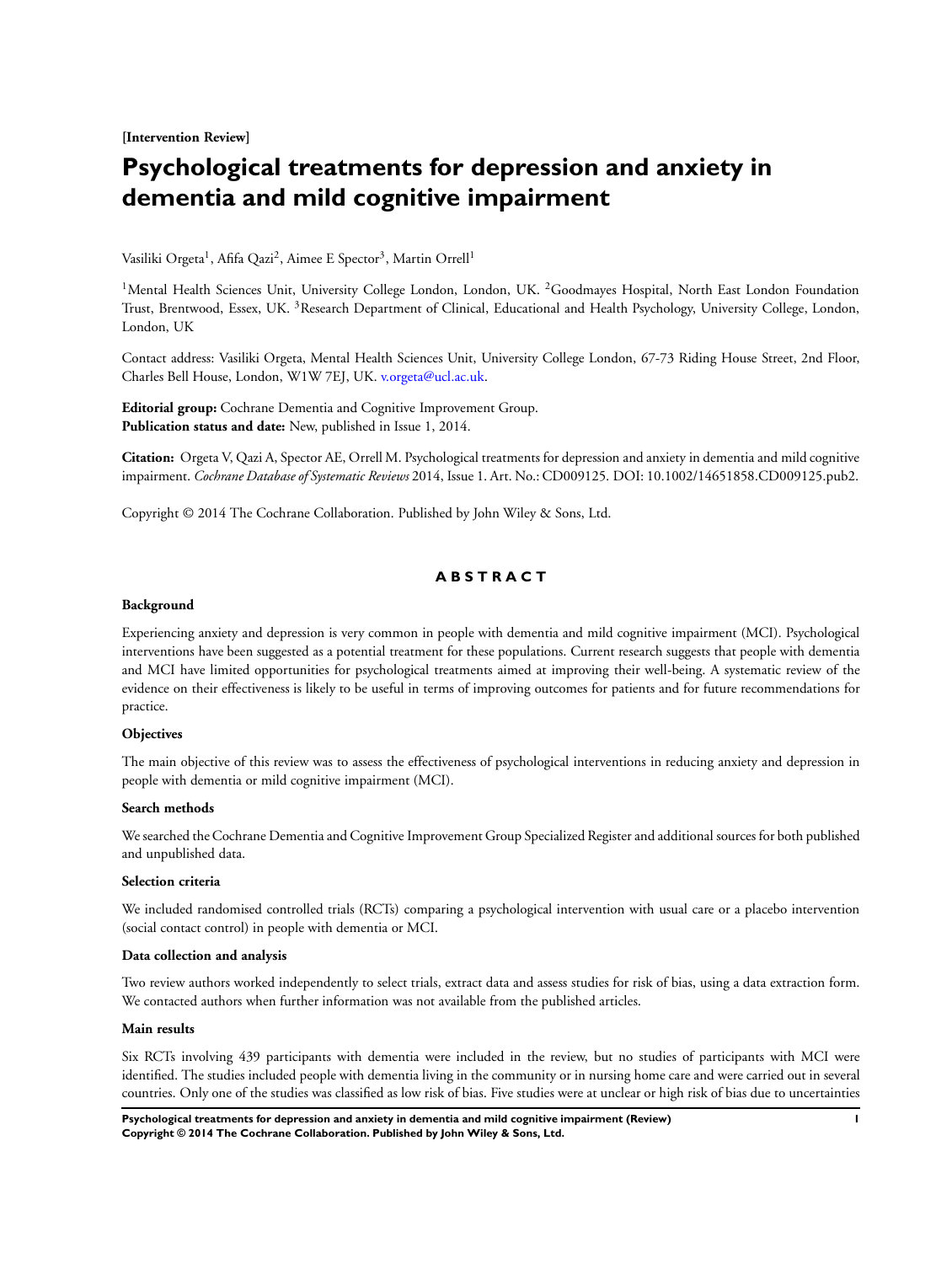around randomisation, blinding and selective reporting of results. The studies used the different psychological approaches of cognitive behavioural therapy (CBT), interpersonal therapy and counselling. Two studies were of multimodal interventions including a specific psychological therapy. The comparison groups received either usual care, attention-control educational programs, diagnostic feedback or services slightly above usual care.

Meta-analysis showed a positive effect of psychological treatments on depression (6 trials, 439 participants, standardised mean difference (SMD) -0.22; 95% confidence interval (CI) -0.41 to -0.03, moderate quality evidence) and on clinician-rated anxiety (2 trials, 65 participants, mean difference (MD) -4.57; 95% CI -7.81 to -1.32, low quality evidence), but not on self-rated anxiety (2 trials, SMD 0.05; 95% CI -0.44 to 0.54) or carer-rated anxiety (1 trial, MD -2.40; 95% CI -4.96 to 0.16). Results were compatible with both benefit and harm on the secondary outcomes of patient quality of life, activities of daily living (ADLs), neuropsychiatric symptoms and cognition, or on carers' self-rated depressive symptoms, but most of the studies did not measure these outcomes. There were no reports of adverse events.

#### **Authors' conclusions**

We found evidence that psychological interventions added to usual care can reduce symptoms of depression and clinician-rated anxiety for people with dementia. We conclude that psychological interventions have the potential to improve patient well-being. Further high quality studies are needed to investigate which treatments are most effective and to evaluate the effect of psychological interventions in people with MCI.

### **P L A I N L A N G U A G E S U M M A R Y**

### **Psychological treatments for depression and anxiety in dementia and mild cognitive impairment**

Symptoms of depression and anxiety are common in people with dementia and mild cognitive impairment (MCI). Although treatment of these symptoms is widely recommended in guidelines, the best way to do this is not clear. Drugs are thought to have limited effectiveness in this context and carry the risk of significant side effects. Psychological treatments can be adapted for use with people with cognitive impairment and may offer an alternative treatment.

This review identified six randomised controlled trials, including 439 participants, in which a psychological treatment for people with dementia was compared to usual care. Most participants had mild dementia, but one trial was conducted with nursing home residents who had more severe dementia. We found no trials of participants with MCI. The psychological interventions used were based on established psychological models such as cognitive behavioural therapy (CBT), counselling, and interpersonal psychodynamic therapy. In two trials, the psychological treatment was combined with other interventions. We found evidence that psychological treatments can reduce depressive symptoms in people with dementia. There was also some evidence from two trials that CBT may reduce clinicianrated anxiety symptoms in people with mild dementia. Due to the imprecision of our results, we could not tell whether psychological treatments had an effect on patients' quality of life, ability to perform daily activities, overall psychiatric symptoms, or cognition, or on carers' self-rated depressive symptoms, but most studies did not measure these outcomes.

Although these results are promising, the small number of studies and the variation between them in the type and duration of treatment make it difficult to draw conclusions about the best way to provide psychological treatment for people with dementia who have symptoms of depression or anxiety. More high quality trials in this area would be beneficial, including trials involving participants with MCI.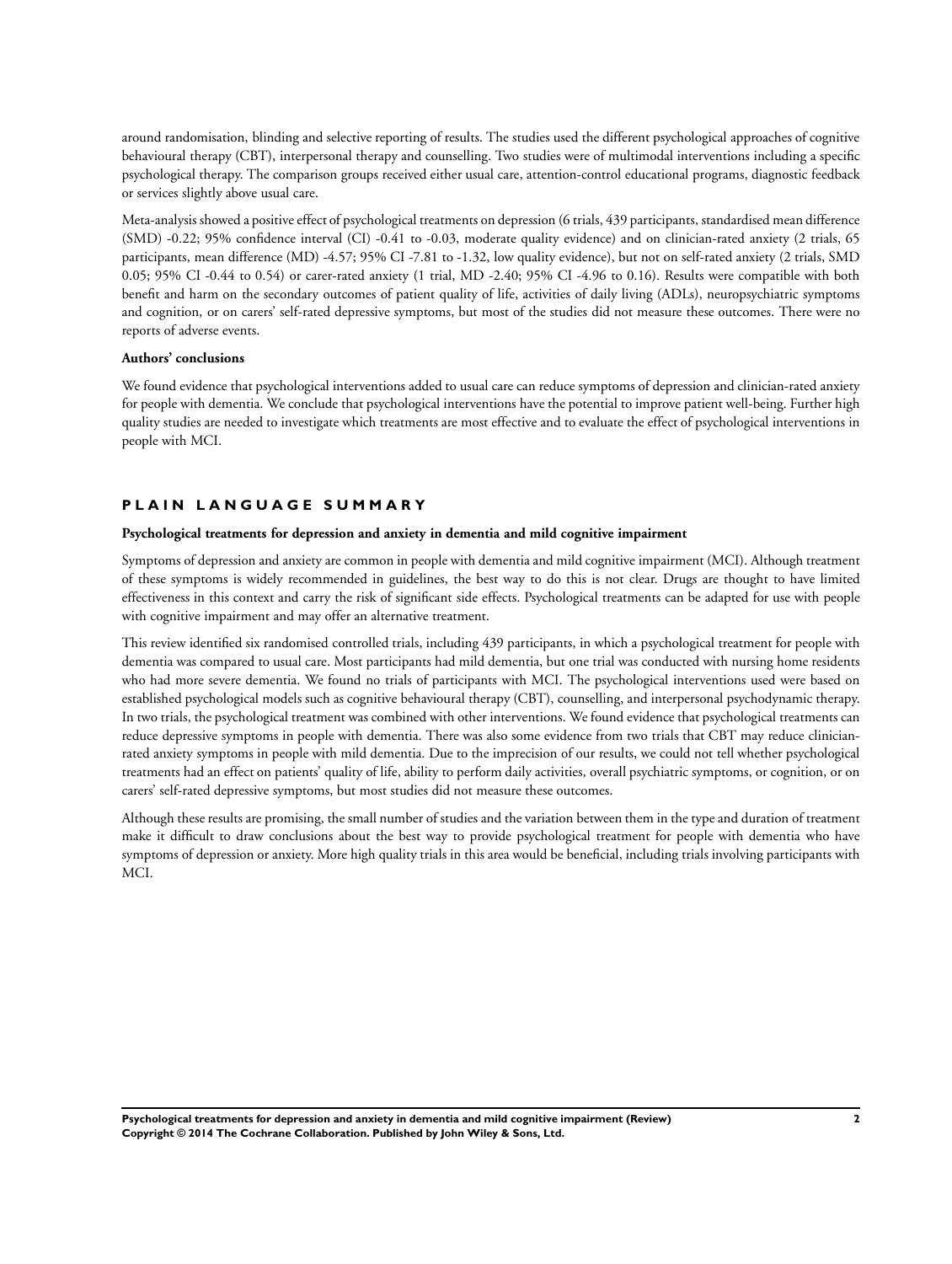# <span id="page-4-0"></span>SUMMARY OF FINDINGS FOR THE MAIN COMPARISON *[\[Explanation\]](http://www.thecochranelibrary.com/view/0/SummaryFindings.html)*

Psychological treatment compared to treatment as usual for depression and anxiety in dementia and mild cognitive impairment

**Patient or population:** Patients with depression and anxiety in dementia and mild cognitive impairment

**Settings:** Community, residential care

**Intervention:** Psychological treatment

**Comparison:** Treatment as usual

| <b>Outcomes</b>                                                                                                                                                                                                                                                       | Illustrative comparative risks* (95% CI) |                                                                                                                                                                           | <b>Relative effect</b><br>(95% CI) | <b>No of Participants</b><br>(studies) | Quality of the evidence Comments<br>(GRADE)             |                                                                |
|-----------------------------------------------------------------------------------------------------------------------------------------------------------------------------------------------------------------------------------------------------------------------|------------------------------------------|---------------------------------------------------------------------------------------------------------------------------------------------------------------------------|------------------------------------|----------------------------------------|---------------------------------------------------------|----------------------------------------------------------------|
|                                                                                                                                                                                                                                                                       | <b>Assumed risk</b>                      | <b>Corresponding risk</b>                                                                                                                                                 |                                    |                                        |                                                         |                                                                |
|                                                                                                                                                                                                                                                                       | <b>Treatment as usual</b>                | Psychological<br>treat-<br>ment                                                                                                                                           |                                    |                                        |                                                         |                                                                |
| Depression<br>Geriatric<br>Depression<br>Scale (range of scores<br>0-15, 0-30), Cornell<br>Scale for Depression<br>in Dementia (range of<br>scores 0-38), Mont-<br>gomery-Asberg Depres-<br>Rating Scale<br>sion<br>(range of scores 0-50)<br>Follow-up: 6 - 48 weeks |                                          | The mean depression in<br>the intervention groups<br>was<br>0.22 standard devia-<br>tions lower<br>$(0.41 \text{ to } 0.03 \text{ lower})$                                |                                    | 439<br>(6 studies)                     | $\oplus \oplus \oplus \cap$<br>moderate <sup>1</sup>    | SMD -0.22 (-0.41 to -0.<br>03)                                 |
| <b>Anxiety RAID</b><br>mentia. Scale from: 0 to groups from<br>54.<br>Follow-up: 15 - 48<br>weeks                                                                                                                                                                     | 17.89 to 17.2 points <sup>2</sup>        | The mean anxiety RAID The mean anxiety RAID<br>Rating Anxiety in De- ranged across control in the intervention<br>groups was<br><b>4.57 lower</b><br>(7.81 to 1.32 lower) |                                    | 65<br>(2 studies)                      | $\oplus \oplus \bigcirc \bigcirc$<br>low <sup>3,4</sup> | Higher scores indicate<br>higher levels of anxiety<br>symptoms |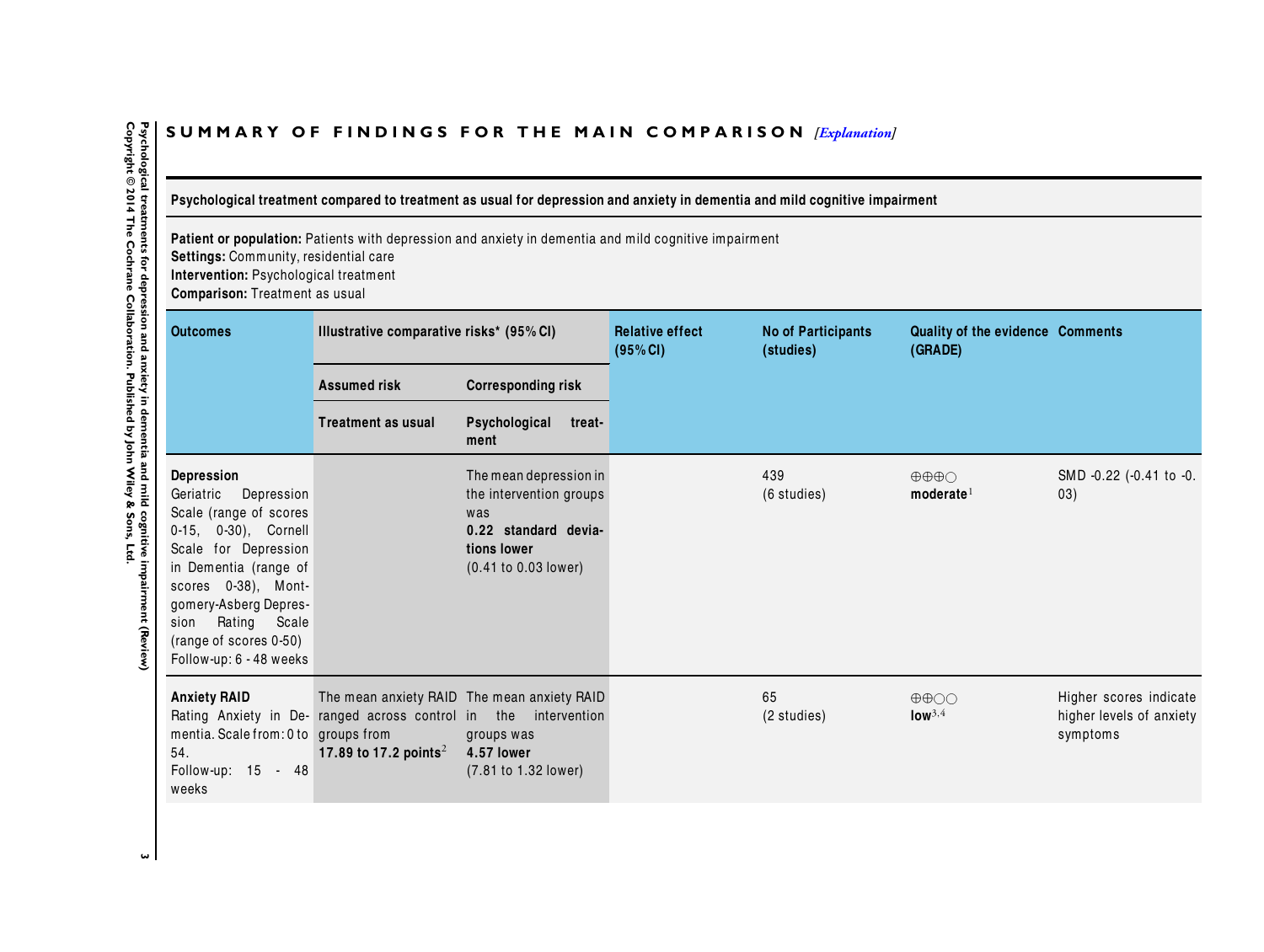| Hospital<br>Anxiety and Depression<br>Scale (range of scores<br>0 - 21), Geriatric Anxi-<br>ety Inventory (range of<br>scores 0-20)<br>Follow-up: 15 - 48<br>weeks | The mean anxiety self<br>ratings in the interven-<br>tion groups was<br>0.05 standard devia-<br>tions higher<br>(0.44 lower to 0.54<br>higher)                                                                                                                                                                                                                                                                         | 65<br>(2 studies) | $\oplus \oplus \bigcirc \bigcirc$<br>low <sup>5,6</sup> | SMD 0.05 (-0.44 to 0.<br>54)                                   |
|--------------------------------------------------------------------------------------------------------------------------------------------------------------------|------------------------------------------------------------------------------------------------------------------------------------------------------------------------------------------------------------------------------------------------------------------------------------------------------------------------------------------------------------------------------------------------------------------------|-------------------|---------------------------------------------------------|----------------------------------------------------------------|
| <b>Anxiety NPI-A</b><br>Follow-up: 6 months                                                                                                                        | The mean anxiety NPI-<br>A in the intervention<br>groups was<br>2.4 lower<br>(4.96 lower to 0.16<br>higher)                                                                                                                                                                                                                                                                                                            | 26<br>$(1$ study) | See comment                                             | Higher scores indicate<br>higher levels of anxiety<br>symptoms |
| CI: Confidence interval                                                                                                                                            | *The basis for the assumed risk (e.g. the median control group risk across studies) is provided in footnotes. The corresponding risk (and its 95% confidence interval) is<br>based on the assumed risk in the comparison group and the relative effect of the intervention (and its 95%CI).                                                                                                                            |                   |                                                         |                                                                |
| <b>GRADE Working Group grades of evidence</b><br>Very low quality: We are very uncertain about the estimate.                                                       | High quality: Further research is very unlikely to change our confidence in the estimate of effect.<br>Moderate quality: Further research is likely to have an important impact on our confidence in the estimate of effect and may change the estimate.<br>Low quality: Further research is very likely to have an important impact on our confidence in the estimate of effect and is likely to change the estimate. |                   |                                                         |                                                                |

 $\vert$  4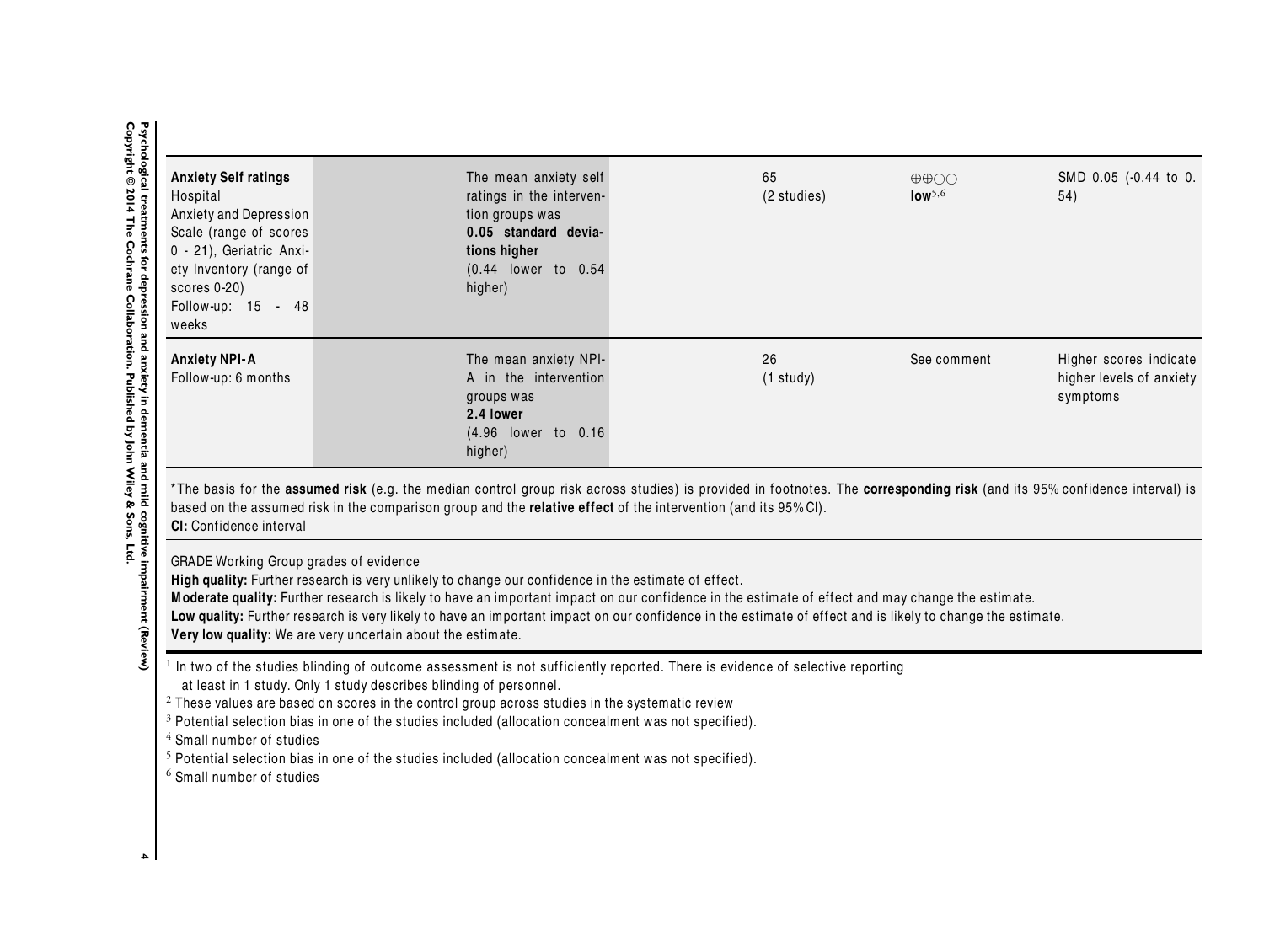### **B A C K G R O U N D**

### **Description of the condition**

There are particular difficulties defining and diagnosing depression in the context of dementia. It is only relatively recently that attempts have been made to produce inclusion and exclusion criteria for the diagnosis of depression specifically in Alzheimer's disease (AD), based on affective and behavioural features ([Olin 2002](#page-25-0)). Prevalence rates of depressive symptoms in people with dementia range from 10% to 62% ([Enache 2011\)](#page-25-0), with lower rates (0.9% to 4.8%) reported when employing strict criteria for major depression ([Weiner 2002\)](#page-25-0). A recent review shows that approximately 20% to 30% of patients with AD have depression, with higher rates in vascular dementia (VaD) and dementia with Lewy bodies (DLB) [\(Enache 2011](#page-25-0)). Being of younger age, experiencing significant medical conditions or having a family history of depression increases the risk of experiencing depressive symptoms [\(Gellis](#page-25-0) [2009](#page-25-0)). In MCI, rates of depressive symptoms are reported as moderate to high, ranging from 36% [\(Palmer 2007](#page-25-0)) to 63% [\(Solfrizzi](#page-25-0) [2007](#page-25-0)).

Although anxiety symptoms are common both in dementia and MCI ([Absher 1994;](#page-25-0) [Hwang 2004\)](#page-25-0), there is a lack of consensus about how to define and conceptualise anxiety in dementia. Studies have employed diagnostic criteria (for example the Diagnostic and Statistical Manual of Mental Disorders-IV (DSM-IV)) or measures of anxiety symptomatology [\(Ferreti 2001](#page-25-0)). There are contrasting views in the literature as to whether anxiety and agitation are the same or different constructs ([Ballard 1996;](#page-25-0) [Hersen](#page-25-0) [1992](#page-25-0)). Recently [Starkstein 2007](#page-25-0) proposed a revision of diagnostic criteria for generalized anxiety disorder (GAD) in individuals with dementia consisting of excessive anxiety and worry (criteria A and B of the DSM-IV) and any three of the symptoms of restlessness, irritability, muscle tension, fears and respiratory symptoms. Prevalence estimates in dementia range from 8% to 71% for symptoms of anxiety ([Ballard 2000\)](#page-25-0) and 5% to 21% for anxiety disorders [\(Ferreti 2001](#page-25-0)). In people with MCI, anxiety symptoms range from 10% to 74% ([Monastero 2009\)](#page-25-0). Relatively less is known about the prevalence of anxiety disorders in MCI, with rates up to 49% [\(Lopez 2005](#page-25-0)) when using the Consortium to Establish a Registry for Alzheimer's Disease Behavioral Rating Scale for Dementia (CERAD-BRSD) criteria. It is notable that anxiety and depression can coexist in individuals with dementia and MCI with common symptoms across both affective states, which can add to the difficulties of definition ([Seignourel 2008\)](#page-25-0).

Previous studies indicate that the frequency of depressive and anxiety symptoms varies as a function of the severity of dementia. For example, experiencing depression is more common in patients with mild to moderate dementia, whereas elevated levels of anxiety may be more frequent in later stages of the disease ([Lopez 2003](#page-25-0)). Different types of dementia (for example vascular versus AD) have also been associated with different prevalence rates of depression and anxiety [\(Groves 2000;](#page-25-0) [Sultzer 1993\)](#page-25-0).

Regarding the impact of the conditions, consistent evidence suggests that the severity of depression increases the severity of neurological impairments, institutionalisation [\(Lyketsos 1997](#page-25-0); [Stern](#page-25-0) [1997](#page-25-0)), and levels of caregiver burden ([Gonzalez-Salvador 1999](#page-25-0)) in people with dementia. Anxiety is associated with decreased independence ([Schultz 2004](#page-25-0)), increased risk of nursing home placement ([Gibbons 2002\)](#page-25-0), and can lead to an overestimation of dementia severity ([Yesavage 1984](#page-25-0)). Early symptoms of depression in MCI can be persistent and refractory to antidepressant medication [\(Devanand 2003\)](#page-25-0), and increase the risk of developing dementia at follow-up ([Li 2001](#page-25-0)). In fact both depressive ([Gabryelewicz 2004](#page-25-0)) and anxiety symptoms ([Palmer 2007\)](#page-25-0) in people with MCI predict higher rates of progression to AD [\(Lu 2009\)](#page-25-0) and are often implicated in greater impairments in activities of daily living [\(Rozzini](#page-25-0) [2009](#page-25-0)).

#### **Description of the intervention**

The main psychotherapeutic approaches in treating depression and anxiety in adults, according to the World Health Organization (WHO), are cognitive behavioural therapy (CBT), psychodynamic therapy, interpersonal therapy (IPT), and supportive counselling (Rogerian person-centred therapy) [\(WHO 2007\)](#page-25-0). Previous work has concluded that offering psychotherapy to older people is worthwhile as it promotes improvements in depression and increases general psychological well-being as well as reducing depression in seniors with mental disorders ([Pinquart 2001\)](#page-25-0). However, several systematic reviews of psychological treatments in older adults experiencing depression ([Gould 2012](#page-25-0); [Wilson 2008\)](#page-25-0) find that there is currently no strong support for psychotherapeutic treatments in the management of depression in older adults due to the paucity of high quality research [\(Gould 2012](#page-25-0); [Wilson 2008](#page-25-0)). Recent studies indicate that specific biological and psychological aspects of aging such as executive dysfunction may impact on the effectiveness of treatments for late life depression and anxiety disorders ([Areán 2010;](#page-25-0) [Mohlman 2005](#page-25-0)). Several studies have investigated the benefits of adapting psychological therapies in order to accommodate age-related clinical diversity ([Yost 1986](#page-25-0)). Amongst the adaptations are the emphasis on behavioural techniques, use of different sensory modalities and repeating information in order to compensate for age-related losses in attention and declining sensory function ([Grant 1995\)](#page-25-0).

A wide variety of psychological interventions have been studied within the context of improving affective function for patients with cognitive impairment. Behavioural management therapy techniques include specific caregiver training to reduce the occurrence of behavioural symptoms and modify precipitants of patient distress that impair daily functioning [Teri 2003.](#page-25-0) Relaxation therapy or training has often been used as an attention placebo control comparison in psychological therapy trials, but recent reviews

**Psychological treatments for depression and anxiety in dementia and mild cognitive impairment (Review) 5 Copyright © 2014 The Cochrane Collaboration. Published by John Wiley & Sons, Ltd.**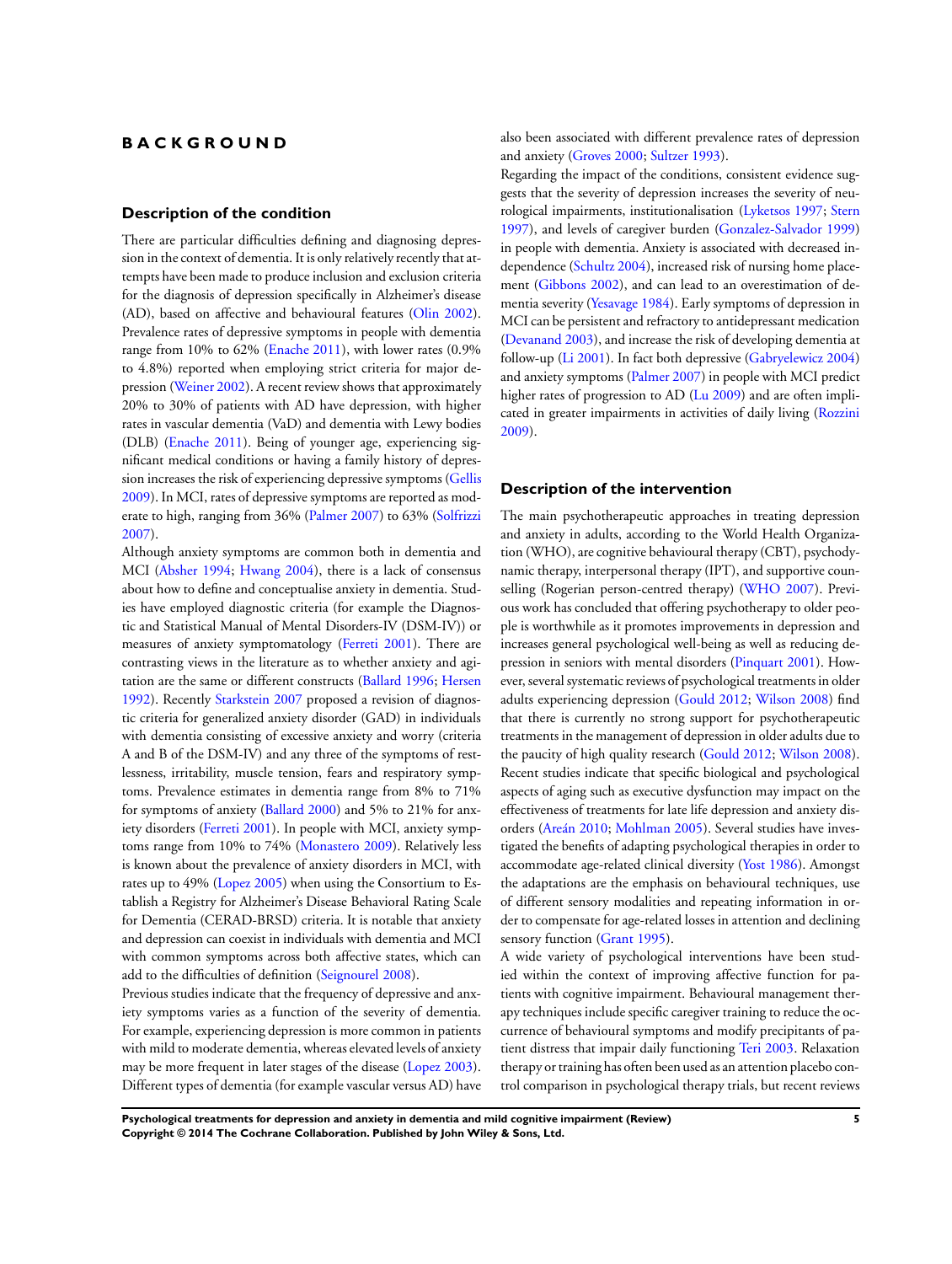[\(Borkovec 2001;](#page-25-0) [Gould 1997\)](#page-25-0) have considered this approach as an active behavioural therapeutic intervention. Other psychotherapies (that is psychodynamic, interpersonal therapy, supportive psychotherapy), where the primary focus is to increase patient wellbeing and psychological function ([Rosenthal 1999\)](#page-25-0), have been less frequently evaluated in people with dementia. It should be noted that there are several areas of overlap between these therapies and current research suggests that the various approaches are not used in isolation [\(Ballard 2001](#page-25-0)).

Although there are a number of other types of interventions which incorporate some psychological elements and which are used to target anxiety and depression in dementia, for example reminiscence ([Woods 2012](#page-25-0)) and interventions focusing on environmental changes [\(Gitlin 2003\)](#page-25-0) or exercise ([Rolland 2007](#page-25-0)), the present re view focuses on psychological interventions, that is interventions primarily based on psychological models as defined by [WHO](#page-25-0) [2007](#page-25-0). Interventions that involve reminiscence therapy are the subject of another Cochrane review [\(Woods 2012\)](#page-25-0).

#### **How the intervention might work**

Most psychotherapies emphasize dysfunctional beliefs as well as incorporating components of behavioural therapy aiming to challenge negative cognitions that maintain depressive symptomatology and anxiety symptoms [\(WHO 2007](#page-25-0)). An important component of CBT is monitoring and identifying thoughts and behaviours that contribute to depression or anxiety, or both [\(Beck](#page-25-0) [1979](#page-25-0)). Treatment components of CBT for anxiety in older adults often include additional techniques such as teaching older adults relaxation skills ([Stanley 2004\)](#page-25-0). Modifications of CBT target cognitive strategies in early-stage dementia and behavioural strategies in later stages, by aiming to reduce the cognitive load on the person by increasing repetition of information and utilizing concrete examples ([Gellis 2009](#page-25-0)). Amongst the modifications to the therapeutic process for people with dementia are slowing the pace of therapy and simplifying patient-therapist communications ([Robie](#page-25-0) [1999](#page-25-0)). Implementing CBT in people with cognitive impairment requires providing the therapy in a highly structured format as well as monitoring that participants understand the therapeutic material presented ([Gellis 2009](#page-25-0)).

Behavioural therapies for people with dementia involve both patients and caregivers in the therapeutic approach [Teri 2003](#page-25-0). In these training programs caregivers are encouraged to identify pleasant activities for patients, which encourage positive interactions and increase the involvement of physical and social activity [Teri 2003](#page-25-0). Other psychological therapies (that is supportive psychotherapy) encourage focusing on past successes and limiting social contacts to those that are reinforcing and emotionally rewarding [\(Novalis 1993\)](#page-25-0).

#### **Why it is important to do this review**

Recent recommendations stress that the treatment of anxiety and depressive symptoms should be an essential part of the treatment of AD and other dementias ([Alexopoulos 2005;](#page-25-0) [Azermai 2012](#page-25-0)). Currently, pharmacological approaches are commonly used for anxiety and depression in dementia, despite recent research suggesting poor efficacy and side effects of antidepressants ([Banerjee](#page-25-0) [2011](#page-25-0)). Symptoms of anxiety and depression may contribute to the overuse of antipsychotics, which are associated with substantial adverse effects such as an increased risk of sedation, falls and death [\(van der Hooft 2008](#page-25-0)). Evidence that more than 40% of people with dementia are being prescribed antipsychotic drugs indicates inappropriate and unnecessary prescribing [\(Margallo-Lana 2001](#page-25-0)). Although most current clinical practice guidelines ([Salzman 2008](#page-25-0)) recommend the use of non-pharmacological interventions as the first line of approach in treating both anxiety and depression in dementia ([Hogan 2008](#page-25-0)), empirical evidence supporting the efficacy of psychological interventions is rather sparse ([Doody 2001](#page-25-0)). Previous reviews have concluded that there is a lack of evidence that psychological treatments improve patients' affective function [\(Douglas 2004;](#page-25-0) [Lyketsos 2002a\)](#page-25-0), however these reviews often include a broad family of interventions that are termed 'psychological'. The evidence base, therefore, for psychological treatment in dementia is based on reviews of studies that include a variety of behavioural and cognitive treatments that are not based on welldefined theory-driven psychological interventions or are not primarily aimed at people with dementia.

The results of the present review will be useful for establishing guidelines and recommendations for reducing depression and anxiety in older adults with cognitive impairment, given that current evidence is inconclusive.

#### **O B J E C T I V E S**

#### **Primary objective**

To assess the effectiveness of (1) psychological interventions in reducing anxiety and depression in people with dementia or mild cognitive impairment (MCI).

#### **Secondary objectives**

To determine whether (2) psychological interventions improve patient quality of life, cognition, activities of daily living, and reduce behavioural and psychological symptoms of dementia other than anxiety and depression compared to usual care, and (3) whether psychological treatments improve caregiver quality of life or reduce carer burden.

**Psychological treatments for depression and anxiety in dementia and mild cognitive impairment (Review) 6 Copyright © 2014 The Cochrane Collaboration. Published by John Wiley & Sons, Ltd.**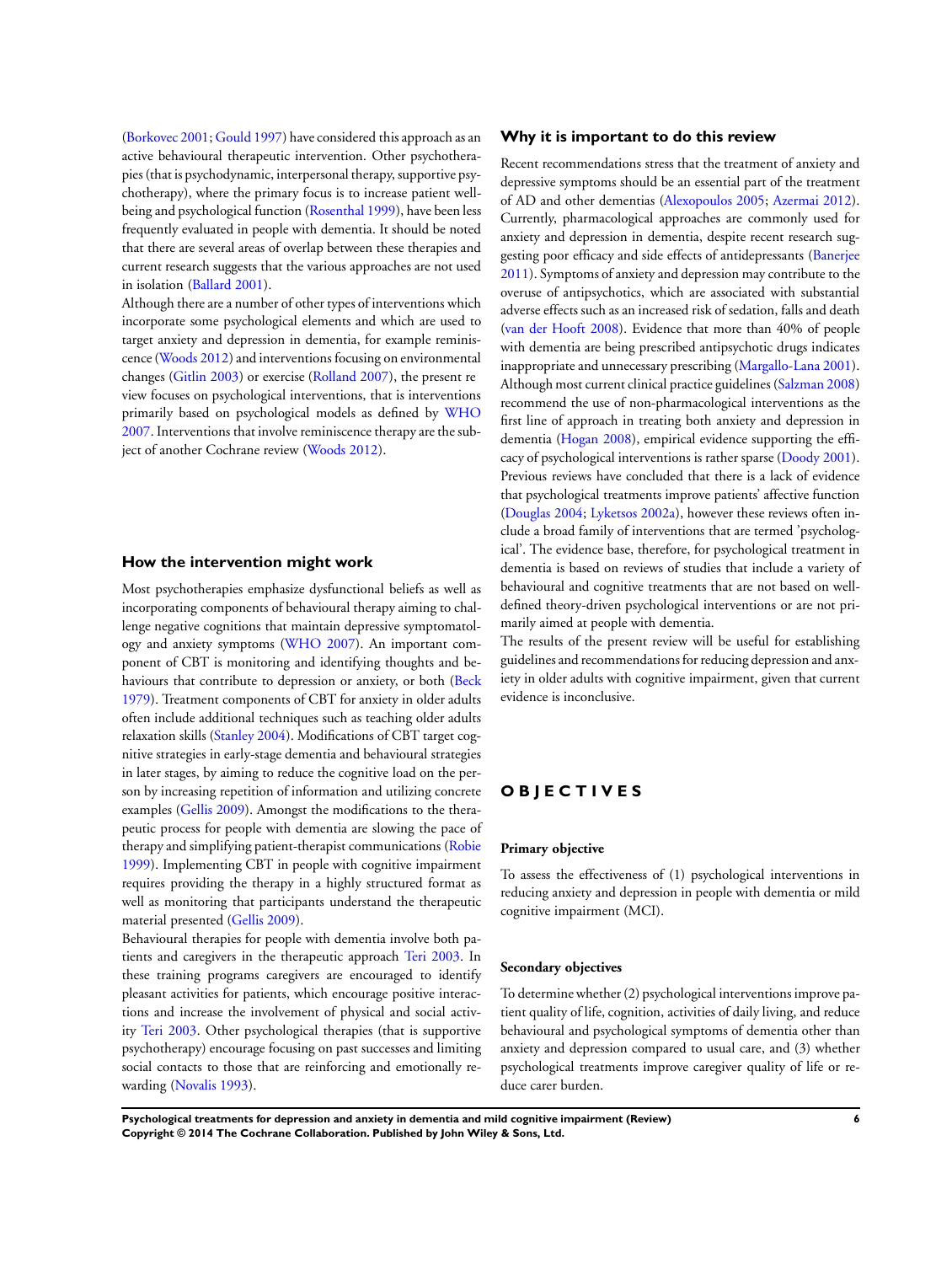### **M E T H O D S**

#### **Criteria for considering studies for this review**

#### **Types of studies**

We included studies in this review if they fulfilled the following criteria:

• they were randomised controlled trials (RCTs), including cluster randomised trials;

• included a control group (usual care) or a comparison group receiving no specific psychological intervention;

• provided adequate information about study design and results (including means, standard deviations (SDs), and numbers of participants (n));

• provided separate data on participants with dementia and MCI if the study was of a mixed population (e.g. also including older adults with normal cognition).

Ongoing studies were identified but were not included in the metaanalysis.

#### **Types of participants**

The inclusion criteria for participants were:

• older adults diagnosed with dementia, Alzheimer's disease, organic brain syndrome, etc. according to the DSM-IV, International Classification of Diseases-10 (ICD-10), or comparable, and participants with a diagnosis of mild cognitive impairment (MCI). Any definition of MCI was acceptable as long as the criteria used were published and included evidence of objective cognitive impairment but no dementia (e.g. [Petersen](#page-25-0) [1999](#page-25-0); [Petersen 2003](#page-25-0); [Visser 2005\)](#page-25-0);

• any setting (e.g. home, community, institution).

#### **Types of interventions**

For the purposes of this review, we defined a psychological intervention as an intervention that: (a) was designed to reduce anxiety and depression or improve adaptive functioning, or both, b) was based on a psychological theory (for example learning theory), and c) involved a structured interaction between a facilitator and a participant which incorporated psychological methods (for example behavioural, cognitive behavioural, family systems), in line with previous meta-analytic studies [\(Pai 2006](#page-25-0)). We included interventions facilitated by psychologists, therapists in training, and other trained professionals. We grouped eligible interventions, where possible, into the following.

1. Cognitive behavioural therapies (which include cognitive behavioural therapy (CBT), cognitive analytic therapy (CAT), behavioural therapy, behaviour management therapy, brief rational insight and problem-solving therapy).

2. Relaxation training therapies (i.e. progressive muscle relaxation).

3. Psychodynamic therapies (including brief psychotherapy and insight orientated psychotherapy).

- 4. Interpersonal therapies (ITP).
- 5. Supportive or counselling therapies.

We excluded treatments identified as medication, exercise, reminiscence therapy, music therapy, art and drama therapy, befriending or bibliotherapy. If an intervention could not be grouped into any of the preceding categories, we classified it as psychological and included it in the review if there was some attempt to teach participants skills to reduce psychological distress such as depression and anxiety. We included both individual and group psychotherapies. The psychotherapy could be of any intensity, duration or frequency. Control conditions included no treatment (usual care) or a comparison group engaging in non-specific psychosocial activity (for example attention-control, by controlling for effects of staff attention or social contact). We did not consider comparisons with other therapeutic interventions in this review. We included studies that used combinations of different psychological treatments, or combinations of pharmacological and psychological interventions. In the case of combinations of pharmacological and psychological treatments, a comparison group of the pharmacological intervention alone or with the above control treatments was required.

#### **Types of outcome measures**

We included studies if they reported an outcome measure of depression or anxiety, measured by a standardised test.

#### **Primary outcomes**

• Measures of depression (e.g. Cornell Scale for Depression in Dementia, Hamilton Depression Scale, Beck Depression Inventory, Geriatric Depression Scale) and anxiety (e.g. The Worry Scale, Rating of Anxiety in Dementia Scale). We included clinician, carer and patient ratings.

#### **Secondary outcomes**

• Measures of patient quality of life, cognition, daily activity level (e.g. ADLs), and frequency of neuropsychiatric symptoms (e.g. Neuropsychiatric Inventory (NPI))

• Caregivers' quality of life, and experience of caregiver burden

### **Search methods for identification of studies**

**Electronic searches**

**Psychological treatments for depression and anxiety in dementia and mild cognitive impairment (Review) 7 Copyright © 2014 The Cochrane Collaboration. Published by John Wiley & Sons, Ltd.**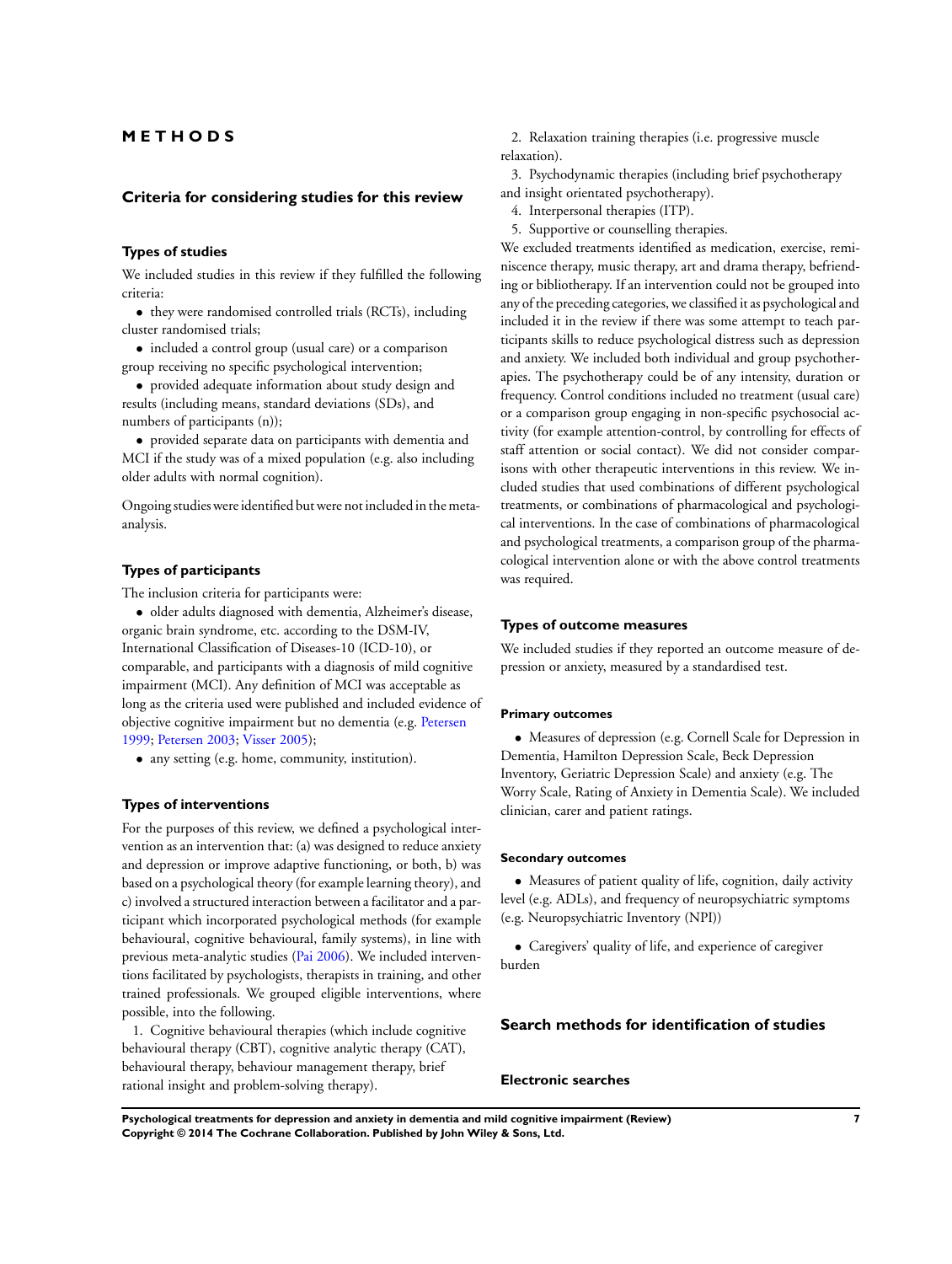We searched ALOIS [\(www.medicine.ox.ac.uk/alois](http://www.medicine.ox.ac.uk/alois)) - the Cochrane Dementia and Cognitive Improvement Group (CD-CIG) Specialized Register. We searched all "Treatment MCI" and "Treatment Dementia" studies in combination with the following terms or phrases: Depression or Dysthymi\* or "Adjustment Disorder/s" or "Mood Disorder/s" or "Affective Disorder/s" or "Affective Symptoms", Anxiety or Anxious or phobia/s or "Panic Disorder", psychotherapy, "cognitive therapy", "behaviour therapy", "cognitive behaviour therapy". ALOIS is maintained by the Trials Search Co-ordinator for CDCIG and contains dementia and cognitive impairment studies identified from the following.

1. Monthly searches of a number of major healthcare databases: MEDLINE, EMBASE, CINHAL, PsycINFO and LILACS.

2. Monthly searches of a number of trial registers: meta Register of Controlled Trials (mRCT); Umin Japan Trial Register; World Health Organization International Clinical Trials Registry Platform (ICTRP/WHO) portal (which covers ClinicalTrials.gov; ISRCTN; Chinese Clinical Trials Register; German Clinical Trials Register; Iranian Registry of Clinical Trials and the Netherlands National Trials Register, plus others).

3. Quarterly searches of the Central Register of Controlled Trials (CENTRAL) in *The Cochrane Library*.

4. Six-monthly searches of a number of grey literature sources: ISI Web of knowledge Conference Proceedings; Index to Theses; Australasian Digital Theses.

To view a list of all sources searched for ALOIS see [About ALOIS](http://www.medicine.ox.ac.uk/alois/content/about-alois) on the ALOIS website.

We ran additional separate searches in many of the above sources to ensure that the most up-to-date results were retrieved. The search strategy that was used for the retrieval of reports of trials from MEDLINE (via the OvidSP platform) can be seen in [Appendix](#page-58-0) [1.](#page-58-0) These searches were completed in January 2013.

#### **Searching other resources**

We searched identified citations for additional trials and contacted the corresponding authors of identified trials for additional references and unpublished data. We scanned the reference lists of identified publications and all review papers that were related to depression and anxiety in dementia.

#### **Data collection and analysis**

We used standard methodological procedures expected by The Cochrane Collaboration.

#### **Selection of studies**

Two review authors (VO, AQ) worked independently to identify RCTs that met the inclusion criteria. We discussed any disagreements with the fourth author (MO) and third author (AS). We excluded those studies that clearly did not meet the inclusion criteria and obtained copies of the full texts of potentially relevant references. We documented reasons for exclusion of studies. Where necessary, we requested additional information from study authors.

#### **Data extraction and management**

Two review authors (VO, AQ) extracted data independently using a standardized data extraction form, which was piloted before use. We contacted the authors of the primary trials if there were doubts regarding missing data or methodological details of the trial. The extracted information included data on methods, participants, interventions, outcomes and results.

*Methods:* in relation to the methods used, data were extracted on methodologies used for randomisation.

*Participants:* items related to participant characteristics were number, gender and age of participants, diagnostic criteria, and other items of importance (exclusion criteria for patients).

*Interventions:* data relevant to the interventions used were specifics of duration, intensity, type, and frequency of the psychological intervention.

*Outcomes:* primary outcomes included ratings of anxiety and depression. Secondary outcomes included measures of quality of life, daily activity level (for example ADLs), and frequency of neuropsychiatric symptoms (e.g. NPI) for the patient. Secondary outcome measures for the caregiver were quality of life and experience of caregiver burden.

*Results:*summary statisticsfor each RCT were the mean value of the outcome measurements in each intervention group, standard deviations of the outcome measurements in each intervention group, and the number of participants for whom the outcome was measured in each intervention group (in the case of continuous data).

#### **Assessment of risk of bias in included studies**

We employed the recommended approach by the *Cochrane Handbook for Systematic Reviews of Interventions* for assessing risk of bias. This addresses six specific domains: sequence generation, allocation concealment, blinding, incomplete outcome data, selective reporting and other issues. In each domain, the review authors worked independently in relation to input of entries in a risk of bias table and we resolved differences by discussion or by appeal to a third author (MO or AS). In cases where no information was available in order to make a judgment, this was explicitly stated. We summarised results in both a 'Risk of bias' graph and a 'Risk of bias' summary. Results of the meta-analysis were interpreted by considering the findings with respect to risk of bias.

#### **Measures of treatment effect**

For five of the analyses conducted, the studies that were pooled used different scales, therefore the absolute mean difference di-

**Psychological treatments for depression and anxiety in dementia and mild cognitive impairment (Review) 8 Copyright © 2014 The Cochrane Collaboration. Published by John Wiley & Sons, Ltd.**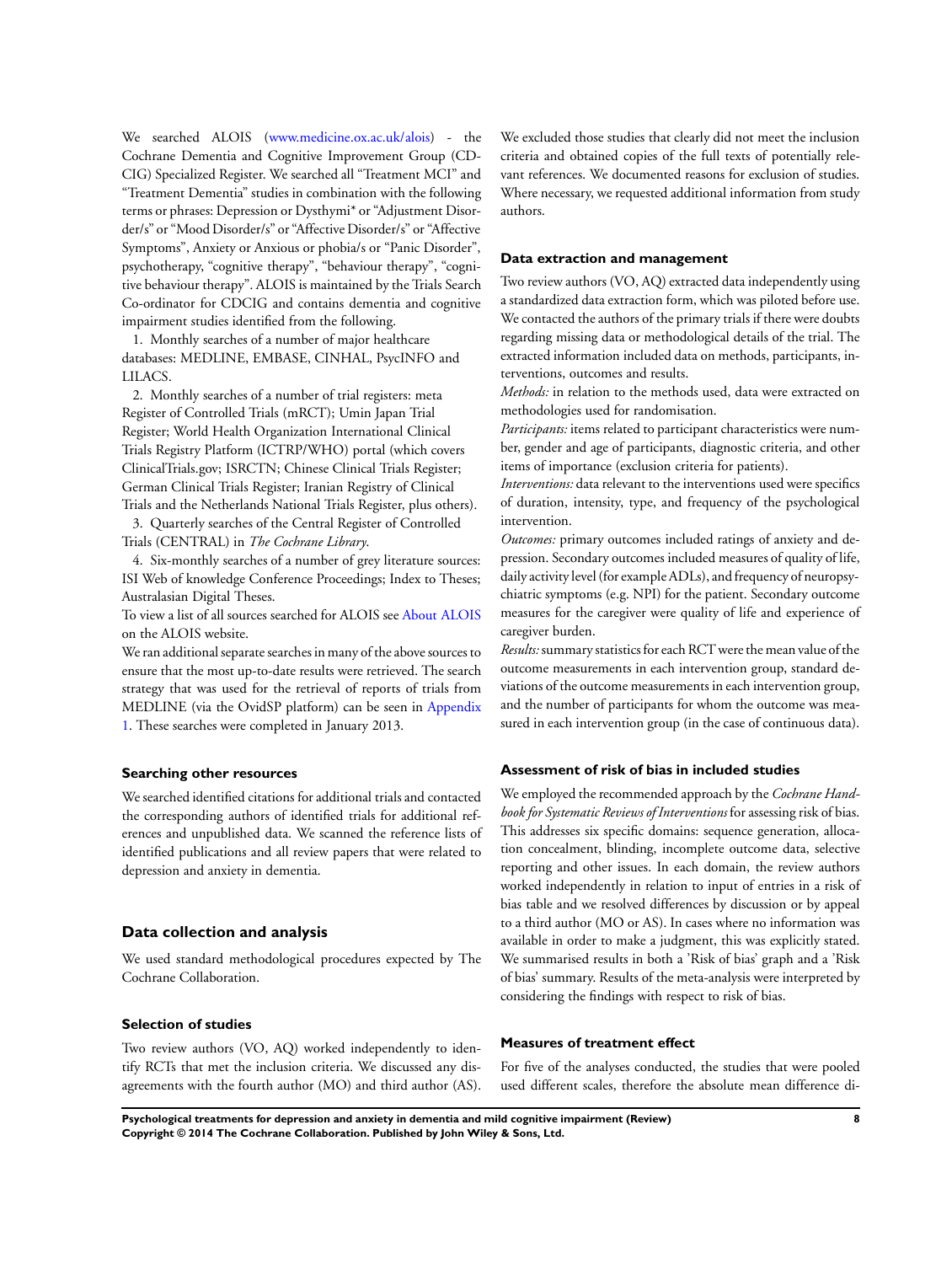vided by the standard deviation (the standardised mean difference) was used. We did not identify any binary outcomes.

#### **Unit of analysis issues**

We did not include any cluster randomised trials or trials with multiple treatment groups.

#### **Dealing with missing data**

We recorded missing data and dropout rates for each individual RCT. We reported the number of participants included in the final analysis as a proportion of all participants in the study.

#### **Assessment of heterogeneity**

We assessed heterogeneity between the included studies by using a formal statistical test of the significance of heterogeneity (Chi<sup>2</sup> test) [\(Deeks 2001](#page-25-0)).We considered P values < 0.10 to be statistically significant. We quantified heterogeneity by using the  ${\rm I}^2$  statistic.

### **Assessment of reporting biases**

See sections below.

#### **Data synthesis**

We used a fixed-effect model to present overall estimated effects. We used Review Manager 5 in order to conduct the meta-analysis. We used standardised mean differences in some of the analyses as not all studies used the same outcome scale.

#### **Subgroup analysis and investigation of heterogeneity**

There was little heterogeneity between studies.We did not conduct any subgroup analyses.

#### **Sensitivity analysis**

We did not conduct any sensitivity analyses.

### **R E S U L T S**

#### **Description of studies**

See: [Characteristics of included studies](#page-32-0); [Characteristics of](#page-40-0) [excluded studies](#page-40-0); [Characteristics of studies awaiting classification;](#page-43-0) [Characteristics of ongoing studies.](#page-43-0)

#### **Results of the search**

A total of 349 references were identified through database searching, which was conducted from December 2011 to January 2013. Three additional references were identified by the authors via other sources. After removal of duplicates and clearly irrelevant articles, 62 full text records were retrieved. Of these 62 references, 22 could be excluded at this stage as not being relevant, leaving 40 full text references to be fully assessed for eligibility. Of these, a total of 32 studies were excluded as they did not meet the review criteria (see [Characteristics of excluded studies\)](#page-40-0), one study is ongoing (see [Characteristics of ongoing studies](#page-43-0)) and one study is awaiting classification (see[Characteristics of studies awaiting classification](#page-43-0)). Thus six studies were found to be eligible for inclusion. See [Figure](#page-11-0) [1](#page-11-0) for a PRISMA flow diagram detailing the search process.

**Psychological treatments for depression and anxiety in dementia and mild cognitive impairment (Review) 9 Copyright © 2014 The Cochrane Collaboration. Published by John Wiley & Sons, Ltd.**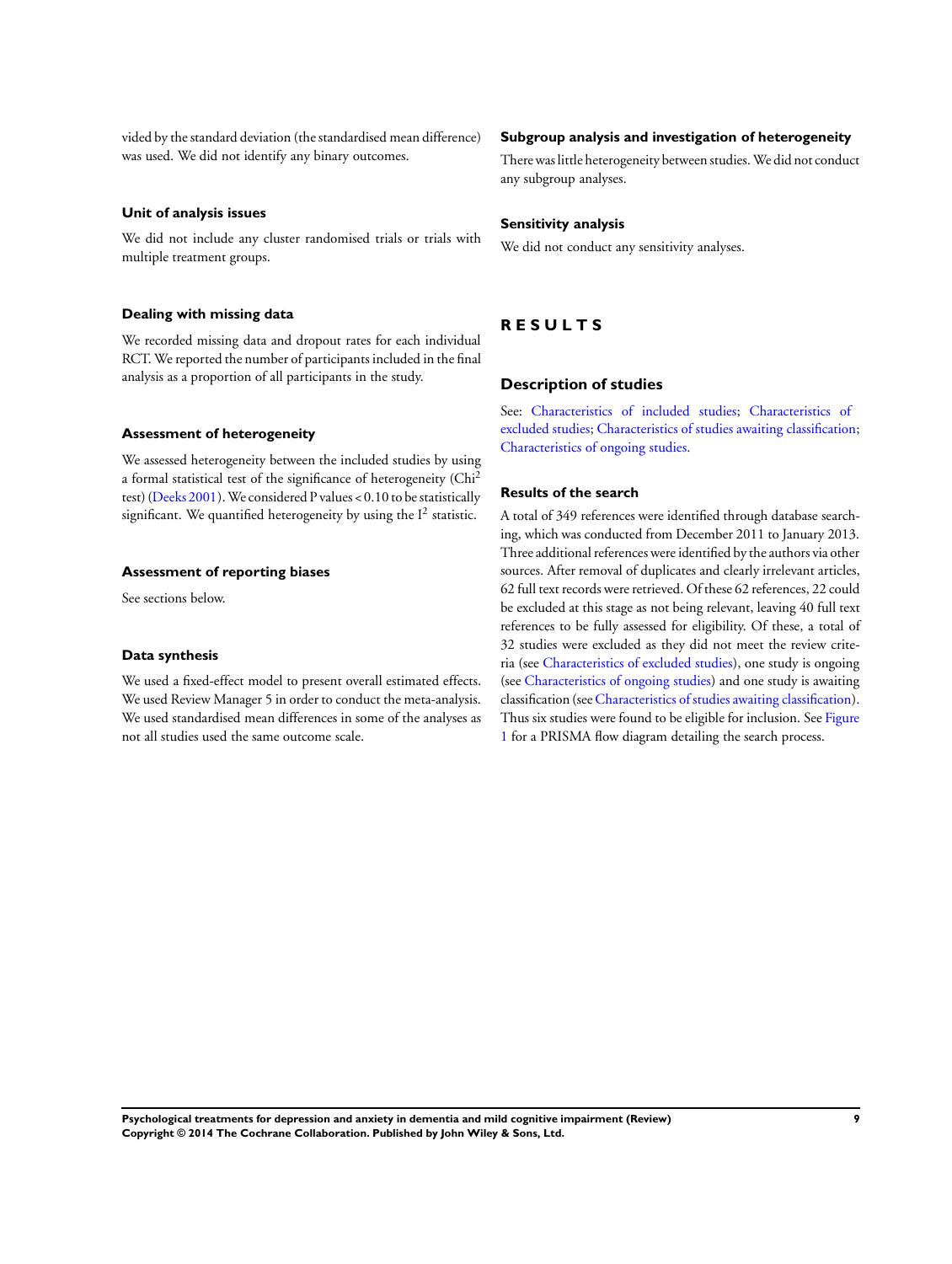<span id="page-11-0"></span>

**Figure 1. Study flow diagram.**

**Psychological treatments for depression and anxiety in dementia and mild cognitive impairment (Review) 10 Copyright © 2014 The Cochrane Collaboration. Published by John Wiley & Sons, Ltd.**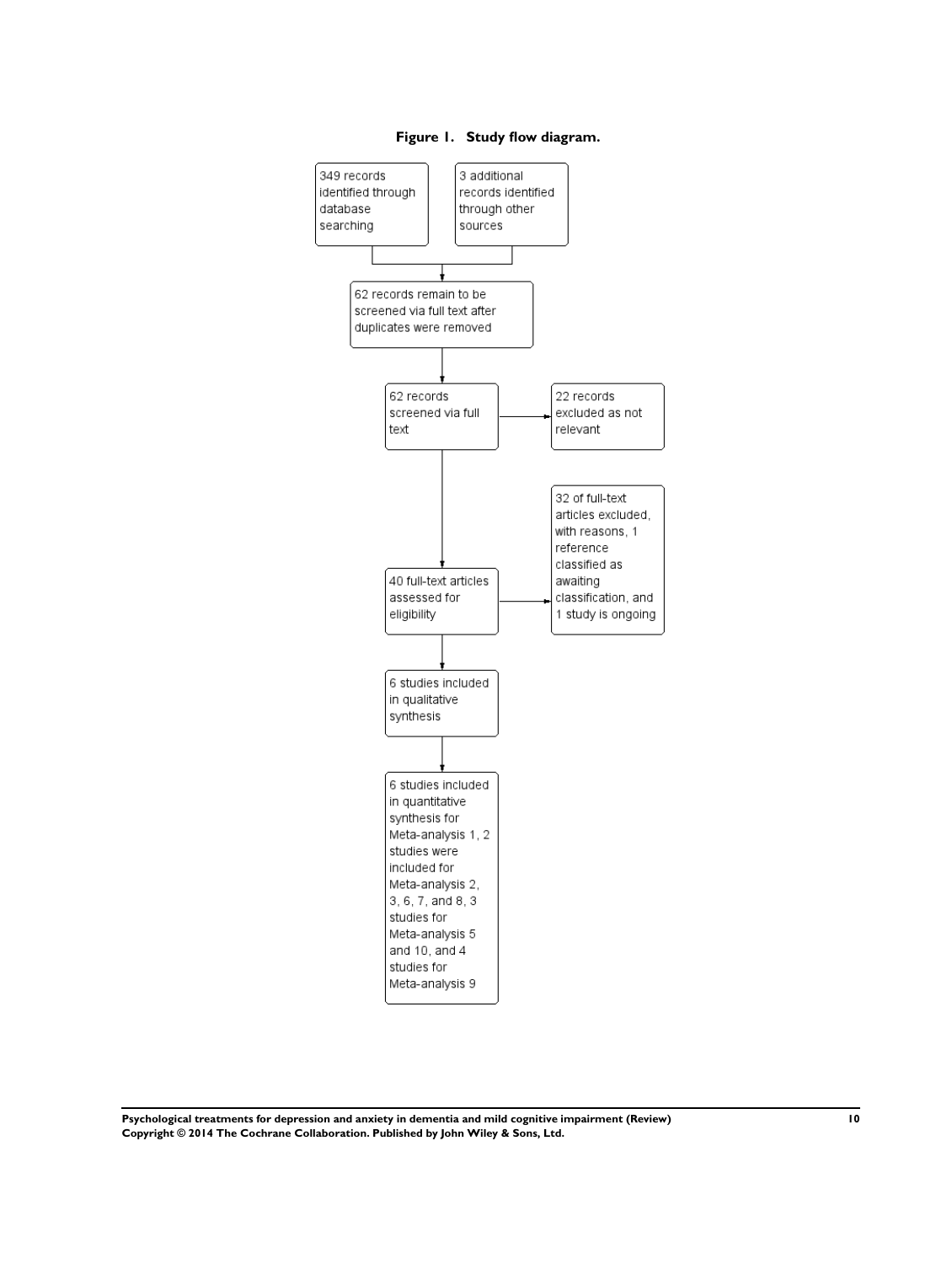#### **Included studies**

Six studies met the inclusion criteria for this review: [Burgener](#page-25-0) [2008](#page-25-0); [Burns 2005](#page-25-0); [Spector 2012](#page-25-0); [Stanley 2012;](#page-25-0) [Tappen 2009](#page-25-0) and [Waldorff 2012](#page-25-0) (see [Characteristics of included studies\)](#page-32-0). All six trials were included in the first analysis on effects of psychological treatment on depression. For the second set of analyses two studies ([Spector 2012;](#page-25-0) [Stanley 2012](#page-25-0)) contributed to evaluating the effects of psychological treatment on anxiety. Three of the studies [\(Spector 2012](#page-25-0); [Stanley 2012;](#page-25-0) [Waldorff 2012\)](#page-25-0) were included in the third analysis on effects of self-rated quality of life. Two studies ([Spector 2012](#page-25-0); [Waldorff 2012](#page-25-0)) were included in the analysis on carer-rated quality of life, and ADLs [\(Burns 2005](#page-25-0); [Waldorff](#page-25-0) [2012](#page-25-0)). Data from [Spector 2012](#page-25-0) and [Waldorff 2012](#page-25-0) were pooled in the analyses on effects of treatment on neuropsychiatric symptoms. A total of four studies contributed to the analysis for effects of treatment on cognition [\(Burgener 2008;](#page-25-0) [Burns 2005](#page-25-0); [Spector](#page-25-0) [2012](#page-25-0); [Waldorff 2012](#page-25-0)). Data from [Spector 2012](#page-25-0), [Stanley 2012](#page-25-0) and [Waldorff 2012](#page-25-0) were pooled for the final analysis on effects of carer depression. All the included studies were published in English. Authors were contacted for clarification of the procedures of randomisation, blinding and additional data. The included studies varied in the following: (1) participant characteristics such as setting, severity of dementia or cognitive function; (2) number of treatment sessions and duration of the psychological intervention; (3) type of psychological treatment evaluated; (4) control group characteristics; and (5) outcome measures. We contacted five authors for additional data and information in relation to the included studies. Three authors responded to the call for provision of additional data or information. An overview of 'Characteristics of included studies' can be seen in [Table 1](#page-53-0).

#### **Design**

All six studies were randomised controlled trials (RCTs) and evaluated the effectiveness of a psychological intervention aimed to reduce depression or anxiety, or both, or to improve mood and well-being in people with dementia.

#### **Sample size**

There were 43 participants in [Burgener 2008](#page-25-0), 40 in [Burns 2005,](#page-25-0) 50 in [Spector 2012,](#page-25-0) 32 in [Stanley 2012,](#page-25-0) 36 in [Tappen 2009,](#page-25-0) and 330 in [Waldorff 2012](#page-25-0).

#### **Settings**

[Burns 2005](#page-25-0) and [Spector 2012](#page-25-0) were conducted in the UK and recruited patients living in the community. [Stanley 2012](#page-25-0) recruited participants from primary care outpatient clinics and community day centres specializing in dementia care, in Houston, Texas. [Tappen 2009](#page-25-0) was based at a large long-term care facility in Miami, Florida. [Waldorff 2012](#page-25-0) was conducted in community settings in the Frederiksberg and Copenhagen municipalities in Denmark. [Burgener 2008](#page-25-0) was conducted in the USA and did not specify the setting.

#### **Participants**

In [Burgener 2008](#page-25-0) all patients had a confirmed diagnosis of dementia (Alzheimer's, Lewy body, vascular, frontal lobe, or mixed dementia) and a score of < 2.0 on the Clinical Dementia Rating Scale ([Hughes 1982](#page-25-0)) indicative of mild disease stage. Diagnostic criteria used for the presence of dementia were not specified. Authors mentioned that all participants were screened using the Mini-Mental State Examination (MMSE) and the Clinical Dementia Rating (CDR). Participants were on average 77 years of age and 53% were male. There were no differences in the two groups at baseline in terms of demographic characteristics, cognitive functioning, physical and behavioral measures, or baseline morbidity. The mean MMSE ([Folstein 1975](#page-25-0)) scores were 24.8 and 22.9 for the treatment and control groups respectively.

In [Burns 2005,](#page-25-0) all patients had a diagnosis of Alzheimer's Disease according to the National Institute of Neurological and Communicative Diseases and Stroke/Alzheimer's Disease and Related Disorders Association (NINCDS-ADRDA) criteria [McKhann 1984,](#page-25-0) a CDR of 1 ([Morris 1993\)](#page-25-0) indicating mild dementia and a score of 15 or above on the MMSE ([Folstein 1975\)](#page-25-0). Participants lived in their own home, they had a mean age of 75 years and 52% were male. A total of 40% of the sample were on antidepressants and approximately two thirds of each group (37% of total sample) were on cholinesterase inhibitor drugs. The mean MMSE [\(Folstein 1975](#page-25-0)) scores were 24.4 and 21.5 for the treatment and control groups respectively.

[Spector 2012](#page-25-0) recruited a total of 50 people with dementia who were living in the community (60% females). All participants had a diagnosis of dementia in the mild to moderate range according to DSM-IV criteria. The mean age was 78 years, and the MMSE mean score was 20.9. Approximately half of the sample had a rating of 1 on the CDR, with the remaining participants scoring 0.5 or 2. Clinical anxiety was determined by a score of 11 or above on the Rating Anxiety in Dementia scale (RAID). The mean anxiety rating (RAID) at baseline was 19.7, and the mean depression rating (Cornell Scale for Depression in Dementia (CSDD) was 15.9. Patients with a comorbid psychiatric disorder, challenging behaviour, learning disability or severe physical illness that could impact on participation were excluded.

In [Stanley 2012,](#page-25-0) anxiety was indicated by a positive response to at least one of three screening questions from the NPI-Anxiety (NPI-

**Psychological treatments for depression and anxiety in dementia and mild cognitive impairment (Review) 11 Copyright © 2014 The Cochrane Collaboration. Published by John Wiley & Sons, Ltd.**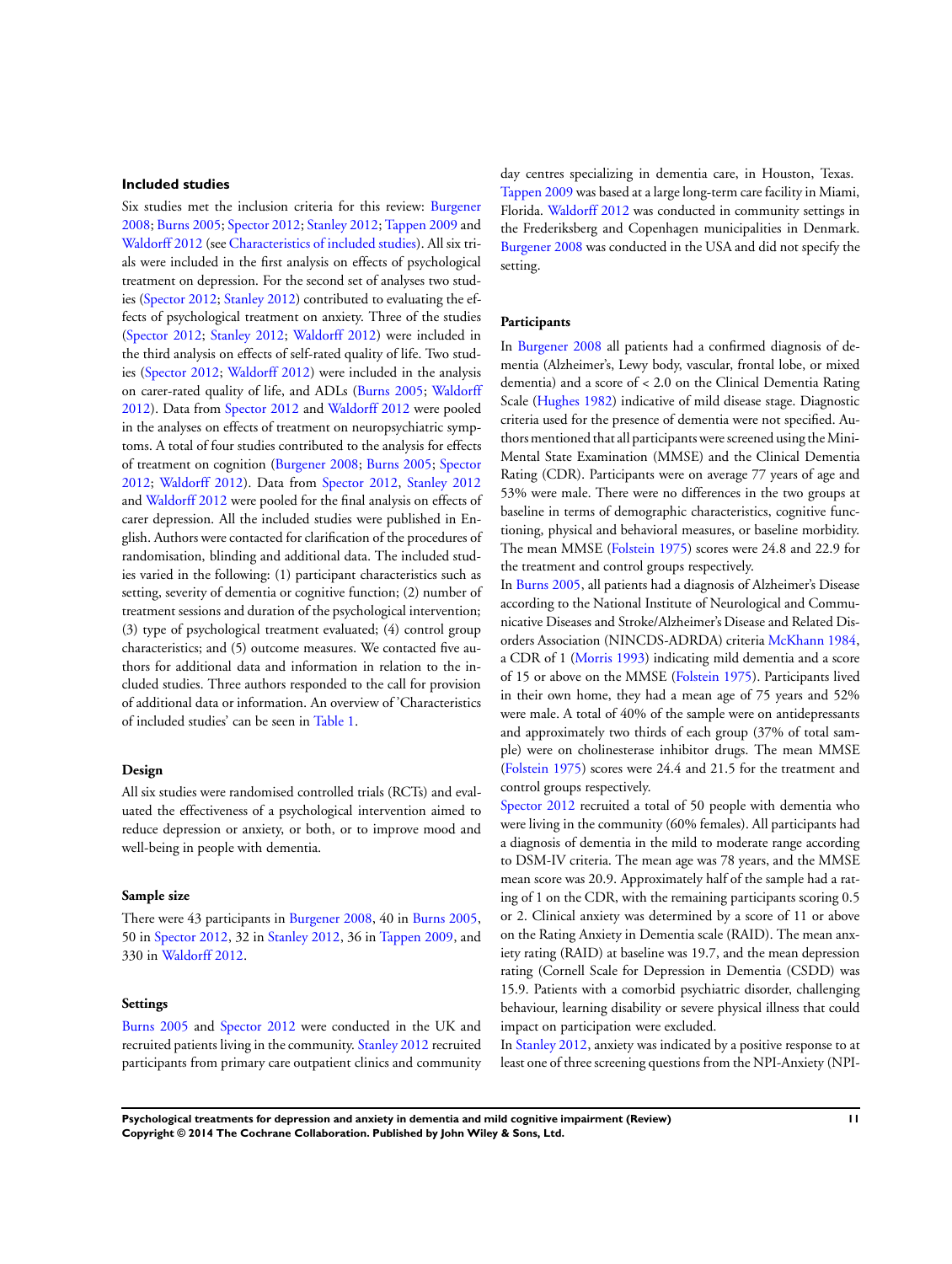A) subscale [\(Cummings 1994\)](#page-25-0). Participants had a diagnosis of dementia (confirmed by the patient's medical provider), an NPI-A  $\geq 4$ , and a CDR score of 0.5 to 2.0. Patients with a primary psychiatric diagnosis of major depression, psychosis, bipolar disorder, suicidal intent, or verbal or physical aggression were excluded. Participants had a mean age of 78 years and 59% were female. Most of the sample had AD, with the remaining participants having a diagnosis of dementia with Lewy bodies (DLB), vascular dementia (VaD), or dementia not otherwise specified. Nearly half of the sample scored a CDR of 0.5 or 1, and 75% were prescribed at least one psychotropic medication. A total of 43.8% had a diagnosis of GDA, 18.8% a diagnosis of other anxiety disorder, 43.8% comorbid anxiety and depression, 34.4% no diagnosis and 3.1% a depression diagnosis.

For the [Tappen 2009](#page-25-0) study, all patients were nursing home residents with probable AD using the NINCDS-ADRDA criteria [\(McKhann 1984\)](#page-25-0) and a MMSE score [\(Folstein 1975\)](#page-25-0) of 25 or less (range 0 to 25). The length of stay in the facility ranged from 160 to 1750 days, with a mean of 561 and 595 days for the treatment and control groups respectively (this difference was not significant). Mean age was 87 years, with the treatment group being younger compared to the control group. The mean MMSE of the treatment group was 10.60, and 12.26 for the control group (not significant).

[Waldorff 2012](#page-25-0) included community-dwelling patients (age  $\geq$  50 years, mild dementia with MMSE  $\geq$  20) with mild recently diagnosed dementia. All participants had a diagnosis of probable AD, mixed AD or DLB established in the last 12 months, meeting the DSM-IV criteria, NINCDS-ADRDA criteria ([McKhann 1984](#page-25-0)) for probable AD or the [McKeith 1996](#page-25-0) criteria. The mean age for participants was 76 years and 45.8% were male. Of the 330 patients, 72% had AD, 25% had mixed AD and VaD, and 3% DLB. Patients received antidementia treatment which was reported as either cholinesterase inhibitors (93%) or memantine (1%). Patients with severe somatic or psychiatric comorbidity, those residing in a nursing home at baseline, or those with a diagnosis of frontotemporal dementia were excluded. The mean MMSE of the treatment group was 24.0, and 24.1 for the control group.

#### **Psychological interventions**

The type of psychological intervention varied from therapeutic counselling (therapeutic conversation, counselling with education and support) to CBT (combined with social support and Tai Chi exercises, CBT aimed at reducing anxiety) to interpersonal psychodynamic therapy. [Burgener 2008](#page-25-0) tested the effectiveness of a multimodal intervention consisting of Tai Chi exercises, CBT and support group participation compared to an attention-control educational program. Tai Chi exercises consisted of strength and balance training adapted for people with dementia, with components from traditional Taiji training (that is form choreography, dynamic Qigong, and standing and sitting meditation). Instructors had re-

ceived extensive training in Tai Chi, with a minimum of five years of practice. The CBT intervention included both small groups and individual therapy sessions (based on individual needs). Each session lasted for 90 minutes and used standard CBT treatments for mood following guidelines by [Teri 1991.](#page-25-0) Cognitive strategies were challenging dysfunctional cognitions, developing positive coping skills to manage the effects of the disease, and enhancing personal control. Behavioural strategies included participating in pleasant activities thereby increasing success. Social workers certified in individual and family therapy conducted the CBT intervention. The support group focused on coping and problem-solving in relation to the effects of dementia and developing relationships with others sharing similar experiences, using the group structure for support groups outlined by [Yale 1995](#page-25-0).

[Burns 2005](#page-25-0) evaluated the effects of a brief psychodynamic interpersonal therapy program versus treatment as usual (consisting of general advice about diagnosis and treatment of dementia with out-patient review). Interpersonal psychodynamic therapy was provided (six sessions in total) by an experienced psychotherapist and was based on the conversational model of psychotherapy [\(Hobson 1985](#page-25-0)) adapted for people with AD [\(Brierley 2003\)](#page-25-0). The principal aim of the therapy was identifying interpersonal conflicts or difficulties causing emotional distress. Emphasis was placed on improving interpersonal relationships. Carers were also involved in the treatment, which included the therapist listening to their needs and informing them of therapeutic progress (10 minutes of the 50-minute sessions). The intervention confirmed adherence to the model [\(Shapiro 1993](#page-25-0)), where adherence was evident by high scores on psychodynamic interpersonal therapy and generic subscales and low scores on the CBT scale.

[Spector 2012](#page-25-0) evaluated a CBT intervention for people with anxiety and dementia (10 sessions in total). The intervention included identifying and practicing strategies for feeling safe, challenging negative thoughts, and incorporating calming thoughts and behavioural experiments with the use of cue cards. The degree to which cognitive and behavioural elements were used varied between the people with dementia and clinicians were provided with specific guidelines on how to adapt the themes of each session to each individual. In between the CBT sessions telephone support was offered, which included answering questions and encouraging ongoing work. Other components included building a collaborative relationship with the therapist and socialisation to the CBT model. Carers were encouraged to be involved by supporting the person with dementia in implementing CBT strategies, such as applying the therapy content to everyday life and consolidating learned skills. The intervention was delivered by clinical or counselling psychologists with experience working with people with dementia. Participants in the control group received standard treatment available to people with anxiety and dementia, which included either medication or no treatment.

[Stanley 2012](#page-25-0) evaluated the Peaceful Mind program, a CBT-based intervention targeting anxiety in dementia, involving self-moni-

**Psychological treatments for depression and anxiety in dementia and mild cognitive impairment (Review) 12 Copyright © 2014 The Cochrane Collaboration. Published by John Wiley & Sons, Ltd.**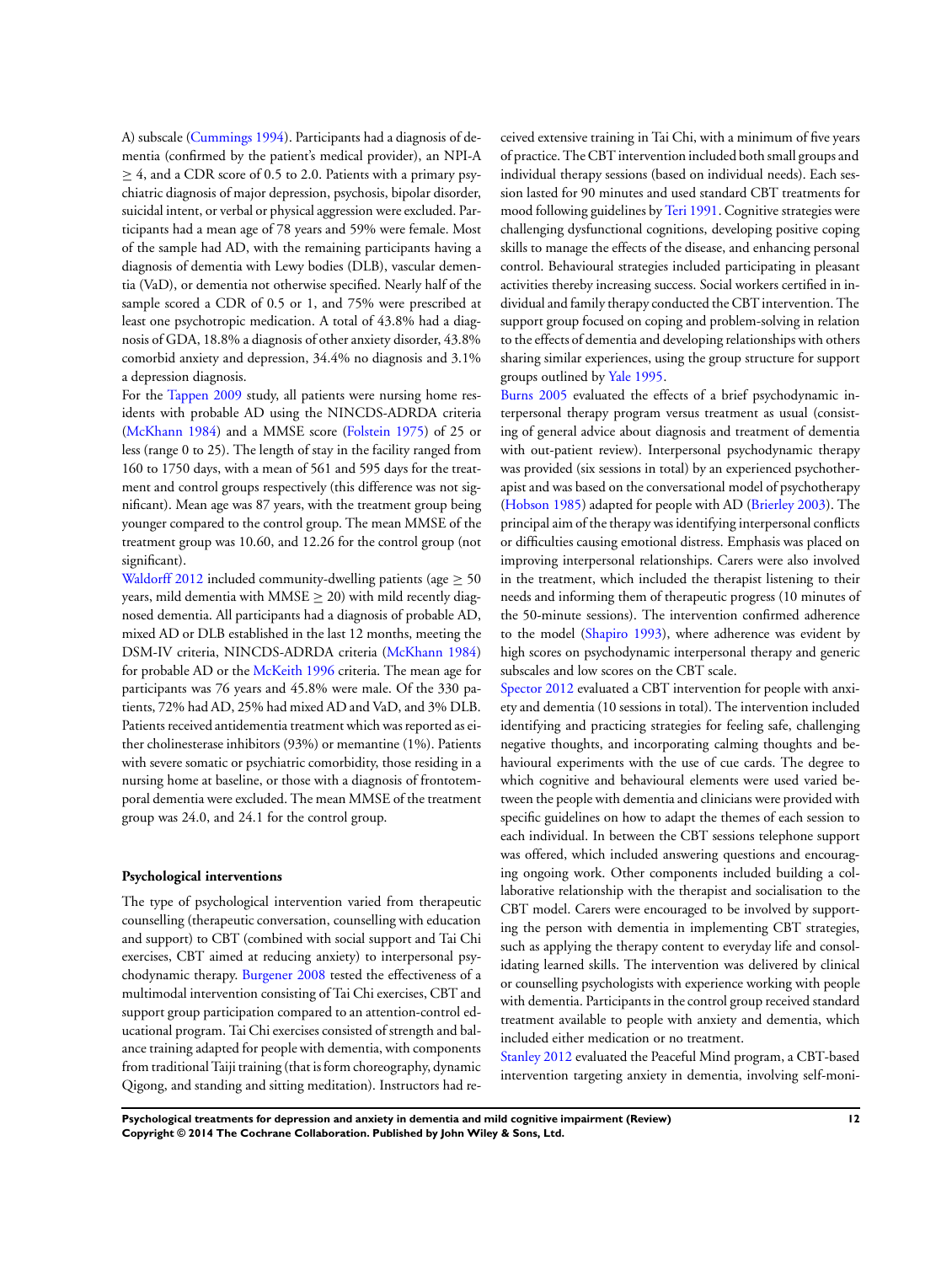toring for anxiety, deep breathing and optional skills (coping selfstatements, behavioural activation, and sleep management). Patients' learned skills and the collaterals served as coaches (in weekly skill learning, serving as a coach for the patients' practice between sessions). The intervention was provided by two masterslevel graduate student clinicians and a predoctoral intern over six months. The program included up to 12 weekly in-home sessions (lasting 30 to 60 minutes) over the initial three months and up to eight brief telephone booster appointments during months three to six. Modification from traditional CBT included repeated instructions, more in-session practice, spaced retrieval, reminder cues, and simplified session summaries. Materials were provided to patients and their collaterals [\(Paukert 2010\)](#page-25-0), including handouts to address communication, dementia education and stress reduction for the collaterals (available for use as needed). Participants assigned to usual care received diagnostic feedback but did not receive any additional study contact other than the scheduled assessments. A random sample of 20% of the sessions were reviewed by an independent treatment integrity rater indicating adequate adherence and competency.

In[Tappen 2009](#page-25-0) the intervention consisted of modified counselling sessions (therapeutic conversation), a psychotherapeutic approach modified for AD (Tappen 1997; Tappen 2001). The goals of therapeutic conversation were reducing anxiety, forming and maintaining supportive relationships, and providing an opportunity for the individual to express his or her feelings, in line with the theory of Interpersonal relations by [Peplau 1991](#page-25-0). The intervener was a graduate nursing student trained to provide the intervention. Treatment implementation was monitored by the investigator meeting with the intervener for supervision. The control group received usual care provided by the staff of the long-term care facility.

In [Waldorff 2012](#page-25-0) the intervention comprised a multifaceted and semi-tailored intervention which included a counselling programme (including telephone counselling and support), educational course, written information supporting patients and caregivers during the initial months after a diagnosis had been established in order to support the counselling sessions, and logbooks. The objective of the intervention was to prevent depression and impairment of quality of life in patients and caregivers, by focusing on positive resources, intact functions and retaining skills (for patients). Counselling sessions aimed towards preventing or reducing depressive symptoms, and were based on constructivist principles [\(Peavey 1997](#page-25-0)). The teaching course provided information about living and coping with dementia, and served as a reference guide after completion of the intervention. Outreach telephone counselling was provided to ensure regular contact and to follow up on issues discussed during the individual counselling sessions, or issues relevant to individual participants. Patients and caregivers were each supplied with a logbook encouraging them to make notes about their daily life and to prepare for the counselling sessions (optional). The control group did not receive the intervention, however, as both groups of participants were interviewed

about symptoms and were informed about available support programmes it is likely that the control group received services above the level of usual care, but no structured intervention was offered.

#### **Length, number and duration of psychological interventions**

The duration of the psychological intervention varied from six weeks to 12 months, with the length of the sessions varying from 30 to 90 minutes.

In [Burgener 2008](#page-25-0), Tai Chi exercises consisted of one-hour classes offered three times weekly for 20 weeks (although the duration of the intervention was 40 weeks, comparison data between the treatment and control groups were available for 20 weeks only). Qigong relaxation exercises encompassed approximately 30 minutes of the 60-minute class. The CBT intervention was conducted bi-weekly for 20 weeks, lasting 90 minutes. The support group met bi-weekly, alternating with the CBT group, lasting also for 90 minutes.

In [Burns 2005](#page-25-0) patients received six sessions of psychodynamic interpersonal therapy, with the duration of the intervention being six weeks. The length of the sessions was 50 minutes each, of which 10 minutes were spent with the carer.

In [Spector 2012](#page-25-0) participants received a total of 10 sessions of CBT, with the duration of the treatment being 15 weeks. The length of each CBT session was 60 minutes. Participants were offered telephone support in between the sessions.

In [Stanley 2012](#page-25-0) participants received 12 weekly in-home sessions during the initial three months and up to eight brief telephone sessions during months three to six, with the duration of the intervention being six months. Each session lasted 30 to 60 minutes and was provided at the participant's home [\(Paukert 2010\)](#page-25-0).

In [Tappen 2009](#page-25-0) therapeutic conversation was provided three times a week, with a total duration for the intervention of 16 weeks, with each session lasting 30 minutes.

In [Waldorff 2012,](#page-25-0) the intervention was provided for a duration of eight to 12 months. Counselling sessions comprised six sessions in total with an additional optional network session (that is family). The educational course was composed of a total of five sessions (two hours each). Telephone counselling was provided approximately five to eight times within three- to four-week intervals. Compliance was defined as patients who had participated with their caregivers in at least three counselling sessions and three educational (teaching) sessions.

#### **Adherence to psychological treatment**

[Burgener 2008](#page-25-0) reported attendance at exercise, CBT, and support sessions. For the Tai Chi classes, 75% of participants attended all three sessions weekly, with 90% attending at least two of the three weekly sessions. The authors stated that attendance rates for the CBT and support groups were similar. In the study by [Burns](#page-25-0) [2005](#page-25-0) no adherence data were reported, but the authors reported

**Psychological treatments for depression and anxiety in dementia and mild cognitive impairment (Review) 13 Copyright © 2014 The Cochrane Collaboration. Published by John Wiley & Sons, Ltd.**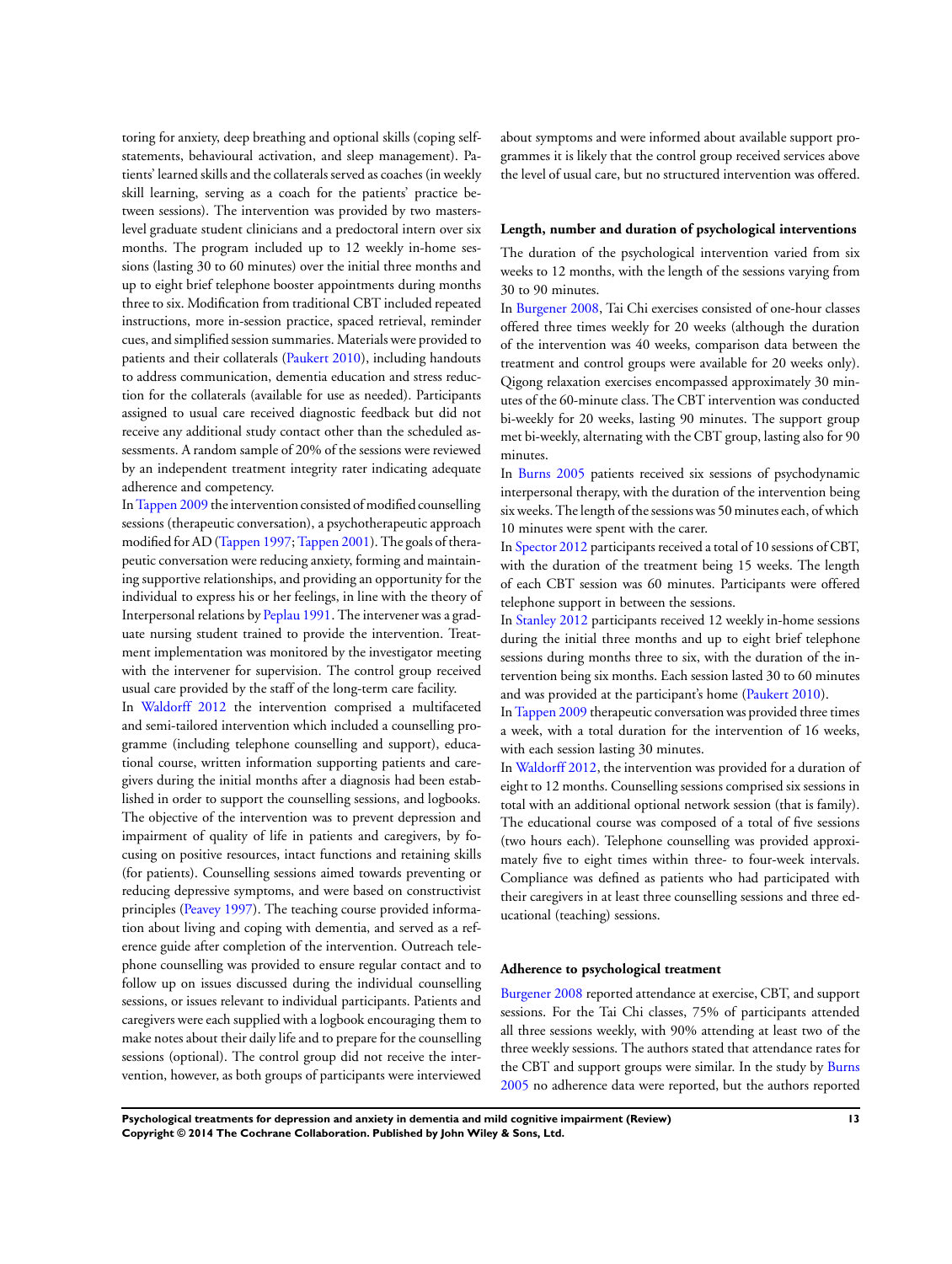that one session from each individual therapy was rated for adherence [Shapiro 1993,](#page-25-0) with the intervention showing high scores on the model used (that is psychodynamic interpersonal therapy). In [Spector 2012](#page-25-0) a total of 56% of those in the treatment group completed all sessions, and 28% participated in more than half of the sessions. [Stanley 2012](#page-25-0) reported that the average number of inperson sessions was eight (average duration of completed sessions was 47 minutes). Participants completed an average of 3.5 homework exercises per week and spent an average of 81 hours per week with the collateral. Between months three and six, dyads received an average of five of a possible eight telephone booster calls (66%). Participants reported using breathing most often (58%), followed by behavioural activation (50%) and calming thoughts (41%). In [Tappen 2009](#page-25-0) treatment implementation was monitored. [Waldorff](#page-25-0) [2012](#page-25-0) defined compliance as the rate of adherence to the major parts of the intervention (that is participating in at least half of the counselling and educational teaching sessions). A total of 72% in the intervention group completed the intervention.

#### **Outcomes**

All studies reported outcomes immediately after the intervention was finished, with the exception of the study by [Burgener 2008](#page-25-0) in which outcome data for the control group at the end of the intervention were not available. The following time points were included in the present review: for [Burgener 2008](#page-25-0) depression and cognition were measured at 20 weeks; for [Burns 2005](#page-25-0) depression, ADLs and cognition were measured at six weeks (end of treatment); for [Spector 2012](#page-25-0) depression, anxiety, self- and carer-rated quality of life, neuropsychiatric symptoms, cognition and carer depression were measured at 15 weeks (end of intervention). We extracted data from [Stanley 2012](#page-25-0) for depression, anxiety, self-rated quality of life, and carer depression at six months (end of intervention); for [Tappen 2009](#page-25-0) depression at 16 weeks (end of treatment), and for [Waldorff 2012](#page-25-0) depression, self- and carer-rated quality of life, ADLs, neuropsychiatric symptoms, cognition and carer depression measured at 12 months (end of treatment).

#### *Depression*

Depression was measured in all studies using a standardised instrument. [Burgener 2008](#page-25-0) measured depression using the Geriatric Depression Scale (GDS) [\(Yesavage 1983\)](#page-25-0), at baseline and at 20 weeks. Scores in this scale (15-item GDS) range from 0 to 15, with higher scores indicating greater depression. Data from the control group at 40 weeks were not available, therefore outcome data at 20 weeks were included in the analysis. [Stanley 2012](#page-25-0) used the 30-item GDS scale ([Yesavage 1983\)](#page-25-0) (range of scores 0 to 30, higher scores indicating greater depression) to measure depression at baseline, three and six months. [Burns 2005](#page-25-0), [Spector 2012](#page-25-0) and [Waldorff 2012](#page-25-0) used the Cornell Scale for Depression in Dementia ([Alexopoulos 1988](#page-25-0)). [Burns 2005](#page-25-0) measured depression at baseline, six weeks and three months; [Spector 2012](#page-25-0) at baseline, 15

weeks and six months; whereas [Waldorff 2012](#page-25-0) measured depression levels at baseline, six and 12 months. For this scale scores range from 0 to 38, with higher scores indicating higher levels of depression. [Tappen 2009](#page-25-0) measured depressive symptoms with the Montgomery-Asberg Depression Rating Scale [\(Montgomery](#page-25-0) [1979](#page-25-0)), which is used less often in people with dementia, measured at baseline and at 16 weeks (rated by a psychiatrist, a general practitioner and a nurse). In this scale, higher scores indicate increasing depressive symptoms (range of scores 0 to 50). Note that [Spector 2012](#page-25-0) also measured self-reported depression for people with dementia with the Hospital Anxiety and Depressions Score (HADS), however these data were not included in the analyses. [Tappen 2009](#page-25-0) used the Dementia Mood Assessment Scale (DMAS) [\(Sunderland 1988](#page-25-0)), which measures general mood as opposed to depression, including only items 1 to 17 for the analysis, and the Alzheimer's Disease and Related Disorders (AD-RD) Mood Scale ([Tappen 2008](#page-25-0)), which represents both positive and negative moods, and specifically feelings of spirituality, content, hostility, apathy and sadness. These outcome measures were not included in the analysis on the basis that they do not specifically measure feelings of depression or anxiety but negative or positive mood in general.

### *Anxiety*

Both [Spector 2012](#page-25-0) and [Stanley 2012](#page-25-0) measured anxiety with the Rating Anxiety in Dementia (RAID) [\(Shankar 1999](#page-25-0)). Scores on this 18-item, clinician-rated scale range from 0 to 54, with higher scores indicating higher levels of anxiety. [Spector 2012](#page-25-0) measured anxiety at baseline, 15 weeks and six months; whereas [Stanley](#page-25-0) [2012](#page-25-0) at baseline, three and six months. In [Spector 2012](#page-25-0) self-rated anxiety by people with dementia was measured with the HADS [\(Zigmond 1983](#page-25-0)) at baseline, 15 weeks and six months. The HADS is a 14-item self-report questionnaire designed to assess generalized anxiety (a seven-item subscale), with scores ranging from 0 to 21 (higher scores indicating greater symptoms). [Stanley 2012](#page-25-0) measured self-ratings of anxiety by people with dementia with the Geriatric Anxiety Inventory (GAI) ([Pachana 2007](#page-25-0)) at baseline, three and six months. Scores on the GAI range from 0 to 20, with higher scores indicating greater anxiety. [Stanley 2012](#page-25-0) measured anxiety based on collateral report using the Neuropsychiatric Inventory-Anxiety (NPI-A) subscale ([Cummings 1994\)](#page-25-0) at baseline, three and six months. Scores on this seven-item scale range from 0 to 12, with higher scores indicating higher levels of anxiety.

### *Quality of life*

[Spector 2012](#page-25-0), [Stanley 2012](#page-25-0) and [Waldorff 2012](#page-25-0) measured patient quality of life (self-ratings) using the Quality of Life in Alzheimer's Disease (QOL-AD) ([Logsdon 1999](#page-25-0)) in which scores range from 13 to 52, with higher scores indicating better quality of life. [Spector](#page-25-0) [2012](#page-25-0) measured quality of life at baseline, 15 weeks and six months;

**Psychological treatments for depression and anxiety in dementia and mild cognitive impairment (Review) 14 Copyright © 2014 The Cochrane Collaboration. Published by John Wiley & Sons, Ltd.**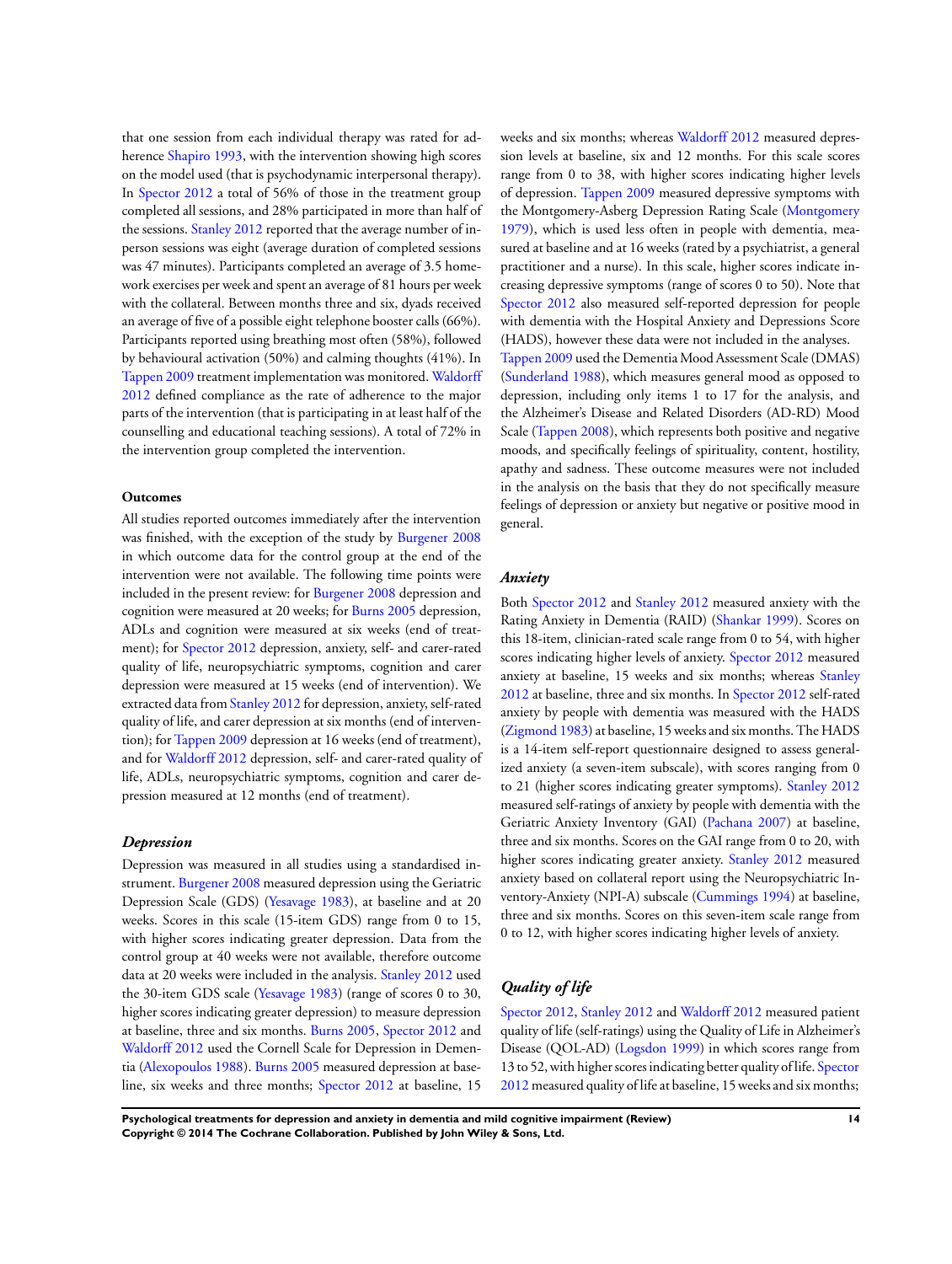[Stanley 2012](#page-25-0) at baseline, three and six months; and [Waldorff 2012](#page-25-0) at baseline, six and 12 months. Both [Spector 2012](#page-25-0) and [Waldorff](#page-25-0) [2012](#page-25-0) used the same scale to measure carer-rated quality of life using the QOL-AD.

### *Activities of daily living (ADL)*

[Burns 2005](#page-25-0) measured ADL using the Bristol Activities of Daily Living Scale ([Bucks 1996](#page-25-0)), where higher scores indicate lower levels of ADL (scores range from 0 to 60). [Waldorff 2012](#page-25-0) used the Alzheimer's Disease Cooperative Study - Activities of Daily Living scale (ADSC-ADL) [\(Galasko 1997](#page-25-0)). The ADSC-ADL Inventory total score ranges from 0 (lower functioning status) to 78 (higher functioning status).

#### *Neuropsychiatric symptoms*

Both [Spector 2012](#page-25-0) and [Waldorff 2012](#page-25-0) measured neuropsychiatric symptoms. [Spector 2012](#page-25-0) used the Neuropsychiatric Inventory (NPI) ([Cummings 1994\)](#page-25-0) at baseline, 15 weeks and six months (12-item NPI). Scores on the NPI range from 0 to 144 with higher scores indicating greater behavioural disturbance. [Waldorff](#page-25-0) [2012](#page-25-0) used the NPI-Questionnaire (NPI-Q) [\(Cummings 1994](#page-25-0)) with scores ranging from 0 to 28, with higher scores indicating higher levels of symptoms. [Waldorff 2012](#page-25-0) measured neuropsychiatric symptoms at baseline, six and 12 months.

#### *Cognition*

[Burgener 2008](#page-25-0), [Burns 2005,](#page-25-0) [Spector 2012](#page-25-0) and [Waldorff 2012](#page-25-0) measured cognition before and after the intervention. All four trials used the MMSE ([Folstein 1975\)](#page-25-0), with range of scores from 0 to 30, with lower scores indicative of greater impairments in cognitive function.

#### *Other patient outcomes*

[Burns 2005](#page-25-0) provided data (detransformed log means) on behavioural problems (carer's reaction) measured by the Revised Memory and Behaviour Problems Checklist [\(Teri 1992\)](#page-25-0). [Stanley](#page-25-0) [2012](#page-25-0) measured self-reported experience of worry using the Penn State Worry Questionnaire-Abbreviated (PSWQ-A) [\(Crittendon](#page-25-0) [2006](#page-25-0)). [Waldorff 2012](#page-25-0) provided data on proxy (carer)-rated quality of life using the EQ-5D ([EuroQoL 1990](#page-25-0)). [Spector 2012](#page-25-0) used the Quality of the Caregiver Patient Relationship (QCPR) ([Spruytte](#page-25-0) [2002](#page-25-0)) to measure patient ratings of the quality of the caregiving relationship.

#### *Caregiver outcomes*

[Spector 2012](#page-25-0) measured carer depression at baseline, 15 weeks and six months, using the HADS. [Stanley 2012](#page-25-0) measured depression in carers using the Patient Health Questionnaire (PHQ-9) at baseline, three and six months. Scores on the PHQ-9 range from 0 to 24 with higher scores indicating higher levels of depression. [Waldorff 2012](#page-25-0) measured carers' depressive symptoms using the GDS ([Yesavage 1983\)](#page-25-0). Although [Burns 2005](#page-25-0) used the Beck Depression Inventory (BDI) ([Beck 1961](#page-25-0)) to measure depression in carers, data were not provided.

#### *Other caregiver outcomes*

[Waldorff 2012](#page-25-0) measured health-related quality of life in carers using the EQ-5D ([EuroQoL 1990\)](#page-25-0). [Spector 2012](#page-25-0) measured carer ratings of the quality of the caregiving relationship using the QCPR [\(Spruytte 2002](#page-25-0)). [Spector 2012](#page-25-0) measured caregiver distress using the NPI [\(Cummings 1994\)](#page-25-0), whereas [Stanley 2012](#page-25-0) measured distress specifically related to anxiety symptoms using the NPI-A subscale [\(Cummings 1994](#page-25-0)).

#### **Excluded studies**

We excluded a total of 32 studies. A total of 24 were excluded because the intervention did not meet the criteria for a psychological intervention. In six studies participants did not fulfil the criteria for a diagnosis of dementia or MCI. Two studies were excluded as they were not conducted as RCTs.

#### **Studies not meeting 'Types of participants' criteria**

In the studies by [Abraham 1992,](#page-25-0) [Hyer 2008](#page-25-0), Kiosses 2010, Kiosses [2011](#page-25-0), [Konnert 2009](#page-25-0) and [Yesavage 1981](#page-25-0) participants did not fulfil the criteria for a diagnosis of dementia.

#### **Studies not meeting 'Types of interventions' criteria**

In the following studies the intervention did not meet the criteria for a psychological intervention: [Beck 2002;](#page-25-0) [Kolanowski 2011;](#page-25-0) [Lichtenberg 2005;](#page-25-0) [Vespa 2002](#page-25-0) (psychosocial activities); [Brodaty](#page-25-0) [2003](#page-25-0); [Hinchliffe 1997:](#page-25-0) [McSweeney 2012](#page-25-0) (case management); [Finnema 2005](#page-25-0) (emotion-oriented care); [Fischer-Terworth 2011](#page-25-0) (CBT-based environmental intervention); [Fossey 2006](#page-25-0); [Proctor](#page-25-0) [1999](#page-25-0); [Selbaek 2010](#page-25-0) (staff training); [Garland 2007](#page-25-0) (simulated family presence); [Lam 2010](#page-25-0) (CBT-based occupational therapy), [Logsdon 2010](#page-25-0) (social support), [Mittelman 1996](#page-25-0) (individual or family counselling for carers), [Onor 2007;](#page-25-0) [Dartigues 2008](#page-25-0) (cognitive intervention); [Teri 2003](#page-25-0); [Prick 2011](#page-25-0) (exercise and caregiver training); [Rovner 2012](#page-25-0) (behavioural activation for cognitive decline); [Helcer 2012](#page-25-0); [Kurz 2012](#page-25-0) (cognitive training with CBT); [Laakkonen 2012](#page-25-0) (self management).

**Psychological treatments for depression and anxiety in dementia and mild cognitive impairment (Review) 15 Copyright © 2014 The Cochrane Collaboration. Published by John Wiley & Sons, Ltd.**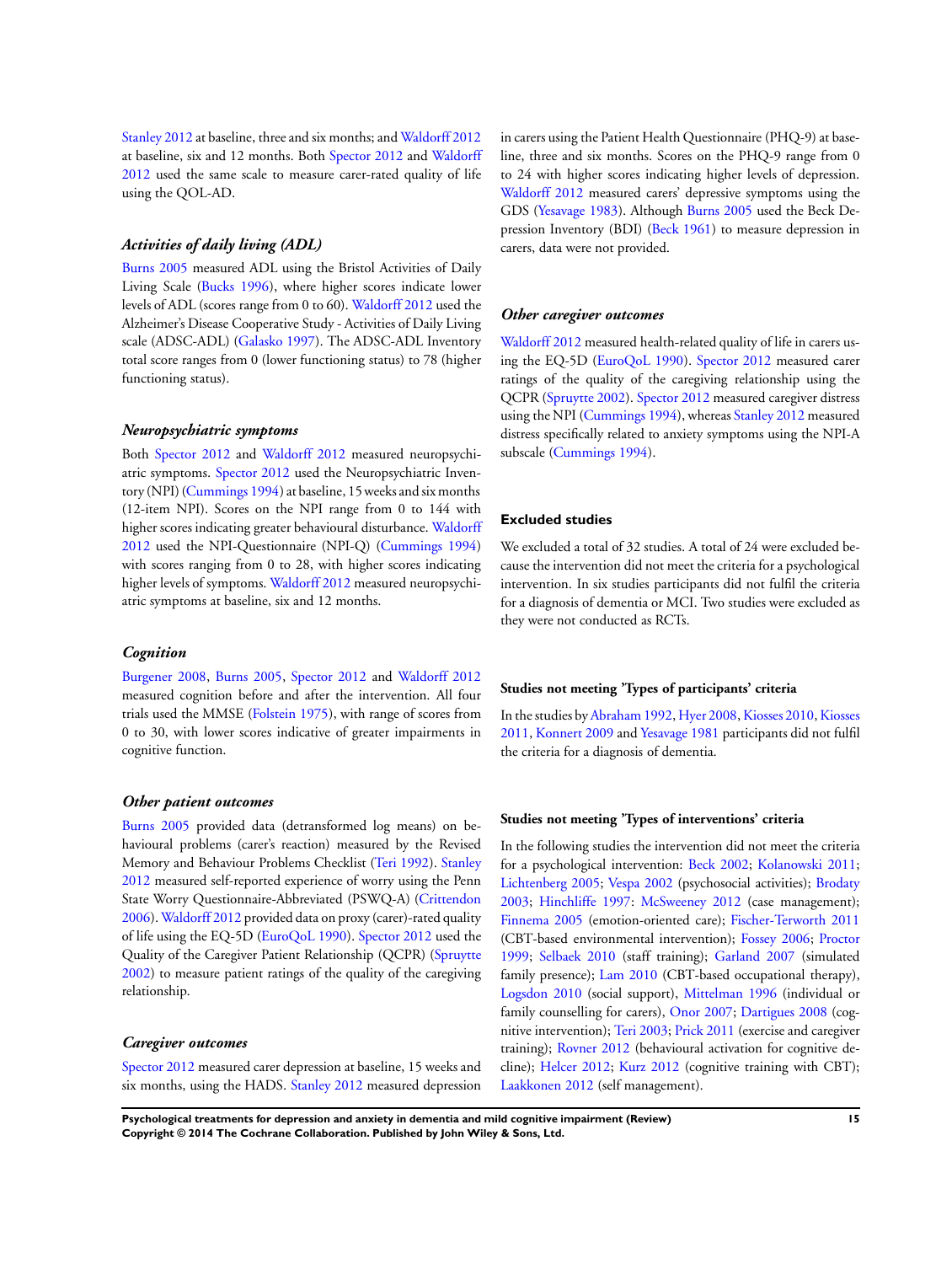### **Studies not meeting 'Types of studies' criteria**

Two studies were excluded as they were not conducted as RCTs [\(Cheston 2003;](#page-25-0) [Joosten-Weyn Banningh2011](#page-25-0)).

Several of those studies excluded on the basis of the criteria above additionally were not conducted as an RCT: [Fischer-Terworth](#page-25-0) [2011](#page-25-0); [Garland 2007;](#page-25-0) [Selbaek 2010](#page-25-0); [Yesavage 1981;](#page-25-0) or had a control or comparison group receiving an active intervention: [Dartigues 2008](#page-25-0) (psychoeducative group for carers); [Fischer-](#page-25-0)[Terworth 2011](#page-25-0) (occupational therapy); [Helcer 2012](#page-25-0) (memory training); [Kiosses 2010;](#page-25-0) [Kiosses 2011](#page-25-0) (supportive therapy); [Kurz](#page-25-0) [2012](#page-25-0) (occupational therapy or carer counselling); [Lam 2010](#page-25-0) (occupational therapy); [Rovner 2012](#page-25-0) (supportive therapy); [Yesavage](#page-25-0) [1981](#page-25-0) (cognitive training).

#### **Risk of bias in included studies**

See Figure 2 for a 'Risk of bias' graph which shows assessments about each risk of bias item presented as percentages across all included studies ([Characteristics of included studies](#page-32-0)), and [Figure](#page-18-0) [3](#page-18-0) for a summary of our judgments about each risk of bias item for each included study.

### **Figure 2. Risk of bias graph: review authors' judgements about each risk of bias item presented as percentages across all included studies.**



**Psychological treatments for depression and anxiety in dementia and mild cognitive impairment (Review) 16 Copyright © 2014 The Cochrane Collaboration. Published by John Wiley & Sons, Ltd.**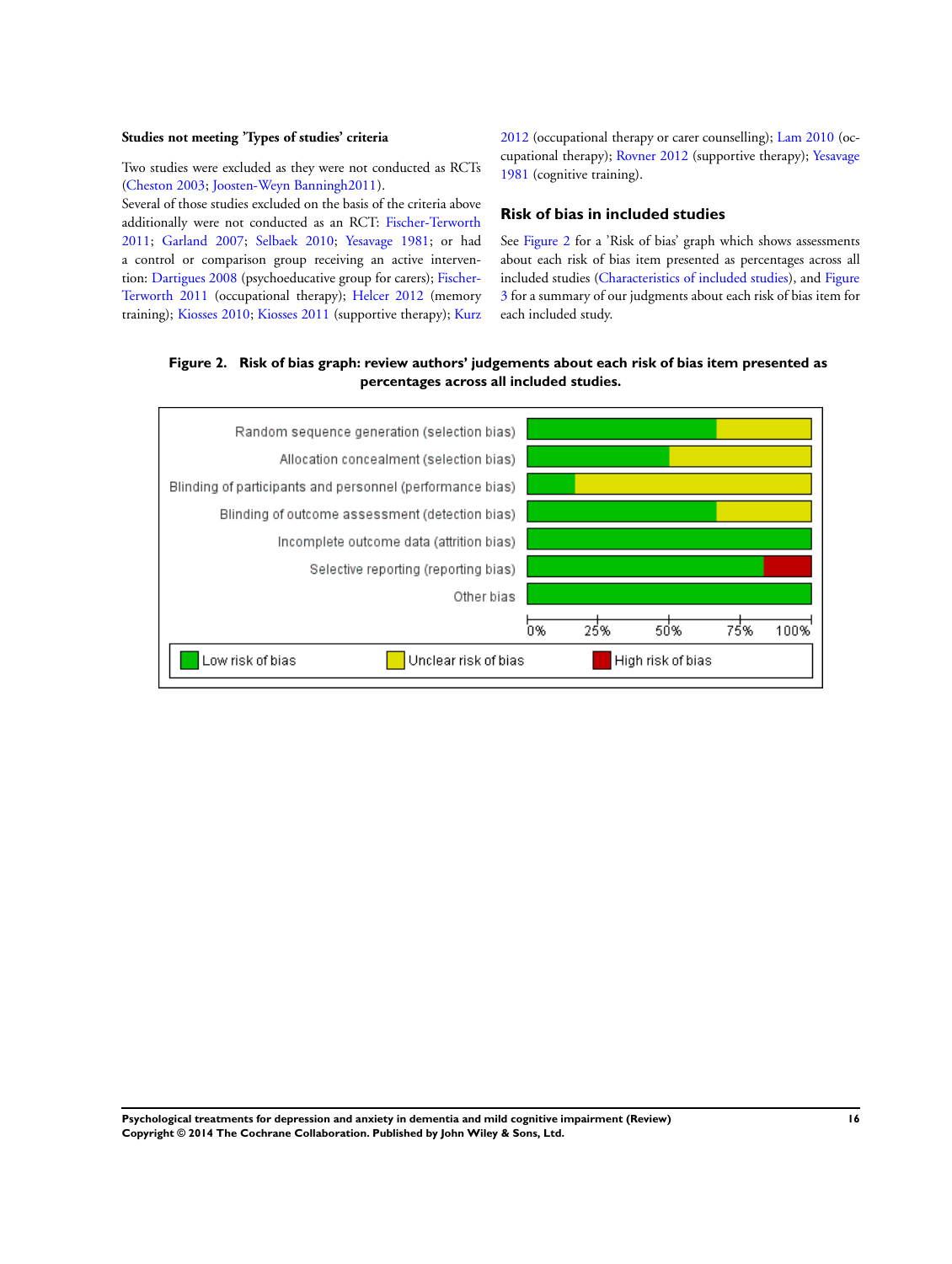|                   | Random sequence generation (selection bias) | Allocation concealment (selection bias) | Blinding of participants and personnel (performance bias) | Blinding of outcome assessment (detection bias) | (ncomplete outcome data (attrition bias | Selective reporting (reporting bias) | Other bias     |
|-------------------|---------------------------------------------|-----------------------------------------|-----------------------------------------------------------|-------------------------------------------------|-----------------------------------------|--------------------------------------|----------------|
| Burgener 2008     | ?                                           | ?                                       | ?                                                         | ?                                               | ¥                                       | Ŧ                                    | $\color{red}+$ |
| <b>Burns 2005</b> | ÷                                           | ÷                                       | ?                                                         | ?                                               | ÷                                       |                                      | ÷              |
| Spector 2012      | ÷                                           | ÷                                       | 7                                                         | ÷                                               | ÷                                       | ÷                                    | ¥              |
| Stanley 2012      | ÷                                           | ?                                       | ?                                                         | ÷                                               | ÷                                       | ÷                                    | ÷              |
| Tappen 2009       | Ĩ,                                          | ?                                       | 7                                                         | ÷                                               | ÷                                       | ÷                                    | ÷              |
| Waldorff 2012     | ÷                                           | ÷                                       | ÷                                                         | ¥                                               | ÷                                       | $\color{red}+$                       | ¥              |

<span id="page-18-0"></span>**Figure 3. Risk of bias summary: review authors' judgements about each risk of bias item for each included study.**

**Psychological treatments for depression and anxiety in dementia and mild cognitive impairment (Review) 17 Copyright © 2014 The Cochrane Collaboration. Published by John Wiley & Sons, Ltd.**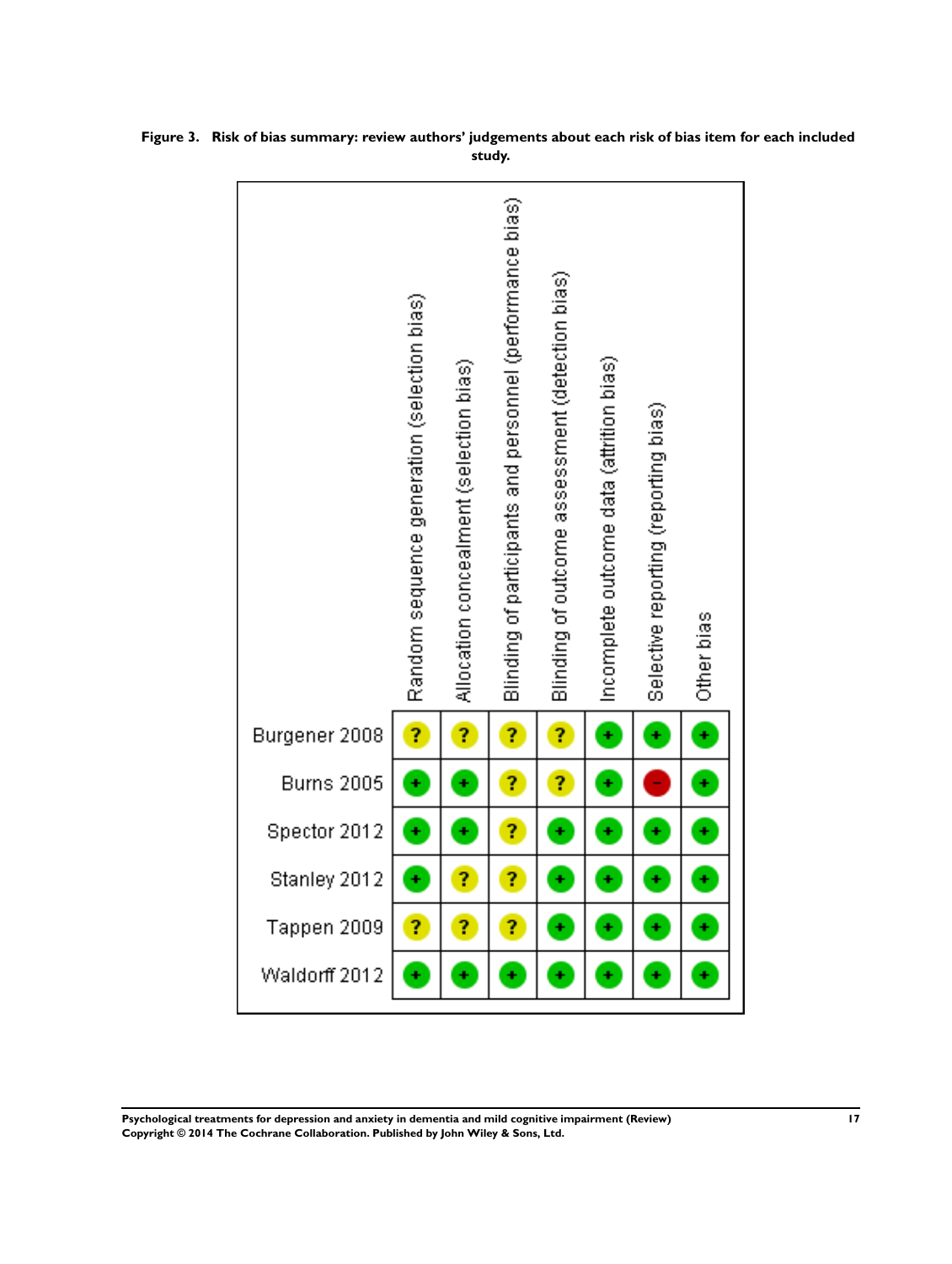### **Allocation**

All studies reported use of randomisation, however detailed descriptions varied between the studies. [Burns 2005,](#page-25-0) [Spector 2012](#page-25-0) and [Waldorff 2012](#page-25-0) provided an adequate description of allocation concealment and random sequence generation and were classified as having low risk of bias in this domain. For [Stanley 2012](#page-25-0) random sequence generation was specified but there was no information about allocation concealment, therefore the study was classified as having unclear risk in this domain. [Burgener 2008](#page-25-0) and [Tappen](#page-25-0) [2009](#page-25-0) did not describe how allocation concealment and random sequence generation were performed and were therefore classified in this domain as having unclear risk of bias.

#### **Blinding**

In [Waldorff 2012](#page-25-0) raters were blind to treatment allocation and the authors stated that the personnel co-ordinating and offering the treatment were not employed by the same institution as the raters (low risk of bias). [Burgener 2008](#page-25-0) communicated that the assessors were blind in some but not all assessments and this study was therefore classified as unclear in this domain. [Burns 2005](#page-25-0) did not report details of blinding and was also classified as unclear (no further information from the authors was provided). In [Spector](#page-25-0) [2012](#page-25-0), [Stanley 2012](#page-25-0) and [Tappen 2009](#page-25-0) raters were blind to allocation so the studies were classified as at low risk of detection bias. No information was provided for blinding of personnel, so in the domain of performance bias [Burgener 2008](#page-25-0), [Burns 2005,](#page-25-0) [Spector](#page-25-0) [2012](#page-25-0), [Stanley 2012](#page-25-0) and [Tappen 2009](#page-25-0) were classified as having unclear risk of bias in this domain.

#### **Incomplete outcome data**

[Burgener 2008](#page-25-0) and [Tappen 2009](#page-25-0) reported attrition for both the treatment and the control groups, and [Burns 2005,](#page-25-0) [Spector 2012](#page-25-0) and [Stanley 2012](#page-25-0) reported attrition and specified the use of intention-to-treat analyses, so all five studies were classified as low risk. [Waldorff 2012](#page-25-0) also specified use of intention-to-treat analyses and reported details of attrition, so we classified the study as low risk. Considering the characteristics of the population, attrition in the studies was relatively small, with zero attrition reported in one study [\(Burns 2005](#page-25-0)).

#### **Selective reporting**

[Burgener 2008](#page-25-0), [Spector 2012](#page-25-0), [Stanley 2012,](#page-25-0) [Tappen 2009](#page-25-0) and [Waldorff 2012](#page-25-0) reported all pre-specified outcomes and were classified as at low risk of bias. [Burns 2005](#page-25-0) reported all outcomes

for patients but did not report depression scores for family carers (BDI) [\(Beck 1961\)](#page-25-0). This study was classified as at high risk of bias in this domain.

#### **Other potential sources of bias**

No other apparent bias was identified in each of the studies.

#### **Effects of interventions**

See: **[Summary of findings for the main comparison](#page-4-0)** [Psychological treatment compared to treatment as usual for](#page-4-0) [depression and anxiety in dementia and mild cognitive](#page-4-0) [impairment](#page-4-0)

We were able to pool data from all six studies [\(Burgener 2008;](#page-25-0) [Burns 2005;](#page-25-0) [Spector 2012;](#page-25-0) [Stanley 2012](#page-25-0); [Tappen 2009](#page-25-0); [Waldorff](#page-25-0) [2012](#page-25-0)) for depression. When testing the effects of psychological treatment on anxiety only, [Spector 2012](#page-25-0) and [Stanley 2012](#page-25-0) contributed data. Data from three ([Spector 2012](#page-25-0); [Stanley 2012;](#page-25-0) [Waldorff 2012\)](#page-25-0) and two studies ([Spector 2012](#page-25-0); [Waldorff 2012](#page-25-0)) were pooled for self-rated and carer-rated patient quality of life respectively. Data from [Burns 2005](#page-25-0) and [Waldorff 2012](#page-25-0) were pooled for testing the effects of the psychological treatment on ADL. [Spector 2012](#page-25-0) and [Waldorff 2012](#page-25-0) contributed data on effects on neuropsychiatric symptoms. Data from [Burgener 2008,](#page-25-0) [Burns](#page-25-0) [2005](#page-25-0), [Spector 2012](#page-25-0) and [Waldorff 2012](#page-25-0) were pooled for analyses on effects on cognition. No evidence of heterogeneity was detected in the pooled studies, using the Chi<sup>2</sup> test. The final analysis in-cluded pooled data from [Spector 2012](#page-25-0), [Stanley 2012](#page-25-0) and [Waldorff](#page-25-0) [2012](#page-25-0) on effects of carer depression. In this analysis heterogeneity was evident. A summary of the findings can be seen in the 'Summary of findings' table 1.

#### **Primary outcomes**

#### *Depression*

The first meta-analysis on effects of psychological treatment on patient depression included 439 participants [\(Analysis 1.1\)](#page-46-0); results favoured the psychological treatment (standardised mean difference (SMD) -0.22; 95% confidence interval (CI) -0.41 to -0.03) in reducing depressive symptoms for people with dementia ([Figure](#page-20-0) [4\)](#page-20-0). This analysis was strongly influenced by [Waldorff 2012](#page-25-0), which was the largest study, but there was little heterogeneity between studies ( $I^2 = 21\%$ ) [\(Figure 4](#page-20-0)).

**Psychological treatments for depression and anxiety in dementia and mild cognitive impairment (Review) 18 Copyright © 2014 The Cochrane Collaboration. Published by John Wiley & Sons, Ltd.**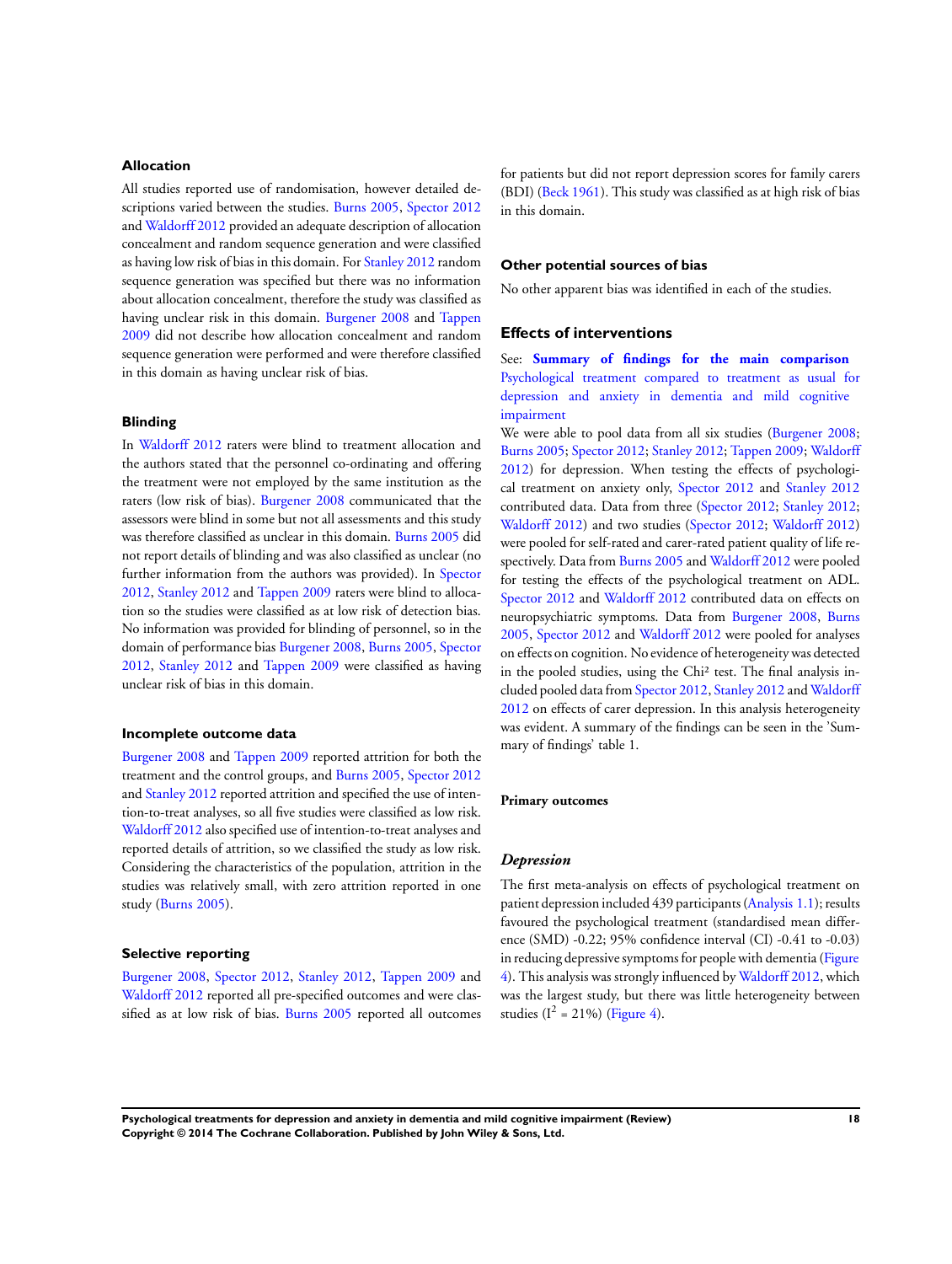### <span id="page-20-0"></span>**Figure 4. Forest plot of comparison: 1 Psychological treatment versus treatment as usual, outcome: 1.1 Depression.**

|                                                                       |       | Experimental |       |       | Control |     |                     | <b>Std. Mean Difference</b>   | <b>Std. Mean Difference</b>          |
|-----------------------------------------------------------------------|-------|--------------|-------|-------|---------|-----|---------------------|-------------------------------|--------------------------------------|
| <b>Study or Subgroup</b>                                              | Mean  | SD.          | Total | Mean  | SD      |     | <b>Total Weight</b> | IV, Fixed, 95% Cl             | IV, Fixed, 95% CI                    |
| Burgener 2008                                                         | 3.3   | 2.9          | 19    | 4.3   | 3.4     | 14  | 7.4%                | $-0.31$ $[-1.01, 0.38]$       |                                      |
| <b>Burns 2005</b>                                                     | 5.4   | 2.6          | 20    | 5.5   | 3.1     | 20  | 9.3%                | $-0.03$ [ $-0.65$ , $0.59$ ]  |                                      |
| Spector 2012                                                          | 10.38 | 5.835        | 21    | 16.72 | 7.283   | 18  | 8.0%                | $-0.95$ $-1.62$ . $-0.281$    |                                      |
| Stanley 2012                                                          | 8.2   | 2.86         | 11    | 7.8   | 5.95    | 15  | 5.9%                | $0.08$ [ $-0.70, 0.86$ ]      |                                      |
| Tappen 2009                                                           | 15.13 | 9.54         | 15    | 19.13 | 7.37    | 15  | 6.8%                | $-0.46$ $-1.18$ , $0.271$     |                                      |
| Waldorff 2012                                                         | 5.05  | 4.61         | 130   | 5.77  | 5.07    | 141 | 62.7%               | $-0.15$ $[-0.39, 0.09]$       |                                      |
| Total (95% CI)                                                        |       |              | 216   |       |         | 223 | 100.0%              | $-0.22$ [ $-0.41$ , $-0.03$ ] |                                      |
| Heterogeneity: Chi <sup>2</sup> = 6.33, df = 5 (P = 0.28); $P = 21\%$ |       |              |       |       |         |     |                     |                               | -0.5<br>0.5<br>$-1$                  |
| Test for overall effect: $Z = 2.30$ (P = 0.02)                        |       |              |       |       |         |     |                     |                               | Favours treatment Favours usual care |

#### *Anxiety*

Psychological treatment reduced clinician-rated anxiety measured with the RAID (2 studies, 65 participants, MD -4.57; 95% CI -7.81 to -1.32) [\(Analysis 1.2,](#page-47-0) Figure 5). However, there was no effect on self-rated anxiety (2 studies, 65 participants, SMD 0.05; 95% CI -0.44 to 0.54) ([Analysis 1.3,](#page-47-0) Figure 6) or carer-rated anxiety measured with the NPI-A (1 study, 26 participants, MD -2.40; 95% CI -4.96 to 0.16) ([Analysis 1.4,](#page-48-0) [Figure 7\)](#page-21-0).

### **Figure 5. Forest plot of comparison: 1 Psychological treatment versus treatment as usual, outcome: 1.2 Anxiety RAID.**

|                                                                                                                         |       | <b>Favours lexperimentall</b> |    |            | Control |     |                     | <b>Mean Difference</b>        | <b>Mean Difference</b>                                            |
|-------------------------------------------------------------------------------------------------------------------------|-------|-------------------------------|----|------------|---------|-----|---------------------|-------------------------------|-------------------------------------------------------------------|
| <b>Study or Subgroup</b>                                                                                                | Mean  | SD                            |    | Total Mean | SD      |     | <b>Total Weight</b> | IV. Fixed. 95% CI             | IV. Fixed. 95% CI                                                 |
| Spector 2012                                                                                                            | 13.57 | 6.038                         |    | 21 17.89   | 5.9     | 18  |                     | 74.8% -4.32 -8.07. -0.571     |                                                                   |
| Stanley 2012                                                                                                            | 11.9  | 6.92                          | 11 | 17.2 9.89  |         |     |                     | 15 25.2% -5.30 1-11.76, 1.161 |                                                                   |
| Total (95% CI)                                                                                                          |       |                               | 32 |            |         | 33. |                     | 100.0% -4.57 [-7.81, -1.32]   |                                                                   |
| Heterogeneity: Chi <sup>2</sup> = 0.07, df = 1 (P = 0.80); $P = 0\%$<br>Test for overall effect: $Z = 2.76$ (P = 0.006) |       |                               |    |            |         |     |                     |                               | 20<br>-20.<br>$-10$<br>10<br>Favours treatment Favours usual care |

### **Figure 6. Forest plot of comparison: 1 Psychological treatment versus treatment as usual, outcome: 1.3 Anxiety (self ratings).**

|                                                                                                                        | Experimental<br>Control |            |    |            |            |    |                     | <b>Std. Mean Difference</b> | <b>Std. Mean Difference</b>          |
|------------------------------------------------------------------------------------------------------------------------|-------------------------|------------|----|------------|------------|----|---------------------|-----------------------------|--------------------------------------|
| Study or Subgroup                                                                                                      | Mean                    | SD         |    | Total Mean | SD         |    | <b>Total Weight</b> | IV, Fixed, 95% CI           | IV. Fixed. 95% CI                    |
| Spector 2012                                                                                                           |                         | 7.25 3.338 | 21 |            | 6.78 3.843 | 18 | 60.4%               | $0.13$ $[-0.50, 0.76]$      |                                      |
| Stanley 2012                                                                                                           | 3.9                     | -3.57      |    | 4.2        | 5.2        | 15 | 39.6%               | $-0.06$ $-0.84$ , $0.711$   | --                                   |
| Total (95% CI)                                                                                                         |                         |            | 32 |            |            |    | 33 100.0%           | $0.05$ [ $-0.44$ , $0.54$ ] |                                      |
| Heterogeneity: Chi <sup>2</sup> = 0.14, df = 1 (P = 0.71); $P = 0\%$<br>Test for overall effect: $Z = 0.21$ (P = 0.83) |                         |            |    |            |            |    |                     |                             | Favours treatment Favours usual care |

**Psychological treatments for depression and anxiety in dementia and mild cognitive impairment (Review) 19 Copyright © 2014 The Cochrane Collaboration. Published by John Wiley & Sons, Ltd.**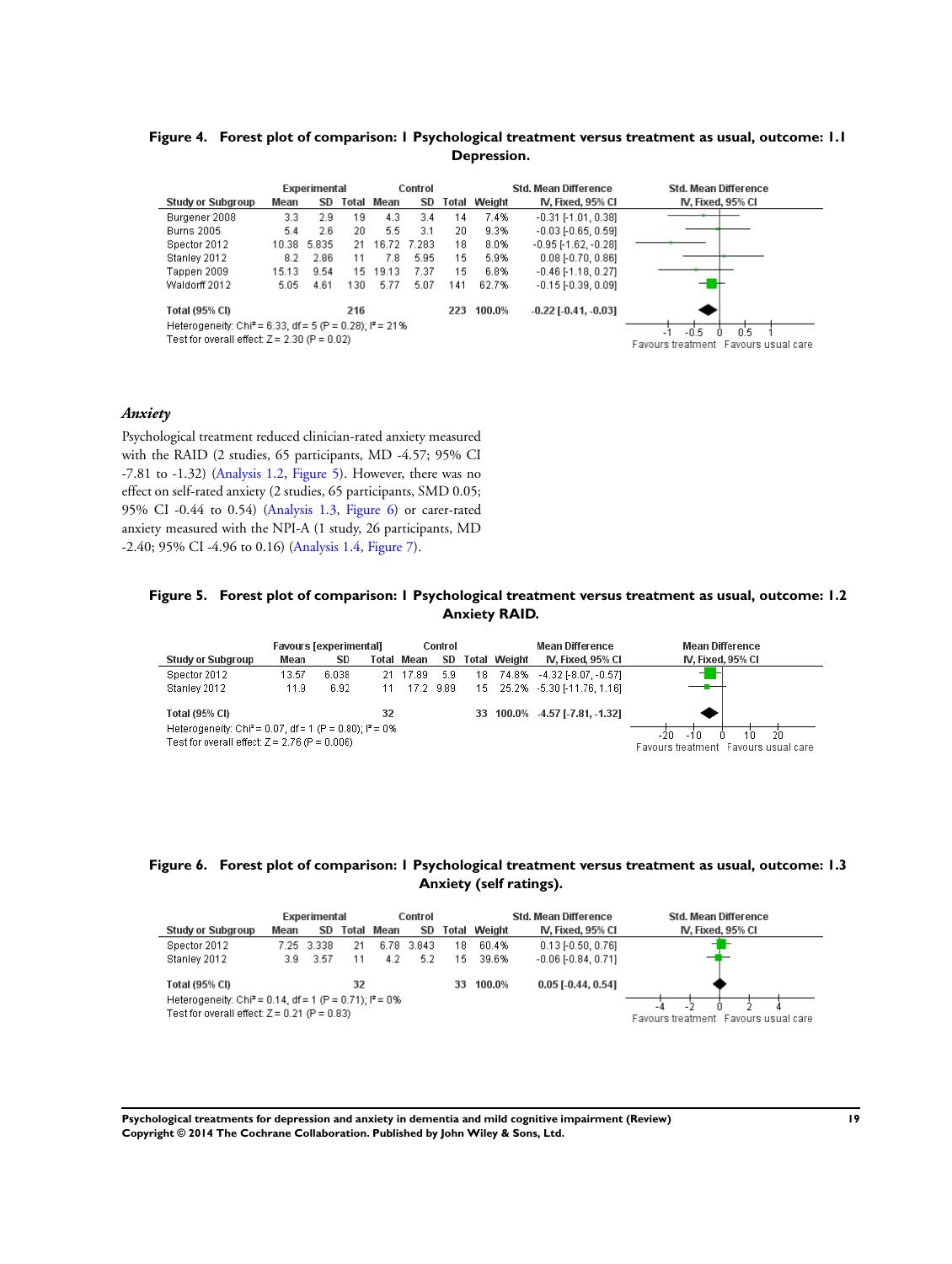### <span id="page-21-0"></span>**Figure 7. Forest plot of comparison: 1 Psychological treatment versus treatment as usual, outcome: 1.4 Anxiety NPI-A.**

|                                                                                 | <b>Favours [experimental]</b> |      |    |            | Control |       |        | <b>Mean Difference</b>     | <b>Mean Difference</b>                                   |
|---------------------------------------------------------------------------------|-------------------------------|------|----|------------|---------|-------|--------|----------------------------|----------------------------------------------------------|
| <b>Study or Subgroup</b>                                                        | Mean                          | SD   |    | Total Mean | SD      | Total | Weight | IV. Fixed. 95% CI          | IV, Fixed, 95% CI                                        |
| Stanley 2012                                                                    | 1.5                           | 2.84 |    | 3.9        | -3.83   | 15.   |        | 100.0% - 2.40 F4.96, 0.161 |                                                          |
| <b>Total (95% CI)</b>                                                           |                               |      | 11 |            |         | 15    |        | 100.0% -2.40 [-4.96, 0.16] |                                                          |
| Heterogeneity: Not applicable<br>Test for overall effect: $Z = 1.83$ (P = 0.07) |                               |      |    |            |         |       |        |                            | 20<br>-20<br>-10<br>Favours treatment Favours usual care |

#### **Secondary outcomes**

### *Patient quality of life*

Psychological treatment had no effect on patient self-rated quality of life (3 studies, 334 participants, MD 0.37; 95% CI -1.01 to 1.75) [\(Analysis 2.1,](#page-49-0) Figure 8) or on carer-rated patient quality of life (2 studies, 313 participants, MD 0.66; 95% CI -0.77 to 2.09) [\(Analysis 2.2,](#page-49-0) Figure 9).

### **Figure 8. Forest plot of comparison: 2 Psychological intervention versus treatment as usual, outcome: 2.1 Quality of life (self ratings).**

|                                                                      |      | Experimental |     |            | Control |     |                     | <b>Mean Difference</b>    | <b>Mean Difference</b>               |
|----------------------------------------------------------------------|------|--------------|-----|------------|---------|-----|---------------------|---------------------------|--------------------------------------|
| <b>Study or Subgroup</b>                                             | Mean | SD           |     | Total Mean | SD      |     | <b>Total Weight</b> | IV, Fixed, 95% CI         | IV, Fixed, 95% CI                    |
| Spector 2012                                                         |      | 34.05 5.052  | 21  | -32.61     | 6.118   | 18  | 15.0%               | 1.44 [-2.12, 5.00]        |                                      |
| Stanley 2012                                                         | 36.5 | 4.28         | 11  | 35.1       | 6.64    | 15. | 10.8%               | 1.40 [-2.81, 5.61]        |                                      |
| Waldorff 2012                                                        | 38.2 | 6.6          | 129 | 38.2       | 6.8     | 140 |                     | 74.2% 0.00 [-1.60, 1.60]  |                                      |
| Total (95% CI)                                                       |      |              | 161 |            |         | 173 |                     | 100.0% 0.37 [ 1.01, 1.75] |                                      |
| Heterogeneity: Chi <sup>2</sup> = 0.78, df = 2 (P = 0.68); $P = 0\%$ |      |              |     |            |         |     |                     |                           | 1'n<br>-5.<br>$-10$                  |
| Test for overall effect: $Z = 0.52$ (P = 0.60)                       |      |              |     |            |         |     |                     |                           | Favours usual care Favours treatment |

### **Figure 9. Forest plot of comparison: 2 Psychological intervention versus treatment as usual, outcome: 2.2 Quality of life (proxy ratings).**

|                                                                                                                        | Experimental<br>Control |             |       |                |     |       |        | <b>Mean Difference</b>    | <b>Mean Difference</b>                     |
|------------------------------------------------------------------------------------------------------------------------|-------------------------|-------------|-------|----------------|-----|-------|--------|---------------------------|--------------------------------------------|
| Study or Subgroup                                                                                                      | Mean                    | SD          | Total | Mean           | SD. | Total | Weight | IV, Fixed, 95% CI         | IV, Fixed, 95% CI                          |
| Spector 2012                                                                                                           |                         | 34.25 6.086 |       | 21 31.72 6.789 |     | 18    |        | 12.3% 2.53 [-1.55, 6.61]  |                                            |
| Waldorff 2012                                                                                                          | 32.6                    | 6.2         | -130  | 32.2           | 6.7 | 144   |        | 87.7% 0.40 F1.13.1.931    |                                            |
| <b>Total (95% CI)</b>                                                                                                  |                         |             | 151   |                |     | 162   |        | 100.0% 0.66 [ 0.77, 2.09] |                                            |
| Heterogeneity: Chi <sup>2</sup> = 0.92, df = 1 (P = 0.34); $P = 0\%$<br>Test for overall effect: $Z = 0.91$ (P = 0.36) |                         |             |       |                |     |       |        |                           | 10<br>Favours usual care Favours treatment |

**Psychological treatments for depression and anxiety in dementia and mild cognitive impairment (Review) 20 Copyright © 2014 The Cochrane Collaboration. Published by John Wiley & Sons, Ltd.**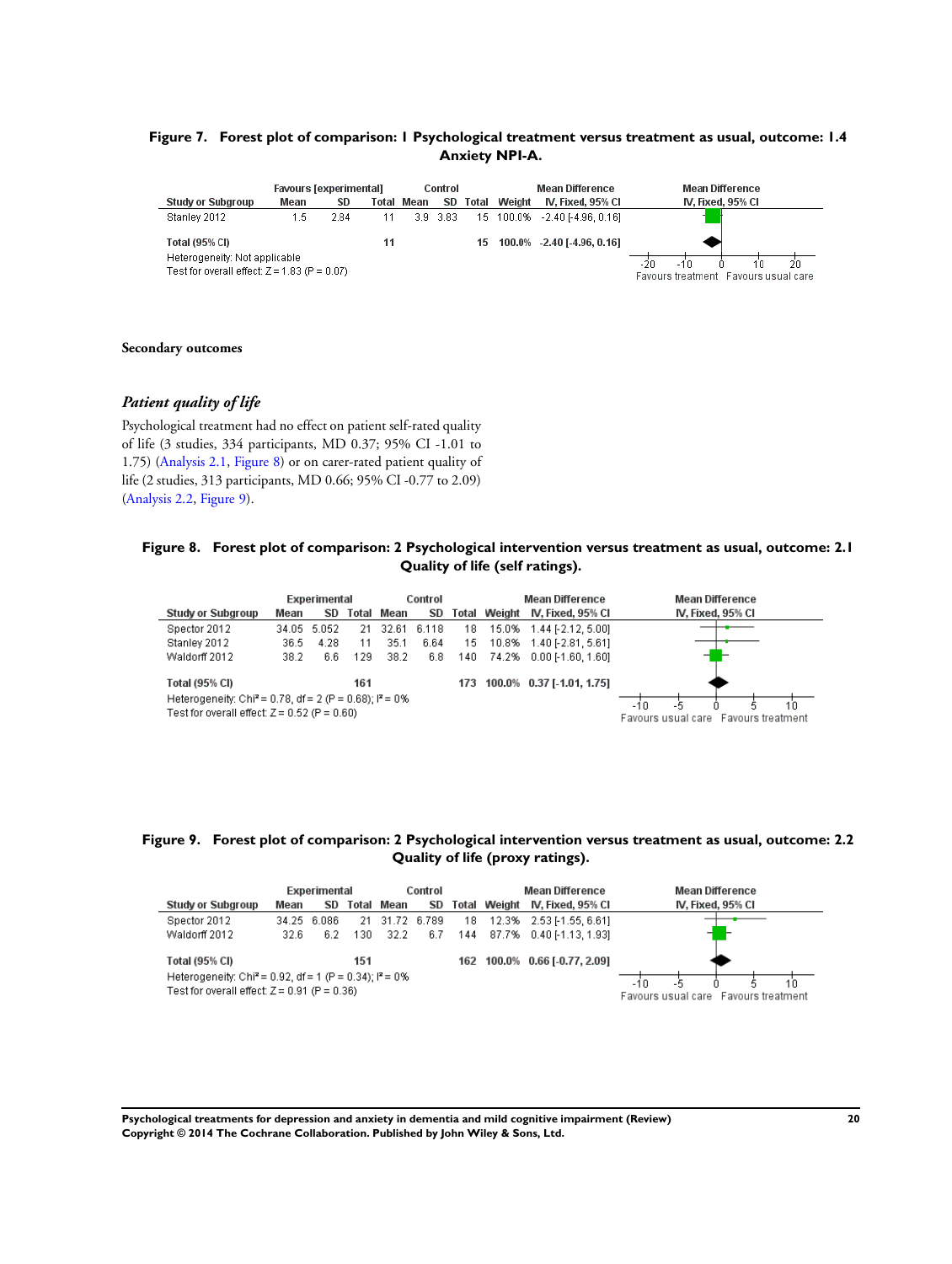### *Activities of daily living (ADL)*

Psychological treatment had no effect on ADL for people with dementia (2 studies, 313 participants, SMD -0.13; 95% CI -0.35 to 0.09) [\(Analysis 2.3](#page-50-0), Figure 10).

### **Figure 10. Forest plot of comparison: 2 Psychological intervention versus treatment as usual, outcome: 2.3 Activities of daily living.**

|                                                                                                                         |       | Experimental |       |      | Control   |      |              | Std. Mean Difference      | <b>Std. Mean Difference</b>                         |
|-------------------------------------------------------------------------------------------------------------------------|-------|--------------|-------|------|-----------|------|--------------|---------------------------|-----------------------------------------------------|
| <b>Study or Subgroup</b>                                                                                                | Mean  | <b>SD</b>    | Total | Mean | SD        |      | Total Weight | IV. Fixed, 95% CI         | IV. Fixed, 95% CI                                   |
| <b>Burns 2005</b>                                                                                                       | 7.5   | 4.4          | 20    | 99   | 5.1       | 20   | 12.4%        | $-0.49$ $[-1.12, 0.14]$   |                                                     |
| Waldorff 2012                                                                                                           | 55.3. | 15.1         | 130.  |      | 56.6 17.8 | 143. | 87.6%        | $-0.08$ $[-0.32, 0.16]$   |                                                     |
| Total (95% CI)                                                                                                          |       |              | 150   |      |           | 163  | 100.0%       | $-0.13$ [ $-0.35, 0.09$ ] |                                                     |
| Heterogeneity: Chi <sup>2</sup> = 1.46, df = 1 (P = 0.23); $P = 32\%$<br>Test for overall effect: $Z = 1.15$ (P = 0.25) |       |              |       |      |           |      |              |                           | 0.5<br>-0.5<br>Favours treatment Favours usual care |

#### *Neuropsychiatric symptoms*

Psychological treatment had no effect on neuropsychiatric symptoms (2 studies, 311 participants, SMD 0.06; 95% CI -0.16 to 0.28) ([Analysis 2.4,](#page-51-0) Figure 11).

### **Figure 11. Forest plot of comparison: 2 Psychological intervention versus treatment as usual, outcome: 2.4 Neuropsychiatric symptoms.**

|                                                                       | Experimental<br>Control |        |     |            |       |       |            | Std. Mean Difference        | <b>Std. Mean Difference</b>           |
|-----------------------------------------------------------------------|-------------------------|--------|-----|------------|-------|-------|------------|-----------------------------|---------------------------------------|
| Study or Subgroup                                                     | Mean                    | SD.    |     | Total Mean | SD.   | Total | Weight     | IV. Fixed, 95% CI           | IV, Fixed, 95% CI                     |
| Spector 2012                                                          | 20.71                   | 18.031 |     | 21 28.61   | 13.69 | 18    | 12.2%      | $-0.48$ [-1.12, 0.16]       |                                       |
| Waldorff 2012                                                         | 4.79                    | 3.82   | 129 | 4.24       | 4.36  | 143.  | 87.8%      | $0.13$ [-0.10, 0.37]        |                                       |
| Total (95% CI)                                                        |                         |        | 150 |            |       |       | 161 100.0% | $0.06$ [ $-0.16$ , $0.28$ ] |                                       |
| Heterogeneity: Chi <sup>2</sup> = 3.09, df = 1 (P = 0.08); $P = 68\%$ |                         |        |     |            |       |       |            |                             | n s<br>-0.5                           |
| Test for overall effect: $Z = 0.52$ (P = 0.61)                        |                         |        |     |            |       |       |            |                             | Eavours treatment. Eavours usual care |

### *Cognition*

Psychogical treatment had no effect on cognition (4 studies, 381 participants, MD -0.80; 95% CI -1.70 to 0.11) ([Analysis 2.5,](#page-52-0) [Figure 12](#page-23-0)).

**Psychological treatments for depression and anxiety in dementia and mild cognitive impairment (Review) 21 Copyright © 2014 The Cochrane Collaboration. Published by John Wiley & Sons, Ltd.**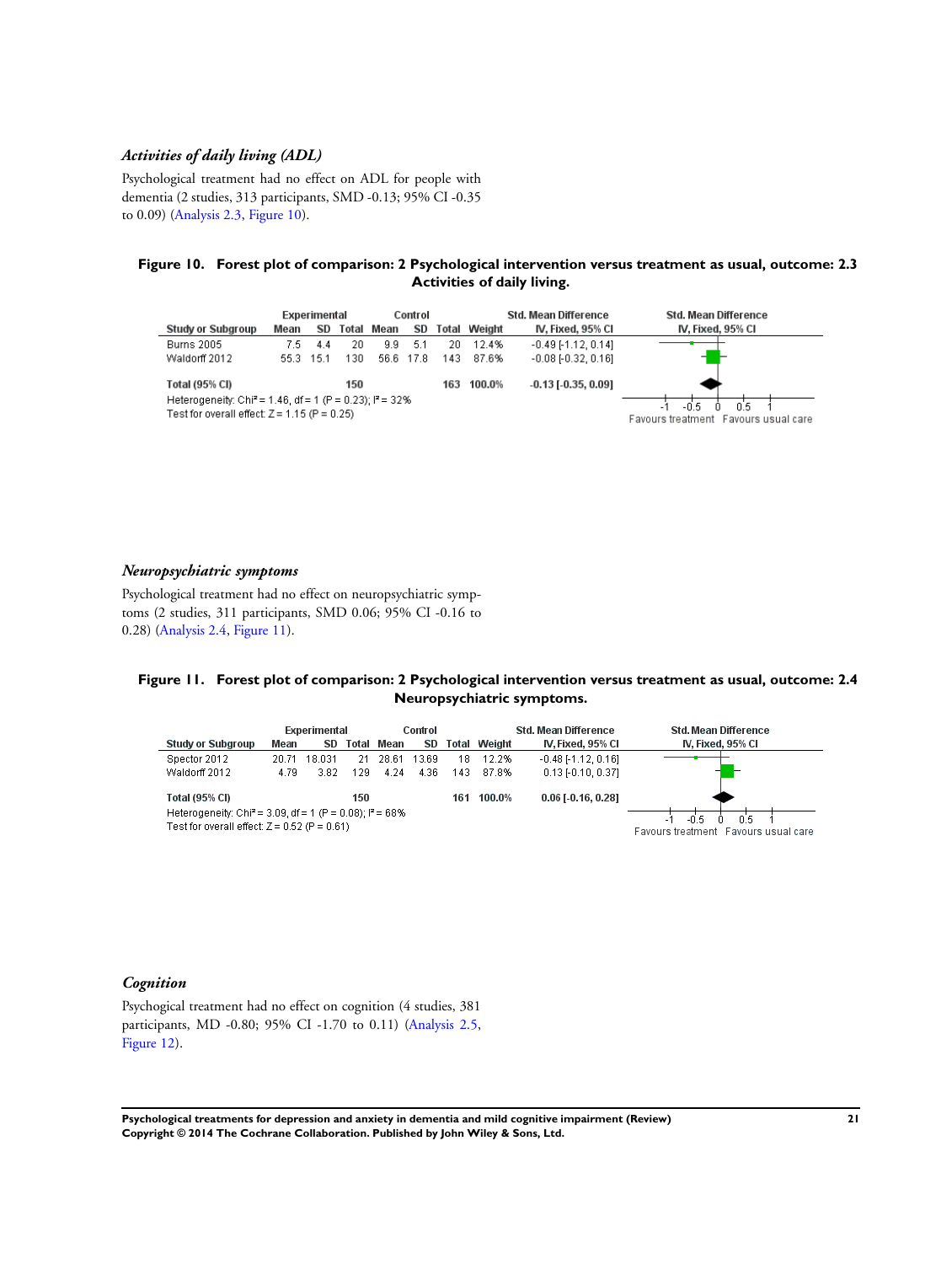### <span id="page-23-0"></span>**Figure 12. Forest plot of comparison: 2 Psychological intervention versus treatment as usual, outcome: 2.5 Cognition (Mini-Mental State Examination).**

|                                                                                                                         |       | Control |       |      | Experimental |     |                                      | Mean Difference            | <b>Mean Difference</b> |
|-------------------------------------------------------------------------------------------------------------------------|-------|---------|-------|------|--------------|-----|--------------------------------------|----------------------------|------------------------|
| <b>Study or Subgroup</b>                                                                                                | Mean  | SD      | Total | Mean | SD           |     | <b>Total Weight</b>                  | IV, Fixed, 95% CI          | IV, Fixed, 95% CI      |
| Burgener 2008                                                                                                           | 22.4  | 7.6     | 14    | 25.2 | 3.1          | 19  | 4.6%                                 | $-2.80$ $[-7.02, 1.42]$    |                        |
| <b>Burns 2005</b>                                                                                                       | 21.8  | 3.9     | 20    | 23.8 | 4.1          | 20  |                                      | 13.2% -2.00 F4.48, 0.481   |                        |
| Spector 2012                                                                                                            | 19.83 | 5.973   | 18    | 22.3 | 4.497        | 21  |                                      | 7.2% -2.47 [-5.83, 0.89]   |                        |
| Waldorff 2012                                                                                                           | 22.2  | 4.8     | 139   | 22.5 | 3.9          | 130 |                                      | 75.0% -0.30 [-1.34, 0.74]  |                        |
| Total (95% CI)                                                                                                          |       |         | 191   |      |              | 190 |                                      | 100.0% -0.80 [-1.70, 0.11] |                        |
| Heterogeneity: Chi <sup>2</sup> = 3.59, df = 3 (P = 0.31); $P = 17\%$<br>Test for overall effect: $Z = 1.73$ (P = 0.08) |       |         |       |      |              |     | Favours treatment Favours usual care |                            |                        |

#### *Carer's depression*

The final analysis showed that psychological treatment for people with dementia had no effect on self-rated depressive symptoms for carers (3 studies, 337 participants, SMD 0.07; 95% CI -0.14 to 0.29 [Analysis 3.1](#page-53-0), Figure 13). There was moderate heterogeneity between studies in this analysis.

### **Figure 13. Forest plot of comparison: 3 Psychological intervention versus treatment as usual, outcome: 3.1 Carer depression.**

|                                                                       |      | Experimental |     |            | Control |      |                                      | Std. Mean Difference        | <b>Std. Mean Difference</b> |
|-----------------------------------------------------------------------|------|--------------|-----|------------|---------|------|--------------------------------------|-----------------------------|-----------------------------|
| <b>Study or Subgroup</b>                                              | Mean | SD           |     | Total Mean | SD      |      | <b>Total Weight</b>                  | IV, Fixed, 95% CI           | IV, Fixed, 95% CI           |
| Spector 2012                                                          |      | 3.2 2.931    | 21  | 2.94.      | 2.287   | 18.  | 11.6%                                | $0.10$ [ $-0.53$ , $0.73$ ] |                             |
| Stanley 2012                                                          | 2.9  | 2.7          | 11  | 6.2        | 4.74    | 15   | 7.0%                                 | $-0.80$ [-1.61, 0.02]       |                             |
| Waldorff 2012                                                         | 5.64 | -5.45        | 129 | 4.82       | 5.7     | 143. | 81.4%                                | $0.15$ [-0.09, 0.38]        |                             |
| Total (95% CI)                                                        |      |              | 161 |            |         | 176  | 100.0%                               | 0.071-0.14, 0.291           |                             |
| Heterogeneity: Chi <sup>2</sup> = 4.76, df = 2 (P = 0.09); $P = 58\%$ |      |              |     |            |         |      |                                      |                             |                             |
| Test for overall effect: $Z = 0.68$ (P = 0.50)                        |      |              |     |            |         |      | Favours treatment Favours usual care |                             |                             |

#### **Other outcomes**

#### *Behavioral problems*

[Burns 2005](#page-25-0) used the Revised Memory and Behavior Problems Checklist [\(Teri 1992\)](#page-25-0), to measure carer's reaction to behavioural problems. We were not able to extract data for this outcome as [Burns 2005](#page-25-0) did not provide sufficient data to be entered in the meta-analysis (detransformed log means).

### **Adverse effects**

None of the studies reported or described adverse events.

### **D I S C U S S I O N**

#### **Summary of main results**

Six RCTs with a total of 439 participants (216 receiving psychological treatment, 223 receiving usual care or an attention and social contact control treatment) evaluated the efficacy of psychological treatment in reducing depression in people with dementia and met the inclusion criteria of the present review. The majority of participants had mild dementia. Results pooled from the six RCTs showed that psychological treatments reduce depressive symptoms in people with dementia. Data from two studies showed that psychological treatments benefit people with dementia by reducing anxiety symptoms measured with the RAID, a validated clinicianrated tool. These results compare favourably with minimal or no

**Psychological treatments for depression and anxiety in dementia and mild cognitive impairment (Review) 22 Copyright © 2014 The Cochrane Collaboration. Published by John Wiley & Sons, Ltd.**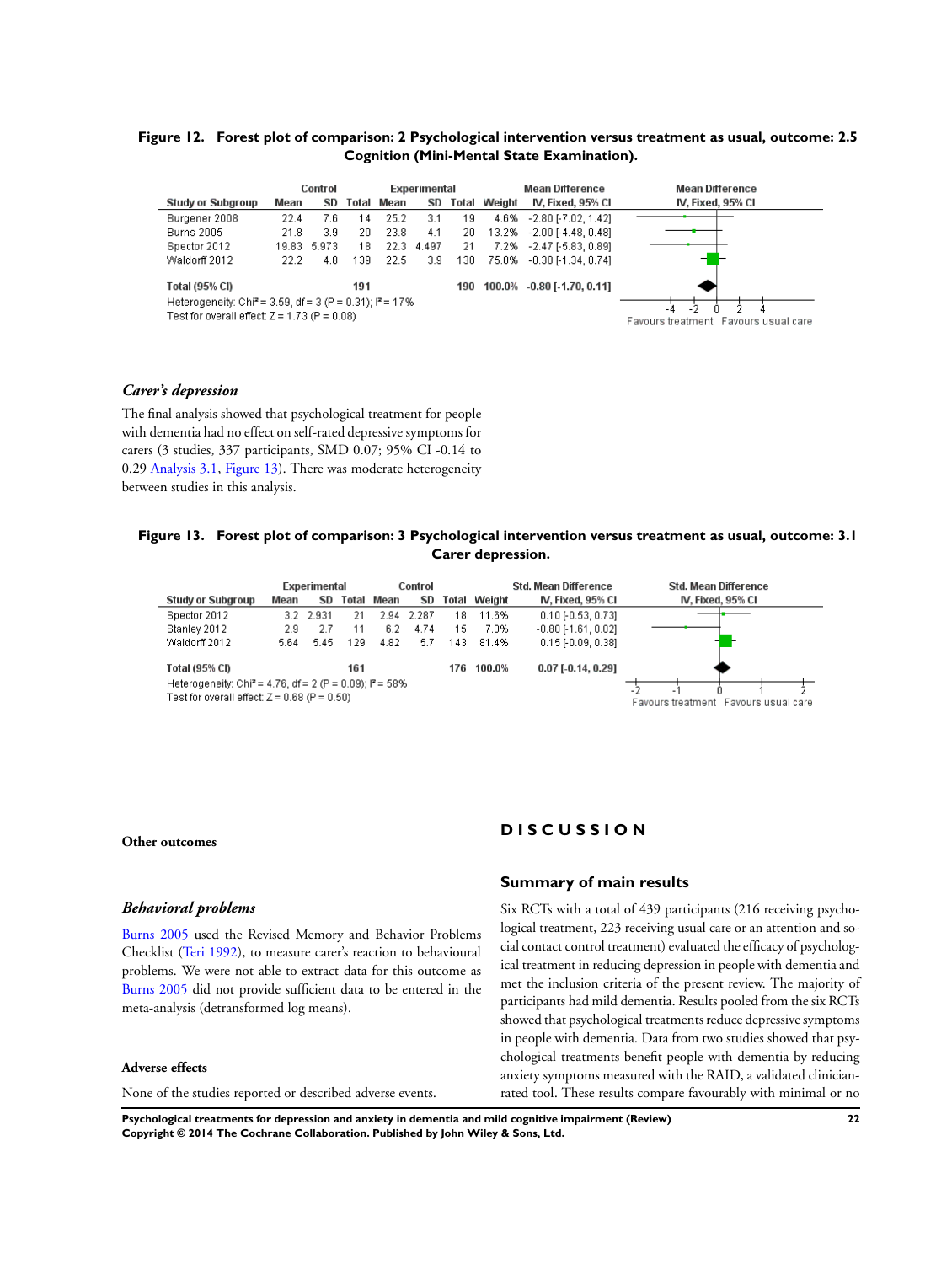benefits of pharmacological interventions in treating depression in dementia [\(Bains 2009\)](#page-25-0) and highlight the need for continuing research in the area. The results may be particularly noteworthy as in some studies the control group was enriched beyond usual care, as opposed to standard care. Although both anxiety and depression were primary outcomes for this review, only two studies were identified that provided data for anxiety.

We found no effect of psychological treatment on any of the secondary outcomes, activities of daily living, self- and carer-rated patient quality of life (QOL), neuropsychiatric symptoms, cognition, or carers' self-reported depressive symptoms. We did not identify any trials of psychological treatment aimed at people with MCI that met our inclusion criteria. The three studies identified either did not employ an RCT design, participants had cognitive impairment that was not specified according to established criteria of MCI, or the intervention that was evaluated was psychologically based but specifically targeted cognitive decline.

The psychological interventions we included all targeted symptoms of anxiety and depression through a structured psychological approach involving therapist and patient communication, which included directly teaching people with dementia skills to reduce anxiety and depression. Nevertheless, the included trials evaluated a range of different psychological interventions and some used a combination of treatments.

The length and duration of intervention also varied in the studies, leading to differences in intensity and 'dosage' of the psychological treatments. A limitation of this review, therefore, is the substantial variation between studies in terms of the nature, duration and intensity of the psychological therapy evaluated, which may contribute to difficulties interpreting the data. Adherence to treatment appears to have been good in all studies, but adherence in randomised controlled trials may not translate into similar levels of adherence in normal practice. The current review showed that psychological interventions are of benefit for people with dementia as they reduce both anxiety and depressive symptoms.

### **Overall completeness and applicability of evidence**

The studies that were included in the present review only partially answer the research questions posed. We did not identify any studies of people with MCI. We identified six studies of people with dementia and were able to pool the results for depression, anxiety, self- and carer-rated quality of life, ADL, neuropsychiatric symptoms, cognition and carer self-reported depression. Results for anxiety, QOL, ADL and neuropsychiatric symptoms were each based on only two trials. We were not able to perform any subgroup analyses.

Only one of the studies was classified as low risk in all domains of the Cochrane Collaboration 'Risk of bias' tool [\(Waldorff 2012](#page-25-0)). We classified the remaining five studies as being at unclear risk of bias in certain domains, due to limitations such as uncertainties about random sequence generation [\(Burgener 2008](#page-25-0); [Tappen](#page-25-0) [2009](#page-25-0)), allocation concealment ([Burgener 2008;](#page-25-0) [Stanley 2012;](#page-25-0) [Tappen 2009\)](#page-25-0), blinding of participants and personnel [\(Burgener](#page-25-0) [2008](#page-25-0); [Burns 2005;](#page-25-0) [Spector 2012;](#page-25-0) Stanley 2012; Tappen 2009) and outcome assessment ([Burgener 2008](#page-25-0); [Burns 2005](#page-25-0)). There was also evidence of selective reporting in one trial ([Burns 2005](#page-25-0)). Based on the GRADE system, we have classified the quality of the evidence as moderate for depression and low for clinician-rated anxiety, due to the methodological limitations of the identified studies and the limited number of trials.

#### **Potential biases in the review process**

We used a comprehensive and sensitive strategy to identify studies that could potentially meet the inclusion criteria for this review. We also contacted first authors of included studies as well as authors of relevant references in order to identify further studies. Selection of studies, data extraction, and assessments of risk of bias were independently conducted by the first and second authors, and any disagreement was resolved by contacting the authors of the studies or the remaining two authors of this review. The present review presents and discusses all outcomes described in the protocol that were available for analysis, regardless of whether or not there was statistical significance.

### **Agreements and disagreements with other studies or reviews**

The current review is distinctive in systematically analysing psychological interventions to reduce anxiety or depression that are conducted primarily with people with dementia or MCI, rather than focusing on environmental changes or skills building for family carers ([Brodaty 2012\)](#page-25-0). Previous reviews have concentrated on the effectiveness of other interventions of a psychosocial nature (including cognitive stimulation, cognitive rehabilitation, reminiscence, activities-based interventions etc.), which are not aimed specifically at anxiety or depression ([Livingston 2005;](#page-25-0) [Olazarán](#page-25-0) [2010](#page-25-0)). These reviews do suggest that non-pharmacological interventions can be useful, and potentially cost-effective, in terms of improving psychological outcomes [\(Livingston 2005](#page-25-0); [Olazarán](#page-25-0) [2010](#page-25-0)).

#### **Quality of the evidence**

### **A U T H O R S ' C O N C L U S I O N S**

**Psychological treatments for depression and anxiety in dementia and mild cognitive impairment (Review) 23 Copyright © 2014 The Cochrane Collaboration. Published by John Wiley & Sons, Ltd.**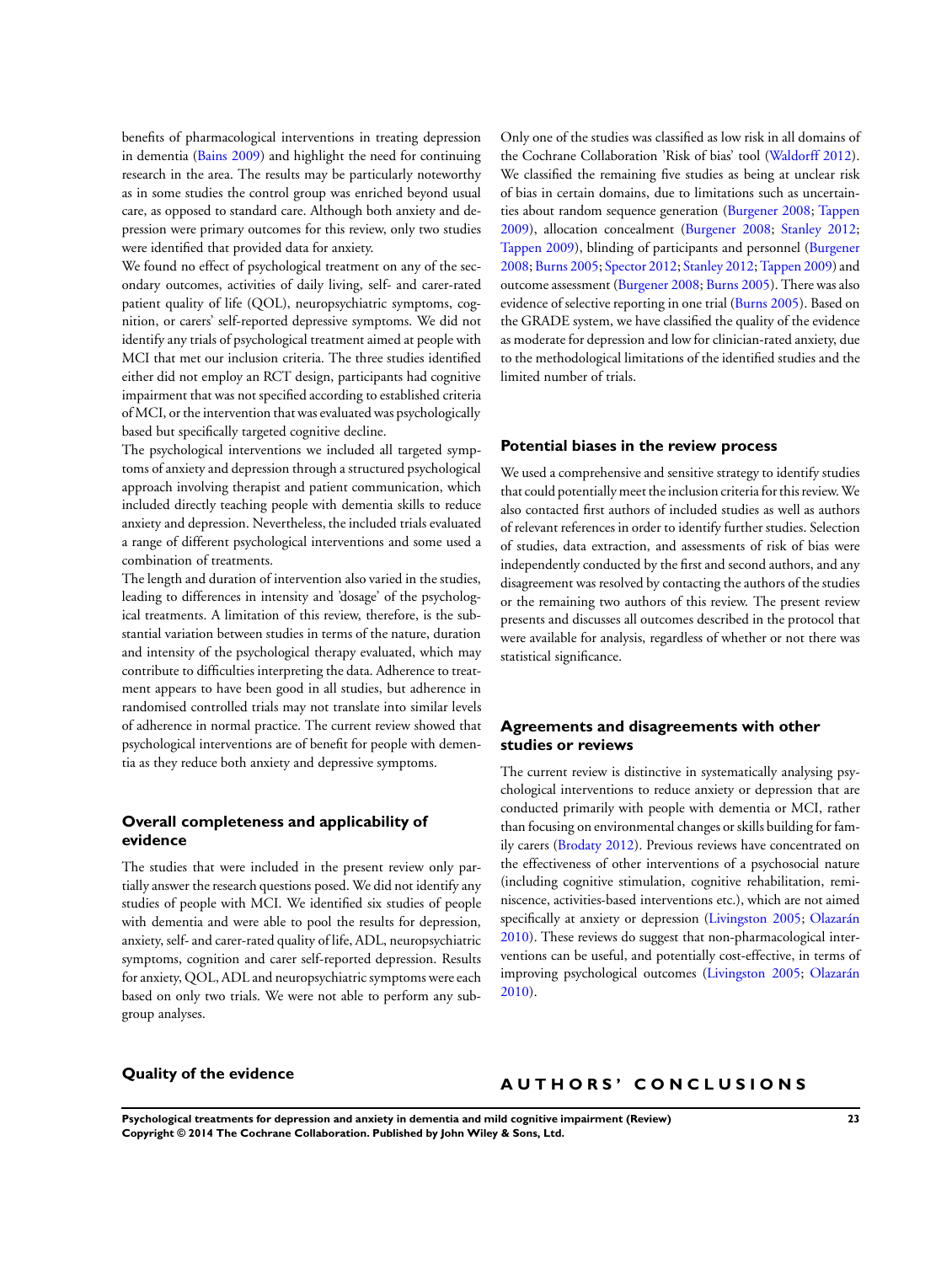#### <span id="page-25-0"></span>**Implications for practice**

Evidence from six RCTs shows that psychological treatments based on a psychological model may benefit people with dementia by reducing depressive symptoms. Evidence from two studies shows that psychological treatments reduce symptoms of clinician-rated anxiety for people with dementia. Psychological treatments for people with dementia appear to be safe, with no adverse events reported in the literature. This review concludes that psychological treatments that primarily target depression and anxiety have the potential to improve psychological well-being for people with dementia.

#### **Implications for research**

Although many studies have been published examining the effectiveness or feasibility of psychological treatments in reducing anxiety and depression in dementia, there are few well-designed randomised controlled trials. The present review suggests that psychological treatments are of benefit to people with dementia as they

reduce depression and anxiety symptoms. Future RCTs should adhere to the current highest standards of methodology and reporting, following the Consolidated Standards of Reporting Trials (CONSORT) statement. They will be most helpful if they focus on well-defined psychological approaches, rather than on multimodal approaches which combine a variety of treatments. Based on the literature and the evidence from this review, psychological treatments in dementia, and particularly CBT techniques, merit further research. There is a need to study additional outcomes, particularly quality of life. Research is also needed into psychological treatments for people with depression and MCI, and to define the effect of the severity of dementia on treatment efficacy. Future RCTs should be conducted alongside cost-effectiveness studies.

### **A C K N O W L E D G E M E N T S**

We would like to thank the Cochrane Dementia and Cognitive Improvement Review Group and Sue Marcus, Managing Editor.

### **R E F E R E N C E S**

#### **References to studies included in this review**

#### **Burgener 2008** *{published data only}*

Burgener SC, Yang Y, Gilbert R, Marsh-Yant S. The effects of a multimodal intervention on outcomes of persons with early-stage dementia. *American Journal of Alzheimer's Disease and Other Dementias* 2008;**23**:382–94.

#### **Burns 2005** *{published data only}*

Burns A, Guthrie E, Marino-Francis F, Busby C, Morris J, Russell E, et al. Brief psychotherapy in Alzheimer's disease: randomised controlled trial. *The British Journal of Psychiatry* 2005;**187**:143–7.

#### **Spector 2012** *{published data only}*

Spector A, Orrell M, Lattimer M, Hoe J, King M, Harwood K, et al. Cognitive behavioural therapy (CBT) for anxiety in people with dementia: study protocol for a randomised controlled trial. *Trials* 2012;**13**:197.

#### **Stanley 2012** *{published data only}*

Stanley MA, Calleo J, Bush AL, Wilson N, Snow AL, Kraus-Schuman C, et al. The Peaceful Mind Program: A pilot test of a cognitive-behavioral therapy-based intervention for anxious patients with dementia. *American Journal of Geriatric Psychiatry* 2012;**21**(7):696–708.

### **Tappen 2009** *{published data only}*

Tappen RM, Williams CL. Therapeutic conversation to improve mood in nursing home residents with Alzheimer's disease. *Research in Gerontological Nursing* 2009;**2**:267–75.

#### **Waldorff 2012** *{published data only}*

Waldorff FB, Buss DV, Eckermann A, Rasmussen MLH, Keiding N, Rishøj S, et al. Efficacy of psychosocial

intervention in patients with mild Alzheimer's disease: the multicentre, rater blinded, randomised Danish Alzheimer Intervention Study (DAISY). *BMJ* 2012;**345**:1–14.

### **References to studies excluded from this review**

#### **Abraham 1992** *{published data only}*

Abraham IL, Neundorfer MM, Currie LJ. Effects of group interventions on cognition and depression in nursing home residents. *Nursing Research* 1992;**41**:196–202.

#### **Beck 2002** *{published data only}*

Beck, C, Vogelpohl, T, Rasin, J, Topps, J, O'Sullivan, P, Walls, R, et al. Effects of behavioral interventions on disruptive behavior and affect in demented nursing home residents. *Nursing Research* 2002;**51**(4):219–28.

#### **Brodaty 2003** *{published data only}*

Brodaty H, Draper BM, Millar J, Low L, Lie D, Sharah S, et al. Randomized controlled trial of different models of care for nursing home residents with dementia complicated by depression or psychosis. *Journal of Clinical Psychiatry* 2003;**64**:63–72.

#### **Cheston 2003** *{published data only}*

Cheston R, Jones K, Gilliard J. Group psychotherapy and people with dementia. Aging and Mental Health 2003; Vol. 7:452–61.

#### **Dartigues 2008** *{published data only}*

Dartigues JF. Efficacy Assessment of Three Non Pharmacological Therapies in Alzheimer's Disease (ETNA3). Trials Register.

**Psychological treatments for depression and anxiety in dementia and mild cognitive impairment (Review) 24 Copyright © 2014 The Cochrane Collaboration. Published by John Wiley & Sons, Ltd.**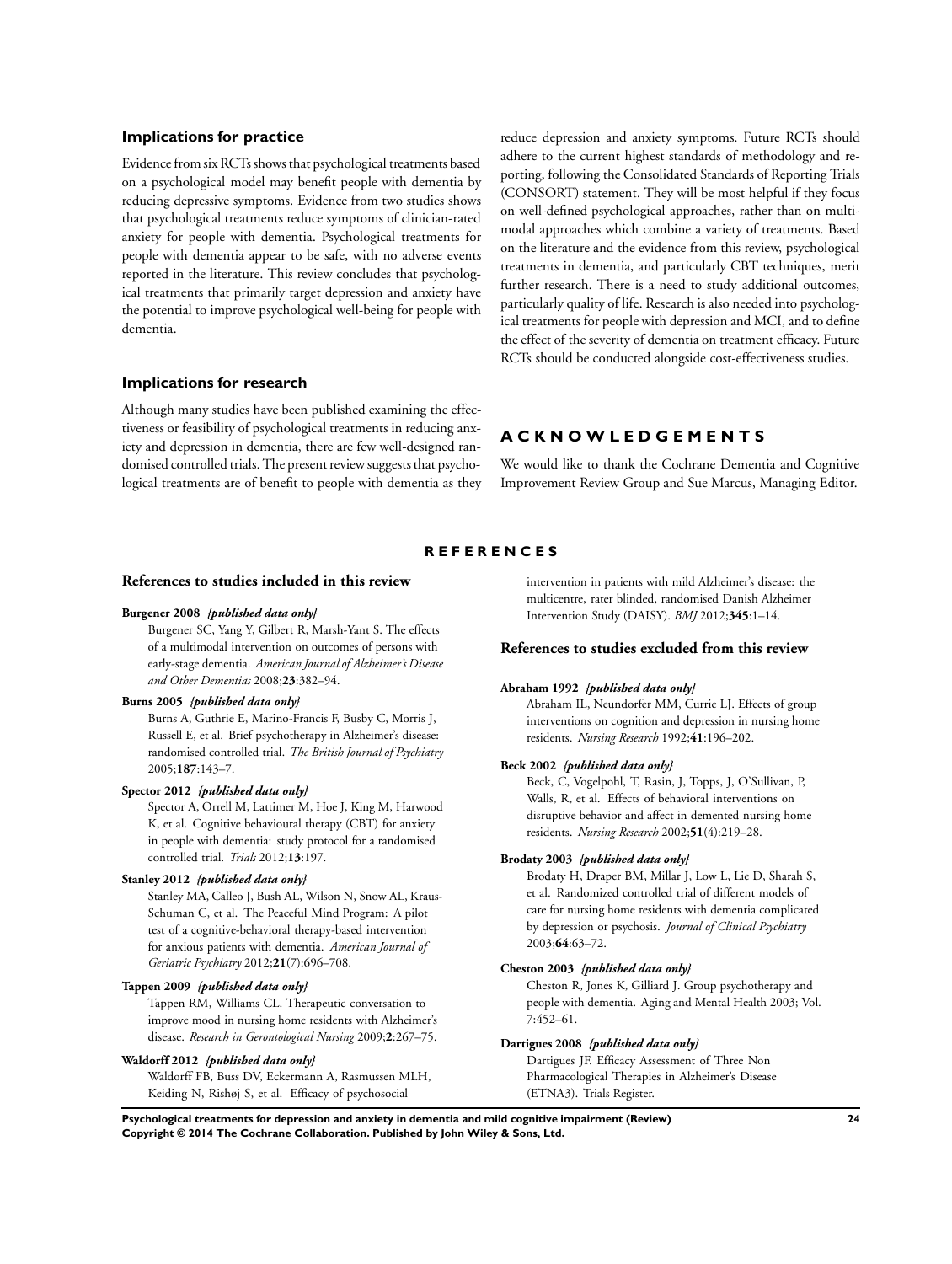#### **Finnema 2005** *{published data only}*

Finnema E, Droës R, Ettema T, Ooms M, Adèr H, Miel Ribbe M, et al. The effect of integrated emotion-oriented care versus usual care on elderly persons with dementia in the nursing home and on nursing assistants: a randomised clinical trial. *International Journal of Geriatric Psychiatry* 2005;**20**:330–43.

#### **Fischer-Terworth 2011** *{published data only}*

Fischer-Terworth C, Probst P. Evaluation of a TEACCHand music therapy-based psychological intervention in mild to moderate dementia: a controlled trial. *Geropsychology* 2011;**24**:93–101.

#### **Fossey 2006** *{published data only}*

Fossey J, Ballard C, Juszczak E, James I, Alder N, Jacoby R, et al. Effect of enhanced psychosocial care on antipsychotic use in nursing home residents with severe dementia: cluster randomised trial. *BMJ* 2006;**332**:756–8.

#### **Garland 2007** *{published data only}*

Garland K, Beer E, Eppingstall B, O'Connor DW. A comparison of two treatments of agitated behavior in nursing home residents with dementia: Simulated family presence and preferred music. *American Journal of Geriatric Psychiatry* 2007;**15**:514–21.

#### **Helcer 2012** *{published data only}*

Helcer J, Santorelli G, Choi J. Cognitive behavioral therapy to combat hopelessness and low self efficacy in Alzheimer's disease. Alzheimer's Association International Conference. 2012.

#### **Hinchliffe 1997** *{published data only}*

Hinchliffe AC, Katone C, Livingston G. The assessment and management of behavioural manifestations of dementia: a review and results of a controlled trial. *International Journal of Psychiatry in Clinical Practice* 1997;**1**:157–68.

#### **Hyer 2008** *{published data only}*

Hyer L, Yeager CA, Hilton N, Sacks A. Group, individual, and staff therapy: an efficient and effective cognitive behavioral therapy in long-term care. *American Journal of Alzheimer's Disease and Other Dementias* 2008;**23**:528–39.

#### **Joosten-Weyn Banningh2011** *{published data only}*

Joosten-Weyn Banningh LW, Prins JB, Vernooij-Dassen MJ, Wijnen HH, Olde Rikkert MG, Kessels RP. Group therapy for patients with mild cognitive impairment and their significant others: results of a waiting-list controlled trial. *Gerontology* 2011;**57**:444–54.

### **Kiosses 2010** *{published data only}*

Kiosses DN, Arean PA, Teri L, Alexopoulos GS. Homedelivered problem adaptation therapy (PATH) for depressed, cognitively impaired, disabled elders: A preliminary study. *American Journal of Geriatric Psychiatry* 2010;**18**:988–98.

#### **Kiosses 2011** *{published data only}*

Kiosses DN. Home-delivered intervention for depressed, cognitively impaired elders. Trials Register 2011.

#### **Kolanowski 2011** *{published data only}*

Kolanowski A, Litaker M, Buettner L, Moeller J, Costa PT. A randomized clinical trial of theory-based activities for the behavioral symptoms of dementia in nursing home residents. *American Journal of Geriatric Psychiatry* 2011;**59**: 1032–41.

#### **Konnert 2009** *{published data only}*

Konnert C, Dobson K, Stelmach L. The prevention of depression in nursing home residents: A randomised clinical trial of cognitive-behavioral therapy. *Aging and Mental Health* 2009;**13**:288–99.

#### **Kurz 2012** *{published data only}*

Kurz A, Thone-Otto A, Cramer B, Egert S, Frolich L, Gertz HJ, et al. Cordial: cognitive rehabilitation and cognitivebehavioral treatment for early dementia in Alzheimer disease. *Alzheimer Disease and Associated Disorders* 2012;**26**: 246–53.

#### **Laakkonen 2012** *{published data only}*

Laakkonen M-L, Holtta EH, Savikko N, Strandberg TE, Suominen M, Pitkala KH. Psychosocial group intervention to enhance self-management skills of people with dementia and their caregivers: study protocol for a randomized controlled trial. *Trials* 2012;**13**:133.

#### **Lam 2010** *{published data only}*

Lam LCW, Lui VWC, Luk DNY, Chau R, So C, Poon V, et al. Effectiveness of an individualized functional training program on affective disturbances and functional skills in mild and moderate dementia-a randomised control trial. *International Journal of Geriatric Psychiatry* 2010;**25**:133-41.

#### **Lichtenberg 2005** *{published data only}*

Lichtenberg PA, Kemp-Havican J, MacNeill SE, Schafer Johnson A. Pilot study of behavioral treatment in dementia care units. *The Gerontologist* 2005;**45**:406-10.

#### **Logsdon 2010** *{published data only}*

Logsdon RG, Pike KC, McCurry SM, Hunter P, Maher J, Snyder L, et al. Early-stage memory loss support groups: outcomes from a randomized controlled clinical trial. *Journal of Gerontology: Psychological Sciences* 2010;**65B**:691- 7.

#### **McSweeney 2012** *{published data only}*

McSweeney K, Jeffreys A, Griffith J, Plakiotis C, Kharsas R, O'Connor DW. Specialist mental health consultation for depression in Australian aged care residents with dementia: a cluster randomized trial. *International Journal of Geriatric Psychiatry* 2012;**27**:1163–71.

#### **Mittelman 1996** *{published data only}*

Mittelman MS, Ferris SH, Shulman E, Steinberg G, Levin B. A family intervention to delay nursing home placement of patients with Alzheimer disease. A randomized controlled trial. *JAMA* 1996;**276**:1725–31.

#### **Onor 2007** *{published data only}*

Onor M L, Trevisiol M, Negro C, Signorini A, Saina M, Aguglia E. Impact of a multimodal rehabilitative intervention on demented patients and their caregivers. *American Journal of Alzheimer's Disease and Other Dementias* 2007;**22**:261–72.

#### **Prick 2011** *{published data only}*

Prick AE, de Lange J, Scherder E, Pot AM. Home-based exercise and support programme for people with dementia

**Psychological treatments for depression and anxiety in dementia and mild cognitive impairment (Review) 25 Copyright © 2014 The Cochrane Collaboration. Published by John Wiley & Sons, Ltd.**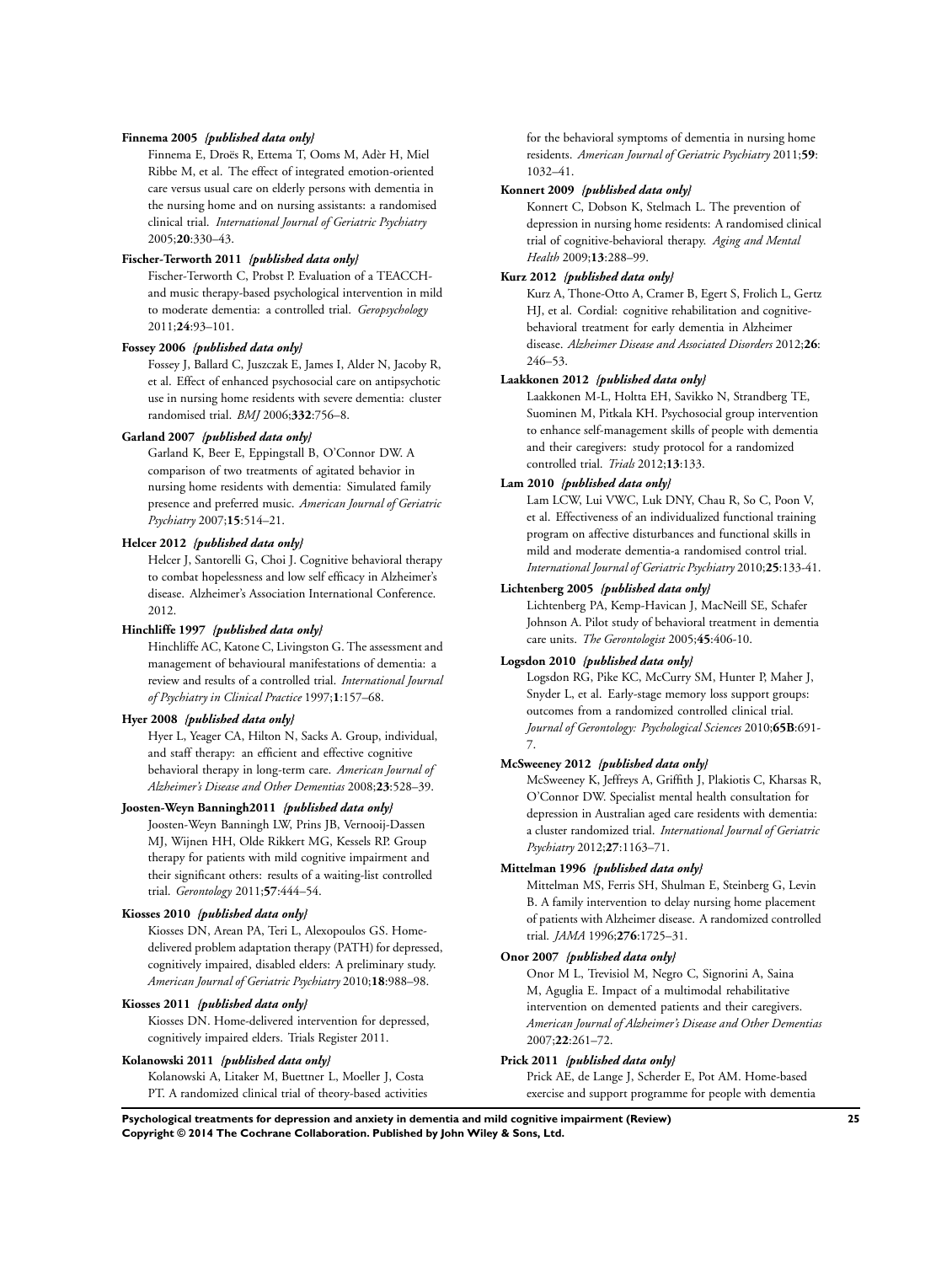and their caregivers: study protocol of a randomised controlled trial. *BMC Public Health* 2011;**11**:894.

#### **Proctor 1999** *{published data only}*

Proctor R, Burns A, Powell HS, Tarrier N, Faragher B, Richardson G, et al. Behavioural management in nursing and residential homes: a randomised controlled trial. *Lancet* 1999;**354**:26-9.

#### **Rovner 2012** *{published data only}*

Rovner BW, Casten RJ, Hegel MT, Leiby BE. Preventing cognitive decline in older African Americans with mild cognitive impairment: design and methods of a randomized clinical trial. *Contemporary Clinical Trials* 2012;**33**:712–20.

#### **Selbaek 2010** *{published data only}*

Selbaek, G. Multidisciplinary intervention for challenging behaviour (agitation) in patients with dementia. Trial Register 2010.

#### **Teri 2003** *{published data only}*

Terri L, Gibbons, LE, McCurry SM, Logsdon RG, Buchner DM, Barlow WE, et al. Exercise plus behavioral management in patients with Alzheimer disease: a randomized controlled trial. *JAMA* 2003;**290**:2015–22.

#### **Vespa 2002** *{published data only}*

Vespa A, Gori G, Spazzafumo L. Evaluation of nonpharmacological intervention on antisocial behavior in patients suffering from Alzheimer's disease in a day care center. *Archives of Gerontology and Geriatrics* 2002;**34**:1–8.

#### **Yesavage 1981** *{published data only}*

Yesavage JA, Westphal J, Rush L. Senile dementia: combined pharmacologic and psychologic treatment. *Journal of the American Geriatrics Society* 1981;**29**:164–71.

#### **References to studies awaiting assessment**

#### **Carreel 1990** *{published data only}*

Carreel C. Value of conversation groups in institutions for the elderly. *Revue de Laryngologie* 1990;**111**:319–23.

#### **References to ongoing studies**

#### **Forstmeier 2011** *{published data only}*

Forstmeier S. Cognitive-behavioral treatment for mild Alzheimer's patients and their caregivers. Clinical Trials Register 2011.

### **Additional references**

#### **Absher 1994**

Absher JR, Cummings JL. Cognitive and noncognitive aspects of dementia syndromes: An overview. In: Burns A, Levy R editor(s). *Dementia*. London: Chapman & Hall Medical, 1994.

### **Alexopoulos 1988**

Alexopoulos GS, Abrams RC, Young RC. Cornell Scale for Depression in Dementia. *Biological Psychiatry* 1988;**23**: 271–84.

#### **Alexopoulos 2005**

Alexopoulos GS, Jeste DV, Chung H, Carpenter D, Ross R, Docherty JP. The expert consensus guideline series.

Treatment of dementia and its behavioral disturbances. Introduction: methods, commentary, and summary. *Postgraduate Medicine* 2005;**Spec No**:6–22.

#### **Areán 2010**

Areán P A, Raue P, Mackin S, Kanellopoulos D, McCulloch C, Alexopoulos G S. Problem-solving therapy and supportive therapy in older adults with major depression and executive dysfunction. *American Journal of Psychiatry* 2010;**167**:1391–8.

#### **Azermai 2012**

Azermai M, Petrovic M, Elseviers MM, Bourgeois J, Van Bortel LM, Vander Stichele RH. Systematic appraisal of dementia guidelines for the management of behavioural and psychological symptoms. *Ageing Research Reviews* 2012;**11**: 78–86.

#### **Bains 2009**

Bains J, Birks J, Dening T. Antidepressants for treating depression in dementia. *Cochrane Database of Systematic Reviews* 2009, Issue Issue 4. Art. No.: CD003944. DOI: 10.1002/14651858.

#### **Ballard 1996**

Ballard C, Boyle A, Bowler C, Lindesay J. Anxiety disorders in dementia sufferers. *International Journal of Geriatric Psychiatry* 1990;**11**:987–90.

#### **Ballard 2000**

Ballard C, Neill D, O'Brien J, McKeith IG, Ince P, Perry R. Anxiety, depression and psychosis in vascular dementia: prevalence and associations. *Journal of Affective Disorders* 2000;**59**(2):97–106.

#### **Ballard 2001**

Ballard C, O'Brien J, James I. *Dementia: Management of Behavioural and Psychological Symptoms*. Oxford: Oxford University Press, 2001.

#### **Banerjee 2011**

Banerjee S, Hellier J, Dewey M, Romeo R, Ballard C, Baldwin R, et al. Sertraline or mirtazapine for depression in dementia (HTA-SADD): a randomised, multicentre, double-blind, placebo-controlled trial. *Lancet* 2011;**378**: 403–11.

#### **Beck 1961**

Beck AT, Ward CH, Mendelson M. An inventory for measuring depression. *Archives of General Psychiatry* 1962; **4**:561–71.

#### **Beck 1979**

Beck AT, Rush AJ, Shaw BF, Emery G. *Cognitive therapy of depression*. New York: Guilford Press, 1979.

#### **Borkovec 2001**

Borkovec TD, Ruscio AM. Psychotherapy for generalized anxiety disorder. *Journal of Clinical Psychiatry* 2001;**62**: 15–9.

#### **Brierley 2003**

Brierley E, Guthrie E, Busby C. Psychodynamic interpersonal therapy for early Alzheimer's disease. *British Journal of Psychotherapy* 2003;**19**:435–46.

**Psychological treatments for depression and anxiety in dementia and mild cognitive impairment (Review) 26 Copyright © 2014 The Cochrane Collaboration. Published by John Wiley & Sons, Ltd.**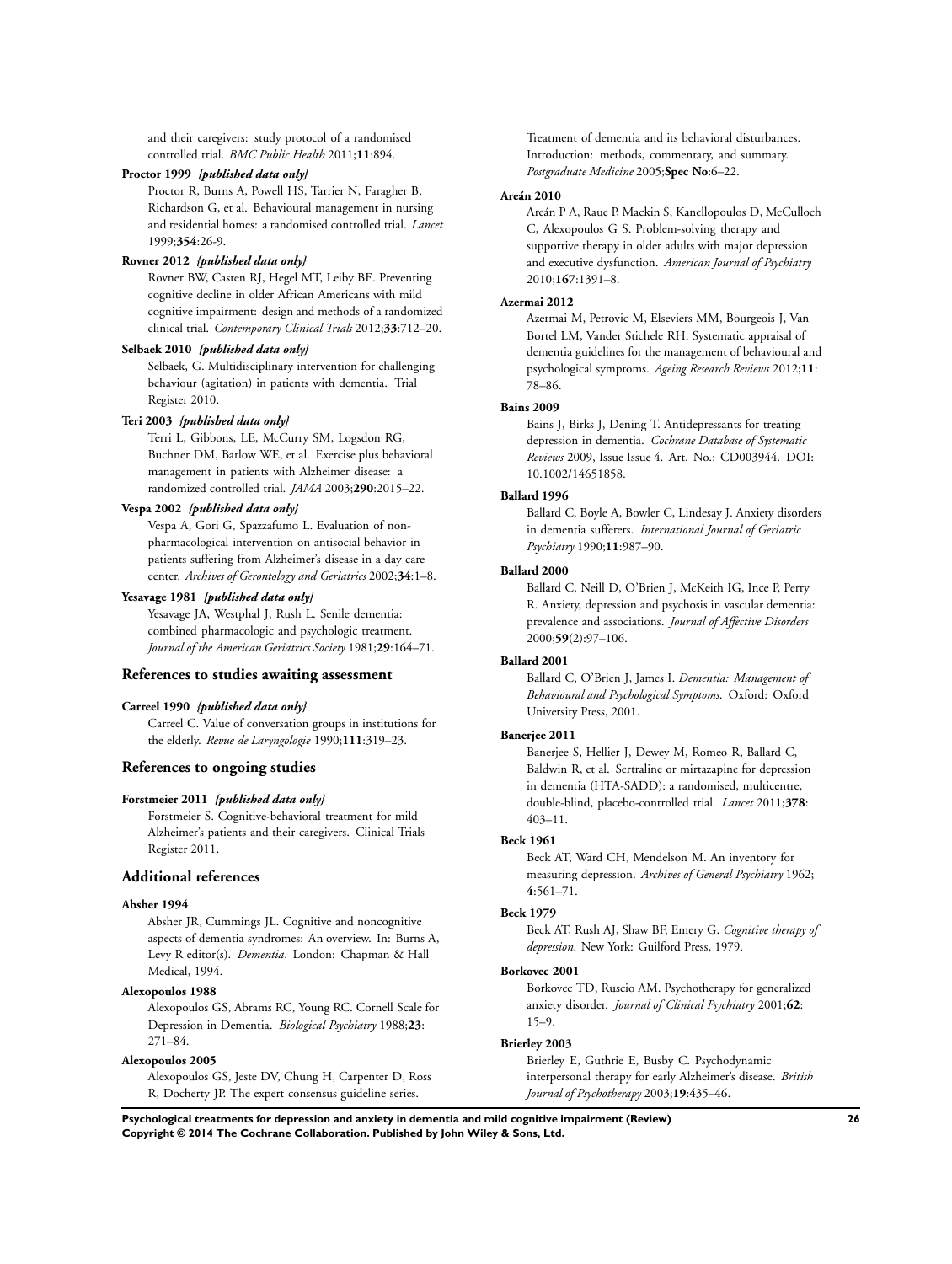#### **Brodaty 2012**

Brodaty H, Arasaratnam C. Meta-analysis of nonpharmacological interventions for neuropsychiatric symptoms of dementia. *The American Journal of Psychiatry* 2012;**169**:946–53.

### **Bucks 1996**

Bucks RS, Ashworth DL, Wilcock GK. Assessment of activities of daily living in dementia: development of the Bristol Activities of Daily Living Scale. *Age and Ageing* 1996;**25**:113–20.

### **Crittendon 2006**

Crittendon J, Hopko DR. Assessing worry in older and younger adults: psychometric properties of an Abbreviated Penn StateWorry Questionnaire (PSWQ-A). *Journal of Anxiety Disorders* 2006;**20**:1036-54.

#### **Cummings 1994**

Cummings JL, Mega M, Gray K, Rosenberg-Thompson S, Carusi DA, Gornbein J. The Neuropsychiatric Inventory: comprehensive assessment of psychopathology in dementia. *Neurology* 1994;**44**:2308–14.

#### **Deeks 2001**

Deeks JJ, Altman DG, Bradburn MJ. Statistical methods for examining heterogeneity and combining results from several studies in meta-analysis. *Systematic Reviews in Health Care: Meta-analysis in Context*. 2nd Edition. London UK: BMJ Pubication Group, 2001.

#### **Devanand 2003**

Devanand DP, Pelton GH, Marston K. Sertraline treatment of elderly patients with depression and cognitive impairment. *International Journal of Geriatric Psychiatry* 2003;**18**:123-30.

#### **Doody 2001**

Doody R S, Stevens J C, Beck C, Dubinsky R M, Kaye J A, Gwyther L, et al. Practice parameter: management of dementia (an evidence-based review). Report of the Quality Standards Subcommittee of the American Academy of Neurology. *Neurology* 2001;**56**(9):1154–66.

### **Douglas 2004**

Douglas S, James I, Ballard C. Non-pharmacological interventions in dementia. *Advances in Psychiatric Treatment* 2004;**10**:171–7.

#### **Enache 2011**

Enache D, Winblad B, Aarsland D. Depression in dementia: epidemiology, mechanisms,and treatment. *Current Opinion in Psychiatry* 2011;**24**:461–72.

#### **EuroQoL 1990**

EuroQoL. EuroQol-a new facility for the measurement of health-related quality of life. *Health Policy* 1990;**1**:199–208.

#### **Ferreti 2001**

Ferreti SM, McCurry R, Logsdon L, Gibbons L, Teri L. Anxiety and Alzheimer's disease. *Journal of Geriatric Psychiatry and Neurology* 2001;**14**:52–8.

#### **Folstein 1975**

Folstein MF, Folstein SE, McHugh PR. "Mini-Mental State": a practical method for grading the cognitive state of patients for the clinician. *Journal of Psychiatric Research* 1975;**12**:189–98.

#### **Gabryelewicz 2004**

Gabryelewicz T, Styczynska M, Pfeffer A, Wasiak B, Barczak A, Luczywek E, et al. Prevalence of major and minor depression in elderly persons with mild cognitive impairment--MADRS factor analysis. *International Journal of Geriatric Psychiatry* 2004;**19**(12):1168–72.

#### **Galasko 1997**

Galasko D, Bennett D, Sano M, Ernesto C, Thomas R, Grundman M. An inventory to assess activities of daily living for clinical trials in Alzheimer's disease. The Alzheimer's Disease Cooperative Study. *Alzheimer Disease and Associated Disorders* 1997;**11**:33–9.

#### **Gellis 2009**

Gellis ZD, McClive-Reed KP, Brown EL. Treatments for depression in older persons with dementia. *Clinical Care and Aging* 2009;**17**:29–36.

#### **Gibbons 2002**

Gibbons LE, Teri L, Logsdon R. Anxiety symptoms as predictors of nursing home placement in patients with Alzheimer's disease. *Journal of Clinical Geropsychology* 2002; **8**:335–42.

#### **Gitlin 2003**

Gitlin LN, Winter L, Corcoran M, Dennis MP, Schinfeld S, Hauck WW. Effects of the home environmental skillbuilding program on the caregiver-care recipient dyad: 6 month outcomes from the Philadelphia REACH Initiative. *The Gerontologist* 2003;**43**:532-546.

#### **Gonzalez-Salvador 1999**

Gonzalez-Salvador MT, Arango C, Lyketsos CG, Barba AC. The stress and psychological morbidity of the Alzheimer patient caregiver. *International Journal of Geriatric Psychiatry* 1999;**14**(9):701–10.

#### **Gould 1997**

Gould RA, Otto MW, Pollack MH, Yap L. Cognitive behavioural and pharmacological treatment of generalized anxiety disorders: a preliminary meta-analysis. *Behaviour Therapy* 1997;**28**:285–305.

#### **Gould 2012**

Gould RL, Coulson MC, Howard RJ. Cognitive behavioral therapy for depression in older people: a meta-analysis and meta-regression of randomized controlled trials. *Journal of the American Geriatrics Society* 2012;**60**:1817–30.

#### **Grant 1995**

Grant RW, Casey DA. Adapting cognitive behavioural therapy for the frail elderly. *International Psychogeriatrics* 1995;**7**(4):561–71.

#### **Groves 2000**

Groves WC, Brandt J, Steinberg M, Warren A, Rosenblatt A, Baker A, et al. Vascular dementia and Alzheimer's disease: Is there a difference?. *The Journal of Neuropsychiatry and Clinical Neurosciences* 2000;**12**:305–15.

**Psychological treatments for depression and anxiety in dementia and mild cognitive impairment (Review) 27 Copyright © 2014 The Cochrane Collaboration. Published by John Wiley & Sons, Ltd.**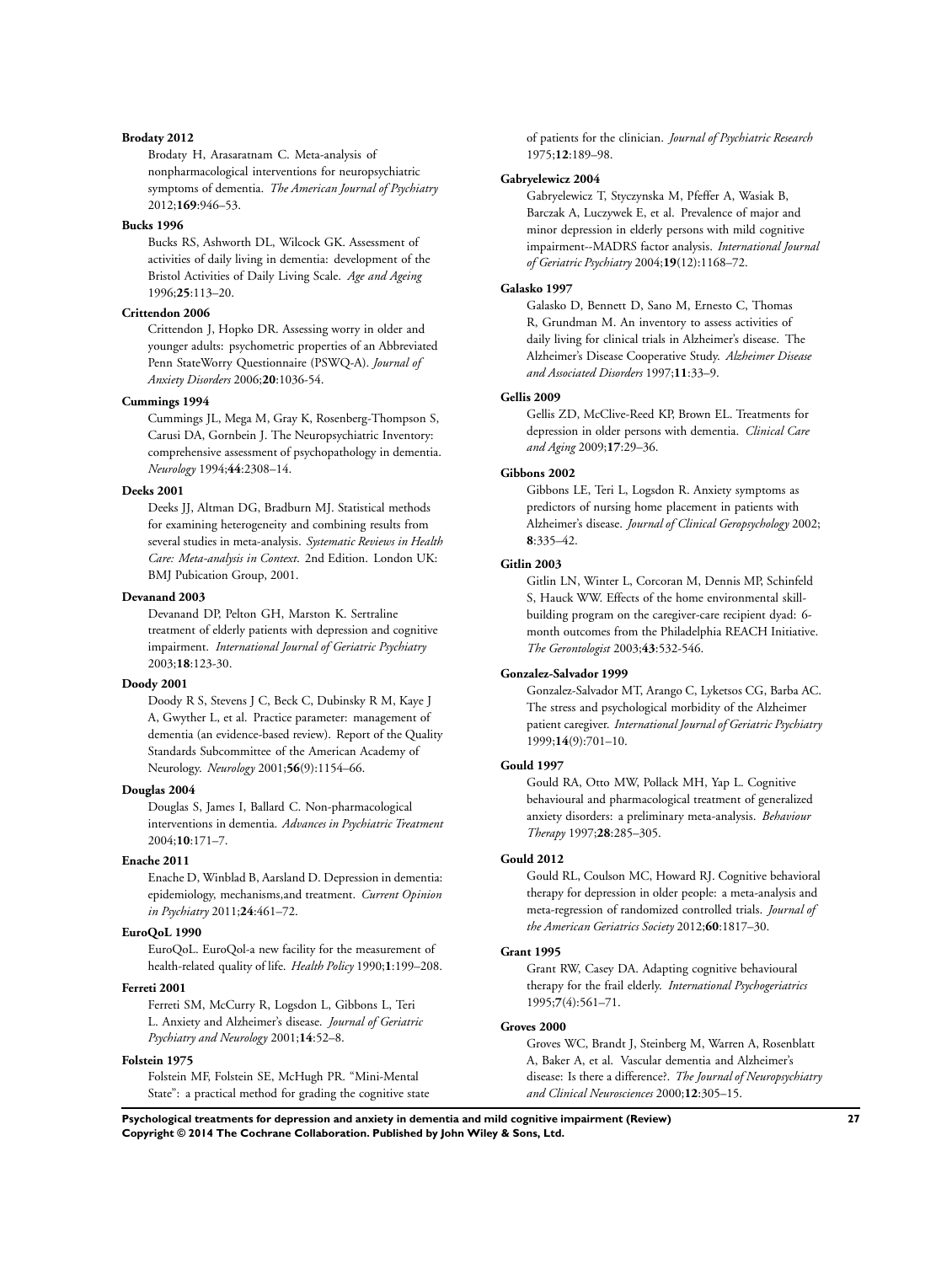#### **Hersen 1992**

Hersen M, van Hasselt VB. Behavioural assessment and treatment of anxiety in the elderly. *Clinical Psychology Review* 1992;**12**:619–40.

#### **Hobson 1985**

Hobson RF. *Forms of Feeling:The Heart of Psychotherapy*. London: Tavistock Publications, 1985.

#### **Hogan 2008**

Hogan DB, Bailey P, Black S, Carswell A, Chertkow H, Clarke B, et al. Diagnosis and treatment of dementia: Nonpharmacologic and pharmacologic therapy for mild to moderate dementia. *Canadian Medical Association Journal* 2008;**179**(10):1019–26.

#### **Hughes 1982**

Hughes C, Berg I, Danzinger W, Coben L, Martin R. A new clinical scale for the staging of dementia. *The British Journal of Psychiatry* 1982;**140**:566–72.

#### **Hwang 2004**

Hwang TJ, Masterman DL, Ortiz F, Fairbanks LA, Cummings JL. Mild cognitive impairment is associated with characteristic neuropsychiatric symptoms. *Alzheimer Disease and Associated Disorders* 2004;**18**(1):17–21.

#### **Li 2001**

Li YS, Meyer JS, Thornby J. Longitudinal follow-up of depressive symptoms among normal versus cognitively impaired elderly. *International Journal of Geriatric Psychiatry* 2001;**16**:718–27.

#### **Livingston 2005**

Livingston G, Johnston K, Katona C, Paton J, Lyketsos CG, Old Age Task Force of the World Federation of Biological Psychiatry. Systematic review of psychological approaches to the management of neuropsychiatric symptoms of dementia. *The American Journal of Psychiatry* 2005;**162**: 1996–2021.

### **Logsdon 1999**

Logsdon RG, Gibbons LE, McCurry S, Teri L. Quality of life in Alzheimer's disease: patient and caregiver report (QoL-AD). *Journal of Mental Health and Aging* 1999;**5**:21- 32.

#### **Lopez 2003**

Lopez O L, Becker J T, Sweet R A, Klunk, W, Kaufer D I, Saxton J, et al. Psychiatric symptoms vary with the severity of dementia in probable Alzheimer's disease. *The Journal of Neuropsychiatry and Clinical Neurosciences* 2003;**15**:346–53.

### **Lopez 2005**

Lopez OL, Becker JT, Sweet RA. Non-cognitive symptoms in mild cognitive impairment subjects. *Neurocase* 2005;**11**: 65–71.

#### **Lu 2009**

Lu PH, Edland SD, Teng E, Tingus K, Petersen RC, Cummings JL, et al. Donepezil delays progression to AD in MCI subjects with depressive symptoms. *Neurology* 2009; **72**(24):2115–21.

### **Lyketsos 1997**

Lyketsos CG, Steele C, Baker L, Galik E, Kopunek S, Steinberg M, et al. Major and minor depression in

Alzheimer's disease: prevalence and impact. *Journal of Neuropsychiatry and Clinical Neurosciences* 1997;**9**(4): 556–61.

#### **Lyketsos 2002a**

Lyketsos CG, Olin J. Depression in Alzheimer's disease: overview and treatment. *Biological Psychiatry* 2002;**52**(3): 243–52.

#### **Margallo-Lana 2001**

Margallo-Lana M, Swann A, O'Brien J. Prevalence and pharmacological management of behavioural and psychological symptoms amongst dementia sufferers living in care environments. *International Journal of Geriatric Psychiatry* 2001;**16**:39–44.

#### **McKeith 1996**

McKeith IG, Galasko D, Kosaka K, Perry EK, Dickson DW, Hansen LA, et al. Consensus guidelines for the clinical and pathologic diagnosis of dementia with Lewy bodies (DLB): report of the consortium on DLB international workshop. *Neurology* 1996;**47**:1113–24.

#### **McKhann 1984**

McKhann G, Drachman D, Folstein M. Clinical diagnosis of Alzheimer's disease: report of the NINCDS & ADRDA Work Group under the auspices of Department of Health and Human ServicesTask Force on Alzheimer's Disease. *Neurology* 1984;**34**:939–44.

#### **Mohlman 2005**

Mohlman J. Does executive dysfunction affect treatment outcome in late-life mood and anxiety disorders?. *Journal of Geriatric Psychiatry and Neurology* 2005;**18**:97–108.

#### **Monastero 2009**

Rozzini L, Chilovi BV, Peli M, Conti M, Rozzini R, Trabucchi M, et al. A systematic review of neuropsychiatric symptoms in mild cognitive impairment. *Journal of Alzheimers Disorders* 2009;**18**:11–30.

#### **Montgomery 1979**

Montgomery SA, Asberg M. A new depression scale designed to be sensitive to change. *The British Journal of Psychiatry* 1979;**134**:382–89.

#### **Morris 1993**

Morris JC. The Clinical Dementia Rating (CDR): current version and scoring rules. *Neurology* 1993;**43**:2412–4.

#### **Novalis 1993**

Novalis P, Rojcewicz S, Peele R. *Clinical manual of supportive psychotherapy*. American Psychiatric Publishing, 1993.

#### **Olazarán 2010**

Olazarán J, Reisberg B, Clare L, Cruz I, Peña-Casanova J, del Ser T, et al. Nonpharmacological therapies in Alzheimer's disease: A systematic review of efficacy. *Dementia and Geriatric Cognitive Disorders* 2010;**30**:161–78.

#### **Olin 2002**

Olin JT, Schneider LS, Katz IR, Meyers BS, Alexopoulos GS, Breitner JC, et al. Provisional diagnostic criteria for depression of Alzheimer disease. *American Journal of Geriatric Psychiatry* 2002;**10**:125–8.

**Psychological treatments for depression and anxiety in dementia and mild cognitive impairment (Review) 28 Copyright © 2014 The Cochrane Collaboration. Published by John Wiley & Sons, Ltd.**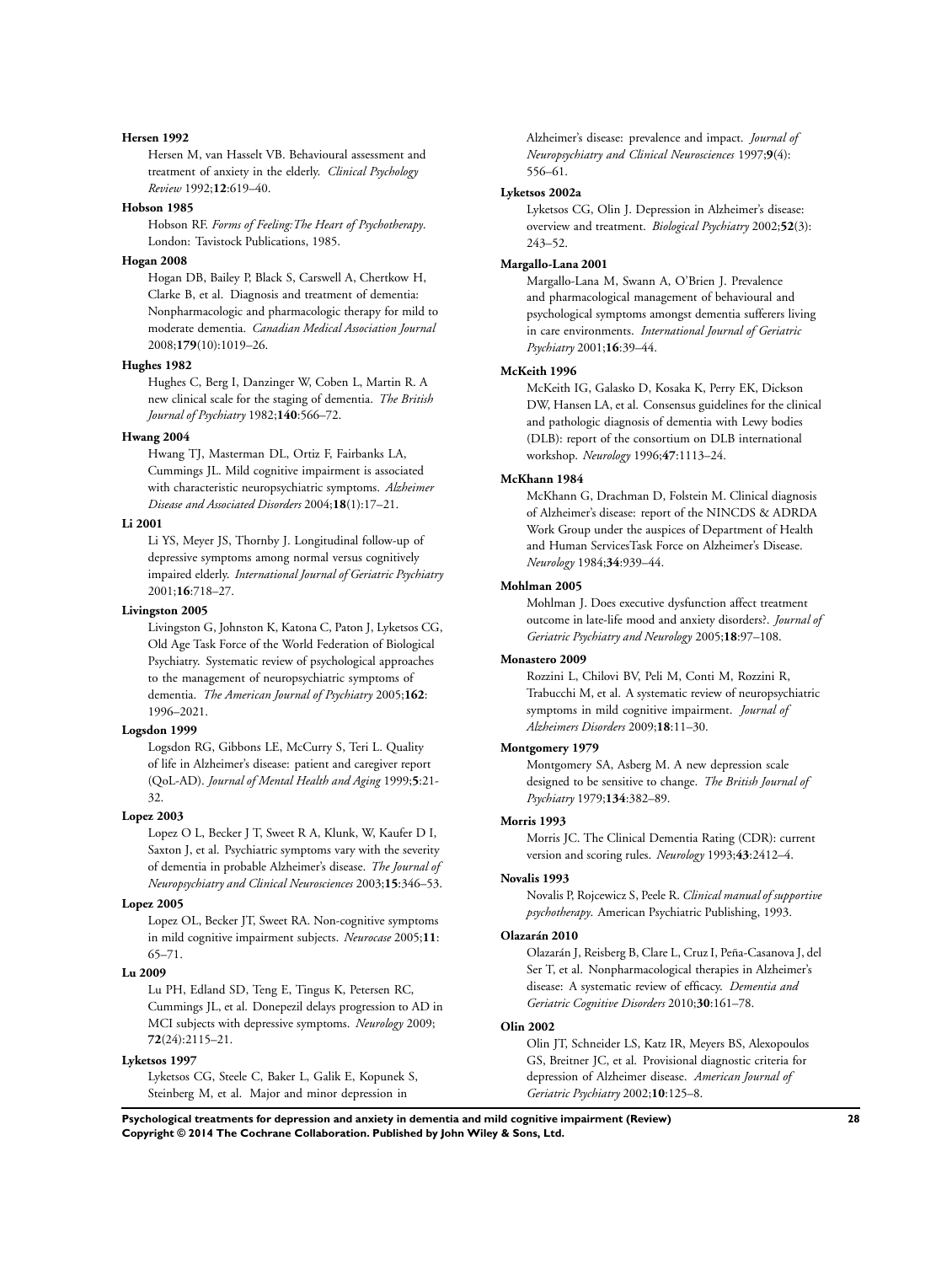#### **Pachana 2007**

Pachana NA, Byrne GJA, Siddle H. Development and validation of the Geriatric Anxiety Inventory. *International Psychogeriatrics* 2007;**19**:103-14.

#### **Pai 2006**

Pai ALH, Drotar D, Zebracki K, Moore M, Youngstrom E. A meta-analysis of the effects of psychological interventions in pediatric oncology on outcomes of psychological distress and adjustment. *Journal of Pediatric Psychology* 2006;**31**: 978–88.

#### **Palmer 2007**

Palmer K, Berger A K, Monastero R, Winblad B, Backman L, Fratiglioni L. Predictors of progression from mild cognitive impairment to Alzheimer disease. *Neurology* 2007; **68**(19):1596–602.

#### **Paukert 2010**

Paukert AL, Calleo J, Kraus-Schuman C, Snow L, Wilson N, Petersen NJ, et al. Peaceful Mind: an open trial of cognitive-behavioral therapy for anxiety in persons with dementia. *International Psychogeriatrics* 2010;**22**:1012–21.

#### **Peavey 1997**

Peavey VR. *Sociodynamic Counselling: A Constructivist Perspective for the Practice of Counselling in the 21st Century*. Victoria: Trafford Publishing, 1997.

#### **Peplau 1991**

Peplau HE. *Interpersonal relations in nursing: A conceptual frame of reference for psychodynamic nursing*. New York: Springer, 1991.

#### **Petersen 1999**

Petersen RC, Smith GE, Waring SC, Ivnik RJ, Tangalos EG, Kokmen E. Mild cognitive impairment: clinical characterization and outcome. *Archives of Neurology* 1999; **56**:303–8.

#### **Petersen 2003**

Petersen RC. Conceptual Overview. In: Petersen R C editor (s). *Cognitive Impairment: Aging to Alzheimer's Disease*. New York: Oxford University Press, 2003:1–14.

#### **Pinquart 2001**

Pinquart M, Soerensen S. How effective are psychotherapeutic and other psychosocial interventions with older adults? A meta-analysis. *Journal of Mental Health and Aging* 2001;**7**:207-43.

#### **Robie 1999**

Robie KJ. An exploration of psychologists' perceptions of the process of psychotherapy for the treatment of psychological concerns and mental disorders in elders who have concomitant dementia. Dissertation Abstracts International 1999; Vol. 59:5108.

### **Rolland 2007**

Rolland Y, Pillard F, Klapouszczak A, Reynish E, Thomas D, Andrieu S, et al. Exercise program for nursing home residents with Alzheimer's disease: a 1-year randomized, controlled trial. *Journal of the American Geriatrics Society* 2007;**55**:158–65.

#### **Rosenthal 1999**

Rosenthal RN, Muran JC, Pinsker H, Hellerstein D, Winston A. Interpersonal change in brief supportive psychotherapy. *Journal of Psychotherapy Practice and Research* 1999;**8**(1):55–63.

### **Rozzini 2009**

Rozzini L, Chilovi BV, Peli M, Conti M, Rozzini R, Trabucchi M, et al. Anxiety symptoms in mild cognitive impairment. *International Journal of Geriatric Psychiatry* 2009;**24**:300–5.

#### **Salzman 2008**

Salzman C, Jeste DV, Meyer RE, Cohen-Mansfield J, Cummings J, Grossberg GT, et al. Elderly patients with dementia-related symptoms of severe agitation and aggression: consensus statement on treatment options, clinical trials methodology, and policy. *Journal of Clinical Psychiatry* 2008;**69**:889–98.

#### **Schultz 2004**

Schultz SK, Hoth A, Buckwalter K. Anxiety and impaired social function in the elderly. *Annals of Clinical Psychiatry* 2004;**16**(1):47–51.

#### **Seignourel 2008**

Seignourel PJ, Kunik ME, Snow L, Wilson N, Stanley M. Anxiety in dementia: a critical review. *Clinical Psychology Review* 2008;**28**(7):1071–82.

#### **Shankar 1999**

Shankar KK, Walker M, Frost D. The development of a valid and reliable scale for Rating Anxiety in Dementia (RAID). *Aging and Mental Health* 1999;**3**:39-49.

### **Shapiro 1993**

Shapiro DA, Startup M. Measuring therapist adherence in exploratory therapy. *Journal of Psychotherapy Practice and Research* 1993;**2**:193–203.

#### **Solfrizzi 2007**

Solfrizzi V, D'Introno A, Colacicco AM, Capurso C, Del Parigi A, Caselli RJ, et al. Incident occurrence of depressive symptoms among patients with mild cognitive impairment - the Italian longitudinal study on aging. *Dementia and Geriatric Cognitive Disorders* 2007;**24**(1):55–64.

#### **Spruytte 2002**

Spruytte N, Van Audenhove C, Lammertyn F, Storms G. The quality of the caregiving relationship in informal care for older adults with dementia and chronic psychiatric patients. *Psychology and Psychotherapy: Theory, Research and Practice* 2002;**75**:295–311.

#### **Stanley 2004**

Stanley MA, Diefenbach GJ, Hopko DR. Cognitive behavioral treatment for older adults with generalized anxiety disorder. A therapist manual for primary care settings. *Behaviour Modification* 2004;**28**:73–117.

### **Starkstein 2007**

Starkstein SE, Jorge R, Petracca G, Robinson RG. The construct of generalized anxiety disorder in Alzheimer disease. *American Journal of Geriatric Psychiatry* 2007;**15**:  $42-9$ 

**Psychological treatments for depression and anxiety in dementia and mild cognitive impairment (Review) 29 Copyright © 2014 The Cochrane Collaboration. Published by John Wiley & Sons, Ltd.**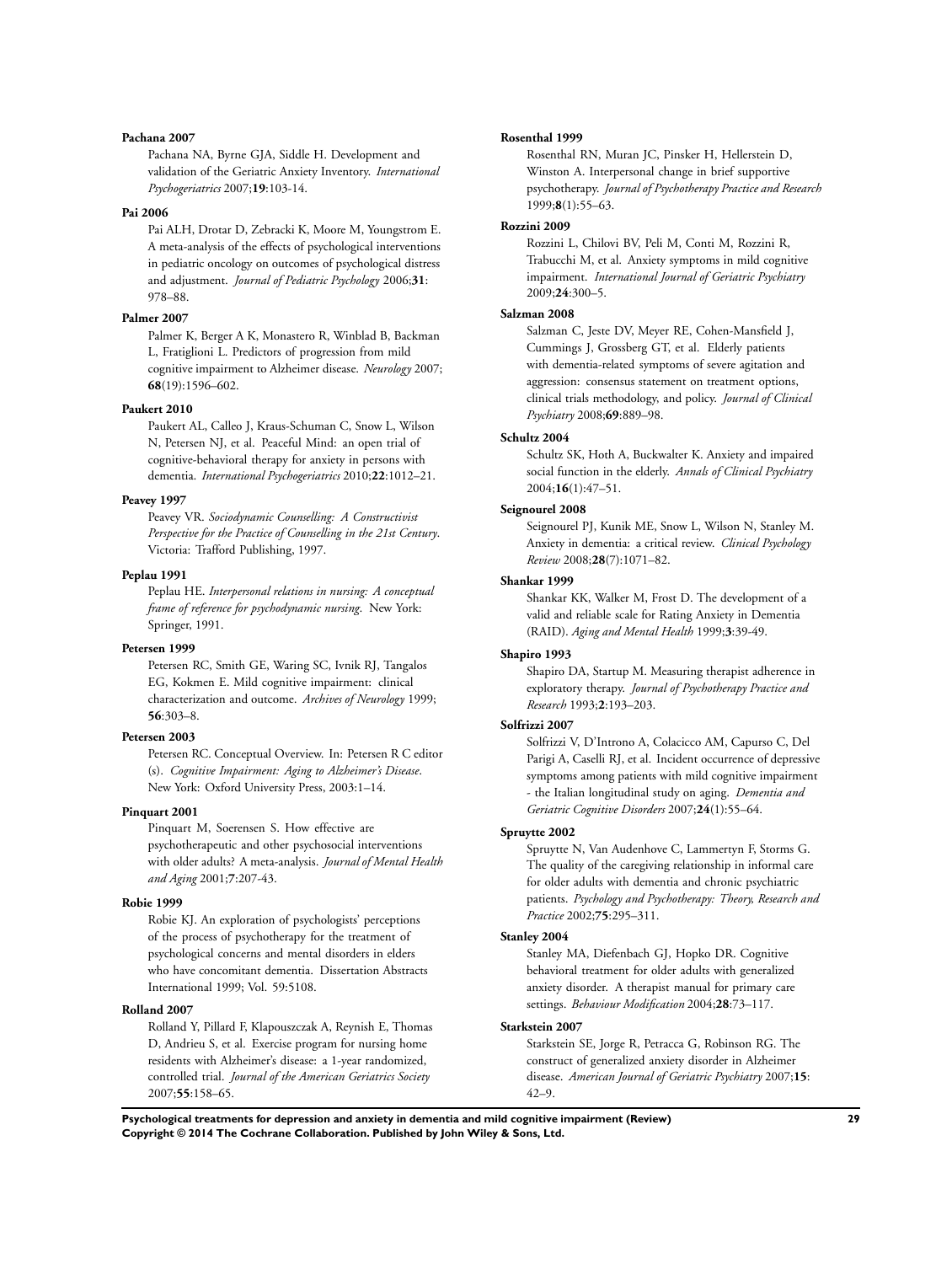#### **Stern 1997**

Stern Y, Tang MX, Albert MS, Brandt J, Jacobs DM, Bell K, et al. Predicting time to nursing home care and death in individuals with Alzheimer disease. *JAMA* 1997;**277**(10): 806–12.

#### **Sultzer 1993**

Sultzer DL, Levin HS, Mahler ME, High WH, Cummings JL. A comparison of psychiatric symptoms in vascular dementia and Alzheimer's disease. *The American Journal of Psychiatry* 1993;**150**:1806–12.

#### **Sunderland 1988**

Sunderland T, Alterman IS, Yount D, Hill JL, Tariot PN, Newhouse PA. A new scale for the assessment of depressed mood in demented patients. *The American Journal of Psychiatry* 1988;**145**:955–9.

#### **Tappen 1997**

Tappen RM, Williams-Burgess C, Edelstein J, Touhy T, Fishman S. Communicating with individuals with Alzheimer's disease: Examination of recommended strategies. *Archives of Psychiatric Nursing* 1997;**11**:249–56.

#### **Tappen 2001**

Tappen RM, Williams CL, Barry C, DiSesa D. Conversation intervention with Alzheimer's patients: Increasing the relevance of communication. *Clinical Gerontologist* 2001; **24**:63–75.

#### **Tappen 2008**

Tappen RM, Williams CL. Development and testing of the Alzheimer's Disease and Related Dementias Mood Scale. *Nursing Research* 2008;**57**:426–35.

### **Teng 1987**

Teng EL, Chui HC. The modified Mini-Mental State (3MS) Examination. *Journal of Clinical Psychiatry* 1987;**48**: 314–7.

#### **Teri 1991**

Teri L, Gallagher-Thompson D. Cognitive-behavioural interventions for treatment of depression in Alzheimer's patients. *The Gerontologist* 1991;**31**(3):413–6.

#### **Teri 1992**

Teri L, Truax R, Logsdon R. Assessment of behavioural problems in dementia: the Revised Memory and Behavior Problems Checklist. *Psychology and Aging* 1992;**4**:622–31.

#### **van der Hooft 2008**

van der Hooft CS, Schoofs MWCJ, Ziere G, Hofman A, Pols HAP, Sturkenboom MCJM, et al. Inappropriate benzodiazepine use in older adults and the risk of fracture. *British Journal of Clinical Pharmacology* 2008;**66**:276–82.

#### **Visser 2005**

Visser PJ, Scheltens P, Verhey FR. Do MCI criteria in drug trials accurately identify subjects with predementia Alzheimer's disease?. *Journal of Neurology, Neurosurgery, and Psychiatry* 2005;**76**:1348–54.

#### **Weiner 2002**

Weiner MF, Doody RS, Sairam R. Prevalence and incidence of major depressive disorder in Alzheimer's disease: findings from two databases. *Dementia and Geriatric Cognitive Disorders* 2002;**13**:8–12.

#### **WHO 2007**

WHO. World Health Organisation, Regional Office for Europe, Health Evidence Network. Evidence for decision makers. http://www.euro.who.int/HEN/ 2007 2007.

### **Wilson 2008**

Wilson KC, Mottram PG, Vassilas CA. Psychotherapeutic treatments for older depressed people. *Cochrane Database Systematic Reviews* 2008;**23**:doi: 10.1002/ 14651858.CD004853.pub2.

#### **Woods 2012**

Woods RT, Spector AE, Jones CA, Orrell M, Davies SP. Reminiscence therapy for dementia. *Cochrane Database of Systematic Reviews* 2009, Issue 2 Art. No.: CD001120. DOI: 10.1002/14651858.

### **Yale 1995**

Yale R. *Developing Support Groups for Individuals With Early-Stage Alzheimer's Disease: Planning, Implementation, and Evaluation*. Baltimore, MD: Health Professions Press, 1995.

#### **Yesavage 1983**

Yesavage JA, Brink TL, Rose TL. Development and validation of a geriatric depression screening scale: a preliminary report. *Journal of Psychiatry Research* 1983;**17**: 37–49.

#### **Yesavage 1984**

Yesavage JA. Relaxation and memory training in 39 elderly patients. *The American Journal of Psychiatry* 1984;**141**(6): 778–81.

#### **Yost 1986**

Yost E, Beutler L, Corbishley A, Allender J. *Group Cognitive therapy: A treatment approach for depressed older adults*. New York: Pergamon Press, 1986.

#### **Zigmond 1983**

Zigmond AS, Snaith RP. The Hospital Anxiety and Depression Scale. *Acta Psychologica Scandinavica* 1983;**67**: 361–70.

∗ *Indicates the major publication for the study*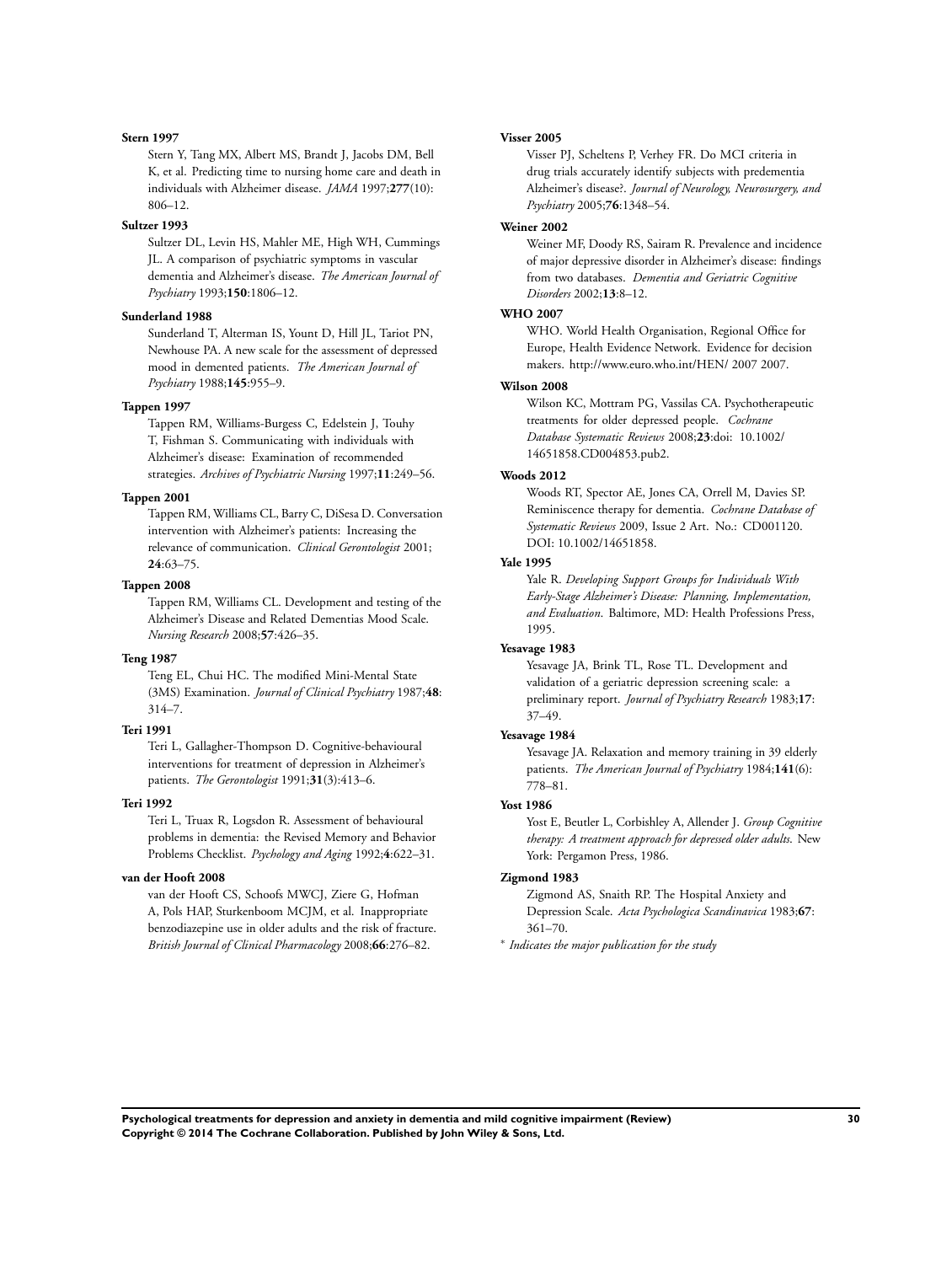### <span id="page-32-0"></span>**CHARACTERISTICS OF STUDIES**

# **Characteristics of included studies** *[ordered by study ID]*

### **Burgener 2008**

| Methods             | <b>RCT</b><br>Repeated-measures randomised design<br>Outcomes at 20 weeks are included in this review<br>Control group: outcomes at 20 weeks only, delayed treatment group<br>(Control group was offered the intervention following the 20-week assessment)                                                                                                                                                                                                                           |                       |              |  |
|---------------------|---------------------------------------------------------------------------------------------------------------------------------------------------------------------------------------------------------------------------------------------------------------------------------------------------------------------------------------------------------------------------------------------------------------------------------------------------------------------------------------|-----------------------|--------------|--|
| Participants        | $N = 43$ (23M, 20F)<br>Confirmed diagnosis of dementia (Alzheimer's, Lewy body, vascular, frontal lobe, or<br>mixed dementia)<br>A score of < 2.0 on the Clinical Dementia Rating Scale (early to early-middle disease)<br>Mean age = $76.95$                                                                                                                                                                                                                                         |                       |              |  |
| Interventions       | Multimodal intervention consisting of Tai Chi exercises, cognitive-behavioral therapy<br>and support group<br>Tai Chi: strength and balance training and relaxation<br>CBT: challenging dysfunctional cognitions and developing positive coping skills<br>Support group: coping with dementia and positive problem solving<br>Duration of intervention: 20 weeks (however complete intervention offered for 40 weeks)<br>Control group received attention-control educational program |                       |              |  |
| Outcomes            | <b>Patient Outcomes</b><br>Cognitive function:<br>Mini-Mental State Examination (MMSE)<br>Physical functioning:<br>Single leg stance (SLS), Berg Balance Scale (BBS), and Cumulative Illness Rating Scale<br>(CIRS)<br>Depression:<br>Geriatric Depression Scale (GDS)<br>Other behavioral outcomes:<br>Rosenberg's Self-Esteem Scale (SES)<br>Outcomes measured at 20 weeks and 40 weeks for the intervention group and at 20<br>weeks only for the control group                    |                       |              |  |
| Notes               | Treatment duration 40 weeks<br>Tai Chi exercises: 1 hour classes offered weekly<br>Cognitive-behavioral therapy: 90 minute sessions offered bi-weekly<br>Support group: 90 minute sessions offered bi-weekly alternating with the CBT group                                                                                                                                                                                                                                           |                       |              |  |
| <b>Risk of bias</b> |                                                                                                                                                                                                                                                                                                                                                                                                                                                                                       |                       | Risk of bias |  |
| <b>Bias</b>         | Authors' judgement                                                                                                                                                                                                                                                                                                                                                                                                                                                                    | Support for judgement |              |  |

**Psychological treatments for depression and anxiety in dementia and mild cognitive impairment (Review) 31 Copyright © 2014 The Cochrane Collaboration. Published by John Wiley & Sons, Ltd.**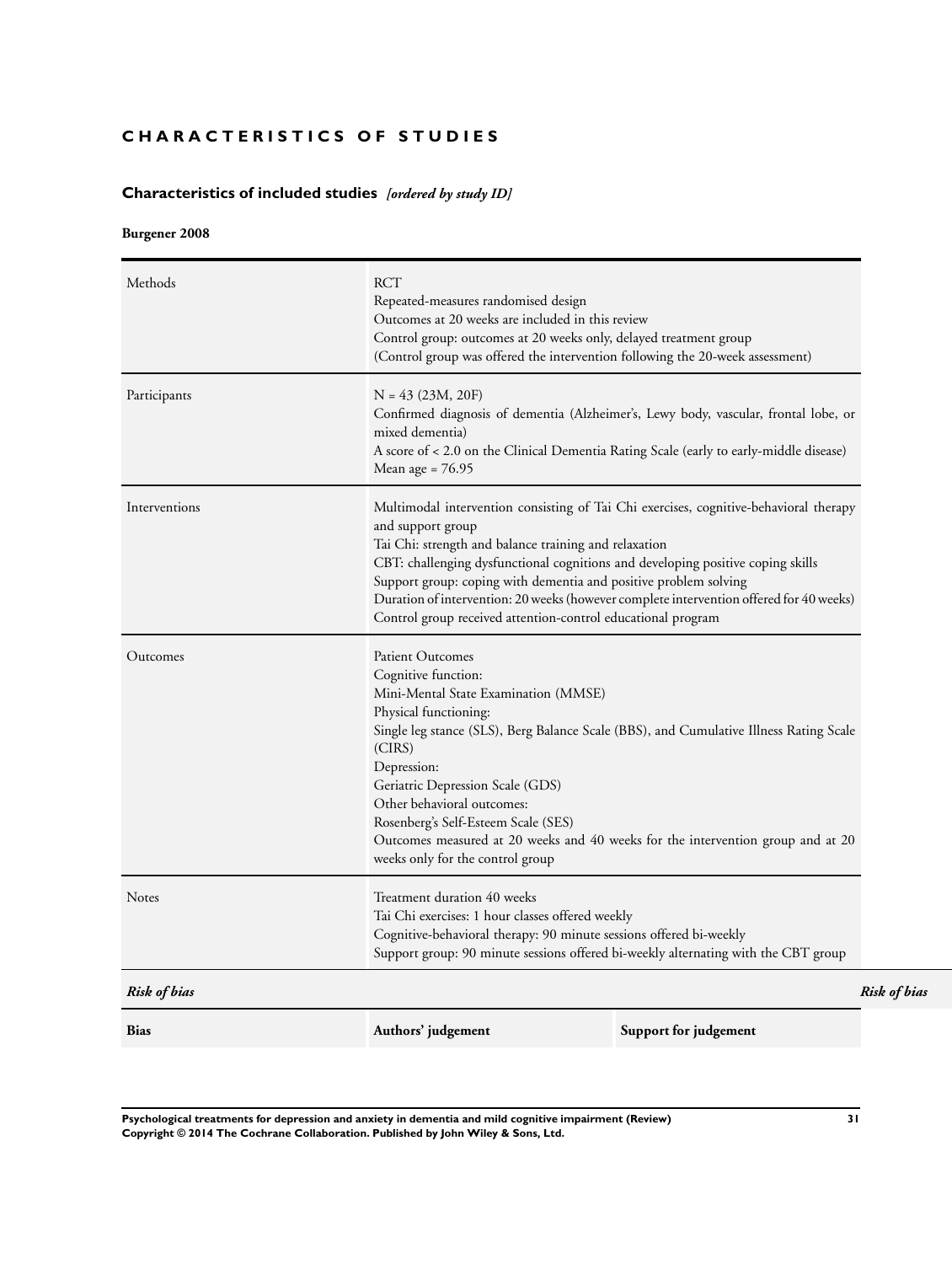### **Burgener 2008** (*Continued)*

| Random sequence generation (selection Unclear risk<br>bias)                               |              | No details of randomisation described in<br>the study, insufficient information about<br>sequence generation            |
|-------------------------------------------------------------------------------------------|--------------|-------------------------------------------------------------------------------------------------------------------------|
| Allocation concealment (selection bias)                                                   | Unclear risk | No details of method of concealment de-<br>scribed to allow judgement                                                   |
| Blinding of participants and personnel Unclear risk<br>(performance bias)<br>All outcomes |              | No evidence of blinding in the study, all<br>assessments and the intervention were con-<br>ducted at a neutral location |
| Blinding of outcome assessment (detection Unclear risk<br>bias)<br>All outcomes           |              | Authors communicated that assessors were<br>blind in some but not all outcome assess-<br>ments                          |
| Incomplete outcome data (attrition bias)<br>All outcomes                                  | Low risk     | 20% attrition for the treatment group and<br>24% for the control group, with reasons<br>reported                        |
| Selective reporting (reporting bias)                                                      | Low risk     | All pre-specified outcomes reported                                                                                     |
| Other bias                                                                                | Low risk     | No other apparent bias                                                                                                  |

### **Burns 2005**

| Methods       | <b>RCT</b>                                                                                                                                                                                                                                                                                                                                                                                                                                                                                   |
|---------------|----------------------------------------------------------------------------------------------------------------------------------------------------------------------------------------------------------------------------------------------------------------------------------------------------------------------------------------------------------------------------------------------------------------------------------------------------------------------------------------------|
| Participants  | $N = 40 (21M, 19F)$<br>Dementia diagnosis according to NINCDS-ADRDA criteria, a Clinical Dementia Rat-<br>ing (CDR) of 1 indicating mild dementia, MMSE score > 15<br>Living in own home with a carer with regular contact<br>Clinically stable (for the last 2 months) if on anti-dementia or psychotropic medication<br>Mean age = $75.8$                                                                                                                                                  |
| Interventions | Psychodynamic interpersonal therapy (improving social and interpersonal relationships,<br>identification of conflicts that cause or maintain emotional distress). Therapist also<br>spends time with carer (listening to their needs and informing them of therapeutic<br>progress)<br>Duration of intervention: 6 weeks<br>Control group described as standard treatment in AD, consisted of general advice re-<br>garding the diagnosis and treatment of dementia, with out-patient review |
| Outcomes      | Patient Outcomes<br>Cognitive function: Mini-Mental State Examination (MMSE)<br>Depression: Cornell Scale for Depression in Dementia (CSDD)<br>Other patient outcomes:<br>Bristol Activities of Daily Living (BADLS)<br>Clinician's Interview-Based Global Impression of Change (CIBI)                                                                                                                                                                                                       |

**Psychological treatments for depression and anxiety in dementia and mild cognitive impairment (Review) 32 Copyright © 2014 The Cochrane Collaboration. Published by John Wiley & Sons, Ltd.**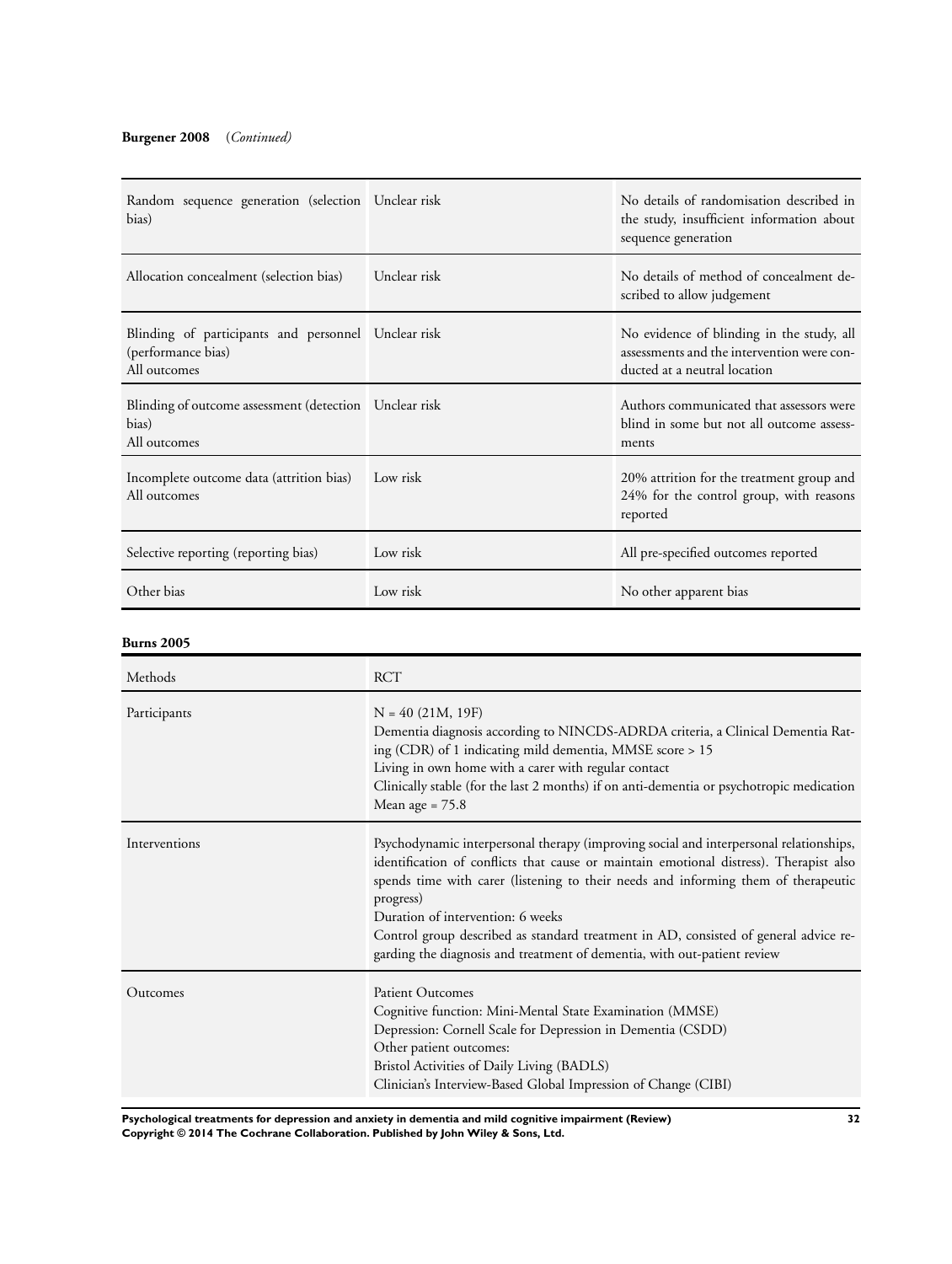### **Burns 2005** (*Continued)*

|              | Caregiver outcomes<br>Revised Memory and Behavior Problems Checklist (RMBPC) - Carers reaction<br>General Health Questionnaire (GHQ-12)<br>Beck Depression Inventory ((BDI-II) (scores on this measure not available)<br>Ways of Coping Checklist (WCCL)<br>Outcomes reported at 6 weeks and 3 months (only 6 week data included in the review) |
|--------------|-------------------------------------------------------------------------------------------------------------------------------------------------------------------------------------------------------------------------------------------------------------------------------------------------------------------------------------------------|
| <b>Notes</b> | 6 sessions of psychodynamic interpersonal therapy of 50 minutes each over 6 weeks<br>NINCDS-ADRDA - National Institute of Neurological and Communicative Diseases<br>and Stroke/Alzheimer's Disease and Related Disorders Association                                                                                                           |

*Risk of bias Risk of bias*

| <b>Bias</b>                                                                               | Authors' judgement | Support for judgement                                                                             |
|-------------------------------------------------------------------------------------------|--------------------|---------------------------------------------------------------------------------------------------|
| Random sequence generation (selection Low risk<br>bias)                                   |                    | Participants were allocated to one of the two groups using com-<br>puter-generated random numbers |
| Allocation concealment (selection bias)                                                   | Low risk           | Computer generated random numbers were organised indepen-<br>dently                               |
| Blinding of participants and personnel Unclear risk<br>(performance bias)<br>All outcomes |                    | No information is provided                                                                        |
| Blinding of outcome assessment (detection Unclear risk<br>bias)<br>All outcomes           |                    | No information is provided about assessors                                                        |
| Incomplete outcome data (attrition bias)<br>All outcomes                                  | Low risk           | Intention-to-treat analyses conducted<br>No attrition                                             |
| Selective reporting (reporting bias)                                                      | High risk          | One pre-specified outcome (Beck Depression Inventory for car-<br>ers) not reported                |
| Other bias                                                                                | Low risk           | No other apparent bias                                                                            |

### **Spector 2012**

| Methods      | RCT not published but data are available<br>single-blind, multicentre, pilot RCT of CBT versus TAU for people with dementia                                                                                                                                                             |
|--------------|-----------------------------------------------------------------------------------------------------------------------------------------------------------------------------------------------------------------------------------------------------------------------------------------|
| Participants | $N = 50 (20M, 30F)$<br>Inclusion criteria:<br>1. Meet DSM-IV criteria for dementia in mild to moderate range, Clinical Dementia<br>Rating (CDR) score of 0.5, 1 or 2.<br>2. Clinical anxiety, as determined by a score of 11 or above on the Rating Anxiety in<br>Dementia scale (RAID) |

**Psychological treatments for depression and anxiety in dementia and mild cognitive impairment (Review) 33 Copyright © 2014 The Cochrane Collaboration. Published by John Wiley & Sons, Ltd.**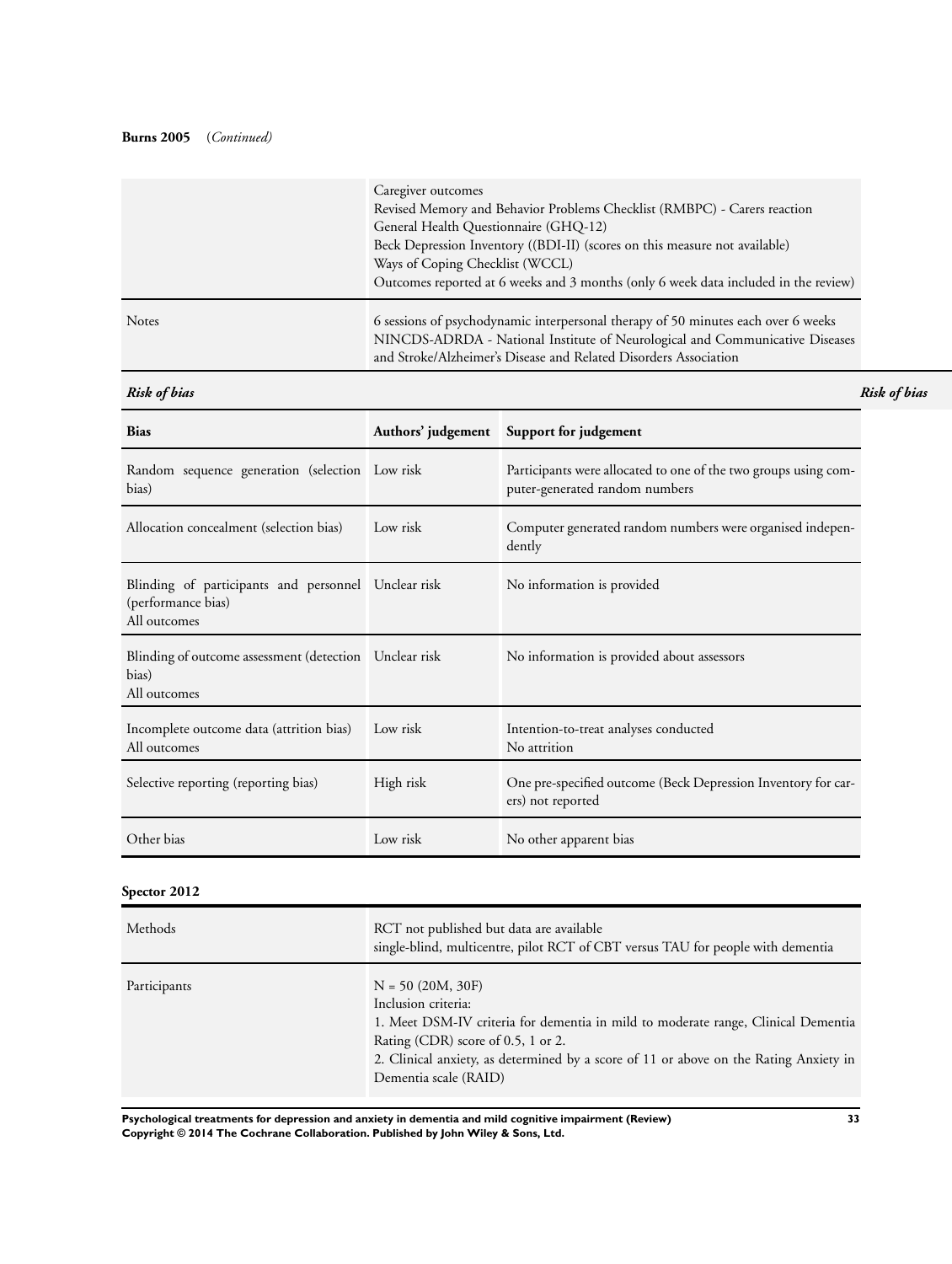### **Spector 2012** (*Continued)*

| Risk of bias                                                                                                                                                                                                                                                                                                                                                                                                                                                                                                                                                                                                                                                                                                                                                                                                                                  | Risk of bias |
|-----------------------------------------------------------------------------------------------------------------------------------------------------------------------------------------------------------------------------------------------------------------------------------------------------------------------------------------------------------------------------------------------------------------------------------------------------------------------------------------------------------------------------------------------------------------------------------------------------------------------------------------------------------------------------------------------------------------------------------------------------------------------------------------------------------------------------------------------|--------------|
| 10 sessions of CBT for anxiety of 60 minutes each for 15 weeks<br>Notes<br>ISRCTN46521766<br>Data were made available by the lead investigator but are not currently published<br>CBT - Cognitive Behavioural Therapy<br>TAU - Treatment as Usual<br>DSM-IV - Diagnostic and Statistical Manual of Mental Disorders, 4th edition                                                                                                                                                                                                                                                                                                                                                                                                                                                                                                              |              |
| Outcomes<br>Primary outcomes<br>Rating Anxiety in Dementia (RAID)<br>Clinical Services Receipt Inventory (CSRI)<br>Secondary outcomes<br>Hospital Anxiety and Depression Scale (HADS)<br>Quality of Life-Alzheimer's Disease (QOL-AD) (self and proxy ratings)<br>Neuropsychiatric Inventory (NPI)<br>Mini-Mental State Examination (MMSE)<br>Cornell Scale for Depression in Dementia (CSDD)<br>Quality of Caregiver and Patient Relationship (QCPR)<br>Caregiver outcomes<br>Hospital Anxiety and Depression Scale (HADS)<br>Outcomes reported at 15 weeks and 6 months (only 15 week data included in the review)                                                                                                                                                                                                                          |              |
| Interventions<br>CBT for people with anxiety and dementia<br>10 weekly sessions (60 minutes each) comprising of identifying strategies for feeling safe,<br>calming thoughts and behavioural experiments, with telephone contact offered between<br>sessions. The intervention was delivered by clinical or counselling psychologists, with<br>experience of working with people with dementia<br>Control group: standard treatment available to people with anxiety and dementia, in-<br>cluding medication or no treatment                                                                                                                                                                                                                                                                                                                  |              |
| 3. Living in the community<br>4. Presence of a carer who is willing to participate in the therapy<br>5. Ability to understand and communicate in English<br>6. Willing to engage in therapy involving discussion of thoughts and feelings<br>Exclusion criteria:<br>1. Co-morbid psychiatric disorder (e.g. psychosis) or challenging behaviour (e.g. severe<br>agitation) likely to prevent engagement in therapy<br>2. Presence of a learning disability or severe physical illness that could impact on partic-<br>ipation<br>Mean age was 78.4 (SD = 7.0), and MMSE mean score was 20.9 (SD = 5.2). A total of<br>26.3% scored .5 on the CDR scale, 47.4% had a rating of 1, and 14.0% had a rating of<br>2. Mean anxiety rating (RAID) at baseline was $19.7$ (SD = 6.0), and the mean depression<br>rating (CSDD) was $15.9$ (SD = 6.2) |              |

**Psychological treatments for depression and anxiety in dementia and mild cognitive impairment (Review) 34 Copyright © 2014 The Cochrane Collaboration. Published by John Wiley & Sons, Ltd.**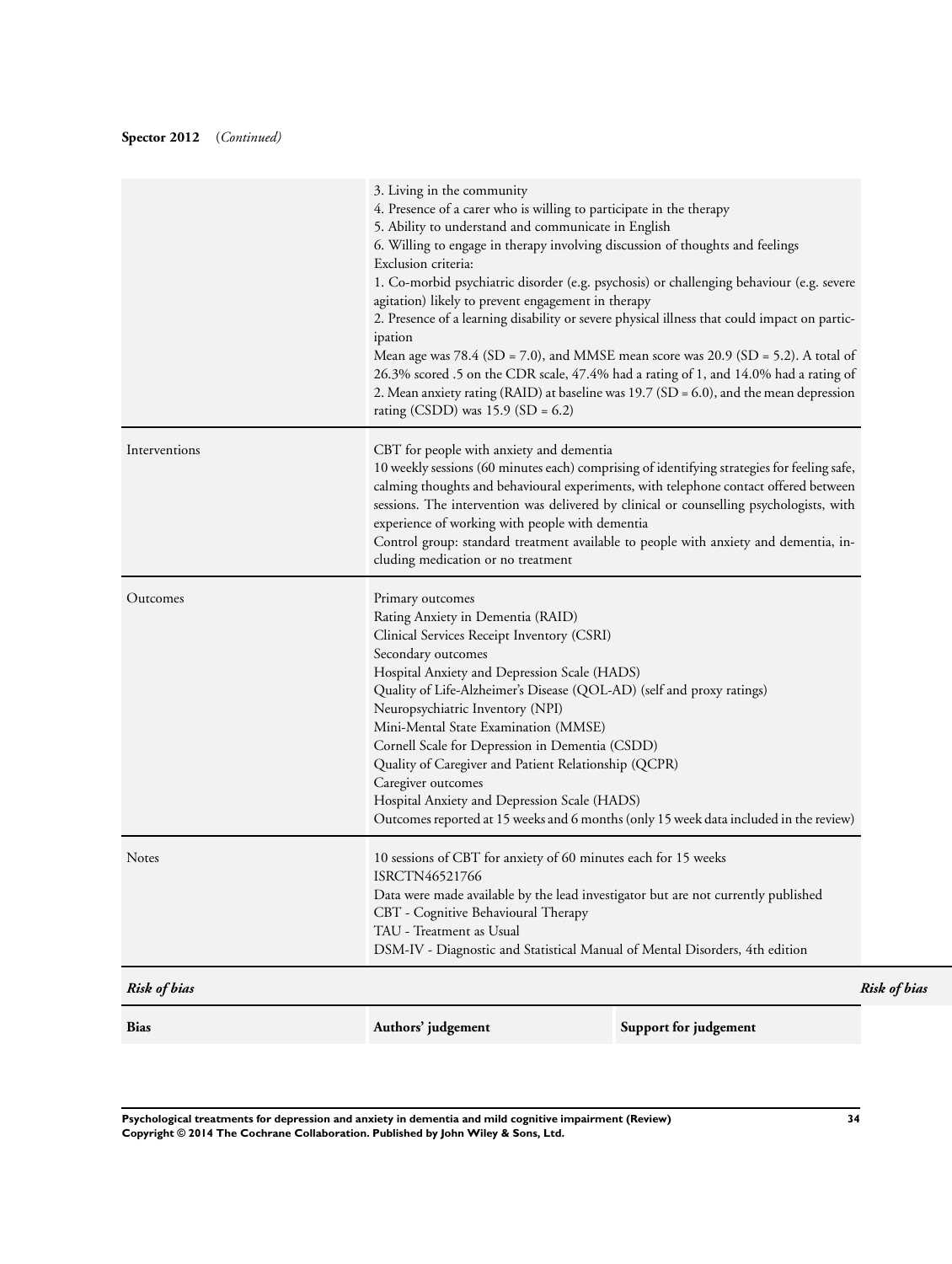### **Spector 2012** (*Continued)*

| Random sequence generation (selection Low risk<br>bias)                                   |          | The author communicated that random al-<br>location was performed with Stata's ran-<br>dom allocation command with varying<br>block sizes of four and six |
|-------------------------------------------------------------------------------------------|----------|-----------------------------------------------------------------------------------------------------------------------------------------------------------|
| Allocation concealment (selection bias)                                                   | Low risk | Central allocation, randomisation con-<br>ducted by telephoning an independent ad-<br>ministrator within the Clinical Trials Unit                         |
| Blinding of participants and personnel Unclear risk<br>(performance bias)<br>All outcomes |          | No information is provided                                                                                                                                |
| Blinding of outcome assessment (detection Low risk<br>bias)<br>All outcomes               |          | All outcome measures administered by a<br>researcher blind to group allocation                                                                            |
| Incomplete outcome data (attrition bias)<br>All outcomes                                  | Low risk | Attrition and reasons reported by the au-<br>thor. Use of intention-to-treat analyses                                                                     |
| Selective reporting (reporting bias)                                                      | Low risk | All pre-specified outcomes reported                                                                                                                       |
| Other bias                                                                                | Low risk | No other apparent bias                                                                                                                                    |

### **Stanley 2012**

| Methods      | <b>RCT</b><br>(randomisation in blocks of 4 or 6 stratified by CDR scores - 0.5, 1., or 2., completed<br>in SAS)                                                                                                                                                                                                                                                                                                                                                                                                                                                                                                                                                                                                                                                                                                             |
|--------------|------------------------------------------------------------------------------------------------------------------------------------------------------------------------------------------------------------------------------------------------------------------------------------------------------------------------------------------------------------------------------------------------------------------------------------------------------------------------------------------------------------------------------------------------------------------------------------------------------------------------------------------------------------------------------------------------------------------------------------------------------------------------------------------------------------------------------|
| Participants | $n = 32$ (13M, 19F)<br>Inclusion criteria<br>1) diagnosis of dementia (confirmed by the patient's medical provider)<br>2) an NPI-A $> 4$<br>3) CDR score of $0.5$ to $2.0$<br>Exclusion criteria<br>Ps with a primary psychiatric diagnosis of major depression, active psychosis, bipolar<br>disorder, active suicidal intent, recent verbal or physical aggression<br>Dementia diagnosis<br>AD $(62.5\%)$ , DLB $(3.1\%)$ , VaD $(9.4\%)$ and 25.0% dementia not otherwise specified<br>(NOS)<br>Principal DSM-IV Diagnoses<br>43.8% had a diagnosis of GAD, 18.8% a diagnosis of other anxiety disorder, 43.8%<br>comorbid anxiety and depression, 34.4% no diagnosis and 3.1% a depression diagnosis<br>A total of 46.9% of the sample scored a CDR of 0.5 or 1, and 75% were on at least one<br>psychotropic medication |

**Psychological treatments for depression and anxiety in dementia and mild cognitive impairment (Review) 35 Copyright © 2014 The Cochrane Collaboration. Published by John Wiley & Sons, Ltd.**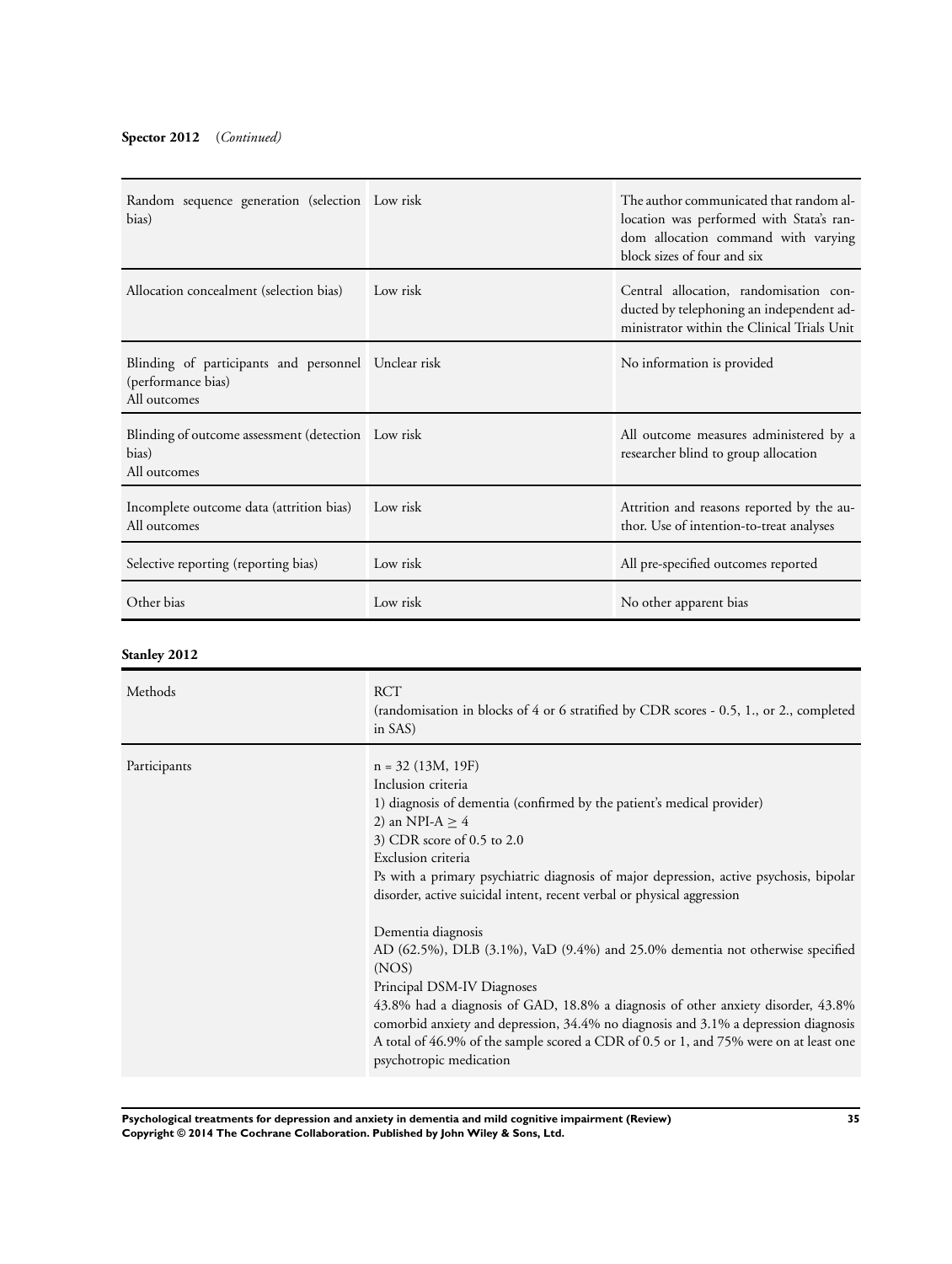### **Stanley 2012** (*Continued)*

| Interventions | A cognitive-behavioral therapy-based intervention for anxiety in dementia, of 12 weekly<br>in-home based sessions and brief telephone sessions, involving self-monitoring for anx-<br>iety, deep breathing, and optional skills (coping self-statements, behavioral activation,<br>and sleep management). Carers were involved as coaches. Additional materials were pro-<br>vided on communication, education of dementia and stress reduction for collaterals<br>Control group receives usual care incorporating diagnostic feedback                                                                       |
|---------------|--------------------------------------------------------------------------------------------------------------------------------------------------------------------------------------------------------------------------------------------------------------------------------------------------------------------------------------------------------------------------------------------------------------------------------------------------------------------------------------------------------------------------------------------------------------------------------------------------------------|
| Outcomes      | Patient outcomes<br>Depression: Geriatric Depression Scale (GDS) self report<br>Anxiety: Neuropsychiatric Inventory-Anxiety (NPI-A) subscale (collateral anxiety report)<br>Rating Anxiety in Dementia (RAID) (administered as a clinical interview to the patient<br>and the caregiver)<br>Geriatric Anxiety Inventory (GAI) self report<br>Worry: Penn State Worry Questionnaire-Abbreviated (PSWQ-A) self report<br>Quality of Life: Quality of Life in Alzheimer disease (QOL-AD)<br><b>Carer Outcomes</b><br>Depression: Patient Health Questionnaire (PHQ-9)<br>Distress: distress item from the NPI-A |
| Notes         | Peaceful Mind was provided by two master's-level graduate-student clinicians and a<br>predoctoral intern supervised by clinical psychologists and a geriatric social worker. A<br>total of 12 weekly in-home sessions were provided and up to 8 brief telephone sessions,<br>for 6 months, with each session lasting 30 to 60 minutes<br>AD - Alzheimer's disease<br>DLB - Dementia with Lewy bodies<br>VaD - Vascular Dementia<br>GAD - General Anxiety Disorder                                                                                                                                            |

*Risk of bias Risk of bias*

| <b>Bias</b>                                                                               | Authors' judgement | Support for judgement                                                                                                                                    |
|-------------------------------------------------------------------------------------------|--------------------|----------------------------------------------------------------------------------------------------------------------------------------------------------|
| Random sequence generation (selection Low risk<br>bias)                                   |                    | The author communicated that randomi-<br>sation was completed in blocks of four or<br>six stratified by CDR (Clinical Dementia<br>Rating scores), in SAS |
| Allocation concealment (selection bias)                                                   | Unclear risk       | No details of method of concealment de-<br>scribed to allow judgment                                                                                     |
| Blinding of participants and personnel Unclear risk<br>(performance bias)<br>All outcomes |                    | No information is provided                                                                                                                               |
| Blinding of outcome assessment (detection Low risk<br>bias)<br>All outcomes               |                    | All outcome measures were administered<br>in-person by independent evaluators who<br>were unaware of treatment assignment                                |

**Psychological treatments for depression and anxiety in dementia and mild cognitive impairment (Review) 36 Copyright © 2014 The Cochrane Collaboration. Published by John Wiley & Sons, Ltd.**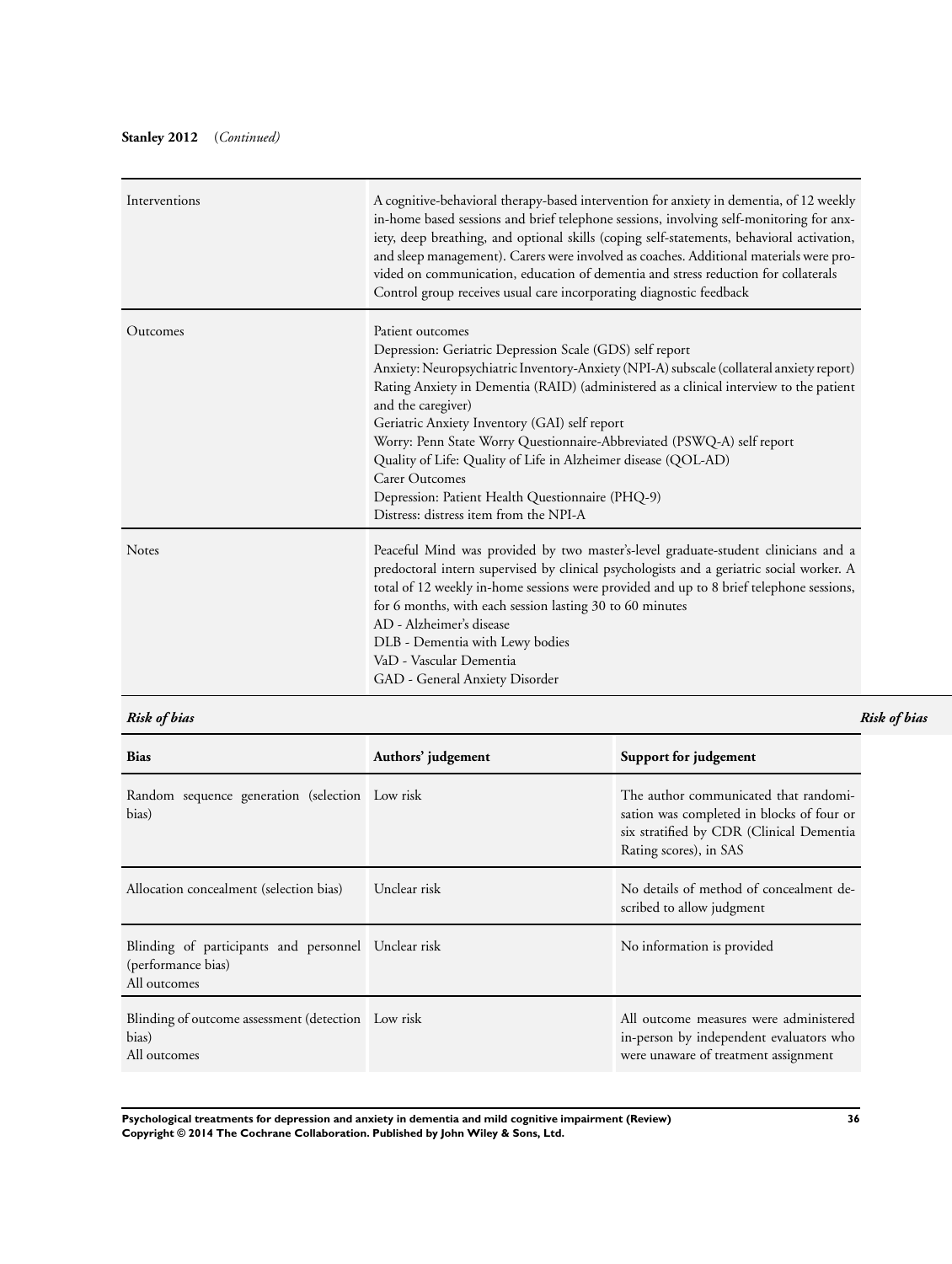### **Stanley 2012** (*Continued)*

| Incomplete outcome data (attrition bias)<br>All outcomes | Low risk | Attrition and reasons reported, intention-<br>to treat analyses |
|----------------------------------------------------------|----------|-----------------------------------------------------------------|
| Selective reporting (reporting bias)                     | Low risk | All pre-specified outcomes reported                             |
| Other bias                                               | Low risk | No other apparent bias                                          |

### **Tappen 2009**

| Methods       | <b>RCT</b><br>Two-groups repeated measures design                                                                                                                                                                                                                                                          |
|---------------|------------------------------------------------------------------------------------------------------------------------------------------------------------------------------------------------------------------------------------------------------------------------------------------------------------|
| Participants  | $N = 36 (3M, 33F)$<br>Dementia diagnosis according to NINCDS-ADRDA criteria<br>$MMSE < 25$ or less<br>Residents of long-term care facility<br>Mean age = $87.03$<br>Age range 73-100<br>Range of length of stay in long-term care facility ranged from 160 to 1750 days<br>Ps that were mute were excluded |
| Interventions | Individual therapeutic conversation based on modified counselling provided individually<br>Usual care control group (usual care by staff provided in the long-term care facility),<br>described as a non-attention control group<br>Duration of intervention: 16 weeks                                     |
| Outcomes      | <b>Patient Outcomes</b><br>Depression: Montgomery-Asberg Depression Rating Scale (MADRS) (rated by clini-<br>cians)<br>Other behavioral outcomes:<br>Mood<br>Dementia Mood Assessment Scale (DMAS)<br>Alzheimer's Disease and Related Disorders Mood Scale (AD-RD)<br>Outcomes measured at 16 weeks        |
| <b>Notes</b>  | Therapeutic conversation of 30 minutes provided three times a week for 16 weeks                                                                                                                                                                                                                            |

| <b>Bias</b>                                                 | Authors' judgement | Support for judgement                                                                                        |
|-------------------------------------------------------------|--------------------|--------------------------------------------------------------------------------------------------------------|
| Random sequence generation (selection Unclear risk<br>bias) |                    | No details of randomisation described in<br>the study, insufficient information about<br>sequence generation |
| Allocation concealment (selection bias)                     | Unclear risk       | No details of method of concealment de-<br>scribed to allow judgement                                        |

**Psychological treatments for depression and anxiety in dementia and mild cognitive impairment (Review) 37 Copyright © 2014 The Cochrane Collaboration. Published by John Wiley & Sons, Ltd.**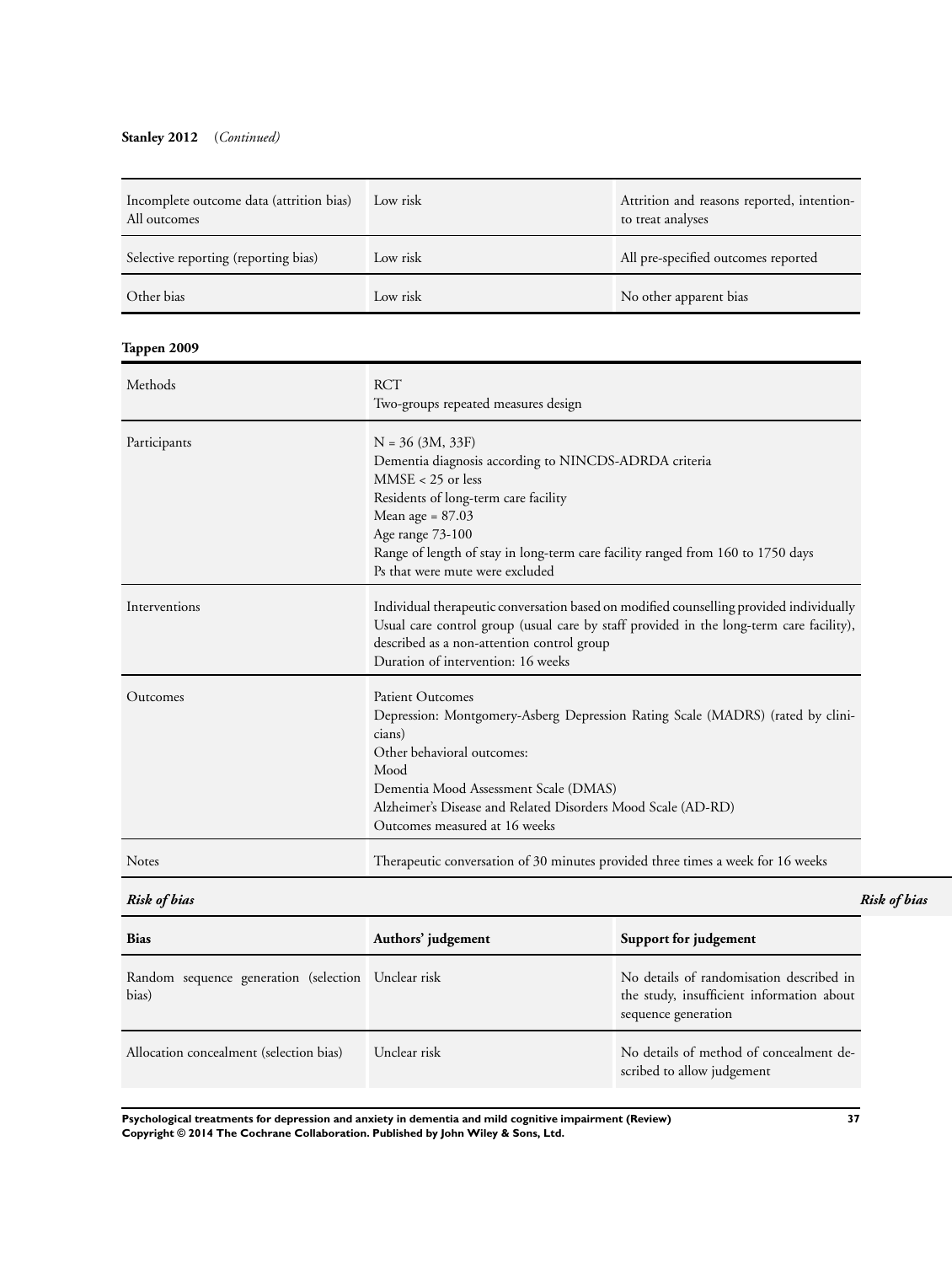### **Tappen 2009** (*Continued)*

| Blinding of participants and personnel Unclear risk<br>(performance bias)<br>All outcomes |          | No information provided               |
|-------------------------------------------------------------------------------------------|----------|---------------------------------------|
| Blinding of outcome assessment (detection Low risk<br>bias)<br>All outcomes               |          | Raters were blind to group assignment |
| Incomplete outcome data (attrition bias)<br>All outcomes                                  | Low risk | Attrition and reasons reported        |
| Selective reporting (reporting bias)                                                      | Low risk | All pre-specified outcomes reported   |
| Other bias                                                                                | Low risk | No other apparent bias                |

### **Waldorff 2012**

| Methods       | <b>RCT</b><br>Multicentre rater-blinded trial<br>1:1 randomisation<br>Treatment as usual beyond the level of usual care                                                                                                                                                                                                                                                                                                                                                                                                                         |
|---------------|-------------------------------------------------------------------------------------------------------------------------------------------------------------------------------------------------------------------------------------------------------------------------------------------------------------------------------------------------------------------------------------------------------------------------------------------------------------------------------------------------------------------------------------------------|
| Participants  | $N = 330$ (151M, 179F)<br>Clinical diagnosis of dementia using DSM-IV and NINCDS-ADRDA or McKeith<br>criteria<br>Patients with mild recently diagnosed dementia<br>Mean age = $76.2$<br>Living in the community, age $\geq$ 50 years with MMSE $\geq$ 20<br>Recruited only patients receiving a conventional diagnostic evaluation by specialists<br>Excluded: Participants with severe somatic or psychiatric comorbidity, participating in<br>other interventions, living in nursing home at baseline, or having frontotemporal de-<br>mentia |
| Interventions | Mutlifaceted and semi-tailored intervention consisting of counselling sessions, teaching,<br>education and outreach telephone support to patients and carers<br>Provided individually and as a group intervention<br>Duration of intervention 8 to 12 months<br>Control group was provided with overall information and guidance, and was directed<br>towards local support programmes (provided to both the control and treatment group)                                                                                                       |
| Outcomes      | <b>Patient Outcomes</b><br>Depression: Cornell Scale for Depression in Dementia (CSDD)<br>Other behavioral outcomes:<br>EuroQoL VAS (patient and proxy rated) (EQ-VAS)<br>Quality of Life in Alzheimer's Disease (patient and proxy rated) (QoL-AD)<br>Neuropsychiatric Inventory Questionnaire (NPI-Q)<br>Alzheimer's Disease Cooperative Study Activities of Daily Living Scale (ADSC-ADL)<br>Cognitive function: Mini Mental State Examination (MMSE)                                                                                        |

**Psychological treatments for depression and anxiety in dementia and mild cognitive impairment (Review) 38 Copyright © 2014 The Cochrane Collaboration. Published by John Wiley & Sons, Ltd.**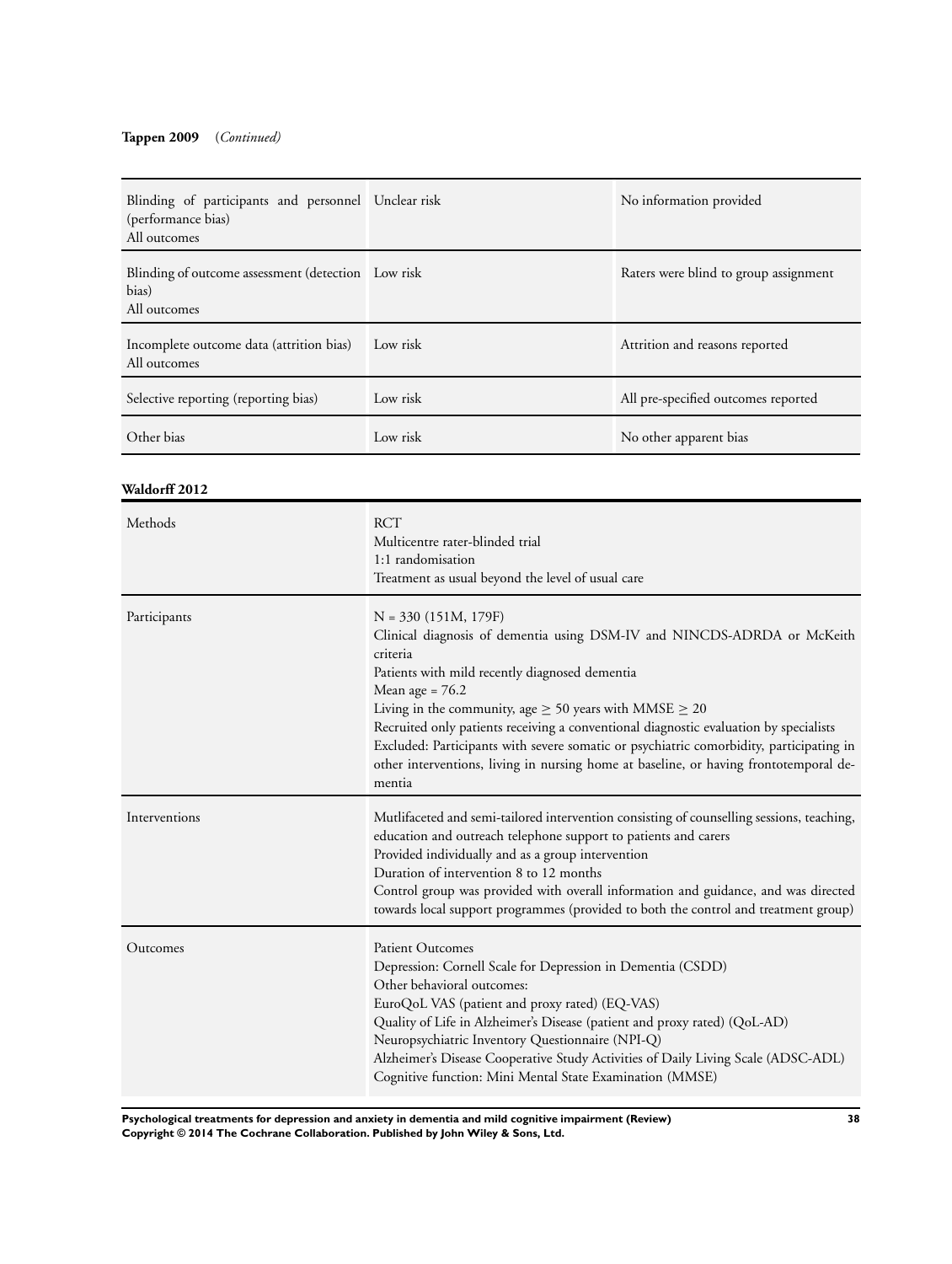### <span id="page-40-0"></span>**Waldorff 2012** (*Continued)*

|              | Caregiver outcomes:<br>Geriatric Depression Scale (GDS)<br>EuroQoL VAS (Quality of Life) (EQ-VAS)<br>Outcomes measured at 6 months and at 12 months                                                                                                                                                                                                                                   |
|--------------|---------------------------------------------------------------------------------------------------------------------------------------------------------------------------------------------------------------------------------------------------------------------------------------------------------------------------------------------------------------------------------------|
| <b>Notes</b> | Intervention consisted of 6 or 7 counselling sessions, 5 educational courses, 5-8 telephone<br>calls within a 3- to 4-week intervals approximately<br>DSM-IV - Diagnostic and Statistical Manual of Mental Disorders, 4th edition<br>NINCDS-ADRDA - National Institute of Neurological and Communicative Diseases<br>and Stroke/Alzheimer's Disease and Related Disorders Association |

### *Risk of bias Risk of bias*

| <b>Bias</b>                                                                           | Authors' judgement | Support for judgement                                                                                      |
|---------------------------------------------------------------------------------------|--------------------|------------------------------------------------------------------------------------------------------------|
| Random sequence generation (selection Low risk<br>bias)                               |                    | Randomisation was performed using a<br>computer programme                                                  |
| Allocation concealment (selection bias)                                               | Low risk           | Central allocation process was used to ran-<br>domise participants by a third party                        |
| Blinding of participants and personnel Low risk<br>(performance bias)<br>All outcomes |                    | Raters were not employed by the same in-<br>stitution as study coordinators and coun-<br>sellors           |
| Blinding of outcome assessment (detection Low risk<br>bias)<br>All outcomes           |                    | Raters were blind                                                                                          |
| Incomplete outcome data (attrition bias) Low risk<br>All outcomes                     |                    | Information on attrition and reasons pro-<br>vided, authors mention use of intention-<br>to-treat analyses |
| Selective reporting (reporting bias)                                                  | Low risk           | All outcomes specified were reported                                                                       |
| Other bias                                                                            | Low risk           | No other apparent bias                                                                                     |

## **Characteristics of excluded studies** *[ordered by study ID]*

| Study        | Reason for exclusion                                                                                                                                                                                |
|--------------|-----------------------------------------------------------------------------------------------------------------------------------------------------------------------------------------------------|
| Abraham 1992 | Participants did not fulfil criteria for a diagnosis of dementia<br>Cognitive impairment was measured and defined by scores < 80 on the Modified Mini-Mental State<br>Examination (3MS) (Teng 1987) |

**Psychological treatments for depression and anxiety in dementia and mild cognitive impairment (Review) 39 Copyright © 2014 The Cochrane Collaboration. Published by John Wiley & Sons, Ltd.**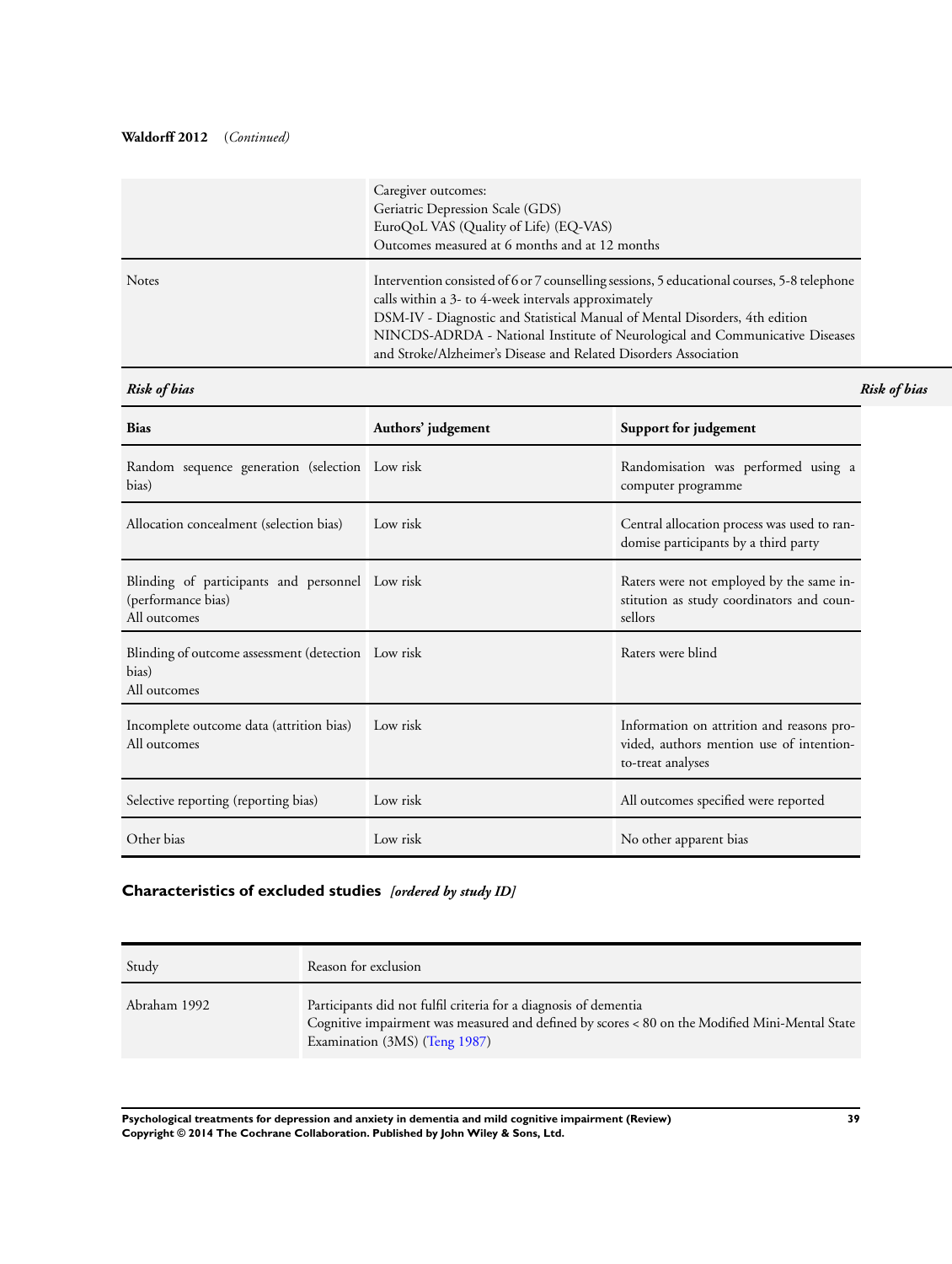### (*Continued)*

| Beck 2002                 | Intervention does not meet criteria for a psychological intervention<br>Intervention based on psychosocial activities (i.e. drawings, life review). Outcomes based on direct<br>observations of PwD                                                                                                                                  |
|---------------------------|--------------------------------------------------------------------------------------------------------------------------------------------------------------------------------------------------------------------------------------------------------------------------------------------------------------------------------------|
| Brodaty 2003              | Intervention does not meet criteria for a psychological intervention<br>Multi-component case management approach                                                                                                                                                                                                                     |
| Cheston 2003              | This study was not conducted as a RCT<br>Feasibility study of a 10 week psychotherapy group aimed at reducing depression in people with<br>dementia                                                                                                                                                                                  |
| Dartigues 2008            | Intervention does not meet criteria for a psychological intervention<br>RCT of cognitive training, and reminiscence therapy. Control group received psychoeducation for<br>carers                                                                                                                                                    |
| Finnema 2005              | Intervention does not meet criteria for a psychological intervention<br>RCT evaluating an emotion oriented care program acknowledging residents' experiences                                                                                                                                                                         |
| Fischer-Terworth 2011     | Intervention does not meet criteria for a psychological intervention<br>A TEACCH (Treatment and Education of Autistic and related Communication handicapped Chil-<br>dren)-based cognitive-behavioural and environmental intervention. This study was not conducted<br>as an RCT and the control group received occupational therapy |
| Fossey 2006               | Intervention does not meet criteria for a psychological intervention<br>Cluster RCT of training and support to nursing home staff for managing agitation                                                                                                                                                                             |
| Garland 2007              | Intervention does not meet criteria for a psychological intervention<br>Intervention primarily targeted agitated behaviour. This study was not conducted as an RCT                                                                                                                                                                   |
| Helcer 2012               | Intervention does not meet criteria for a psychological intervention<br>RCT of memory training (MT), or CBT in conjunction with MT targeting hopelessness in PwD                                                                                                                                                                     |
| Hinchliffe 1997           | Intervention does not meet criteria for a psychological intervention<br>RCT of an intervention helping carers to cope with specific problem behaviours                                                                                                                                                                               |
| <b>Hyer 2008</b>          | Participants did not fulfil criteria for a diagnosis of dementia<br>Cognitive decline measured and defined by the MMSE (Folstein 1975). RCT of CBT in residents<br>with depression in long-term care                                                                                                                                 |
| Joosten-Weyn Banningh2011 | This study was not conducted as an RCT<br>Intervention was psychoeducation, cognitive rehabilitation in conjunction with CBT in people with<br><b>MCI</b>                                                                                                                                                                            |
| Kiosses 2010              | Participants did not fulfil criteria for a diagnosis of dementia<br>Older adults with depression, cognitive decline, and disability. 23.3% had probable or definite<br>dementia. RCT comparing PATH (problem-solving therapy) to supportive therapy. No eligible<br>control or comparison group                                      |

**Psychological treatments for depression and anxiety in dementia and mild cognitive impairment (Review) 40 Copyright © 2014 The Cochrane Collaboration. Published by John Wiley & Sons, Ltd.**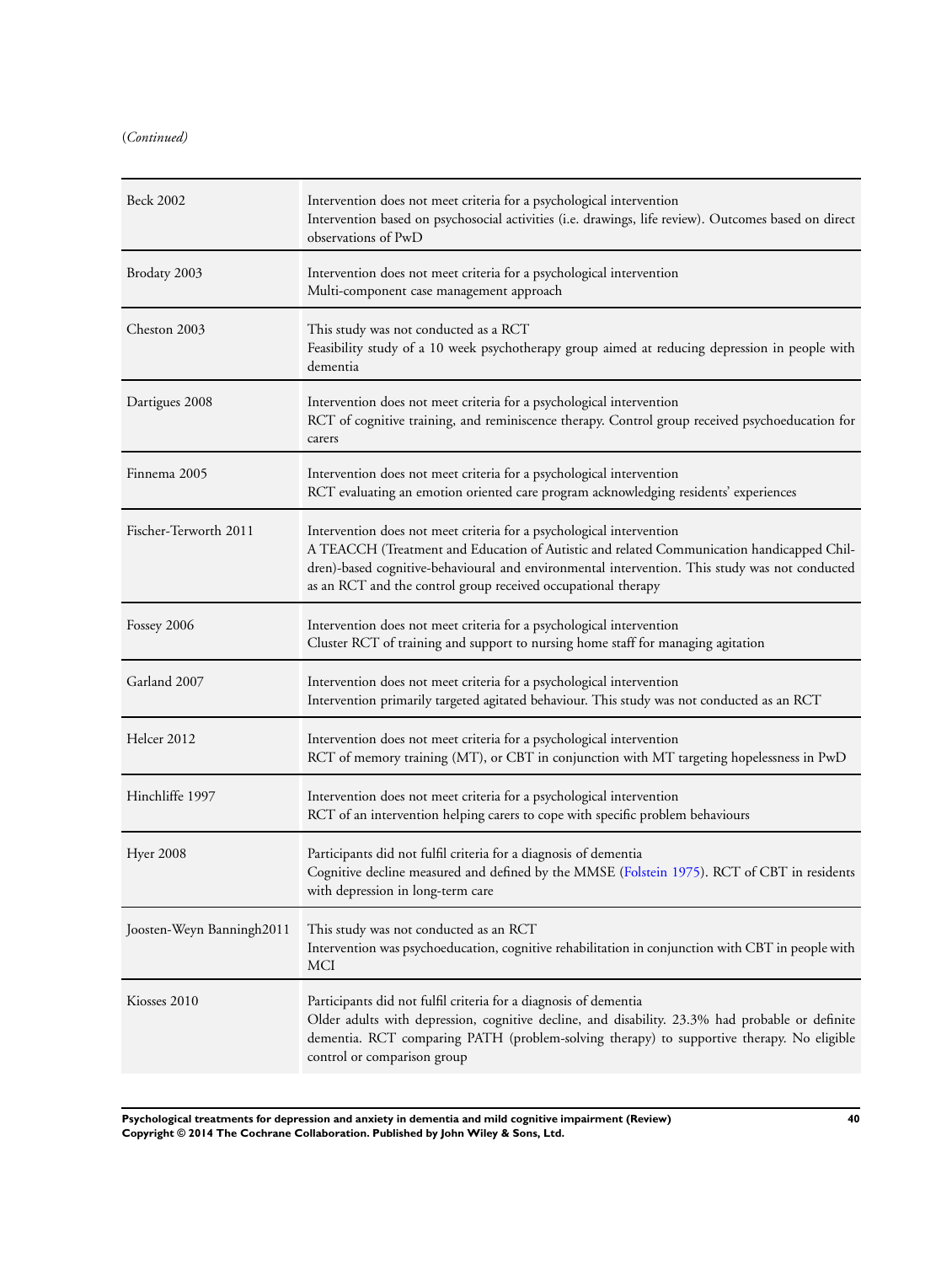| Kiosses 2011      | Participants did not fulfil criteria for a diagnosis of dementia<br>Cognitive impairment measured and defined by scores 90 - 133 inclusive on the Dementia Rating<br>Scale (DRS). RCT comparing PATH (problem-solving therapy) to supportive therapy. No eligible<br>control or comparison group |
|-------------------|--------------------------------------------------------------------------------------------------------------------------------------------------------------------------------------------------------------------------------------------------------------------------------------------------|
| Kolanowski 2011   | Intervention does not meet criteria for a psychological intervention<br>RCT of an activities-based intervention in reducing agitation in nursing home residents with de-<br>mentia                                                                                                               |
| Konnert 2009      | Participants did not fulfil criteria for a diagnosis of dementia<br>Cognitive decline measured and defined by scores < 21 on the MMSE. RCT of a CBT intervention<br>in nursing home residents at risk of depression                                                                              |
| <b>Kurz</b> 2012  | Intervention does not meet criteria for a psychological intervention<br>RCT of cognitive rehabilitation with CBT elements                                                                                                                                                                        |
| Laakkonen 2012    | Intervention does not meet criteria for a psychological intervention<br>RCT of self-management for PwD based on a rehabilitation model                                                                                                                                                           |
| Lam 2010          | Intervention does not meet criteria for a psychological intervention<br>RCT of skills training occupational therapy with CBT elements                                                                                                                                                            |
| Lichtenberg 2005  | Intervention does not meet criteria for a psychological intervention<br>Intervention of behavioural activities delivered by nursing home assistants in dementia care units                                                                                                                       |
| Logsdon 2010      | Intervention does not meet criteria for a psychological intervention<br>RCT of support groups for PwD that did not follow a psychological model (can not be described as<br>a supportive therapy intervention)                                                                                   |
| McSweeney 2012    | Intervention does not meet criteria for a psychological intervention<br>Cluster RCT of a multidisciplinary specialist mental health consultation for depression in dementia<br>provided to care staff                                                                                            |
| Mittelman 1996    | Intervention does not meet criteria for a psychological intervention<br>RCT of counselling and support for caregivers to delay nursing home placement in PwD                                                                                                                                     |
| Onor 2007         | Intervention does not meet criteria for a psychological intervention<br>RCT of a multimodal rehabilitation program of cognitive stimulation therapy and psychoeducation<br>for carers                                                                                                            |
| <b>Prick 2011</b> | Intervention does not meet criteria for a psychological intervention<br>RCT of home-based physical exercise for people with dementia and their carers                                                                                                                                            |
| Proctor 1999      | Intervention does not meet criteria for a psychological intervention<br>RCT of a staff training and educational programme in residential care                                                                                                                                                    |

**Psychological treatments for depression and anxiety in dementia and mild cognitive impairment (Review) 41 Copyright © 2014 The Cochrane Collaboration. Published by John Wiley & Sons, Ltd.**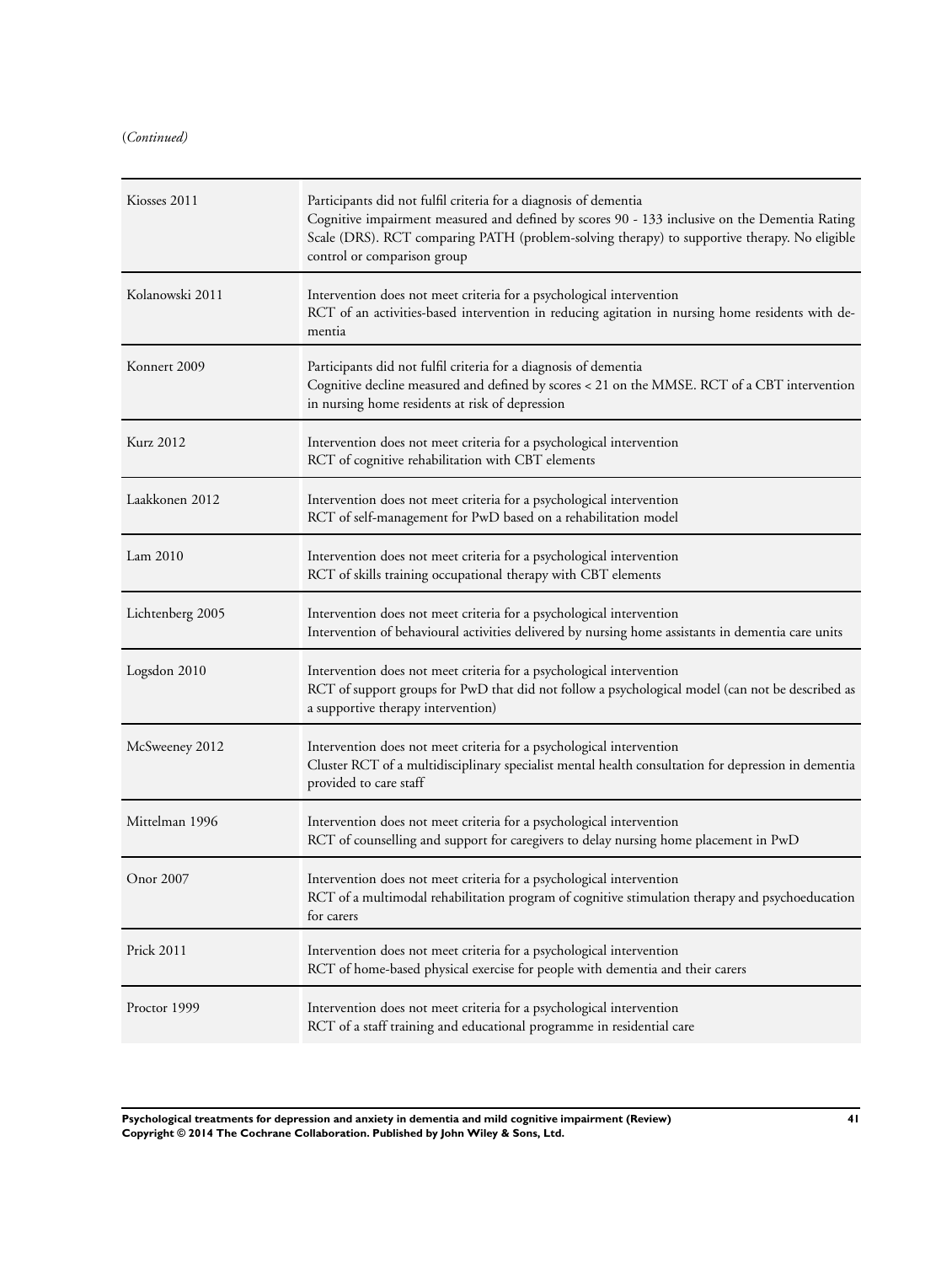<span id="page-43-0"></span>(*Continued)*

| Rovner 2012   | Intervention does not meet criteria for a psychological intervention<br>RCT of a Behavioural Activation (BA) program to prevent cognitive decline in MCI. No eligible<br>control or comparison group |
|---------------|------------------------------------------------------------------------------------------------------------------------------------------------------------------------------------------------------|
| Selbaek 2010  | Intervention does not meet criteria for a psychological intervention<br>Staff nursing training program based on CBT. This study was not conducted as an RCT                                          |
| Teri 2003     | Intervention does not meet criteria for a psychological intervention<br>RCT of home-based exercise combined with caregiver training for delaying institutionalisation in<br>PwD                      |
| Vespa 2002    | Intervention does not meet criteria for a psychological intervention<br>Evaluation of a creative activities-based therapy in reducing anti-social behaviour in PwD                                   |
| Yesavage 1981 | Participants did not fulfil criteria for a diagnosis of dementia. This study was not conducted as a<br>RCT. No eligible control or comparison group                                                  |

# **Characteristics of studies awaiting assessment** *[ordered by study ID]*

**Carreel 1990**

| Methods       | Unknown whether this study was an RCT                                |
|---------------|----------------------------------------------------------------------|
| Participants  | Elderly depressed older adults with dementia                         |
| Interventions | Group sessions with therapeutic aim described as conversation groups |
| Outcomes      | Linguistic skills                                                    |
| <b>Notes</b>  | Article in French                                                    |

## **Characteristics of ongoing studies** *[ordered by study ID]*

### **Forstmeier 2011**

| Trial name or title | Cognitive-Behavioral Treatment for Mild Alzheimer's Patients and Their Caregivers (CBTA)                                                                                                                                                                                                                                                                                                                            |
|---------------------|---------------------------------------------------------------------------------------------------------------------------------------------------------------------------------------------------------------------------------------------------------------------------------------------------------------------------------------------------------------------------------------------------------------------|
| Methods             | RCT                                                                                                                                                                                                                                                                                                                                                                                                                 |
| Participants        | Inclusion criteria:<br>1) 50 to 95 years<br>2) meeting NINCDS-ADRDA criteria for probable or possible AD McKhann 1984<br>3) only AD cases with a mild dementia severity will be included, determined by the Clinical Dementia Rating<br>(CDR) scale, with scores 0.5 or 1, and by MMSE scores $\geq$ 20<br>4) Patient must suffer any non-cognitive symptom that motivates him/her to accept psychotherapeutic help |

**Psychological treatments for depression and anxiety in dementia and mild cognitive impairment (Review) 42 Copyright © 2014 The Cochrane Collaboration. Published by John Wiley & Sons, Ltd.**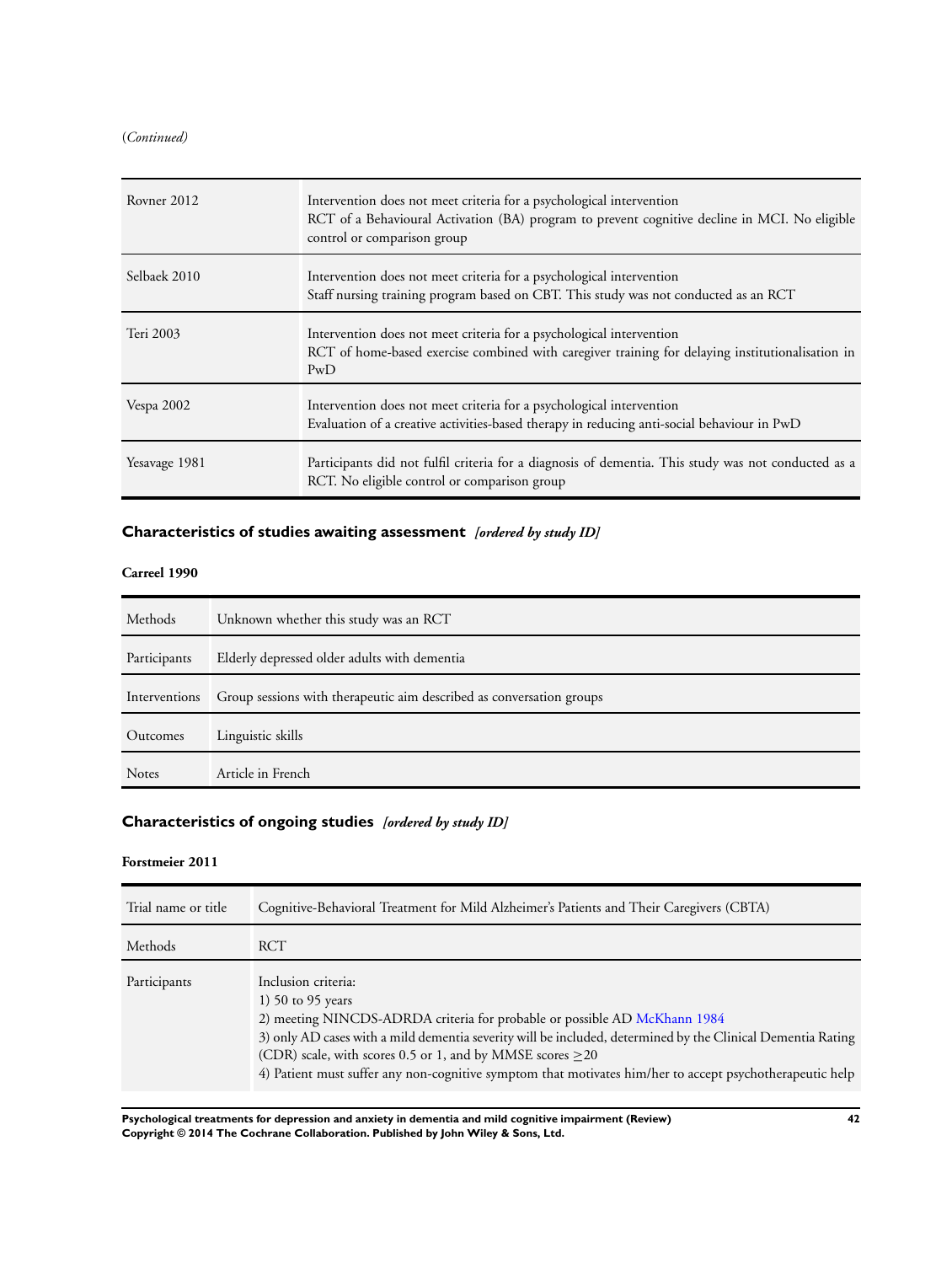### **Forstmeier 2011** (*Continued)*

|                     | 5) A caregiver must be available to take part in most of the therapy sessions<br><b>Exclusion Criteria:</b><br>1) concomitant alcohol/drug addiction, history of malignant disease, severe organ failure, metabolic or hema-<br>tologic disorders, or other neurological conditions                                                                                                                                                                                                                                                                                                                                                                                                                                                                                                                      |
|---------------------|----------------------------------------------------------------------------------------------------------------------------------------------------------------------------------------------------------------------------------------------------------------------------------------------------------------------------------------------------------------------------------------------------------------------------------------------------------------------------------------------------------------------------------------------------------------------------------------------------------------------------------------------------------------------------------------------------------------------------------------------------------------------------------------------------------|
| Interventions       | CBT-based multi-component programme of 8 modules (diagnosis & goal setting; psycho-education; engage-<br>ment in pleasant activities; cognitive restructuring; live review; training caregiver in behavior management<br>techniques; interventions for the caregiver; and couples counselling)<br>20 weekly sessions (and 5 single sessions with caregiver).<br>The control group receives standard medical and psychosocial care (each patient/caregiver will receive at least<br>three out of six interventions: (1) psychoeducation on dementia and treatment of dementia (oral and written)<br>; (2) appropriate medical treatment; (3) social counseling by specialized staff; (4) memory training in group<br>setting; (5) self-help group for the patient; (6) self-help group for the caregiver) |
| Outcomes            | Primary patient outcomes<br>Geriatric Depression Scale (GDS)<br>Secondary patient outcomes<br>Neuropsychiatric Inventory (NPI), Bayer-Activities of Daily Living (B-ADL), Stress Coping Inventory (SCI)<br>, Apathy Evaluation Scale (AES)<br>Caregiver outcomes<br>Center for Epidemiologic Studies Depression Scale (CES-D), State Trait Anxiety Inventory (STAI), Anger-<br>in and anger-out scales of the State Trait Anger Expression Inventory (STAXI), Short-Form Health Survey<br>(SF-12), Zarit Burden Interview (ZBI), and Stress Coping Inventory (SCI)<br>Outcomes are measured at 15 weeks and 12 months                                                                                                                                                                                    |
| Starting date       | January 2011                                                                                                                                                                                                                                                                                                                                                                                                                                                                                                                                                                                                                                                                                                                                                                                             |
| Contact information | Dr Simon Forstmeier, University of Zurich, s.forstmeier@psychologie.uzh.ch                                                                                                                                                                                                                                                                                                                                                                                                                                                                                                                                                                                                                                                                                                                               |
| <b>Notes</b>        | ClinicalTrials.gov Identifier: NCT01273272                                                                                                                                                                                                                                                                                                                                                                                                                                                                                                                                                                                                                                                                                                                                                               |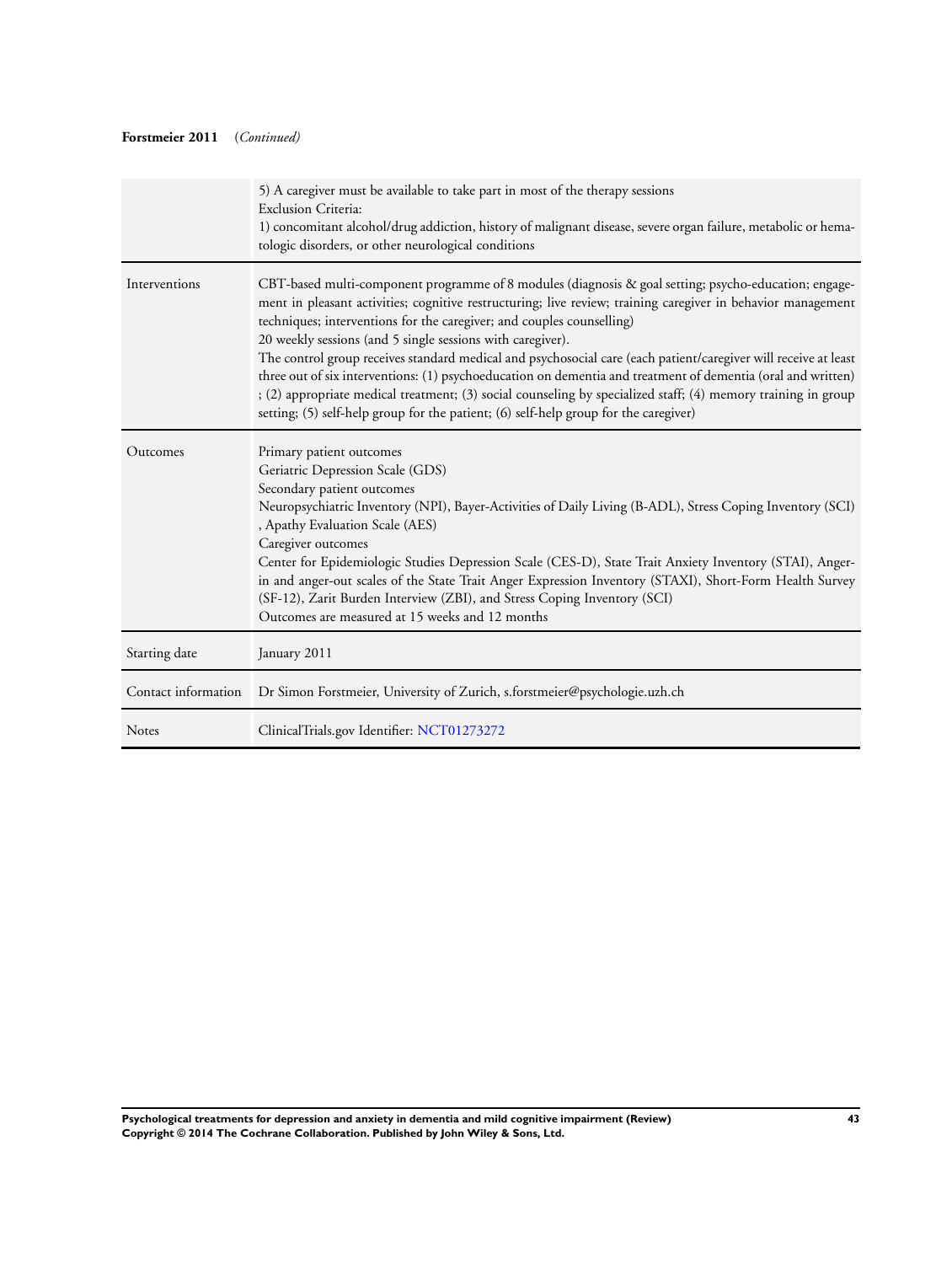### **D A T A A N D A N A L Y S E S**

| Outcome or subgroup title | No. of<br>studies | No. of<br>participants | <b>Statistical method</b>                | <b>Effect</b> size            |
|---------------------------|-------------------|------------------------|------------------------------------------|-------------------------------|
| 1 Depression              | $\mathfrak{g}$    | 439                    | Std. Mean Difference (IV, Fixed, 95% CI) | $-0.22$ $[-0.41, -0.03]$      |
| 2 Anxiety RAID            | 2                 | 65                     | Mean Difference (IV, Fixed, 95% CI)      | $-4.57$ [ $-7.81$ , $-1.32$ ] |
| 3 Anxiety Self ratings    | 2                 | 65                     | Std. Mean Difference (IV, Fixed, 95% CI) | $0.05$ [-0.44, 0.54]          |
| 4 Anxiety NPI-A           |                   | 26                     | Mean Difference (IV, Fixed, 95% CI)      | $-2.4$ [ $-4.96$ , 0.16]      |

### **Comparison 1. Psychological treatment versus treatment as usual**

### **Comparison 2. Psychological intervention versus treatment as usual**

| Outcome or subgroup title                       | No. of<br>studies | No. of<br>participants | Statistical method                       | <b>Effect</b> size           |
|-------------------------------------------------|-------------------|------------------------|------------------------------------------|------------------------------|
| 1 Quality of Life (Self ratings)                | 3                 | 334                    | Mean Difference (IV, Fixed, 95% CI)      | $0.37$ [-1.01, 1.75]         |
| 2 Quality of Life (Proxy ratings)               | ∍                 | 313                    | Mean Difference (IV, Fixed, 95% CI)      | $0.66$ [-0.77, 2.09]         |
| 3 Activities of daily living                    | າ                 | 313                    | Std. Mean Difference (IV, Fixed, 95% CI) | $-0.13$ $[-0.35, 0.09]$      |
| 4 Neuropsychiatric symptoms                     | 2                 | 311                    | Std. Mean Difference (IV, Fixed, 95% CI) | $0.06$ [-0.16, 0.28]         |
| 5 Cognition (Mini Mental State)<br>Examination) | 4                 | 381                    | Mean Difference (IV, Fixed, 95% CI)      | $-0.80$ [ $-1.70$ , $0.11$ ] |

### **Comparison 3. Psychological intervention versus treatment as usual**

| Outcome or subgroup title | No. of | No. of<br>studies participants | <b>Statistical method</b>                | <b>Effect</b> size   |
|---------------------------|--------|--------------------------------|------------------------------------------|----------------------|
| 1 Carer Depression        |        | 337                            | Std. Mean Difference (IV, Fixed, 95% CI) | $0.07$ [-0.14, 0.29] |

**Psychological treatments for depression and anxiety in dementia and mild cognitive impairment (Review) 44 Copyright © 2014 The Cochrane Collaboration. Published by John Wiley & Sons, Ltd.**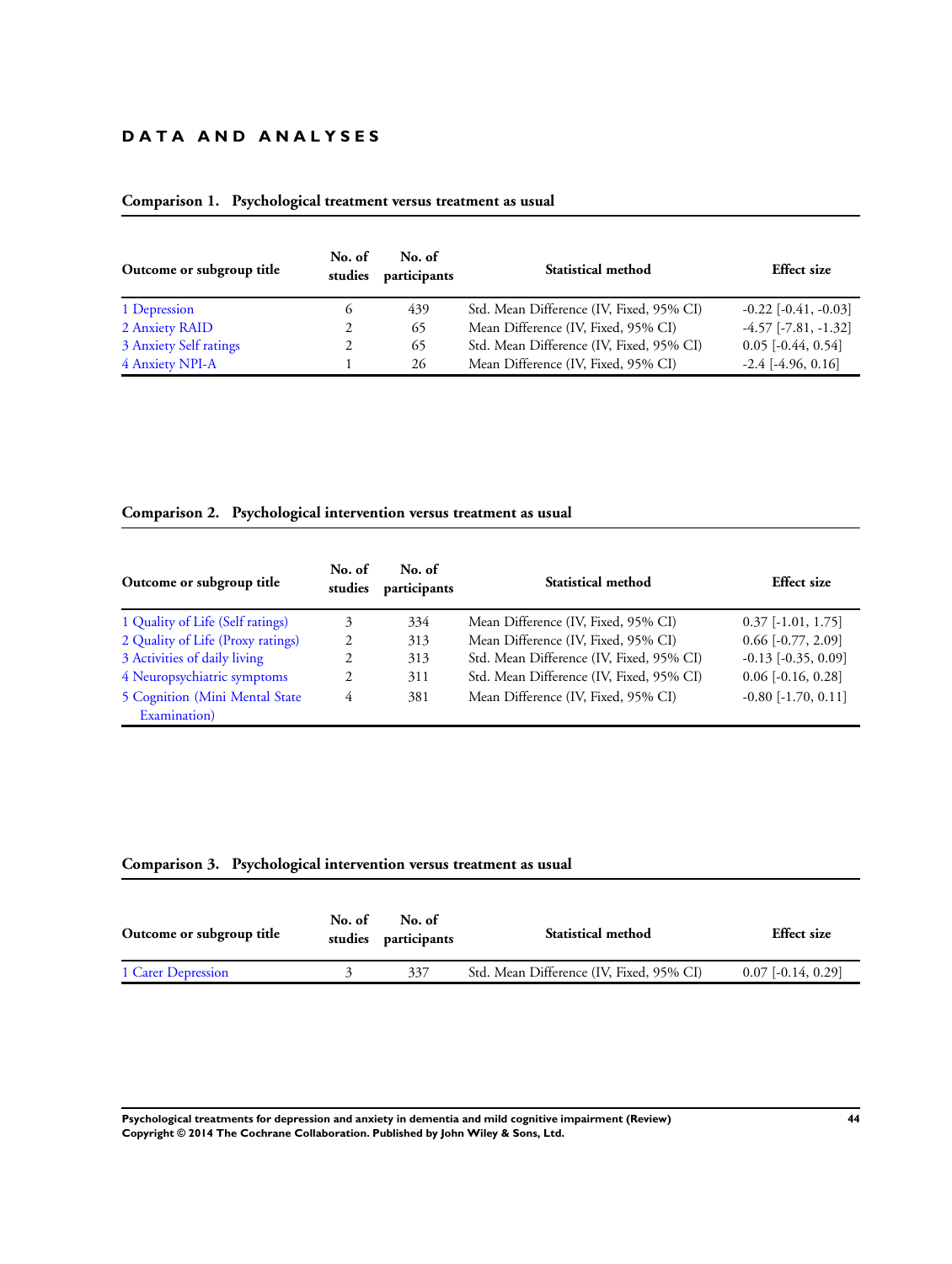### <span id="page-46-0"></span>**Analysis 1.1. Comparison 1 Psychological treatment versus treatment as usual, Outcome 1 Depression.**

Review: Psychological treatments for depression and anxiety in dementia and mild cognitive impairment

Comparison: 1 Psychological treatment versus treatment as usual

Outcome: 1 Depression

| Study or subgroup                                                      | Experimental |              | Control     |               | Std.<br>Mean<br>Difference       | Weight | Std.<br>Mean<br>Difference           |
|------------------------------------------------------------------------|--------------|--------------|-------------|---------------|----------------------------------|--------|--------------------------------------|
|                                                                        | N            | Mean(SD)     | $\mathbb N$ | Mean(SD)      | IV, Fixed, 95% CI                |        | IV, Fixed, 95% CI                    |
| Burgener 2008                                                          | 9            | 3.3(2.9)     | 4           | 4.3(3.4)      |                                  | 7.4 %  | $-0.3$   $[-1.01, 0.38]$             |
| <b>Burns 2005</b>                                                      | 20           | 5.4(2.6)     | 20          | 5.5(3.1)      |                                  | 9.3%   | $-0.03$ [ $-0.65$ , 0.59]            |
| Spector 2012                                                           | 21           | 10.38(5.835) | 8           | 16.72 (7.283) |                                  | 8.0 %  | $-0.95$ $\lceil -1.62, -0.28 \rceil$ |
| Stanley 2012                                                           | $\mathbf{H}$ | 8.2(2.86)    | 15          | 7.8(5.95)     |                                  | 5.9%   | $0.08$ $\lceil -0.70, 0.86 \rceil$   |
| Tappen 2009                                                            | 15           | 15.13(9.54)  | 15          | 19.13(7.37)   |                                  | 6.8%   | $-0.46$ $\lceil -1.18, 0.27 \rceil$  |
| Waldorff 2012                                                          | 130          | 5.05(4.61)   | 4           | 5.77 (5.07)   |                                  | 62.7 % | $-0.15$ $\lceil -0.39, 0.09 \rceil$  |
| <b>Total (95% CI)</b>                                                  | 216          |              | 223         |               |                                  | 100.0% | $-0.22$ [ $-0.41, -0.03$ ]           |
| Heterogeneity: Chi <sup>2</sup> = 6.33, df = 5 (P = 0.28); $1^2$ = 21% |              |              |             |               |                                  |        |                                      |
| Test for overall effect: $Z = 2.30$ (P = 0.022)                        |              |              |             |               |                                  |        |                                      |
| Test for subgroup differences: Not applicable                          |              |              |             |               |                                  |        |                                      |
|                                                                        |              |              |             |               |                                  |        |                                      |
|                                                                        |              |              |             |               | $-0.5$<br>0.5<br>$\circ$<br>$-1$ |        |                                      |

Favours treatment Favours usual care

**Psychological treatments for depression and anxiety in dementia and mild cognitive impairment (Review) 45 Copyright © 2014 The Cochrane Collaboration. Published by John Wiley & Sons, Ltd.**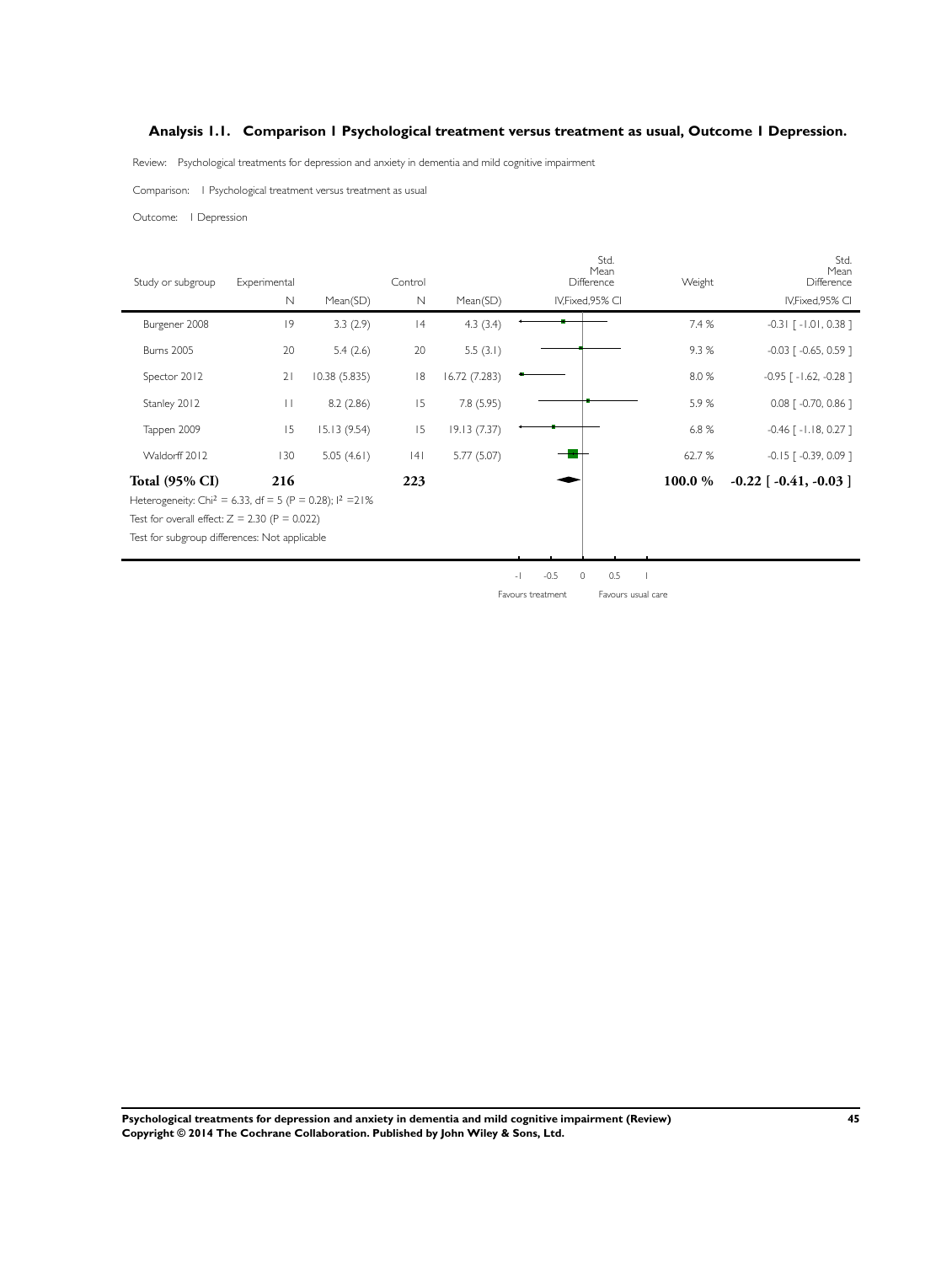### <span id="page-47-0"></span>**Analysis 1.2. Comparison 1 Psychological treatment versus treatment as usual, Outcome 2 Anxiety RAID.**

Review: Psychological treatments for depression and anxiety in dementia and mild cognitive impairment

Comparison: 1 Psychological treatment versus treatment as usual

Outcome: 2 Anxiety RAID

| Study or subgroup                                                       | Favours<br>Fexperi-<br>mental |               | Control |             |                           | Mean<br>Difference | Weight  | Mean<br>Difference            |  |  |  |                   |
|-------------------------------------------------------------------------|-------------------------------|---------------|---------|-------------|---------------------------|--------------------|---------|-------------------------------|--|--|--|-------------------|
|                                                                         | $\mathbb N$                   | Mean(SD)      | N       | Mean(SD)    |                           | IV, Fixed, 95% CI  |         |                               |  |  |  | IV, Fixed, 95% CI |
| Spector 2012                                                            | 21                            | 13.57 (6.038) | 18      | 17.89(5.9)  |                           |                    | 74.8%   | $-4.32$ [ $-8.07$ , $-0.57$ ] |  |  |  |                   |
| Stanley 2012                                                            | $\perp$                       | 11.9(6.92)    | 15      | 17.2 (9.89) |                           |                    | 25.2 %  | $-5.30$ [ $-11.76$ , $1.16$ ] |  |  |  |                   |
| <b>Total (95% CI)</b>                                                   | 32                            |               | 33      |             |                           |                    | 100.0 % | $-4.57$ [ $-7.81, -1.32$ ]    |  |  |  |                   |
| Heterogeneity: Chi <sup>2</sup> = 0.07, df = 1 (P = 0.80); $1^2$ = 0.0% |                               |               |         |             |                           |                    |         |                               |  |  |  |                   |
| Test for overall effect: $Z = 2.76$ (P = 0.0058)                        |                               |               |         |             |                           |                    |         |                               |  |  |  |                   |
| Test for subgroup differences: Not applicable                           |                               |               |         |             |                           |                    |         |                               |  |  |  |                   |
|                                                                         |                               |               |         |             |                           |                    |         |                               |  |  |  |                   |
|                                                                         |                               |               |         |             | $-20$<br>$-10$<br>$\circ$ | $\overline{0}$     | 20      |                               |  |  |  |                   |

Favours treatment Favours usual care

### **Analysis 1.3. Comparison 1 Psychological treatment versus treatment as usual, Outcome 3 Anxiety Self ratings.**

Review: Psychological treatments for depression and anxiety in dementia and mild cognitive impairment

Comparison: 1 Psychological treatment versus treatment as usual

Outcome: 3 Anxiety Self ratings

| Study or subgroup                                                                               | Experimental |              | Control     |              |      |                   | Mean<br>Difference | Std.               | Weight         | Std.<br>Mean<br>Difference          |
|-------------------------------------------------------------------------------------------------|--------------|--------------|-------------|--------------|------|-------------------|--------------------|--------------------|----------------|-------------------------------------|
|                                                                                                 | N            | Mean(SD)     | $\mathbb N$ | Mean(SD)     |      |                   | IV, Fixed, 95% CI  |                    |                | IV, Fixed, 95% CI                   |
| Spector 2012                                                                                    | 21           | 7.25 (3.338) | 8           | 6.78 (3.843) |      |                   |                    |                    | 60.4 %         | $0.13$ [ -0.50, 0.76 ]              |
| Stanley 2012                                                                                    | $\perp$      | 3.9(3.57)    | 15          | 4.2(5.2)     |      |                   |                    |                    | 39.6 %         | $-0.06$ $\lceil -0.84, 0.71 \rceil$ |
| <b>Total (95% CI)</b><br>Heterogeneity: Chi <sup>2</sup> = 0.14, df = 1 (P = 0.71); $1^2$ =0.0% | 32           |              | 33          |              |      |                   |                    |                    | 100.0 %        | $0.05$ [ -0.44, 0.54 ]              |
| Test for overall effect: $Z = 0.21$ (P = 0.83)                                                  |              |              |             |              |      |                   |                    |                    |                |                                     |
| Test for subgroup differences: Not applicable                                                   |              |              |             |              |      |                   |                    |                    |                |                                     |
|                                                                                                 |              |              |             |              |      |                   |                    |                    |                |                                     |
|                                                                                                 |              |              |             |              | $-4$ | $-2$              | $\circ$            | $\mathcal{D}$      | $\overline{4}$ |                                     |
|                                                                                                 |              |              |             |              |      | Favours treatment |                    | Favours usual care |                |                                     |

**Psychological treatments for depression and anxiety in dementia and mild cognitive impairment (Review) 46 Copyright © 2014 The Cochrane Collaboration. Published by John Wiley & Sons, Ltd.**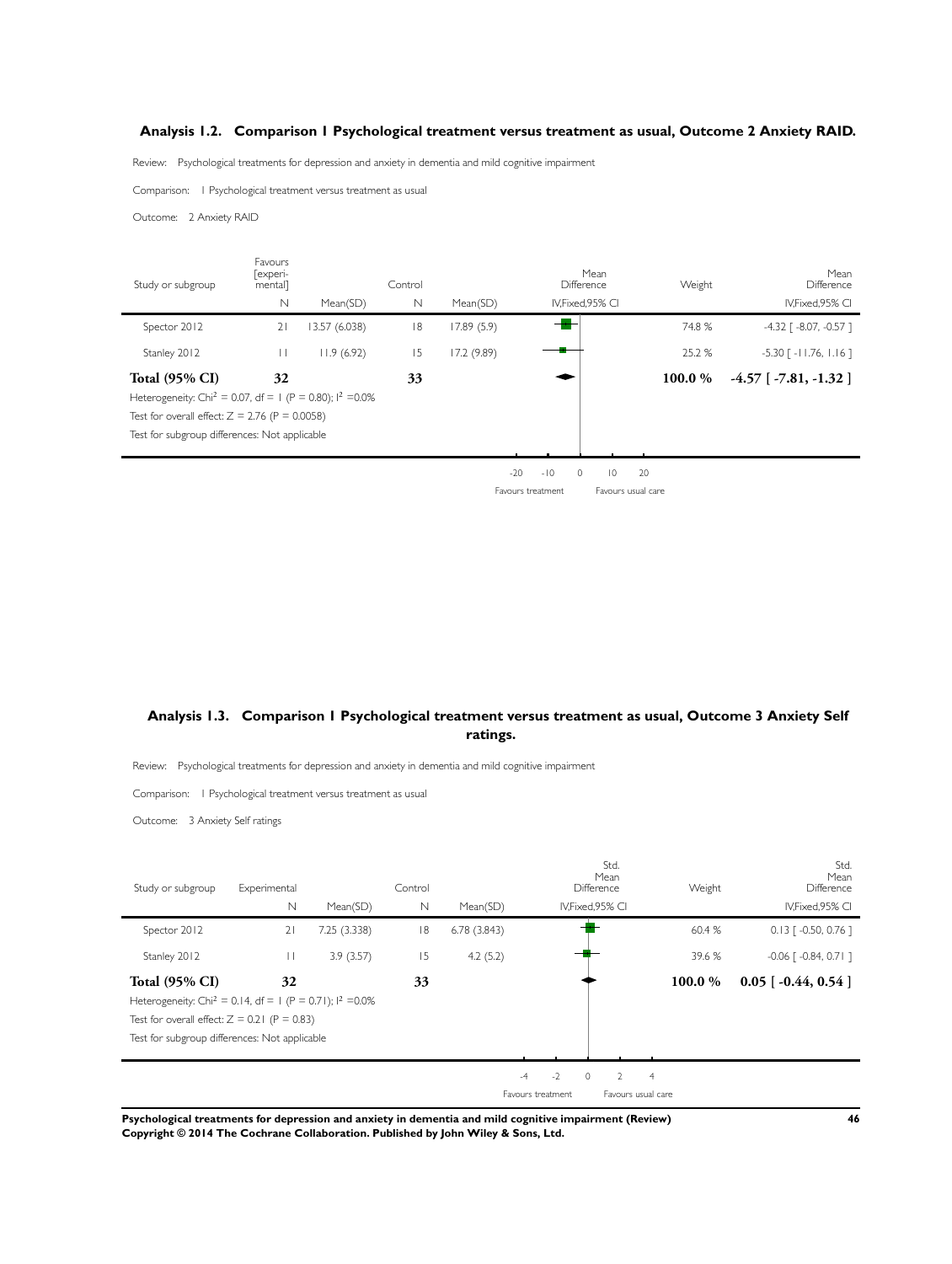### <span id="page-48-0"></span>**Analysis 1.4. Comparison 1 Psychological treatment versus treatment as usual, Outcome 4 Anxiety NPI-A.**

Review: Psychological treatments for depression and anxiety in dementia and mild cognitive impairment

Comparison: 1 Psychological treatment versus treatment as usual

Outcome: 4 Anxiety NPI-A

| Study or subgroup                               | Favours<br>[experi-<br>mental |           | Control |           |       |                   | Difference | Mean               |    | Weight  | Mean<br>Difference         |
|-------------------------------------------------|-------------------------------|-----------|---------|-----------|-------|-------------------|------------|--------------------|----|---------|----------------------------|
|                                                 | $\mathbb N$                   | Mean(SD)  | N       | Mean(SD)  |       |                   |            | IV, Fixed, 95% CI  |    |         | IV, Fixed, 95% CI          |
| Stanley 2012                                    | $\perp$                       | 1.5(2.84) | 15      | 3.9(3.83) |       |                   |            |                    |    | 100.0%  | $-2.40$ $[-4.96, 0.16]$    |
| <b>Total (95% CI)</b>                           | 11                            |           | 15      |           |       |                   |            |                    |    | 100.0 % | $-2.40$ [ $-4.96$ , 0.16 ] |
| Heterogeneity: not applicable                   |                               |           |         |           |       |                   |            |                    |    |         |                            |
| Test for overall effect: $Z = 1.83$ (P = 0.067) |                               |           |         |           |       |                   |            |                    |    |         |                            |
| Test for subgroup differences: Not applicable   |                               |           |         |           |       |                   |            |                    |    |         |                            |
|                                                 |                               |           |         |           |       |                   |            |                    |    |         |                            |
|                                                 |                               |           |         |           | $-20$ | $-10$             | $\Omega$   | $\overline{0}$     | 20 |         |                            |
|                                                 |                               |           |         |           |       | Favours treatment |            | Favours usual care |    |         |                            |

**Psychological treatments for depression and anxiety in dementia and mild cognitive impairment (Review) 47 Copyright © 2014 The Cochrane Collaboration. Published by John Wiley & Sons, Ltd.**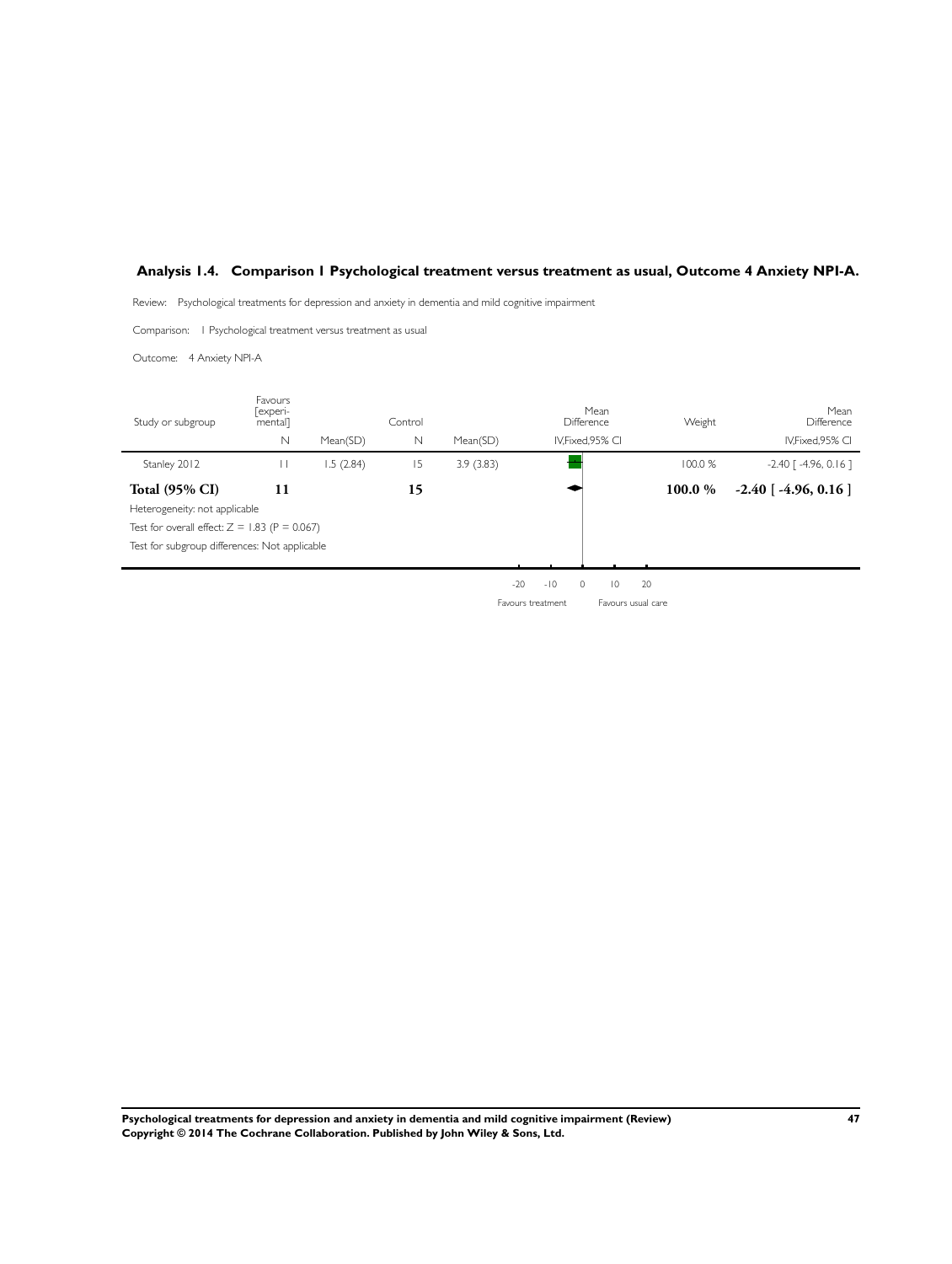### <span id="page-49-0"></span>**Analysis 2.1. Comparison 2 Psychological intervention versus treatment as usual, Outcome 1 Quality of Life (Self ratings).**

Review: Psychological treatments for depression and anxiety in dementia and mild cognitive impairment

Comparison: 2 Psychological intervention versus treatment as usual

Outcome: 1 Quality of Life (Self ratings)

l.

| Study or subgroup                                                                                                                                           | Experimental |               | Control     |              |       |      | Mean<br>Difference |             | Weight | Mean<br>Difference                 |
|-------------------------------------------------------------------------------------------------------------------------------------------------------------|--------------|---------------|-------------|--------------|-------|------|--------------------|-------------|--------|------------------------------------|
|                                                                                                                                                             | $\mathbb N$  | Mean(SD)      | $\mathbb N$ | Mean(SD)     |       |      | IV, Fixed, 95% CI  |             |        | IV, Fixed, 95% CI                  |
| Spector 2012                                                                                                                                                | 21           | 34.05 (5.052) | 8           | 32.61(6.118) |       |      |                    |             | 15.0%  | $1.44$ [ -2.12, 5.00 ]             |
| Stanley 2012                                                                                                                                                | П            | 36.5 (4.28)   | 15          | 35.1(6.64)   |       |      |                    |             | 10.8%  | $1.40$ $\lceil -2.81, 5.61 \rceil$ |
| Waldorff 2012                                                                                                                                               | 129          | 38.2(6.6)     | 140         | 38.2(6.8)    |       |      |                    |             | 74.2 % | $0.0$ $\lceil -1.60, 1.60 \rceil$  |
| <b>Total (95% CI)</b><br>Heterogeneity: Chi <sup>2</sup> = 0.78, df = 2 (P = 0.68); l <sup>2</sup> = 0.0%<br>Test for overall effect: $Z = 0.52$ (P = 0.60) | 161          |               | 173         |              |       |      |                    |             | 100.0% | $0.37$ [ -1.01, 1.75 ]             |
| Test for subgroup differences: Not applicable                                                                                                               |              |               |             |              |       |      |                    |             |        |                                    |
|                                                                                                                                                             |              |               |             |              | $-10$ | $-5$ | 5<br>$\Omega$      | $ 0\rangle$ |        |                                    |

Favours usual care Favours treatment

### **Analysis 2.2. Comparison 2 Psychological intervention versus treatment as usual, Outcome 2 Quality of Life (Proxy ratings).**

Review: Psychological treatments for depression and anxiety in dementia and mild cognitive impairment

Comparison: 2 Psychological intervention versus treatment as usual

Outcome: 2 Quality of Life (Proxy ratings)

| Study or subgroup                                                      | Experimental |               | Control     |               |                    | Mean<br>Difference | Weight         | Mean<br>Difference          |
|------------------------------------------------------------------------|--------------|---------------|-------------|---------------|--------------------|--------------------|----------------|-----------------------------|
|                                                                        | $\mathsf{N}$ | Mean(SD)      | $\mathbb N$ | Mean(SD)      |                    | IV, Fixed, 95% CI  |                | IV, Fixed, 95% CI           |
| Spector 2012                                                           | 21           | 34.25 (6.086) | 18          | 31.72 (6.789) |                    |                    | 12.3%          | $2.53$ [ $-1.55$ , 6.61]    |
| Waldorff 2012                                                          | 130          | 32.6(6.2)     | 144         | 32.2(6.7)     |                    |                    | 87.7 %         | $0.40$ [ $-1.13$ , $1.93$ ] |
| <b>Total (95% CI)</b>                                                  | 151          |               | 162         |               |                    |                    | 100.0 %        | $0.66$ [ -0.77, 2.09 ]      |
| Heterogeneity: Chi <sup>2</sup> = 0.92, df = 1 (P = 0.34); $1^2$ =0.0% |              |               |             |               |                    |                    |                |                             |
| Test for overall effect: $Z = 0.91$ (P = 0.36)                         |              |               |             |               |                    |                    |                |                             |
| Test for subgroup differences: Not applicable                          |              |               |             |               |                    |                    |                |                             |
|                                                                        |              |               |             |               |                    |                    |                |                             |
|                                                                        |              |               |             |               | $-5$<br>$-10$      | 5<br>$\Omega$      | $\overline{0}$ |                             |
|                                                                        |              |               |             |               | Favours usual care | Favours treatment  |                |                             |

**Psychological treatments for depression and anxiety in dementia and mild cognitive impairment (Review) 48 Copyright © 2014 The Cochrane Collaboration. Published by John Wiley & Sons, Ltd.**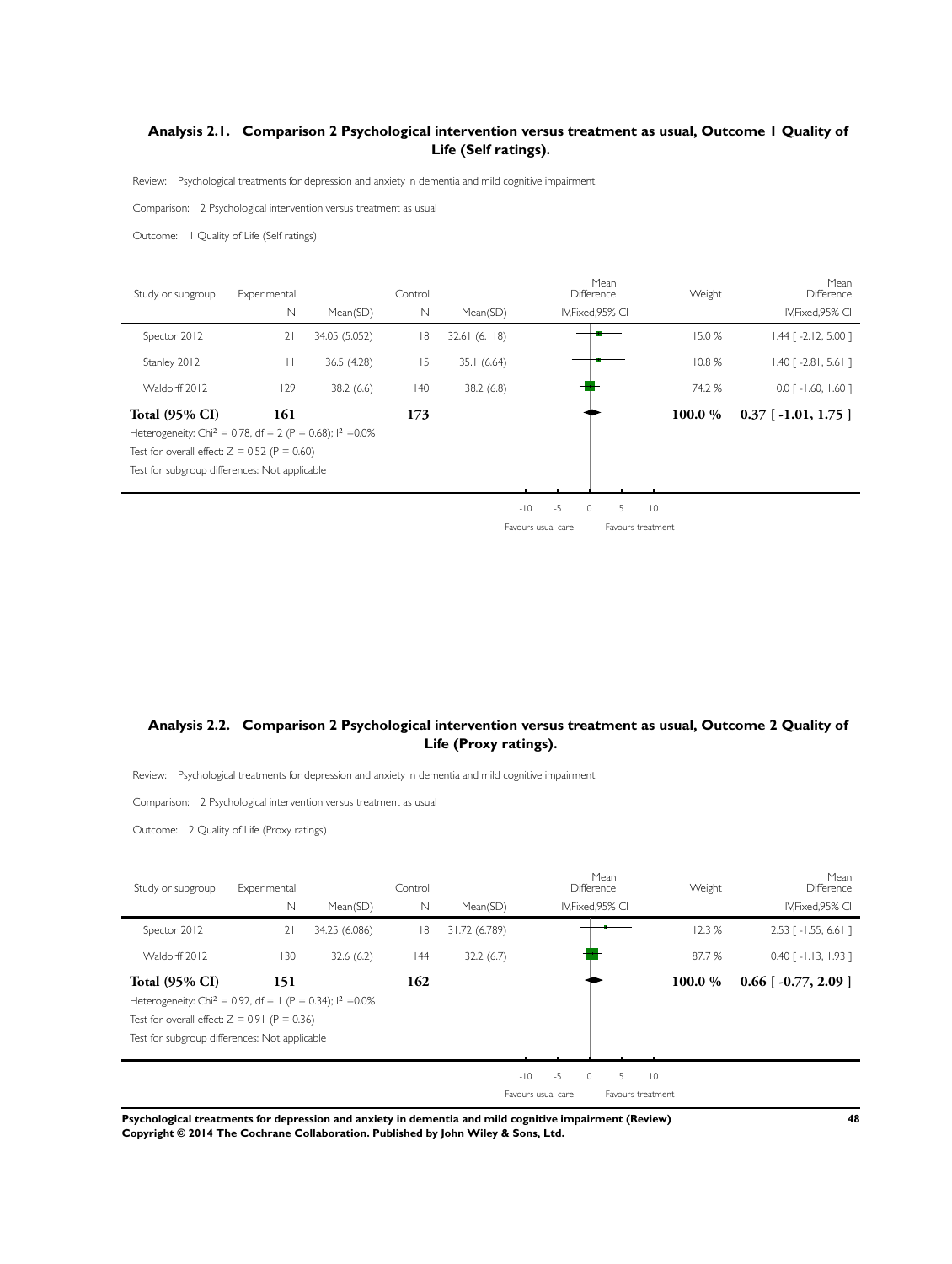### <span id="page-50-0"></span>**Analysis 2.3. Comparison 2 Psychological intervention versus treatment as usual, Outcome 3 Activities of daily living.**

Review: Psychological treatments for depression and anxiety in dementia and mild cognitive impairment

Comparison: 2 Psychological intervention versus treatment as usual

Outcome: 3 Activities of daily living

| Study or subgroup                                                                                                                                                                                 | Experimental<br>$\mathbb N$ | Mean(SD)      | Control<br>$\mathbb N$ | Mean(SD)    | Std.<br>Mean<br>Difference<br>IV.Fixed.95% CI         | Weight  | Std.<br>Mean<br>Difference<br>IV, Fixed, 95% CI |
|---------------------------------------------------------------------------------------------------------------------------------------------------------------------------------------------------|-----------------------------|---------------|------------------------|-------------|-------------------------------------------------------|---------|-------------------------------------------------|
| <b>Burns 2005</b>                                                                                                                                                                                 | 20                          | 7.5(4.4)      | 20                     | 9.9(5.1)    |                                                       | 12.4%   | $-0.49$ $[-1.12, 0.14]$                         |
| Waldorff 2012                                                                                                                                                                                     | 130                         | $55.3$ (15.1) | 43                     | 56.6 (17.8) |                                                       | 87.6 %  | $-0.08$ $\lceil -0.32, 0.16 \rceil$             |
| <b>Total (95% CI)</b><br>Heterogeneity: Chi <sup>2</sup> = 1.46, df = 1 (P = 0.23); $1^2$ =32%<br>Test for overall effect: $Z = 1.15$ (P = 0.25)<br>Test for subgroup differences: Not applicable | 150                         |               | 163                    |             | 0.5<br>$-0.5$<br>$\Omega$<br>$\overline{\phantom{a}}$ | 100.0 % | $-0.13$ [ $-0.35$ , 0.09 ]                      |

Favours treatment Favours usual care

**Psychological treatments for depression and anxiety in dementia and mild cognitive impairment (Review) 49 Copyright © 2014 The Cochrane Collaboration. Published by John Wiley & Sons, Ltd.**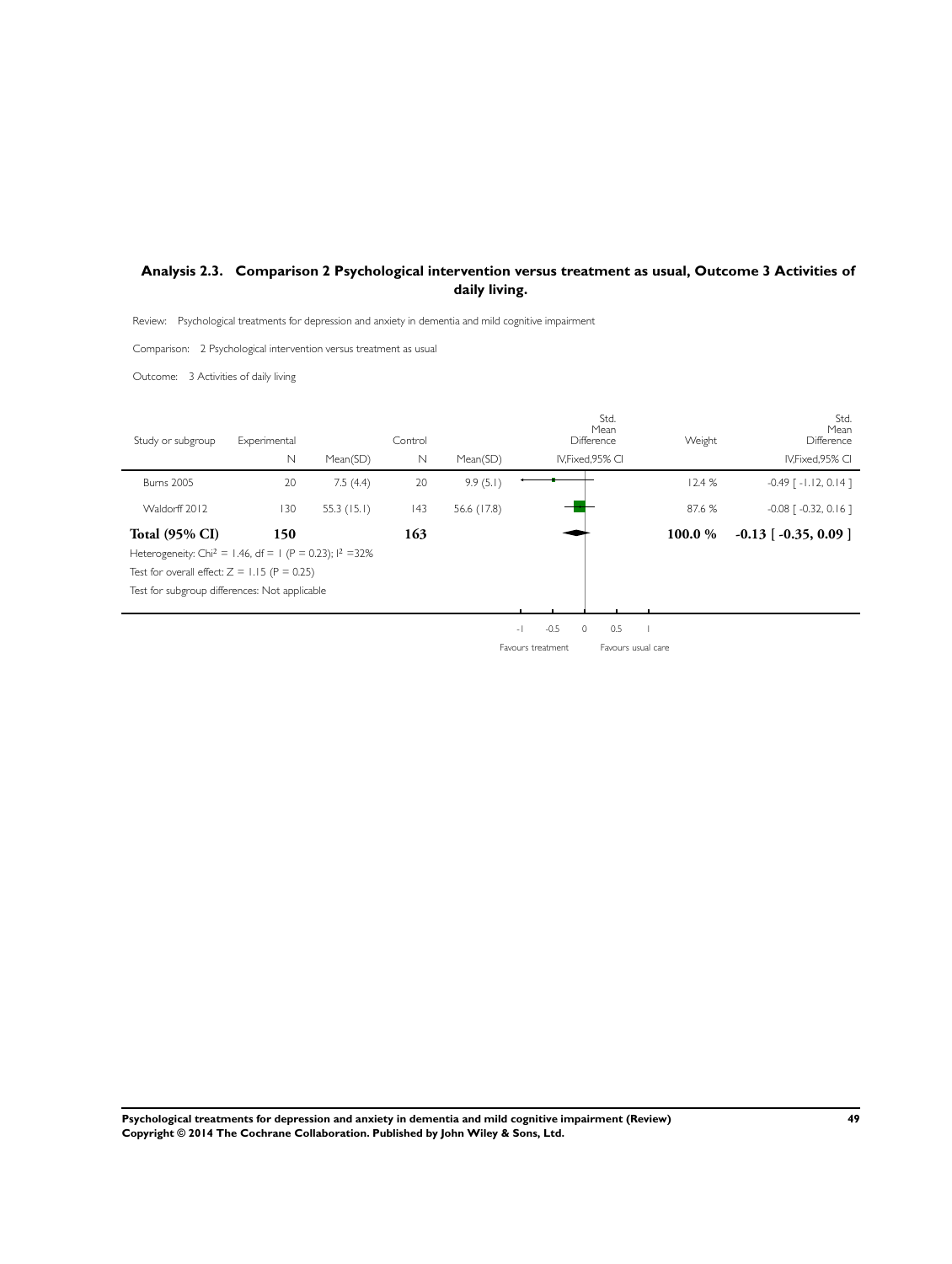### **Analysis 2.4. Comparison 2 Psychological intervention versus treatment as usual, Outcome 4 Neuropsychiatric symptoms.**

<span id="page-51-0"></span>Review: Psychological treatments for depression and anxiety in dementia and mild cognitive impairment

Comparison: 2 Psychological intervention versus treatment as usual

Outcome: 4 Neuropsychiatric symptoms

| Study or subgroup                                                                                                                                                                                 | Experimental<br>$\mathbb N$ | Mean(SD)       | Control<br>$\mathbb N$ | Mean(SD)      |                                    | Std.<br>Mean<br>Difference<br>IV, Fixed, 95% CI | Weight | Std.<br>Mean<br>Difference<br>IV, Fixed, 95% CI |
|---------------------------------------------------------------------------------------------------------------------------------------------------------------------------------------------------|-----------------------------|----------------|------------------------|---------------|------------------------------------|-------------------------------------------------|--------|-------------------------------------------------|
| Spector 2012                                                                                                                                                                                      | 21                          | 20.71 (18.031) | 8                      | 28.61 (13.69) |                                    |                                                 | 12.2%  | $-0.48$ $[-1.12, 0.16]$                         |
| Waldorff 2012                                                                                                                                                                                     | 129                         | 4.79(3.82)     | 43                     | 4.24(4.36)    |                                    |                                                 | 87.8%  | $0.13$ $\lceil -0.10, 0.37 \rceil$              |
| <b>Total (95% CI)</b><br>Heterogeneity: Chi <sup>2</sup> = 3.09, df = 1 (P = 0.08); $1^2$ =68%<br>Test for overall effect: $Z = 0.52$ (P = 0.61)<br>Test for subgroup differences: Not applicable | 150                         |                | 161                    |               |                                    |                                                 | 100.0% | $0.06$ [ -0.16, 0.28 ]                          |
|                                                                                                                                                                                                   |                             |                |                        |               | $-0.5$<br>$\overline{\phantom{a}}$ | 0.5<br>$\Omega$                                 |        |                                                 |

Favours treatment Favours usual care

**Psychological treatments for depression and anxiety in dementia and mild cognitive impairment (Review) 50 Copyright © 2014 The Cochrane Collaboration. Published by John Wiley & Sons, Ltd.**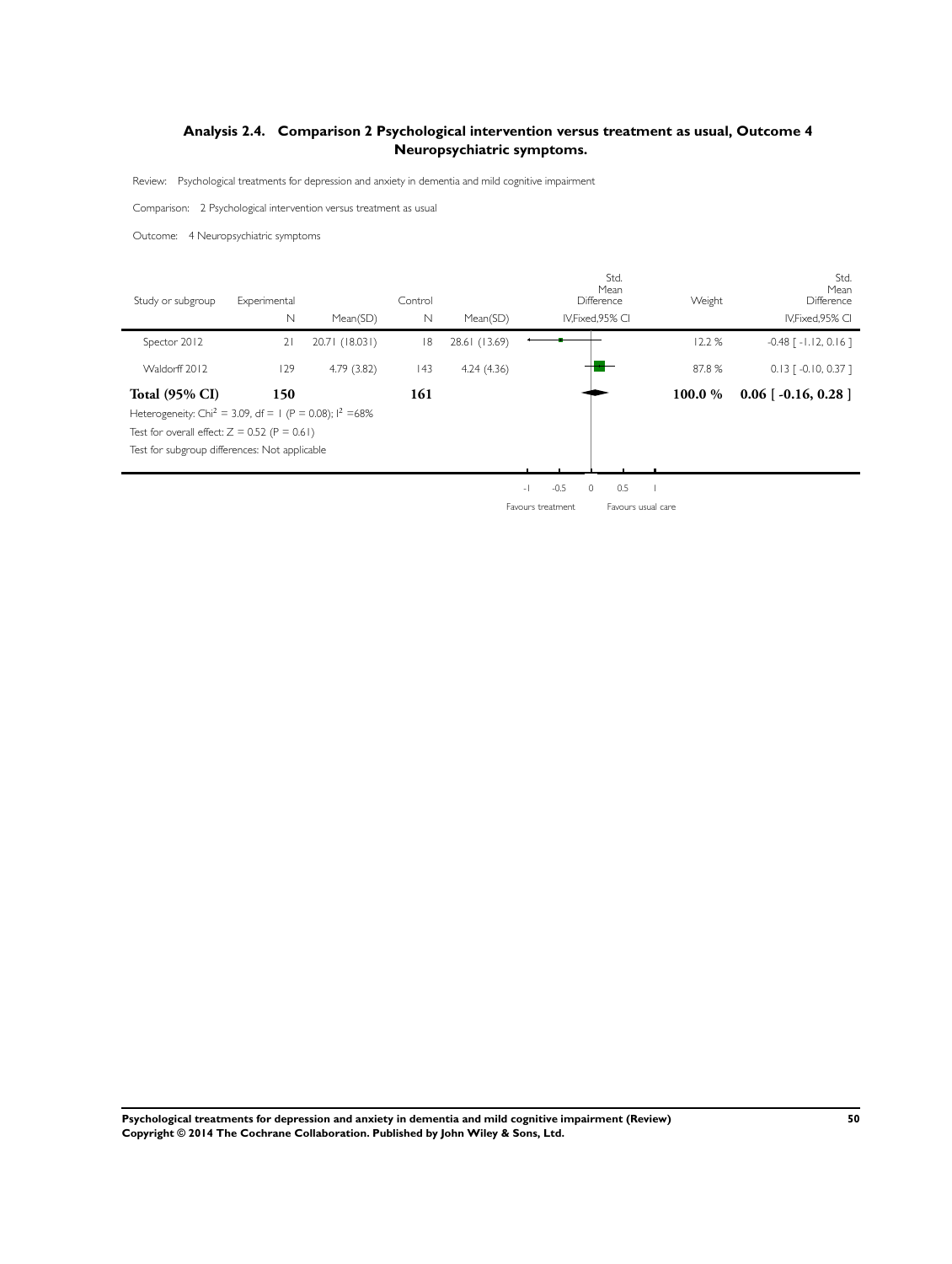### <span id="page-52-0"></span>**Analysis 2.5. Comparison 2 Psychological intervention versus treatment as usual, Outcome 5 Cognition (Mini Mental State Examination).**

Review: Psychological treatments for depression and anxiety in dementia and mild cognitive impairment

Comparison: 2 Psychological intervention versus treatment as usual

Outcome: 5 Cognition (Mini Mental State Examination)

| Study or subgroup                                                      | Control     |               | Experimental |              | Mean<br>Difference                        | Weight             | Mean<br>Difference                  |
|------------------------------------------------------------------------|-------------|---------------|--------------|--------------|-------------------------------------------|--------------------|-------------------------------------|
|                                                                        | $\mathbb N$ | Mean(SD)      | $\mathbb N$  | Mean(SD)     | IV, Fixed, 95% CI                         |                    | IV, Fixed, 95% CI                   |
| Burgener 2008                                                          | 4           | 22.4(7.6)     | 9            | 25.2(3.1)    |                                           | 4.6 %              | $-2.80$ $\lceil -7.02, 1.42 \rceil$ |
| <b>Burns 2005</b>                                                      | 20          | 21.8(3.9)     | 20           | 23.8(4.1)    |                                           | 13.2 %             | $-2.00$ $\lceil -4.48, 0.48 \rceil$ |
| Spector 2012                                                           | 8           | 19.83 (5.973) | 21           | 22.3 (4.497) |                                           | 7.2 %              | $-2.47$ [ $-5.83$ , 0.89 ]          |
| Waldorff 2012                                                          | 139         | 22.2(4.8)     | 130          | 22.5(3.9)    |                                           | 75.0 %             | $-0.30$ $\lceil -1.34, 0.74 \rceil$ |
| <b>Total (95% CI)</b>                                                  | 191         |               | 190          |              |                                           | 100.0 %            | $-0.80$ [ $-1.70$ , $0.11$ ]        |
| Heterogeneity: Chi <sup>2</sup> = 3.59, df = 3 (P = 0.31); $1^2$ = 17% |             |               |              |              |                                           |                    |                                     |
| Test for overall effect: $Z = 1.73$ (P = 0.084)                        |             |               |              |              |                                           |                    |                                     |
| Test for subgroup differences: Not applicable                          |             |               |              |              |                                           |                    |                                     |
|                                                                        |             |               |              |              |                                           |                    |                                     |
|                                                                        |             |               |              |              | $-2$<br>$\overline{2}$<br>$\circ$<br>$-4$ | $\overline{4}$     |                                     |
|                                                                        |             |               |              |              | <b>Favours treatment</b>                  | Favours usual care |                                     |

**Psychological treatments for depression and anxiety in dementia and mild cognitive impairment (Review) 51 Copyright © 2014 The Cochrane Collaboration. Published by John Wiley & Sons, Ltd.**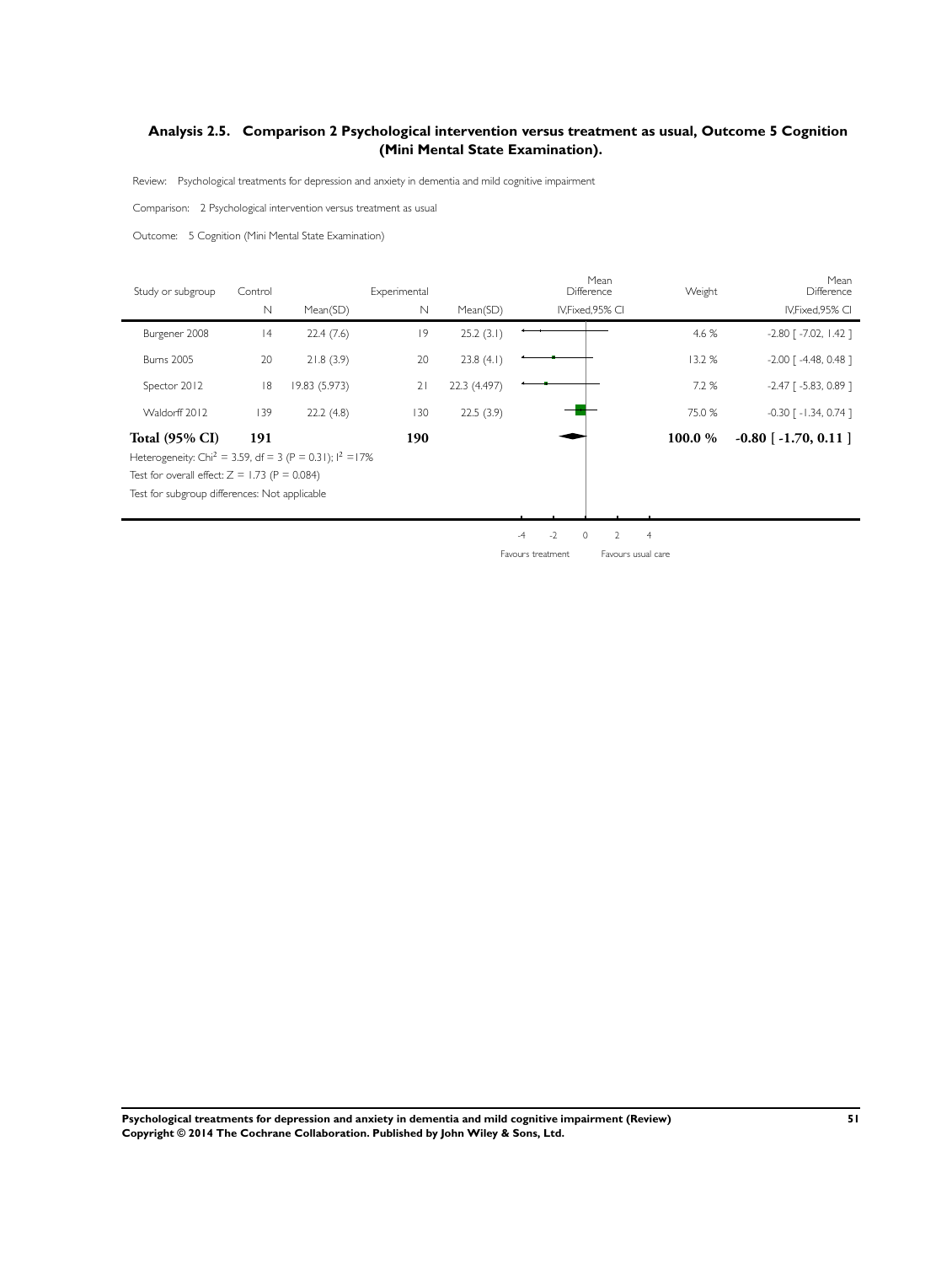### <span id="page-53-0"></span>**Analysis 3.1. Comparison 3 Psychological intervention versus treatment as usual, Outcome 1 Carer Depression.**

Review: Psychological treatments for depression and anxiety in dementia and mild cognitive impairment

Comparison: 3 Psychological intervention versus treatment as usual

Outcome: 1 Carer Depression

| Study or subgroup                                                                                                                                                                                 | Experimental |            | Control |             | Std.<br>Mean<br>Difference              | Weight         | Std.<br>Mean<br>Difference |
|---------------------------------------------------------------------------------------------------------------------------------------------------------------------------------------------------|--------------|------------|---------|-------------|-----------------------------------------|----------------|----------------------------|
|                                                                                                                                                                                                   | $\mathbb N$  | Mean(SD)   | N       | Mean(SD)    | IV, Fixed, 95% CI                       |                | IV, Fixed, 95% CI          |
| Spector 2012                                                                                                                                                                                      | 21           | 3.2(2.931) | 18      | 2.94(2.287) |                                         | 11.6%          | $0.10$ [ -0.53, 0.73 ]     |
| Stanley 2012                                                                                                                                                                                      | $\mathbf{1}$ | 2.9(2.7)   | 15      | 6.2(4.74)   |                                         | 7.0 %          | $-0.80$ [ $-1.61$ , 0.02]  |
| Waldorff 2012                                                                                                                                                                                     | 129          | 5.64(5.45) | 43      | 4.82(5.7)   |                                         | 81.4%          | $0.15$ [ -0.09, 0.38 ]     |
| <b>Total (95% CI)</b><br>Heterogeneity: Chi <sup>2</sup> = 4.76, df = 2 (P = 0.09); $1^2$ =58%<br>Test for overall effect: $Z = 0.68$ (P = 0.50)<br>Test for subgroup differences: Not applicable | 161          |            | 176     |             |                                         | 100.0 %        | $0.07$ [ -0.14, 0.29 ]     |
|                                                                                                                                                                                                   |              |            |         |             | $\circ$<br>$-2$<br>$\frac{1}{2}$        | $\overline{2}$ |                            |
|                                                                                                                                                                                                   |              |            |         |             | Favours usual care<br>Favours treatment |                |                            |

### **A D D I T I O N A L T A B L E S**

### **Table 1. Overview of characteristics of included studies**

| Study         | Sample                                                                                                                                                                | Method                                   | <b>Measures</b>                                                                                                                                           | Intervention                                                                                                                                                            | Outcome<br>Data<br><b>Timepoints</b>                                                     |
|---------------|-----------------------------------------------------------------------------------------------------------------------------------------------------------------------|------------------------------------------|-----------------------------------------------------------------------------------------------------------------------------------------------------------|-------------------------------------------------------------------------------------------------------------------------------------------------------------------------|------------------------------------------------------------------------------------------|
| Burgener 2008 | $n = 43$<br>Inclusion criteria<br>$(1)$ confirmed diag-<br>nosis of dementia<br>(AD, Lewy body, vas-<br>cular, frontal lobe, or<br>mixed dementia)<br>$(2)$ CDR < 2.0 | <b>RCT</b>                               | Patient Outcomes<br>Depression<br>Geriatric Depression<br>Scale $(GDS-15)$<br>Other<br>behavioral<br>outcomes<br>Rosenberg's Self-Es-<br>teem Scale (SES) | Type<br>Multimodal CBT in- cluded in the Review<br>cluding<br>Chi, CBT, and sup-<br>port group<br>Duration<br>20 weeks<br>(note that interven-<br>tion lasted 40 weeks) | Outcome data in-<br>Tai 20 weeks                                                         |
|               | Baseline CDR and Control group<br><b>MMSE</b><br>Treatment group<br>CDR 1.15<br><b>MMSE 24.8</b>                                                                      | Attention-control<br>educational program | Cognition<br>Mini-<br>Mental State Exami-<br>nation (MMSE)<br>Physical function                                                                           | Intensity/Frequency<br>Tai Chi<br>3 times a week (60<br>minutes)<br><b>CBT</b>                                                                                          | $Out-$<br>come data reported<br>(for both groups) at<br>20 weeks<br>control group<br>en- |

**Psychological treatments for depression and anxiety in dementia and mild cognitive impairment (Review) 52 Copyright © 2014 The Cochrane Collaboration. Published by John Wiley & Sons, Ltd.**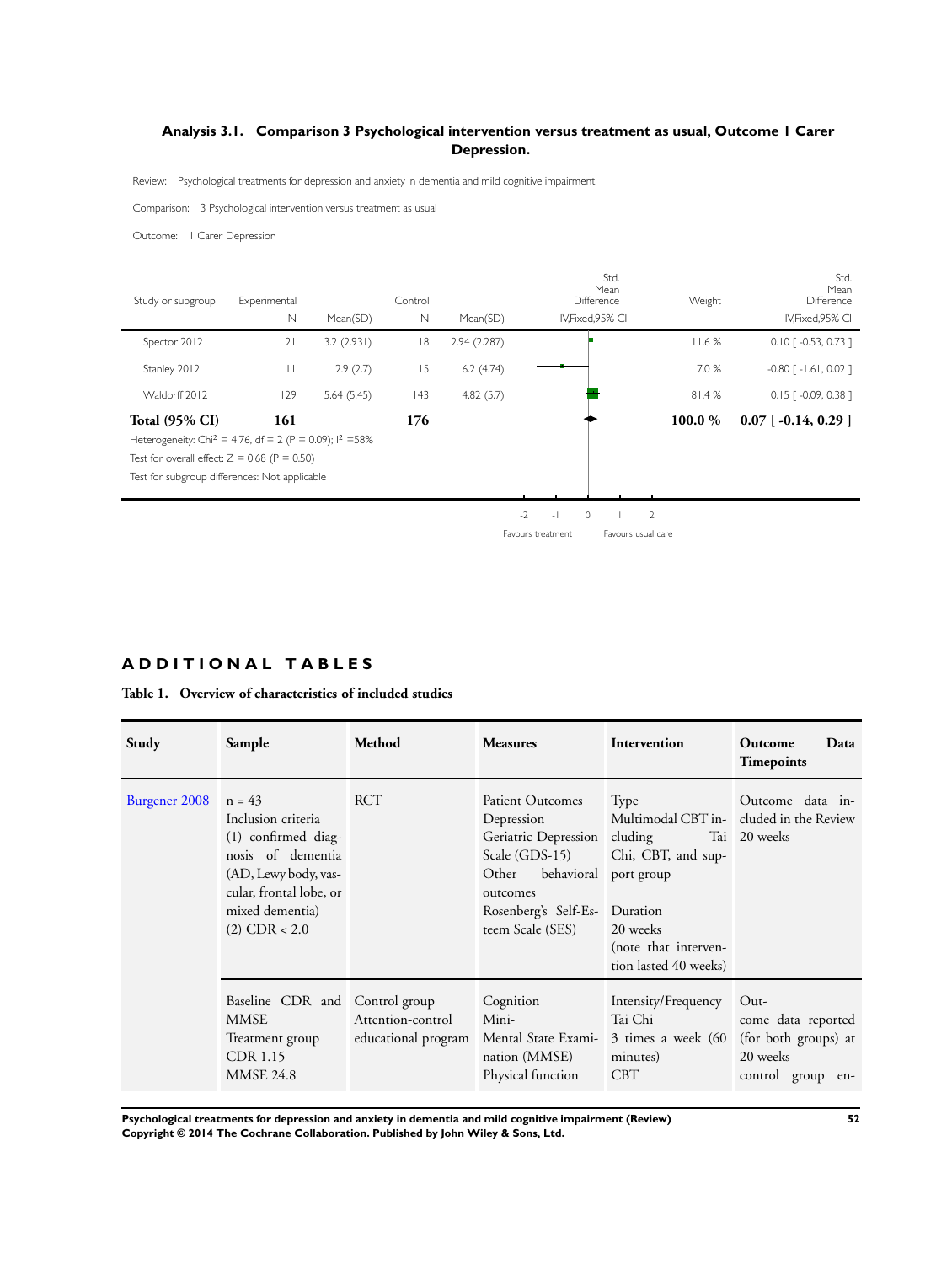|  |  | Table 1. Overview of characteristics of included studies (Continued) |  |
|--|--|----------------------------------------------------------------------|--|
|--|--|----------------------------------------------------------------------|--|

|                   | Control group<br>CDR 1.22<br><b>MMSE 22.9</b>                                                                                                                                                                                    |                                                                                                                                                     | Single<br>leg<br>stance<br>(SLS)<br>Berg Balance Scale<br>(BBS)<br>Cumulative<br>Illness<br>Rating Scale (CIRS)                                                                                                                                                                                                                   | 2 times a week (90<br>minutes)<br>Support group<br>2 times a week<br>(90 minutes, alter-<br>nating with CBT)               | ters treatment at 20<br>weeks, scores at 40<br>weeks (representing<br>no treatment) not<br>available |
|-------------------|----------------------------------------------------------------------------------------------------------------------------------------------------------------------------------------------------------------------------------|-----------------------------------------------------------------------------------------------------------------------------------------------------|-----------------------------------------------------------------------------------------------------------------------------------------------------------------------------------------------------------------------------------------------------------------------------------------------------------------------------------|----------------------------------------------------------------------------------------------------------------------------|------------------------------------------------------------------------------------------------------|
| <b>Burns 2005</b> | $n = 40$<br>Inclusion criteria<br>1) diagnosis of AD -<br>NINCDS-ADRDA<br>criteria<br>$2)$ CDR of 1<br>3) MMSE $\geq$ 15<br>4) living in own<br>home with carer in<br>regular contact<br>5) ability to commu-<br>nicate verbally | <b>RCT</b>                                                                                                                                          | Patient Outcomes<br>Depression<br>Cornell Scale for De-<br>pression in Demen-<br>tia (CSDD)<br>Function<br>Activities of Daily Duration<br>Living (BADLS)<br>Other patient out-<br>comes<br>Cognition<br>Mini-<br>Mental State Exami-<br>nation (MMSE)<br>Clinician's<br>Interview-Based<br>Global Impression of<br>Change (CIBI) | Type<br>Psychody-<br>namic interpersonal<br>therapy based on in-<br>terpersonal theory<br>6 weeks                          | Outcome data in-<br>cluded in the Review<br>6 weeks                                                  |
|                   | Medication<br>20% on antidepres-<br>sants<br>68%<br>on cholinesterase in-<br>hibitors<br><b>Baseline MMSE</b><br>Treatment group<br><b>MMSE 24.4</b><br>Control group<br><b>MMSE 21.5</b>                                        | Control group<br>Standard treatment<br>in AD, (general ad-<br>vice on diagnosis and<br>treatment of demen-<br>tia, with out-patient Gen-<br>review) | Carer outcomes<br>Revised Memory and<br>Behavior Problems<br>Checklist (RMBPC)<br>- Carer's reaction<br>eral Health Ques-<br>tionnaire (GHQ-12)<br>Beck Depression In-<br>$(BDI-II)$<br>ventory<br>(scores not reported)<br>Ways of Coping<br>Checklist (WCCL)                                                                    | Intensity/Frequency<br>Once a week (50<br>minutes - of which<br>10 minutes are spent<br>with carer)                        | Outcome data re-<br>ported at 6 weeks<br>(end of the interven-<br>tion)<br>and 3 months              |
| Spector 2012      | $n = 50$<br>Inclusion criteria<br>1) Meet DSM-IV<br>criteria for mild to<br>moderate dementia,<br>CDR of $0.5$ , 1 or 2<br>2) Clinical anxiety, $\geq$<br>11 on the RAID<br>3) Living in the com-                                | <b>RCT</b>                                                                                                                                          | Patient outcomes<br>Rating Anxiety in CBT<br>Dementia (RAID)<br>Clinical Services Re-for feeling safe, calm-<br>ceipt<br>(CSRI)<br>Secondary outcomes periments, with tele-<br>Hospital<br>and Depression Scale fered between ses-                                                                                                | Type<br>identifying strategies 15 weeks<br>Inventory ing thoughts and be-<br>havioural<br>ex-<br>Anxiety phone contact of- | Outcome data in-<br>cluded in the Review                                                             |

**Psychological treatments for depression and anxiety in dementia and mild cognitive impairment (Review) 53 Copyright © 2014 The Cochrane Collaboration. Published by John Wiley & Sons, Ltd.**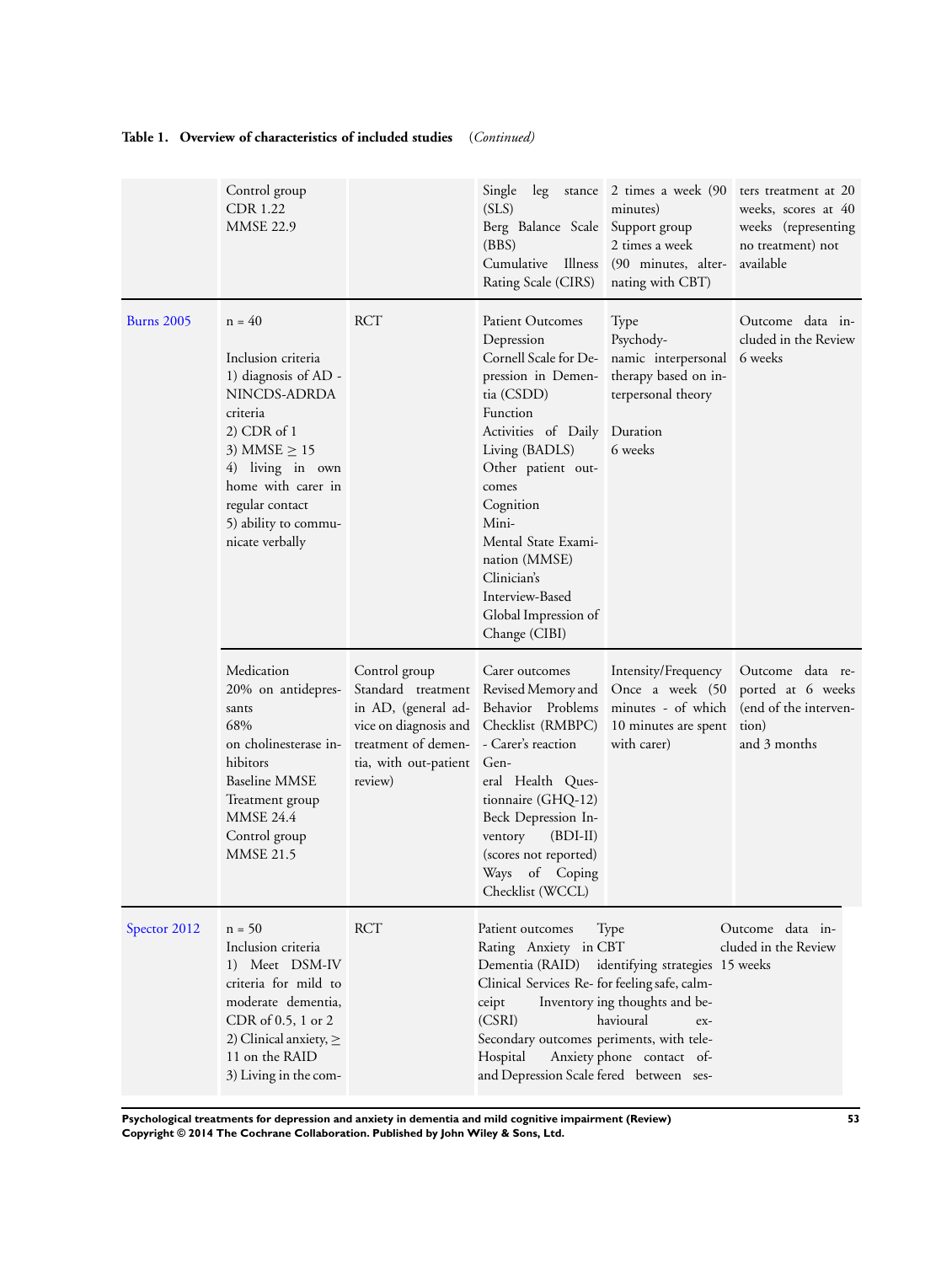|              | munity<br>4) Presence of carer<br>willing to participate<br>in the therapy<br>5) Ability to under-<br>stand and communi-<br>cate in English<br>6) Willing to engage<br>in therapy<br>Exclusion criteria<br>1) Co-morbid psy-<br>chiatric<br>disorder or challeng-<br>ing behaviour<br>2) Learning disabil-<br>ity or severe physical<br>illness                                            |                                                                                            | (HADS)<br>Quality<br>Life-Alzheimer's Dis- Duration<br>ease (QOL-AD) (self 15 weeks<br>and proxy ratings)<br>Neuropsychiatric In-<br>ventory (NPI)<br>Mini-<br>Mental State Exami-<br>nation (MMSE)<br>Cornell Scale for De-<br>pression in Demen-<br>tia (CSDD)<br>Quality of Caregiver<br>and Patient Relation-<br>ship (QCPR)                                                                                                                                                  | sions<br>of Carers involved                                                                                                                                                                |                                                                                 |
|--------------|--------------------------------------------------------------------------------------------------------------------------------------------------------------------------------------------------------------------------------------------------------------------------------------------------------------------------------------------------------------------------------------------|--------------------------------------------------------------------------------------------|-----------------------------------------------------------------------------------------------------------------------------------------------------------------------------------------------------------------------------------------------------------------------------------------------------------------------------------------------------------------------------------------------------------------------------------------------------------------------------------|--------------------------------------------------------------------------------------------------------------------------------------------------------------------------------------------|---------------------------------------------------------------------------------|
|              |                                                                                                                                                                                                                                                                                                                                                                                            | Control group<br>Standard<br>treat-<br>ment including med-<br>ication or no treat-<br>ment | Carer outcomes<br>Hospital<br>Anxiety<br>and Depression Scale utes) for 15 weeks,<br>(HADS)<br>Quality of Caregiver<br>and Patient Relation-<br>ship (QCPR)                                                                                                                                                                                                                                                                                                                       | Intensity/Frequency<br>$10$ sessions (60 min-<br>and telephone con-<br>tact                                                                                                                | Outcome data re-<br>ported at 15 weeks<br>(end of intervention)<br>and 6 months |
| Stanley 2012 | $n = 32$<br>Inclusion criteria<br>diagnosis<br>1)<br>of<br>dementia (confirmed<br>by the patient's med-<br>ical provider)<br>2) an NPI-A $\geq$ 4<br>3) CDR score of 0.5<br>$-2.0$<br>Exclusion criteria<br>-primary psychiatric<br>diagnosis of major<br>depression<br>-active<br>psychosis,<br>bipolar disorder, ac-<br>tive suicidal intent<br>-recent verbal or<br>physical aggression | <b>RCT</b>                                                                                 | Patient outcomes<br>Depression<br>Geriatric Depression<br>Scale (GDS) (self re-<br>port)<br>Quality of Life<br>Quality<br>Life in Alzheimer dis- communication<br>ease (QOL-AD) (self Carers involved as<br>report)<br>Other outcomes<br>Anxiety<br>Neuropsychiatric In-<br>ventory-Anxi-<br>ety (NPI-A) subscale<br>(collateral report)<br>Rating of Anxiety<br>in Dementia (RAID)<br>(administered as a<br>clinical interview to<br>patient and carer)<br>Geriatric Anxiety In- | Type<br>CBT targeting anxi-<br>ety (self-monitoring/<br>deep<br>breathing)<br>, written materials on<br>dementia education,<br>of collateral stress and<br>coaches<br>Duration<br>6 months | Outcome data in-<br>cluded in the Review<br>6 months                            |

**Psychological treatments for depression and anxiety in dementia and mild cognitive impairment (Review) 54 Copyright © 2014 The Cochrane Collaboration. Published by John Wiley & Sons, Ltd.**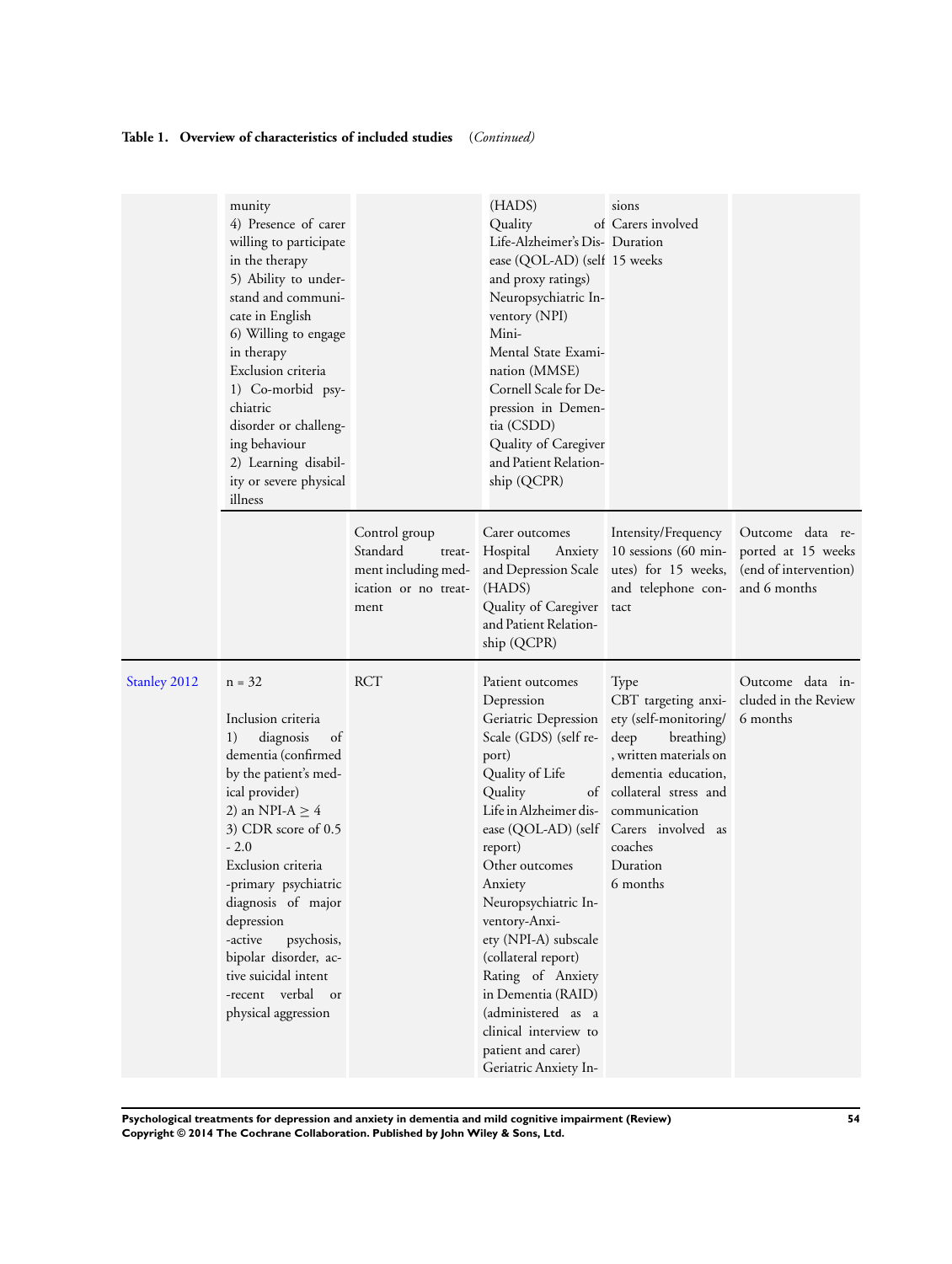|             |                                                                                                                                                                                                                                                                                                                                                                                                                                                  |                                                                      | ventory (GAI) (self<br>report)<br>Worry<br>Penn State Worry<br>Questionnaire-Ab-<br>breviated (PSWQ-A)<br>(self report)  |                                                                                                                                                                     |                                                                            |
|-------------|--------------------------------------------------------------------------------------------------------------------------------------------------------------------------------------------------------------------------------------------------------------------------------------------------------------------------------------------------------------------------------------------------------------------------------------------------|----------------------------------------------------------------------|--------------------------------------------------------------------------------------------------------------------------|---------------------------------------------------------------------------------------------------------------------------------------------------------------------|----------------------------------------------------------------------------|
|             | Dementia diagnosis<br>AD (62.5%), DLB<br>$(3.1\%)$ , VaD $(9.4\%)$<br>and 25% dementia<br>not otherwise speci-<br>fied (NOS)<br>Principal DSM-IV<br>Diagnoses<br>43.8% GDA, 18.8%<br>other anxiety disor-<br>der, 43.8% comor-<br>bid anxiety and de-<br>pression, 34.4% no<br>diagnosis, 3.1% a de-<br>pression diagnosis<br>Dementia Severity<br>46.9% CDR of 0.5<br>or 1<br>Medication<br>75% on at least one<br>psychotropic medi-<br>cation | Control group<br>Receives diagnostic<br>feedback                     | Carer Outcomes<br>Depression<br>Patient Health Ques-<br>tionnaire (PHQ-9)<br>Distress<br>Distress item from<br>the NPI-A | Intensity/Frequency<br>12 weekly sessions<br>$(30 \text{ to } 60 \text{ minutes})$<br>for 3 months, 8 tele-<br>phone booster ap-<br>pointments during<br>months 3-6 | Outcome data re-<br>ported at 3 and 6<br>months (end of inter-<br>vention) |
| Tappen 2009 | $n = 36$<br>Inclusion criteria<br>1) diagnosis of prob-<br>able AD, NINCDS-<br>ADRDA criteria<br>2) MMSE $\leq$ 25<br>3) ability to speak<br>English<br>Exclusion criteria<br>1) Individuals en-<br>tirely mute                                                                                                                                                                                                                                  | <b>RCT</b>                                                           | Patient Outcomes<br>Depression<br>The<br>Mont-<br>gomery-Asberg De-<br>pression Rating Scale<br>(MADRS)                  | Type<br>Modified<br>coun-<br>selling offered indi-<br>vidually consisting of<br>therapeutic conver-<br>sation<br>Duration<br>16 weeks                               | Outcome data in-<br>cluded in the Review<br>16 weeks                       |
|             | Mean stay in nursing<br>care<br>Treatment group<br>561 days                                                                                                                                                                                                                                                                                                                                                                                      | Control group<br>Usual care (not an at-<br>tention-control<br>group) | Other Patient Out- Intensity/Frequency<br>comes<br>Mood<br>Dementia Mood As-                                             | 3 times a week (30<br>minutes)                                                                                                                                      | Outcome data re-<br>ported at 16<br>weeks (end of inter-                   |

**Psychological treatments for depression and anxiety in dementia and mild cognitive impairment (Review) 55 Copyright © 2014 The Cochrane Collaboration. Published by John Wiley & Sons, Ltd.**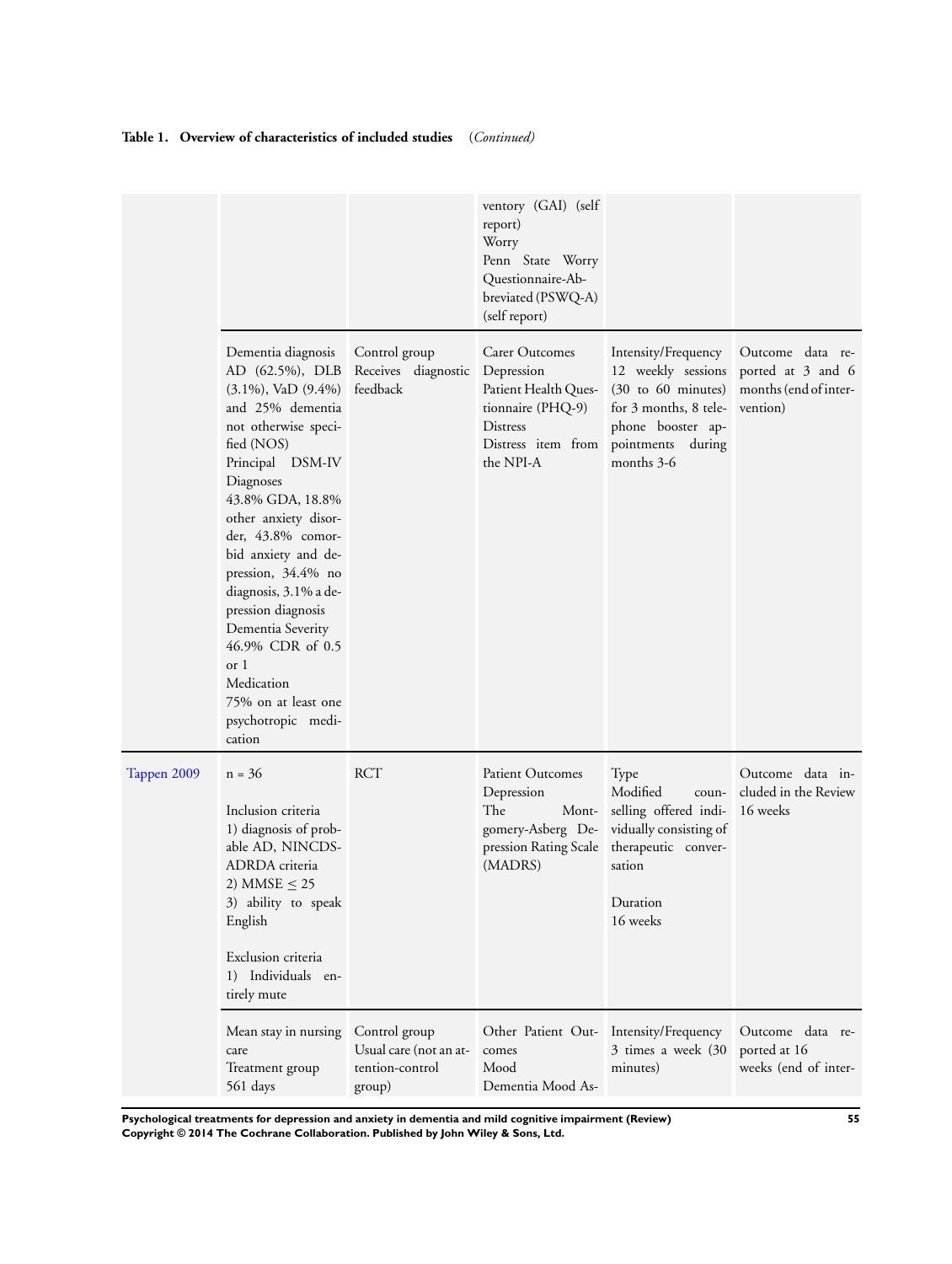|               | Control group<br>595 days<br><b>Baseline MMSE</b><br>Treatment group<br>10.60<br>Control group<br>12.26                                                                                                                                                                                                                                                                                                                                                                                                                                                                    |                                                                                                                                                                                             | Scale<br>sessment<br>(DMAS)<br>The Alzheimer's Dis-<br>and<br>Re-<br>ease<br>lated Disorders (AD-<br>RD) Mood Scale                                                                                                                                                                                                                                                                                                                                                                                                                                              |                                                                                                                                                                                                                                                                   | vention)                                                                    |
|---------------|----------------------------------------------------------------------------------------------------------------------------------------------------------------------------------------------------------------------------------------------------------------------------------------------------------------------------------------------------------------------------------------------------------------------------------------------------------------------------------------------------------------------------------------------------------------------------|---------------------------------------------------------------------------------------------------------------------------------------------------------------------------------------------|------------------------------------------------------------------------------------------------------------------------------------------------------------------------------------------------------------------------------------------------------------------------------------------------------------------------------------------------------------------------------------------------------------------------------------------------------------------------------------------------------------------------------------------------------------------|-------------------------------------------------------------------------------------------------------------------------------------------------------------------------------------------------------------------------------------------------------------------|-----------------------------------------------------------------------------|
| Waldroff 2012 | $n = 330$<br>Inclusion criteria<br>1)<br>community-<br>dwelling<br>2) age $\geq 50$ years<br>3) MMSE > 20<br>4) diagnosis of prob-<br>able AD, mixed AD<br>with vascular com-<br>ponents or DLB, es-<br>tablished in the last<br>12 months, meeting<br>DSM-IV, NINCDS-<br>ADRDA or the<br>McKeith 1996 crite-<br>ria for DLB<br>Exclusion criteria<br>1) severe somatic or<br>psychiatric<br>comorbidity<br>participating<br>2)<br>in other intervention<br>studies<br>3) residing in a nurs-<br>ing home at baseline<br>5) diagnosis of fron-<br>totemporal demen-<br>tia | <b>RCT</b>                                                                                                                                                                                  | Patient Outcomes<br>Depression<br>Cornell Scale for De-<br>pression in Demen-<br>tia (CSDD)<br>Function<br>Alzheimer's Disease<br>Cooper-<br>ative Study Activities<br>of Daily Living Scale<br>(ADSC-ADL)<br>Quality of Life<br>Quality of Life in Duration<br>Alzheimer's Disease 8 to 12 months<br>(patient and proxy<br>ratings) (QoL-AD)<br>Other outcomes<br>EuroQoL VAS (pa-<br>tient and proxy rat-<br>ings Quality of Life)<br>(EQ-VAS)<br>Neuropsychiatric In-<br>ventory<br>Questionnaire (NPI-<br>Q)<br>Mini<br>Mental State Exami-<br>nation (MMSE) | Type<br>Mutlifaceted<br>and semi-tailored in-12 months<br>tervention consisting<br>of counselling ses-<br>sions, teaching, edu-<br>cation and outreach<br>telephone support to<br>patients and carers.<br>Provided<br>individually and as a<br>group intervention | Outcome data in-<br>cluded in the Review                                    |
|               | Dementia diagnosis<br>AD 72.4%, Mixed or<br>VaD 24.8%, DLB 2.<br>7%<br>Medication<br>93.<br>3% on cholinesterase<br>inhibitors<br>1% memantine<br><b>Baseline MMSE</b><br>Treatment group                                                                                                                                                                                                                                                                                                                                                                                  | Control group<br>Provided with over-<br>all information and<br>di-<br>guidance,<br>rected towards local<br>support programmes<br>(provided to both<br>the control and treat-<br>ment group) | Carer outcomes<br>Depression<br>Geriatric Depression<br>Scale (GDS)<br>Other outcomes<br>Quality of Life<br>EuroQoL VAS (EQ-<br>VAS)                                                                                                                                                                                                                                                                                                                                                                                                                             | Intensity/Frequency<br>6 counselling ses-<br>sions (plus one op-<br>tional session)<br>5 educational courses<br>(2 hours)<br>5-8 telephone sup-<br>port calls within 3-4<br>week intervals                                                                        | Outcome data re-<br>ported at 6 and 12<br>months (end of inter-<br>vention) |

**Psychological treatments for depression and anxiety in dementia and mild cognitive impairment (Review) 56 Copyright © 2014 The Cochrane Collaboration. Published by John Wiley & Sons, Ltd.**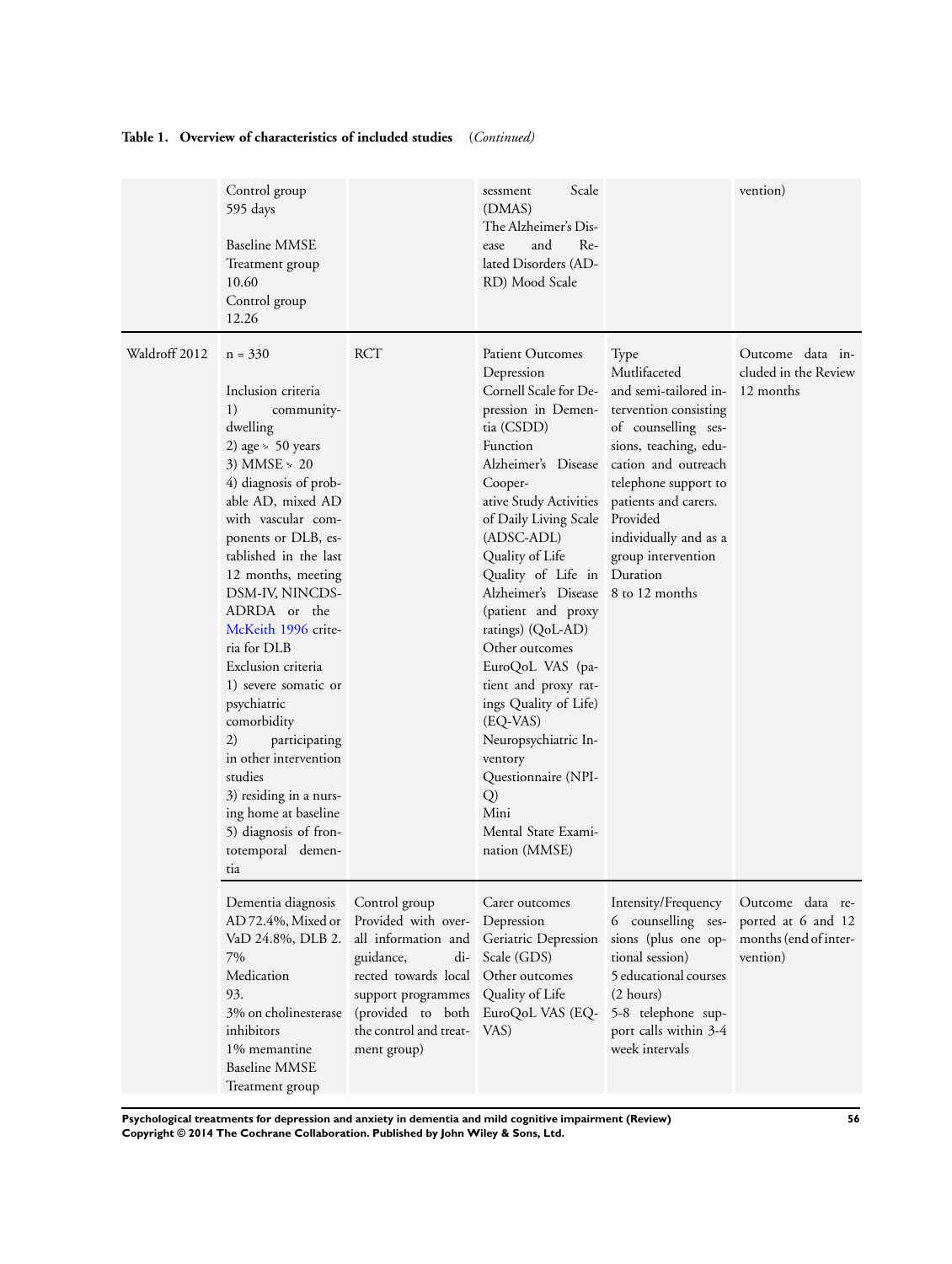<span id="page-58-0"></span>

| 24.0          |  |  |
|---------------|--|--|
| Control group |  |  |
| 24.1          |  |  |

### **A P P E N D I C E S**

### **Appendix 1. MEDLINE search strategy**

### **MEDLINE (Ovid SP) search strategy**

1. exp Dementia/

2. Delirium/

3. Wernicke Encephalopathy/

4. Delirium, Dementia, Amnestic, Cognitive Disorders/

5. dement\*.

6. alzheimer\*.mp.

7. (lewy\* adj2 bod\*).mp.

8. deliri\*.mp.

- 9. (chronic adj2 cerebrovascular).mp.
- 10. ("organic brain disease" or "organic brain syndrome").mp

11. ("normal pressure hydrocephalus" and "shunt\*").mp.

12. "benign senescent forgetfulness".mp.

- 13. (cerebr\* adj2 deteriorat\*).mp.
- 14. (cerebral\* adj2 insufficient\*).mp.
- 15. (pick\* adj2 disease).mp.
- 16. (or jcd or cjd).mp.
- 17. huntington\*.mp.
- 18. binswanger\*.mp.
- 19. korsako\*.mp.
- 20. or/1-19
- 21. "cognit\* impair\*".mp.
- 22. exp \*Cognition Disorders/
- 23. MCI.ti,ab.
- 24. ACMI.ti,ab.
- 25. ARCD.ti,ab.
- 26. SMC.ti,ab.
- 27. CIND.ti,ab.
- 28. BSF.ti,ab.
- 29. AAMI.ti,ab.
- 30. MD.ti,ab.
- 31. LCD.ti,ab. 32. QD.ti,ab.

**Psychological treatments for depression and anxiety in dementia and mild cognitive impairment (Review) 57 Copyright © 2014 The Cochrane Collaboration. Published by John Wiley & Sons, Ltd.**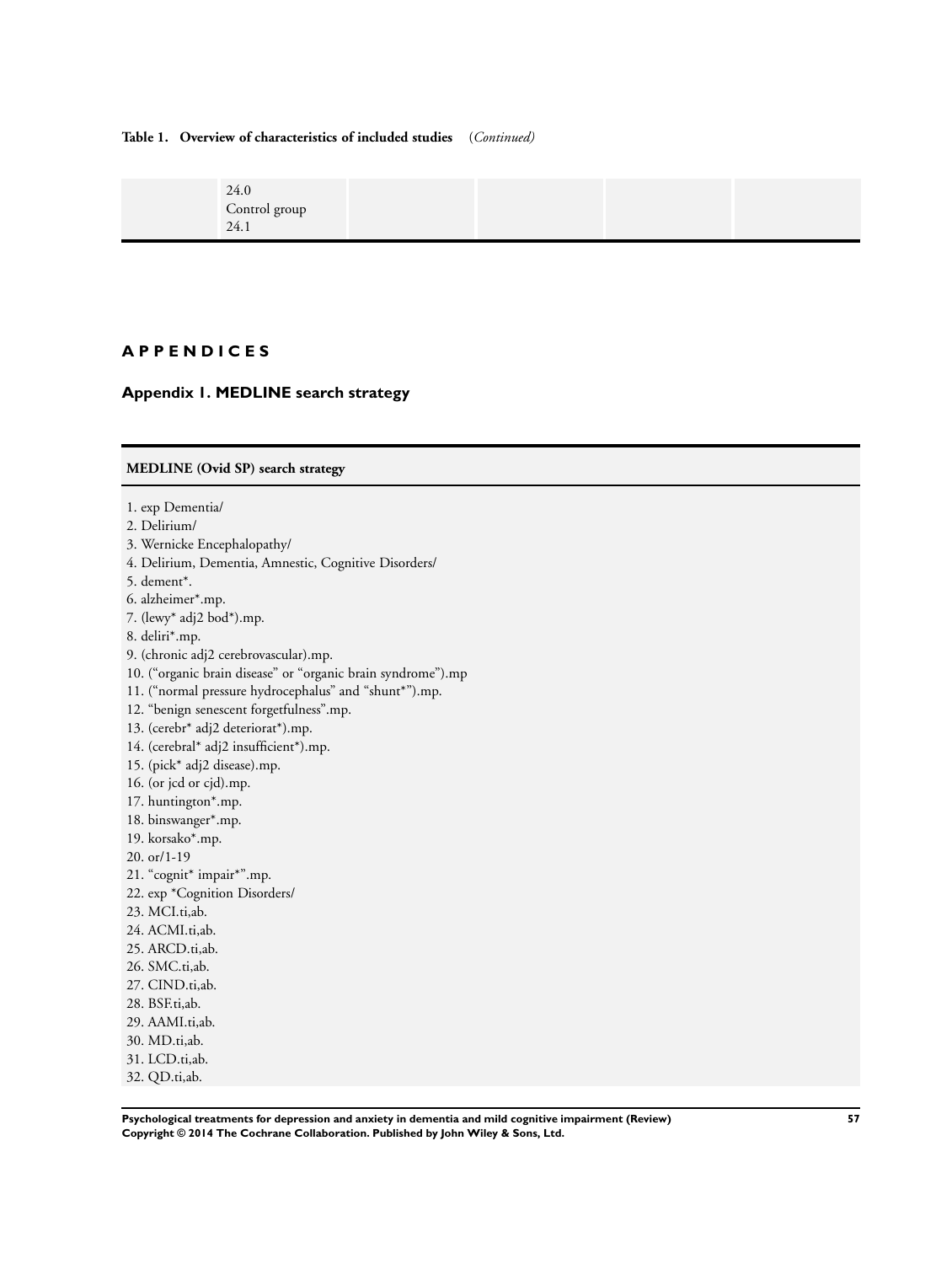#### (*Continued)*

33. AACD.ti,ab. 34. MNCD.ti,ab. 35. MCD.ti,ab. 36. ("N-MCI" or "A-MCI" or "M-MCI").ti,ab. 37. ((cognit\* or memory or cerebr\* or mental\*) adj3 (declin\* or impair\* or los\* or deteriorat\* or degenerat\* or complain\* or disturb\* or disorder\*)).ti,ab 38. "preclinical AD".mp. 39. "pre-clinical AD".mp. 40. ("preclinical alzheimer\*" or "pre-clinical alzheimer\*").mp 41. (aMCI or MCIa).ti,ab. 42. ("CDR 0.5" or "clinical dementia rating scale 0.5").ti,ab 43. ("GDS 3" or "stage 3 GDS").ti,ab. 44. ("global deterioration scale" and "stage 3").mp. 45. "Benign senescent forgetfulness".ti,ab. 46. "mild neurocognit\* disorder\*".ti,ab. 47. (prodrom\* adj2 dement\*).ti,ab. 48. or/21-47 49. 20 or 48 50. depress\*.ti,ab. 51. dysthymi\*.ti,ab. 52. "adjustment disorder\*".mp. 53. "mood disorder\*".mp. 54. "affective disorder\*".mp. 55. "affective symptom\*".mp. 56. anxiety.mp. 57. anxious.mp. 58. ?phobi\*.mp. 59. "panic disorder".mp. 60. BPSD.ti,ab. 61. "behavioural and psychological symptoms of dementia".mp. 62. ("neuropsychiatric symptom\*" or NPS).mp. 63. exp Behavioral Symptoms/ or Psychomotor Agitation/ 64. Depression/ 65. Anxiety/ or Anxiety Disorders/ 66. or/50-65 67. 49 and 66 68. (psychotherapy or "cognitive therap\*").mp. 69. "behaviour\*".mp. 70. counselling.ti,ab. 71. "cognitive analytic therapy".mp. 72. "interpersonal therap\*".mp. 73. relaxation.mp. 74. ("non-pharmacological intervention\*" or "non-pharmacological treatment\*").mp 75. "psychodynamic therap\*".mp. 76. (behavi\* adj2 therap\*).ti,ab. 77. "rational insight therap\*".mp.

- 78. "problem-solving therap\*".mp.
- 79. CBT.ti,ab.
- 80. psychosocial.ti,ab.

**Psychological treatments for depression and anxiety in dementia and mild cognitive impairment (Review) 58 Copyright © 2014 The Cochrane Collaboration. Published by John Wiley & Sons, Ltd.**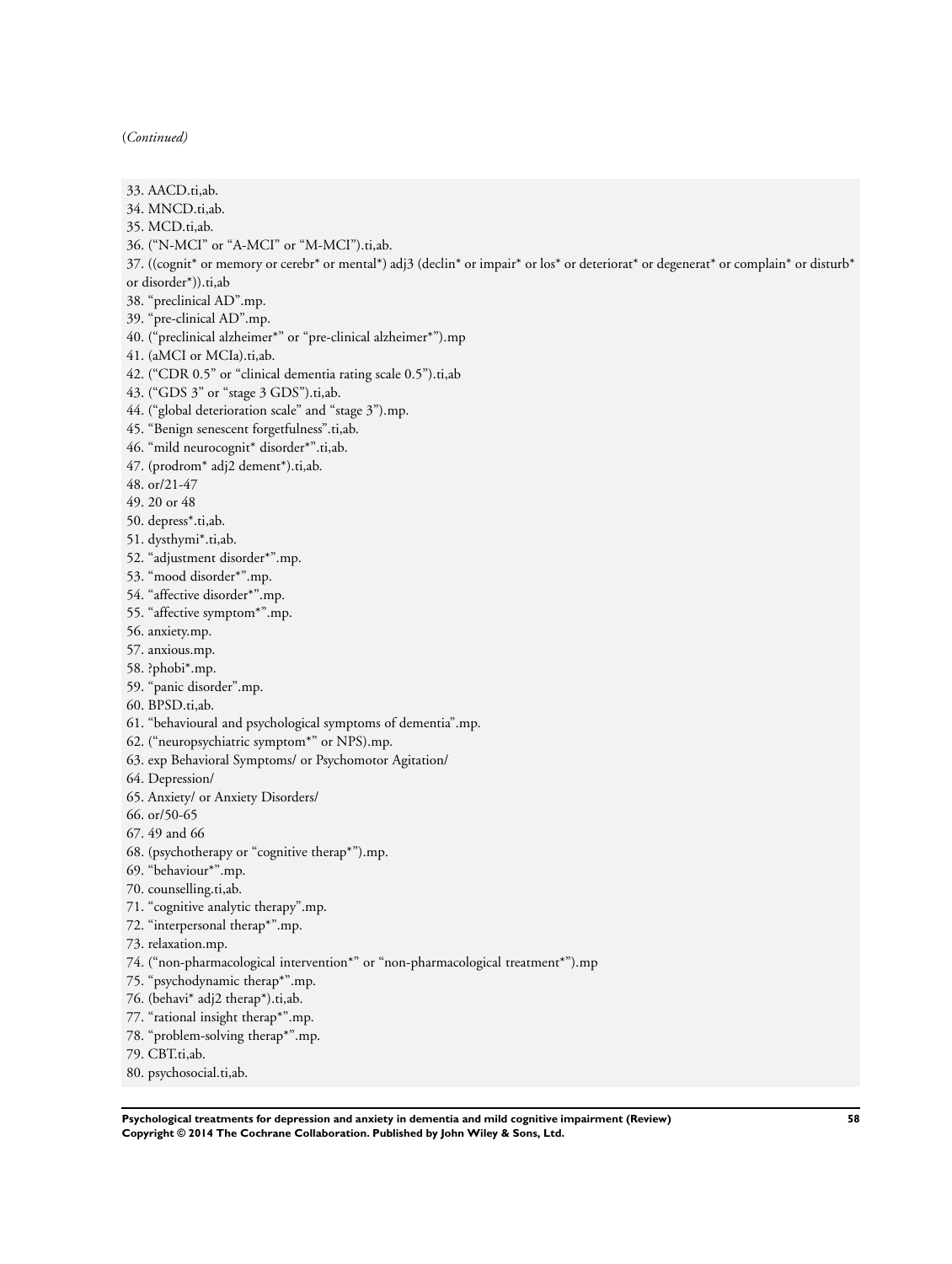(*Continued)*

81. psycho-social.ti,ab. 82. exp Psychotherapy/ or Psychotherapy, Multiple/ or Psychotherapy, Group/ or Psychotherapy, Brief/ or Psychotherapy, Rational-Emotive/ 83. or/68-82 84. 67 and 83 85. randomized controlled trial.pt. 86. controlled clinical trial.pt. 87. random\*.ab. 88. trial.ab. 89. groups.ab. 90. or/85-89 91. (animals not (humans and animals)).sh. 92. 90 not 91 93. 84 and 92

### **C O N T R I B U T I O N S O F A U T H O R S**

VO - correspondence; drafting review versions; search for trials; selection of RCTs; extraction of data; entry of data; data analysis; interpretation of statistical analyses; updating review.

AQ - selection of RCTs; extraction of data; entry of data; data analysis; interpretation of statistical analyses; updating review.

AS - selection of RCTs; interpretation of statistical analyses; updating review.

MO - selection of RCTs; interpretation of statistical analyses; updating review.

### **D E C L A R A T I O N S O F I N T E R E S T**

The second, third and fourth author of this review are investigators in one of the included studies. There are no other known conflicts of interest.

#### **DIFFERENCES BETWEEN PROTOCOL AND REVIEW**

A new author has been included in this review. Cognition has been included as an additional secondary outcome.

### **I N D E X T E R M S Medical Subject Headings (MeSH)**

Anxiety [<sup>∗</sup> therapy]; Cognitive Dysfunction [psychology]; Cognitive Therapy [methods]; Counseling [∗methods]; Dementia [\*psychology]; Depression [\*therapy]; Psychotherapy [\*methods]; Randomized Controlled Trials as Topic